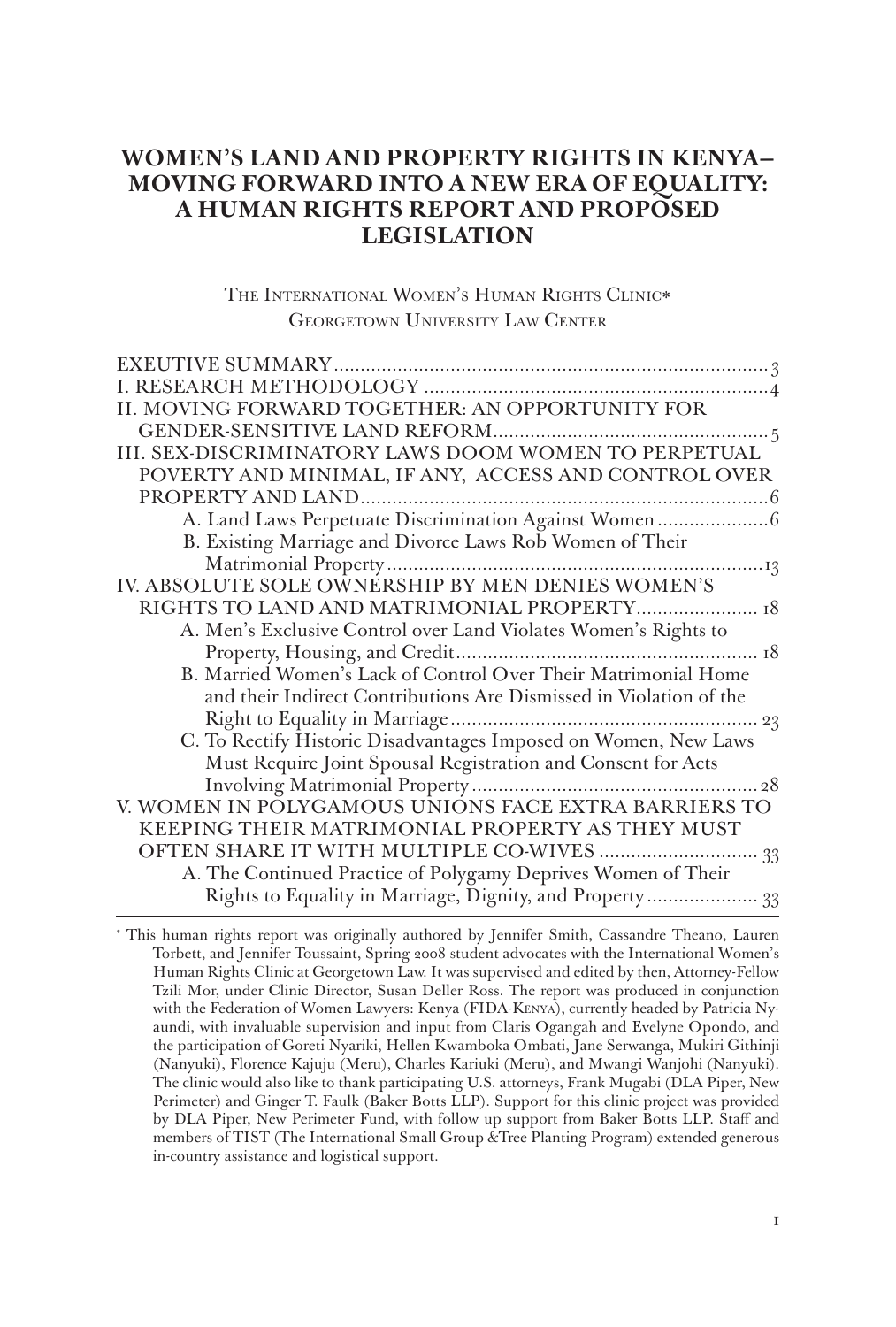| B. Kenya Must Regulate Polygamy to Protect Co-Wives and Children                                                                                                                                                                                                                                                                                                                                                  |
|-------------------------------------------------------------------------------------------------------------------------------------------------------------------------------------------------------------------------------------------------------------------------------------------------------------------------------------------------------------------------------------------------------------------|
|                                                                                                                                                                                                                                                                                                                                                                                                                   |
| VI. A UNIFORM DIVORCE LAW WILL CURB BIASED JUDICIAL                                                                                                                                                                                                                                                                                                                                                               |
| DISCRETION THAT HAS LEFT WOMEN BEREFT OF THEIR HOME                                                                                                                                                                                                                                                                                                                                                               |
|                                                                                                                                                                                                                                                                                                                                                                                                                   |
| A. Gaps in Divorce Laws and Wide Judicial Discretion Leave Women                                                                                                                                                                                                                                                                                                                                                  |
| with Nothing at Divorce, Violating their Rights to Equality, Housing,                                                                                                                                                                                                                                                                                                                                             |
|                                                                                                                                                                                                                                                                                                                                                                                                                   |
|                                                                                                                                                                                                                                                                                                                                                                                                                   |
|                                                                                                                                                                                                                                                                                                                                                                                                                   |
| VII. LACK OF SECURE LAND AND PROPERTY RIGHTS INCREASES                                                                                                                                                                                                                                                                                                                                                            |
| WOMEN'S VULNERABILITY TO DOMESTIC VIOLENCE AND HIV                                                                                                                                                                                                                                                                                                                                                                |
|                                                                                                                                                                                                                                                                                                                                                                                                                   |
| $\label{eq:transmission} \begin{minipage}{0.9\linewidth} \textbf{TRANSMISSION} \textbf{}\textbf{}\textbf{}\textbf{}\textbf{}\textbf{}\textbf{}\textbf{} \textbf{} \textbf{} \textbf{} \textbf{} \textbf{} \textbf{} \textbf{} \textbf{} \textbf{} \textbf{} \textbf{} \textbf{} \textbf{} \textbf{} \textbf{} \textbf{} \textbf{} \textbf{} \textbf{} \textbf{} \textbf{} \textbf{} \textbf{} \textbf{} \textbf{$ |
| KENYA MUST LIMIT THE APPLICATION OF SEX-DISCRIMINATORY                                                                                                                                                                                                                                                                                                                                                            |
|                                                                                                                                                                                                                                                                                                                                                                                                                   |
| A. Application of Discriminatory Customary Law Violates Women's                                                                                                                                                                                                                                                                                                                                                   |
|                                                                                                                                                                                                                                                                                                                                                                                                                   |
| B. To Beget Kenyan Women's Equal Footing with Men, Kenya Must                                                                                                                                                                                                                                                                                                                                                     |
|                                                                                                                                                                                                                                                                                                                                                                                                                   |
| IX. PROCEDURAL FAIRNESS IN LAND ADJUDICATION WILL                                                                                                                                                                                                                                                                                                                                                                 |
|                                                                                                                                                                                                                                                                                                                                                                                                                   |
|                                                                                                                                                                                                                                                                                                                                                                                                                   |
|                                                                                                                                                                                                                                                                                                                                                                                                                   |
| B. Land Disputes Bodies Prevent Women From Presenting Effective                                                                                                                                                                                                                                                                                                                                                   |
|                                                                                                                                                                                                                                                                                                                                                                                                                   |
| C. Implementation of Land Laws Require Mandatory Education and                                                                                                                                                                                                                                                                                                                                                    |
|                                                                                                                                                                                                                                                                                                                                                                                                                   |
| X. STRONGER WOMEN'S PROPERTY RIGHTS WILL EMPOWER AND                                                                                                                                                                                                                                                                                                                                                              |
|                                                                                                                                                                                                                                                                                                                                                                                                                   |
| XI. KENYA'S LEGISLATURE SHOULD TAKE IMMEDIATE ACTION72                                                                                                                                                                                                                                                                                                                                                            |
|                                                                                                                                                                                                                                                                                                                                                                                                                   |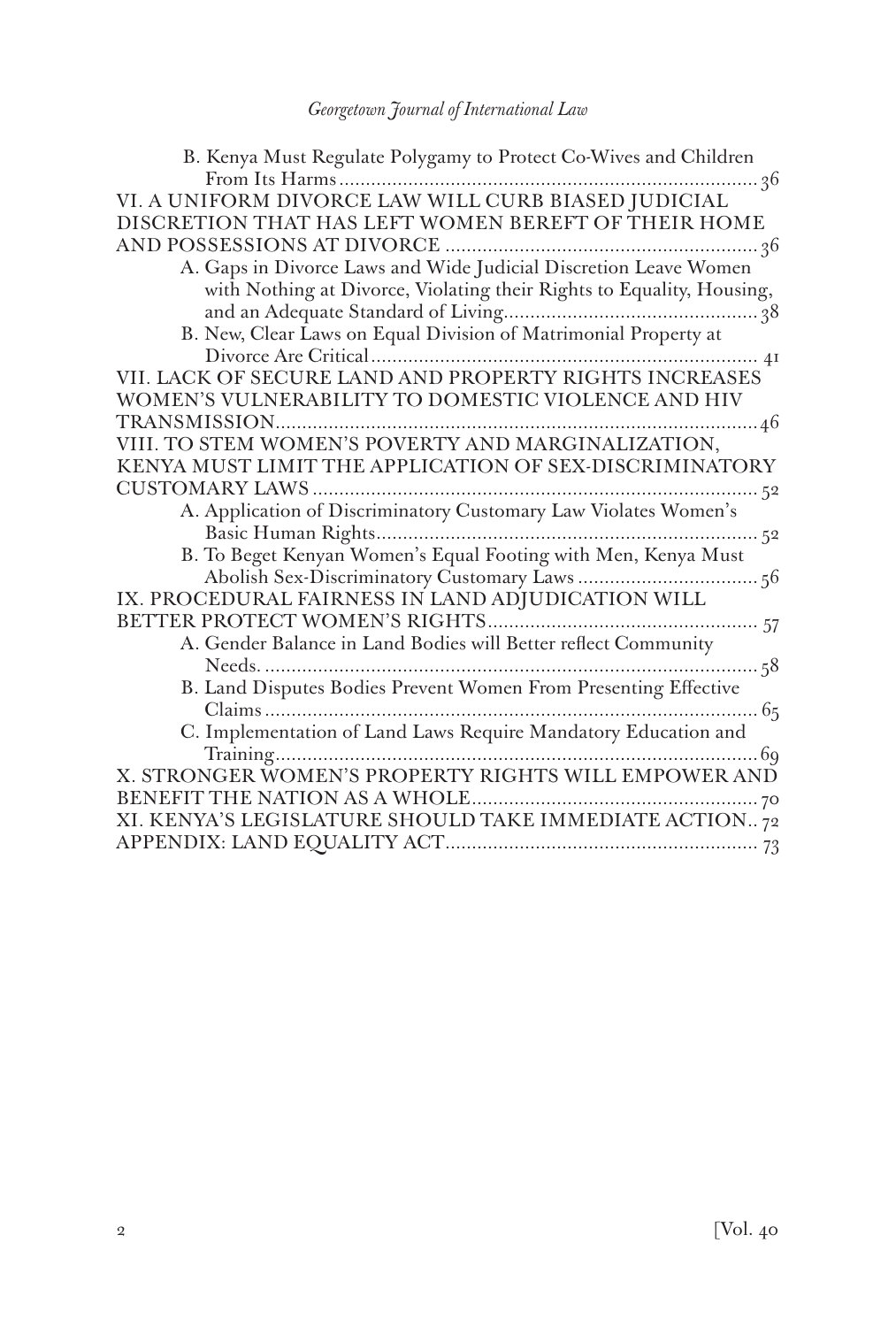### **EXECUTIVE SUMMARY**

The Kenyan government has demonstrated its laudable commitment to gender equality by ratifying international human rights conventions, such as CEDAW, and promulgating a National Gender and Development Policy. Yet, women in Kenya still suffer the degrading and even life-threatening consequences of their lack of property rights and the resulting absence of economic security. The denial of equal property rights puts Kenyan women at greater risk of poverty, disease, violence, and homelessness.

This situation is a direct consequence of discriminatory laws and practices concerning women's access to and control of land and matrimonial property. Kenya's land laws were developed against a customary law system in which women had no rights to own land and only limited rights to access or use land. Then, the process of land adjudication, consolidation, and registration crystallized men's absolute ownership and control of land. Today, women rarely own land titles either individually or jointly with their husbands.

Because women face daunting obstacles to land ownership, and thus to housing and loans based on their lack of land ownership, they are denied the rights that Kenya is obligated to provide under international law, including the rights to property, housing, and equal access to credit. Once married, Kenyan women are at the mercy of a legal system that does not provide clear and equal access to the use, management, and control of matrimonial property. The Married Women's Property Act of 1882, an antiquated British law, contains the sole technical clause available for courts to regulate property distribution between spouses, often depriving wives of any share, much less equal share to matrimonial property. Moreover, discrimination against women flourishes where no law exists to define and address the control and management of matrimonial property. Furthermore, polygamy forces women to share hard-earned matrimonial property with multiple co-wives and children, all bound to receive an ever smaller share of resources. Some husbands use property earned by the first wife to acquire additional wives.

While Kenyan women face numerous obstacles during marriage, the burden becomes insurmountable if they divorce. The lack of equal property rights upon divorce and the fact that many women become the sole caretakers of their children often drives them into poverty. The precarious economic position of women renders them more vulnerable to be target of domestic violence, and undermines their ability to leave abusive relationships or to negotiate safe sex. As a result, women and their children face serious physical and psychological health harms, including increased risk of contracting HIV/AIDS.

Finally, women are unable to effectively assert their rights to property because of gender bias in customary law and the lack of procedural safeguards for land disputes. Women are excluded from the decision-making process as men hold the vast majority of seats in institutions that adjudicate land rights. The decisions emanating from those bodies are often based on discriminatory and degrading notions about women's inability to manage or own land, some of which are enshrined in customary law. As a result, women are subjugated to the status of second-class citizens who must rely on men as the sources of their rights.

To ensure Kenya fulfils its international and domestic commitments to guar-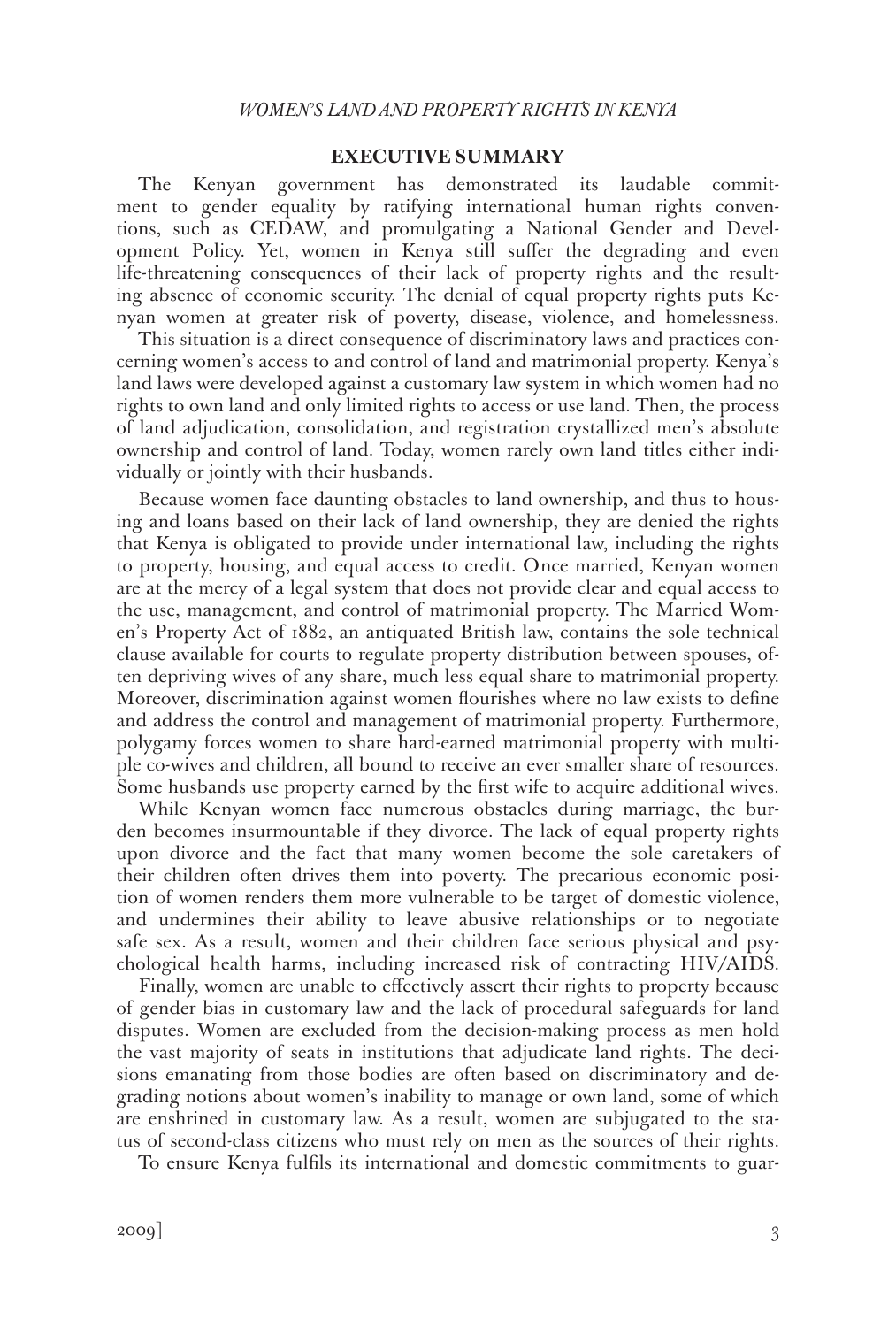antee women's equal rights to land, property, housing, and credit, the legislature should:

- Pass laws that require spouses to register land and property jointly;
- Enact incentives, such as tax credits and subsidies, for joint registration;
- Ensure the availability of alternative forms of collateral to land and as a corrective action, lengthen payment periods for loans extended to women; and
- Enshrine in law and titles women's occupancy and secondary (or derivative) rights to land.

In the context of marriage and divorce, Kenya should:

- Enact a requirement for mutual spousal consent to transactions involving matrimonial property; and
- Pass laws ensuring a presumption of equal division of matrimonial property upon divorce, accounting for indirect and non-financial contribution.

To ensure that women's voices are heard in the land-related decision-making process, Kenya should:

- Provide for female representation in institutions that adjudicate land disputes; and
- Amend procedures for land disputes to guarantee the right to an advocate and the right to appeal decisions based on customary law.

Only through a thoughtful overhaul of its statutes can Kenya achieve the nondiscriminatory ideals of its constitution and international human rights treaty obligations. By ensuring women's equal rights to property without discrimination, the government will also be contributing to the country's economic development. Stronger rights for women translate into a stronger, more stable, and unified Kenya.

# **I. RESEARCH METHODOLOGY**

The International Women's Human Rights Clinic (IWHRC) at Georgetown University Law Center in partnership with FIDA-Kenya prepared this report, with accompanying annotated draft legislation, aimed to advance women's property rights in Kenya. To better understand Kenya's property laws and their impact on women, the IWHRC undertook intensive study of Kenyan land, property, marriage, and divorce laws. Through bi-weekly telephone conferences with FIDA-Kenya supervising attorneys, the IWHRC faculty and law students engaged in substantive discussions about the application and impact of existing legislation, case law, and practices on women's to access and control of property and land. The IWHRC also engaged in a study of international and regional human rights law and comparative law from various regions to inform the legislative recommendations for this project. Ideas and proposals for both this report and the draft legislation have been debated and analyzed based on international, regional, comparative, and national legal research, as well as findings from in-country interviews.

During March 29 - April 8, 2008, IWHRC faculty and law students, along with FIDA Kenya lawyers, conducted an intensive seven-day fact-finding investigation, in which 85 in-depth interviews were conducted with key stakeholders in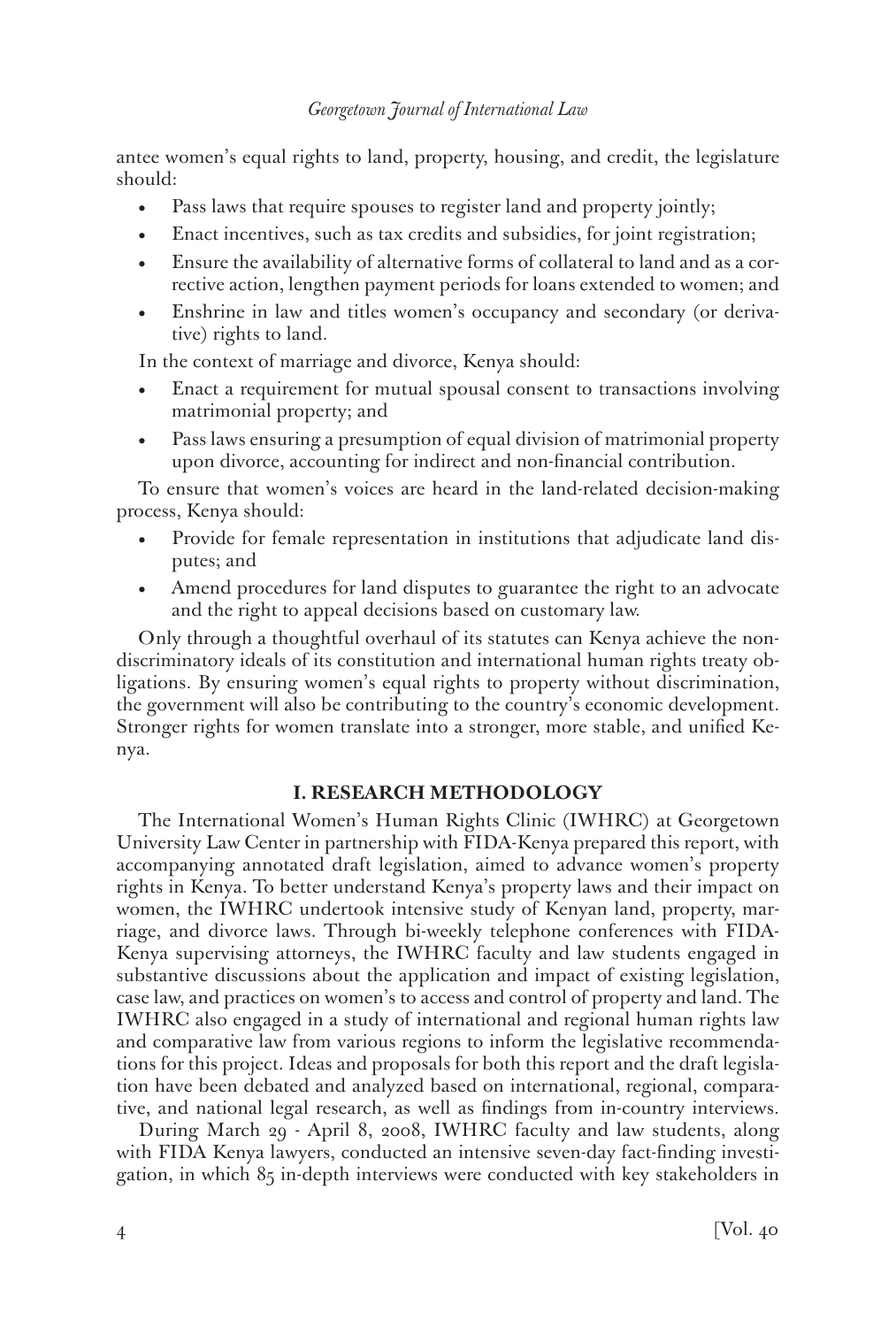Kenya. Interviews ranged from local and national officials, including officials from the Ministry of Land, Department of the Registrar, Gender Ministry; chiefs and county council members; community and religious leaders; judges (Magistrates, High Court, and Court of Appeal); local and international non-governmental organizations (NGOs); United Nations (UN) agencies and development partners; media representatives; and men and women - single, cohabitating, married, "abandoned", divorced or widowed - who have been impacted by existing laws on property, land, and inheritance. Interviews were conducted in Nairobi and around the Mt. Kenya area, including in Meru and Nanyuki. The IWHRC and FIDA –Kenya produced a separate report and proposed amendments on inheritance rights

# **II. MOVING FORWARD TOGETHER: AN OPPORTUNITY FOR GENDER-SENSITIVE LAND REFORM**

The clashes following the December 27, 2007 elections exposed long-standing grievances concerning land in Kenya.<sup>1</sup> In the wake of more than 1,000 deaths and the displacement of approximately 304,000 people,<sup>2</sup> Kenya is at a critical stage of reconciliation in the political system and the society at large. As part of this reconciliation process, long-delayed land reforms are urgently needed to address the simmering resentments regarding land allocation and control. The protection of women's rights to land and property is an indispensable aspect of this reform and reconciliation process.

The majority of displaced people in the aftermath of the post-election violence are women and children,3 and their property rights will be crucial to resettlement efforts. Women who have lost husbands and sons to the violence are at risk of losing land that was never registered in their names due to discriminatory property statutes and customary law. Based on a study of multiple countries across the globe, the Internal Displacement Monitoring Centre stressed that women who lack control over property stand to lose out even more when conflict leads to internal population displacement:

Given inequitable laws and practices denying wives joint ownership of family land, women often lose out in [land titling]. In cases where land titling contributed to violations of rights and was one of the causes of displacement, a return to the status quo ante will not necessarily lead to a fair outcome. Restitution in such situations should be replaced by some form of land redistribution.4

<sup>1.</sup> *See* Human Rights Watch, Ballots to Bullets: Organized Political Violence and Kenya's Crisis of overnance 2 (2008), *available at* http://www.hrw.org/reports/2008/kenya0308/kenya0308webwcover.pdf.

<sup>2.</sup> *Kenya Red Cross Says More Than 1,000 Die in Crisis*, Reuters, Feb. 5, 2008, *available at* http://www. reuters.com/article/africaCrisis/idUSL05411310.

<sup>3.</sup> Kenyan Women's Consultation Group on the Current Crisis in Kenya, Women's Memorandum to the Mediation Team (Jan. 29, 2008), *available at* http://allafrica.com/stories/200801310664.html.

<sup>4.</sup> Internal Displacement Monitoring Centre, Land, Housing, and Property Issues (2006), *available at* http://www.internal-displacement.org (select "Thematic" hyperlink; click on "Land, Housing, and Property Issues").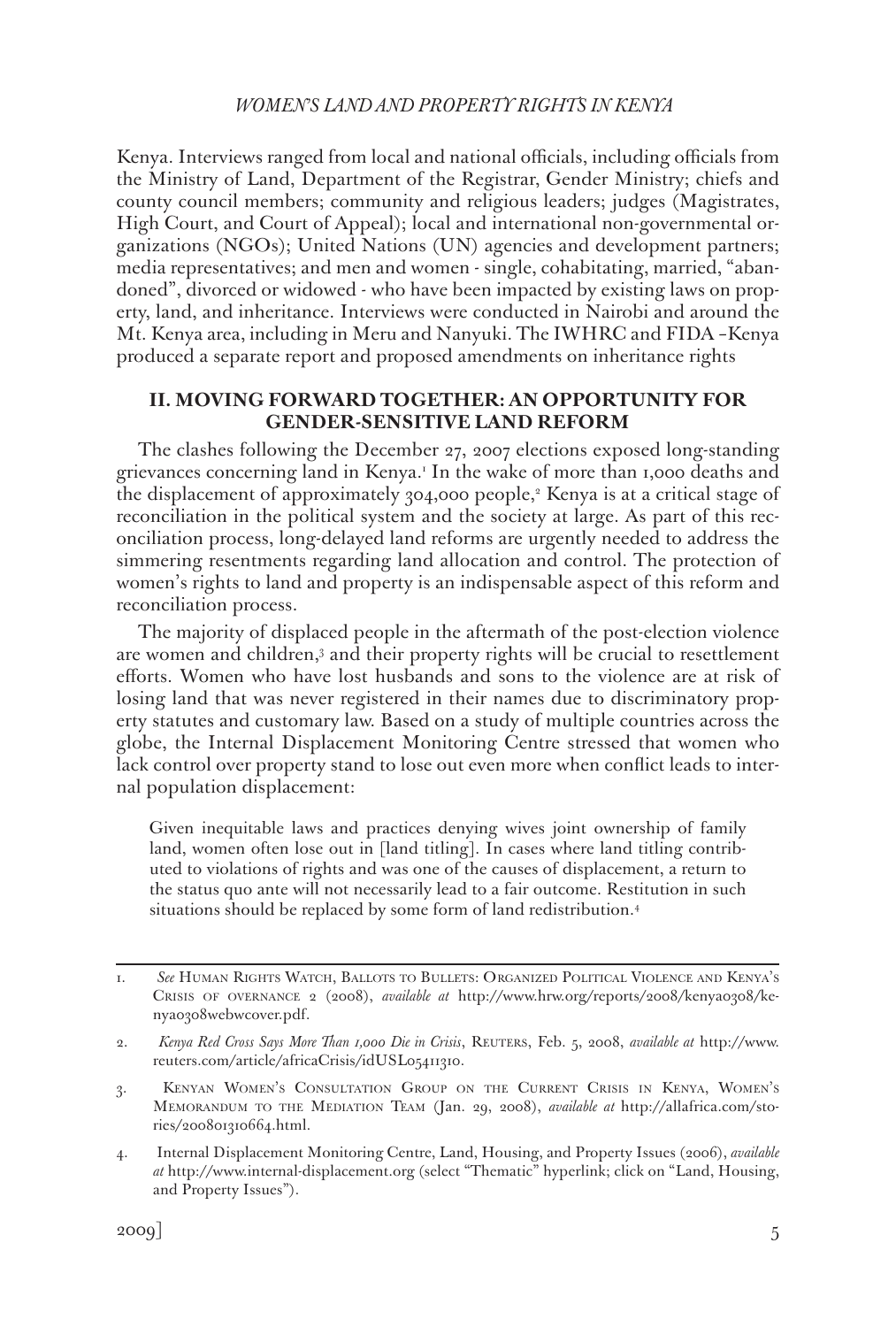The protection of women's land rights in the context of resettlement and land reform is especially critical given women's overwhelming contribution to agriculture and the contrasting gender disparity in land ownership in Kenya. Kenyan women are the "main agricultural producers and food providers."5 Women constitute 80 percent of the agricultural labour and provide about 60 percent of farm-derived income.6 Yet only 5 percent of land in Kenya is registered jointly with women and only 1 percent is registered by women alone.7 Women are the driving force behind subsistence farming and food security, playing an integral role in the family and the economy as a whole. Elijah Odhiambo, of the Hakijamii Trust in Nairobi, works extensively with women living in dire need and reaffirmed the popular notion that "[t]he future of the family lies with the mothers…If a man dies and leaves the family behind, the family is without [land]…. [T]he post election violence is giving us a lot of good opportunity to learn from."8 As the country moves forward with political reconciliation and economic renewal, it is imperative that half of the population's rights are recognized and protected.

# **III. SEX-DISCRIMINATORY LAWS DOOM WOMEN TO PERPETUAL POVERTY AND MINIMAL, IF ANY, ACCESS AND CONTROL OVER PROPERTY AND LAND**

#### A. *Land Laws Perpetuate Discrimination Against Women*

Kenya's myriad land statutes discriminate against women by: (1) invoking customary law which generally confers exclusive control of land on men, to govern land rights; (2) vesting in men absolute sole ownership rights to registered land; and (3) adopting procedures that insulate customary laws from appeal and judicial scrutiny. Kenya has over 75 land laws, which create a confusing and anachronistic legal framework that fails to recognize women's land rights.9 In the draft National Land Policy, the government has acknowledged the injustices this framework has caused, particularly for women.<sup>10</sup>

- 5. UN Theme Group on HIV and AIDS, Property and Inheritance Rights of Women and Girls in kenya in the Era of HIV and AIDS 12 (2006) [hereinafter UN Theme Group on HIV and AIDS, Property and Inheritance Rights].
- 6. Human Rights Watch, Double Standards: Women's Property Rights Violations in Kenya 10 (2003), *available at* http://hrw.org/reports/2003/kenya0303/kenya0303.pdf [hereinafter HRW, Double Standards].
- 7. Republic of Kenya, Combined Fifth and Sixth Periodic Reports of States Parties to the Committee on the Elimination of Discrimination Against Women (39th Sess., 2007), para. 134, U.N. Doc. CEDAW/C/KEN/6 (Oct. 16, 2006), *available at* http://www.un.org/womenwatch/daw/ cedaw/39sess.htm (under Kenya) [hereinafter Kenya's Report to CEDAW Committee]; Kenya Land Alliance & FIDA Kenya, Policy Brief: Women, Land and Property Rights and the Land Reforms in Kenya 1 (2006), *available at* http://www.kenyalandalliance.or.ke/women percent20policy percent20brief.pdf [hereinafter KLA, Women, Land and Property Rights].
- 8. Interview with Elijah Odhiambo, Program Coordinator, Economic & Social Rights Centre, Hakijamii Trust, in Nairobi, Kenya (Apr. 1, 2008).
- 9. KLA, Women, Land and Property Rights, *supra* note 7, at 1.
- 10. *See* Ministry of Lands, National Land Policy §§ 3.6.2, 3.6.6, 3.6.10.3 (2007) [hereinafter National Land Policy].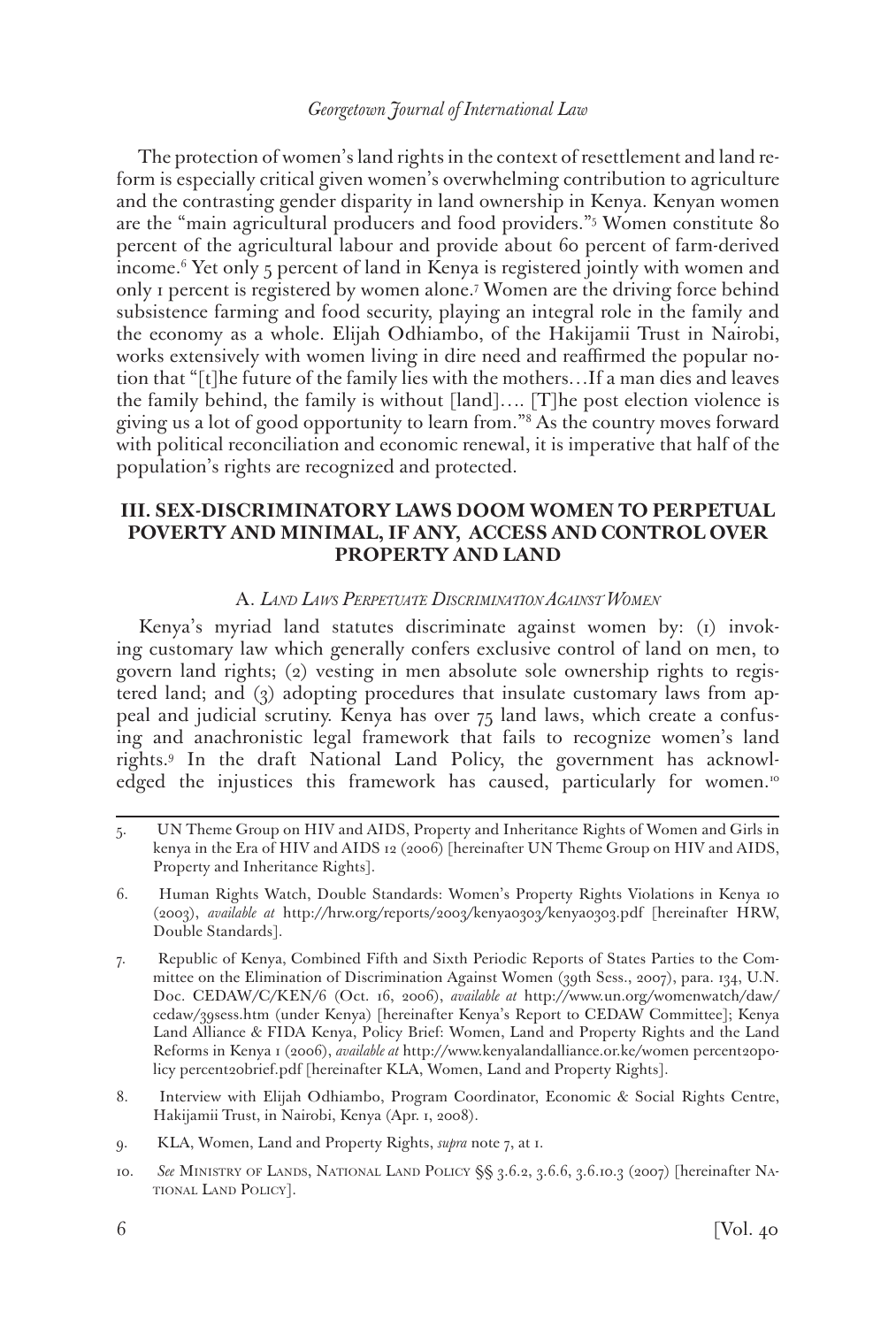Under existing law, there are three categories of land in Kenya: government land (or public land),<sup> $\mu$ </sup> which is owned by the government but may be allocated to individuals;<sup>12</sup> trust land (or communal land),<sup>13</sup> which is vested in the county councils<sup>14</sup> in trust for the community;<sup>15</sup> and registered land (or private land),<sup>16</sup> which is owned by individuals.17 Agricultural land, or land that can be put into productive use for agriculture,<sup>18</sup> straddles all land categories.<sup>19</sup>

| Type of Land       | <b>Applicable Law</b>                                                    | <b>Responsible Land</b><br><b>Body</b> | <b>Applies</b><br>Customary |
|--------------------|--------------------------------------------------------------------------|----------------------------------------|-----------------------------|
|                    |                                                                          |                                        | Law?                        |
| Government<br>Land | Government Land<br>Act                                                   | National government                    | $\overline{\text{No}}$      |
| <b>Trust Land</b>  | Constitution,<br>Chapter IX<br>Trust Land Act<br><b>Trust Land Rules</b> | County council                         | $\overline{\mathrm{Yes}}$   |
| <b>Trust</b>       | Land Adjudication                                                        | Adjudication                           | Yes                         |
| Land That          | Act                                                                      | Committee                              |                             |
| Becomes            | Land Consolidation                                                       | <b>Arbitration Board</b>               |                             |
| Registered<br>Land | Act                                                                      |                                        |                             |
| Registered         | Registered Land                                                          | None, except for                       | No, except for              |
| Land               | Act                                                                      | agricultural land                      | agricultural                |
|                    | Registration of                                                          |                                        | land                        |
|                    | <b>Titles Act</b>                                                        |                                        |                             |
|                    | Other acts                                                               |                                        |                             |
|                    | concerning private                                                       |                                        |                             |
|                    | land                                                                     |                                        |                             |

11. Id. § 3.3.1, paras. 56–57 (2007).

- 12. *See* The Government Lands Act, (2004) Cap. 280.
- 13. National Land Policy, *supra* note 10, § 3.3.1, paras. 56–57.
- 14. Constitution,  $\sin(1) (2)$  (rev. ed. 2001) (1998).
- 15. Telephone Interview with Lily Murei, Monitoring and Evaluation Officer, Kenya Land Alliance (Feb. 26, 2008).
- 16. National Land Policy, *supra* note 10, § 3.3.1, para. 56–57 (2007).
- 17. *See* The Registered Land Act, (2006) Cap. 300 § 27(a); Kenya Land Alliance, The Case for Women's Land Rights in the Proposed New Constitution 9 (2006), *available at* www.kenyalandalliance.or.ke/Women%20land%20rights%20bk.pdf [hereinafter KLA, The Case for WOMEN'S LAND RIGHTS].
- 18. Telephone Interview with Lily Murei, Monitoring and Evaluation Officer, Kenya Land Alliance (Feb. 26, 2008); *see also* The Agriculture Act, (2004) Cap. 318 § 2(1) ("'agricultural land' means all land which is used for the purpose of agriculture . . .").

19. *See* Land Disputes Tribunal Act, (2004) Cap. 287 § 2.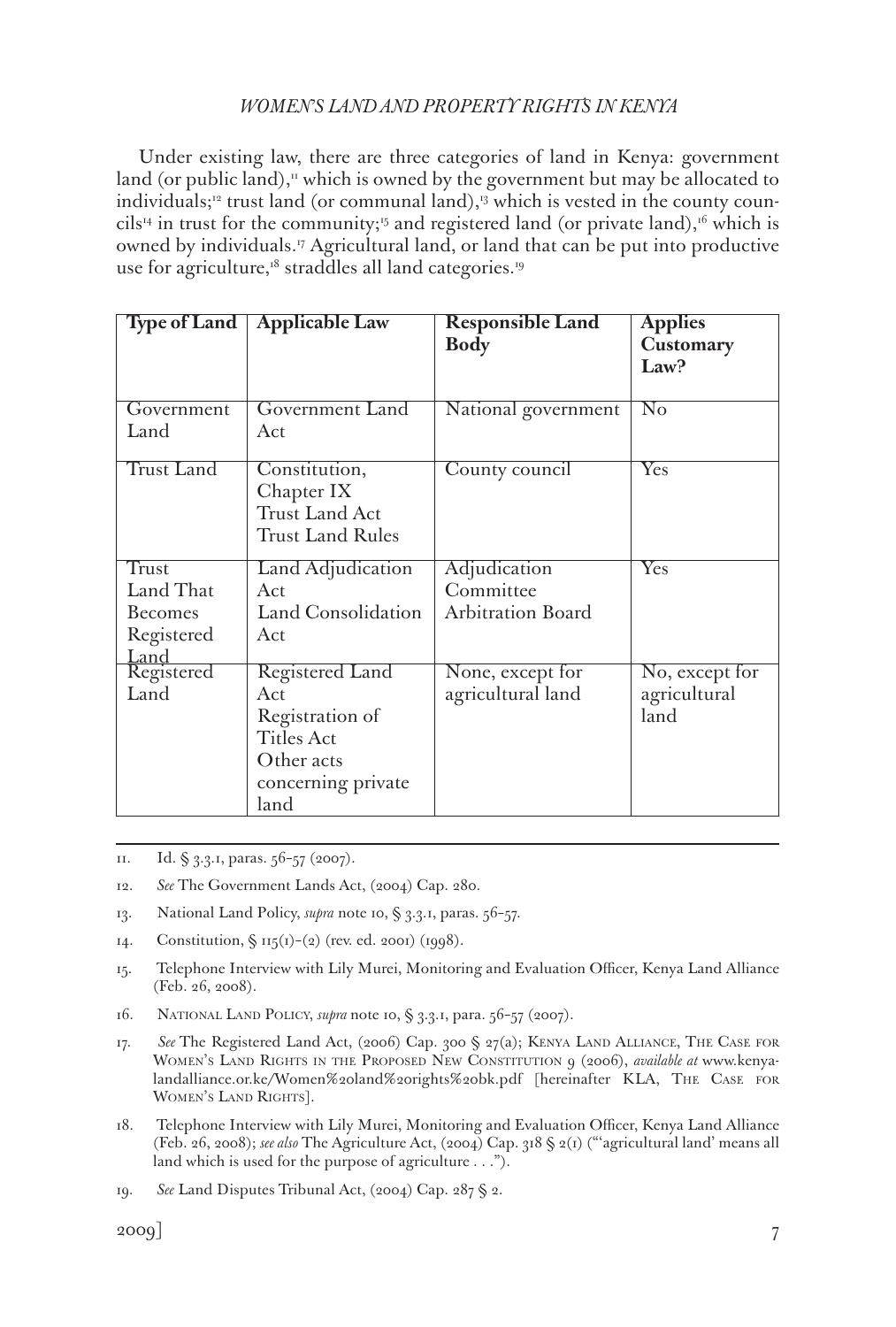| Agricultural<br>Land | Land Disputes<br>Tribunals Act | Land Disputes<br>Tribunals (drawn<br>from a panel of | Yes |
|----------------------|--------------------------------|------------------------------------------------------|-----|
|                      | Land Control Act               | elders)<br>Land Control Board                        |     |

# (1) Land Laws Invoke Discriminatory Customary Law to Govern Land Rights

Numerous land laws, including Chapter IX: Trust Land of the Constitution, the Trust Land Act, the Land Adjudication Act, the Land Consolidation Act, and the Land Disputes Tribunals Act, rely on customary law, under which men control the land,<sup>20</sup> to determine and govern land rights. According to Assistant Chief Jackson Kirigia from the Meru area, local government officials also apply customary law when they are unfamiliar with the written laws: "[b]ecause [we] do not have the statutes or written laws, we usually invoke custom because that is what we know." $21$ 

Under the customary law invoked in land statutes, women cannot own or control land.<sup>22</sup> According to Lily Murei, Monitoring and Evaluation Officer for the Kenya Land Alliance (KLA), "we have different cultural systems [that] believe women cannot even be acknowledged to own land.…[Y]ou talk of land and cows and all that property that men have, they also put women as part of their property."23 Women only have customary rights to access and cultivate land, and even those rights are dependent on men.24 In the majority of the communities in Kenya, women have to ask a male for permission to cultivate the land,<sup> $35$ </sup> although some males traditionally reserve fields for the wife or wives.<sup>26</sup> According to a Kenya National Commission on Human Rights report, for example, under Luo customary law a man usually parceled out his tract of land to his wife or wives, and each wife cultivated her tract and could amass a larger tract based on her labour.<sup>37</sup>

Customary land law constitutes a serious barrier to realizing women's rights, explained Frederick Ochieng of the United Nations Development Fund for Women (UNIFEM) in Kenya. The custom stipulates that "a woman is not supposed to own land. Traditionally, a woman doesn't own land. The land is owned by

- 23. Telephone Interview with Lily Murei, Monitoring and Evaluation Officer, Kenya Land Alliance (Feb. 26, 2008).
- 24. *See* Akinyi Nzioki, *The Effects of Land Tenure on Women's Access and Control of Land in Kenya*, *in* Cultural Transformation and Human Rights in Africa 218, 228 (Abdullahi A. An-Na'im ed., 2002).
- 25. Interview with Frederick Ochieng, UNIFEM, in Nairobi, Kenya (Apr. 4, 2008).
- 26. Nzioki, *supra* note 24, at 218, 228.
- 27. Kenya National Commission on Human Rights, From Despair to Hope: Women's Right to Own and Inherit Property 3 (2005) [hereinafter KNCHR].

<sup>20.</sup> Telephone Interview with Evelyne Opondo, Senior Counsel, FIDA-Kenya, (Jan. 30, 2008); Telephone Interview with Lily Murei, Monitoring and Evaluation Officer, Kenya Land Alliance (Feb. 26, 2008).

<sup>21.</sup> Interview with Jackson Kirigia, Assistant Chief, in Meru, Kenya (Mar. 31, 2008).

<sup>22.</sup> *See Kenya's Report to CEDAW, supra* note 7, at para. 10; Interview with county clerk, Laikipia County Council, in Nanyuki, Kenya (Apr. 3, 2008); Interview with Frederick Ochieng, UNIFEM, in Nairobi, Kenya (Apr. 4, 2008).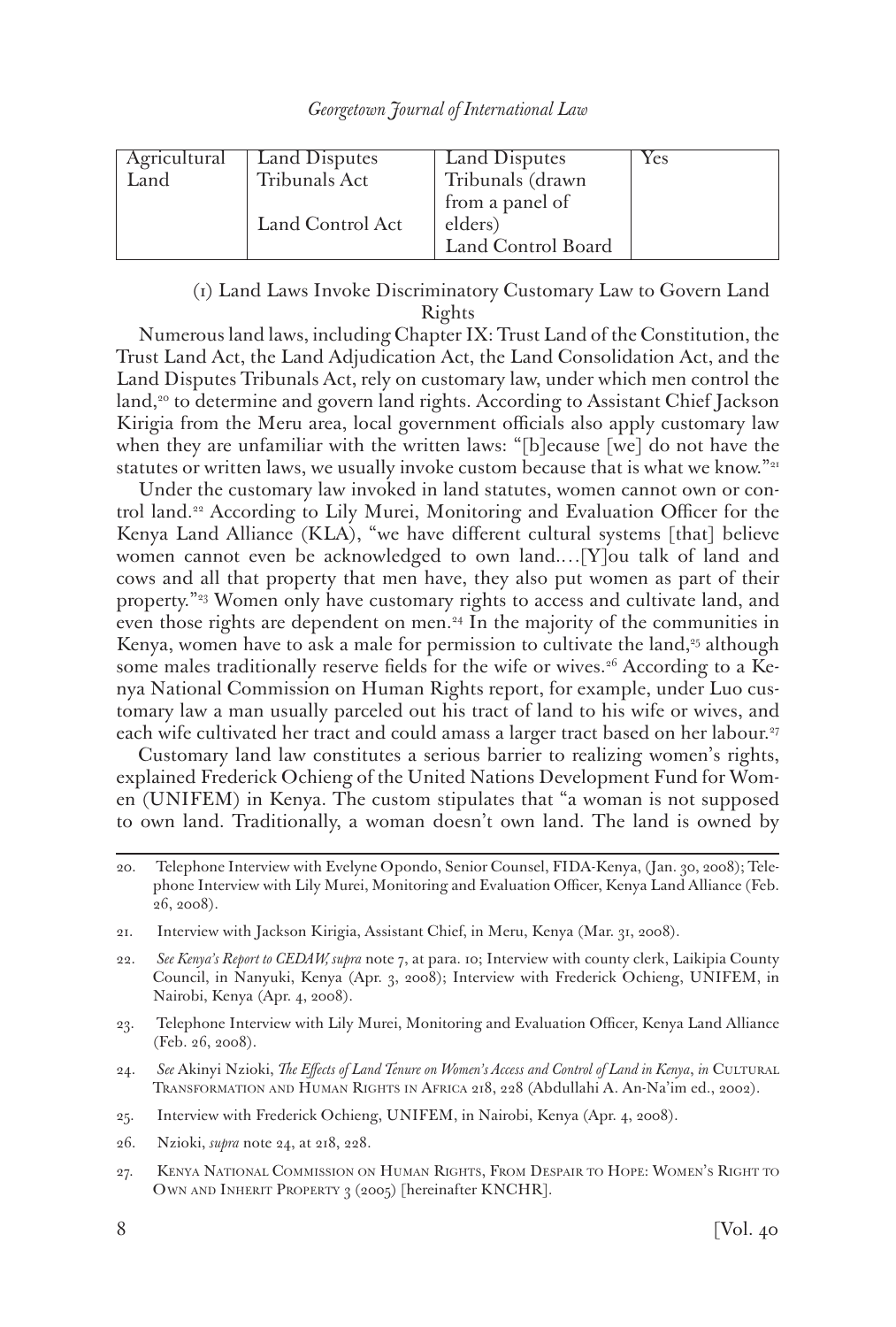the man, and in other cultures land is owned by the community…. [In some] cases…a woman has to ask for permission to go and till the land…. so that even when the government says everybody is free to own land…the woman in the family is prevented by the traditional dynamics within those cultures from owning land and even from using it and having any say about the use of clan land."<sup>28</sup>

Because such customary law governs trust land,<sup>29</sup> on which a majority of the Kenyan population lives,<sup>30</sup> women are excluded from accessing rights to trust land. Section  $115(2)$  of the Constitution<sup>31</sup> and section 69 of the Trust Land Act<sup>32</sup> explicitly state that trust land is governed by customary law. Customary law also determines who should be compensated when trust land is set apart for public use.<sup>33</sup> According to Evelyne Opondo, senior counsel with FIDA-Kenya, only men effectively control trust land: "the challenge is that trust land belongs to the community, but the fact that Kenya is patriarchal means that the male holds the land on behalf of others."34 Some of the Trust Land Rules, which require residents of the trust land areas to obtain licenses to occupy or farm the land,35 reinforce women's exclusion from trust land by using gender-specific words like "son of" on the license application form.<sup>36</sup>

The customary rights of men to control Trust land form the basis of rights to registered land<sup>37</sup> when land undergoes the adjudication and consolidation process

- 28. Interview with Frederick Ochieng, UNIFEM, in Nairobi, Kenya (Apr. 4, 2008).
- 29. *See* Constitution, § 115(2) (rev. ed. 2001) (1998) (Kenya); The Trust Land Act, (2004) Cap. 288 § 69.
- 30. Kenya Land Alliance, Policy Brief: Community Land Tenure and the Management of Community Land in Kenya 1 (2007), *available at* http://www.kenyalandalliance.or.ke/Community percent20Land percent20Policy percent20Brief.pdf.
- 31. Constitution, § 115(2) (rev. ed. 2001) (1998) ("Each county council…shall give effect to such rights, interests or other benefits in respect of the land as may, under…African customary law…, be vested in any tribe, group, family or individual….").
- 32. The Trust Land Act, (2004) Cap. 288 § 69 ("In respect of the occupation, use, control,…and disposal of any Trust land, every tribe, group, family and individual shall have all the rights which they enjoy or may enjoy by virtue of existing African customary law…, in so far as such rights are not repugnant to any of the provisions of this Act, or to any rules made thereunder, or to the provisions of any other law….").
- 33. *See* Constitution, § 117(4)(a) (rev. ed. 2001) (1998); Trust Land Act, (2004) Cap. 288 § 8(1)(a).
- 34. Telephone Interview with Evelyne Opondo, Senior Counsel, FIDA-Kenya (Jan. 30, 2008).
- 35. *See* Trust Land (Athi-Tiva) (Land Utilization) Rules, (2004) Cap. 288 § 3(1); Trust Land (Lambwe Valley) Rules, (2004) Cap. 288 § 5(1), 6(2); Trust Land (Meru Concessional Area) Rules, (2004) Cap. 288 § 3; Trust Land (Irrigation Areas) Rules, (2004) Cap. 288 § 4; Trust Land (North Yalta, Yatta Plateau and Ithanga) Rules, (2004) Cap. 288 § 4; Trust Land (Isiolo) Rules, (2004) Cap. 288 § 3; Trust Land (Olenguruone) Rules, (2004) Cap. 288 § 4; Trust Land (Shimba Hills) Rules, (2004) Cap. 288 § 4.
- 36. *See* Trust Land (Meru Concessional Area) Rules, (2004) Cap. 288 sched. 2; Trust Land (Irrigation Areas) Rules, (2004) Cap. 288 sched. 1; Trust Land (North Yalta, Yatta Plateau and Ithanga) Rules, (2004) Cap. 288 sched. 1; Trust Land (Isiolo) Rules, (2004) Cap. 288 sched. 1; Trust Land (Olenguruone) Rules, (2004) Cap. 288 sched. 1; Trust Land (Shimba Hills) Rules, (2004) Cap. 288 scheds. 1, 2. No provision of the Trust Land Rules, the Trust Land Act, or any general definitional statute renders these terms gender-neutral.
- $37.$  Under section  $116(t)$  of the Constitution, when trust land is registered, it ceases to be trust land. CONSTITUTION,  $\S$  116(1) (rev. ed. 2001) (1998).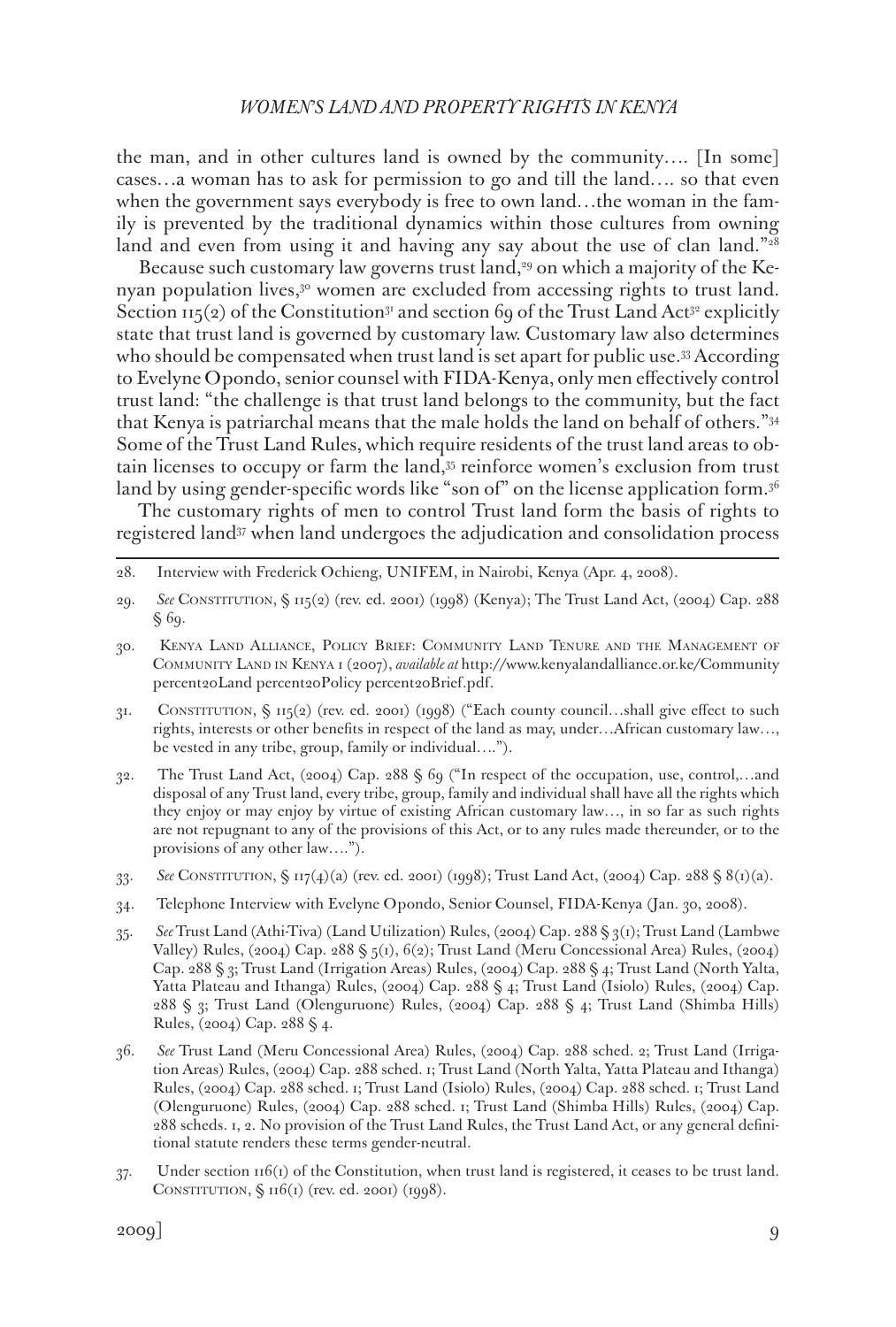under the Land Adjudication Act or the Land Consolidation Act.38 The Land Adjudication  $Act^{39}$  and the Land Consolidation  $Act^{40}$  were enacted to determine the existing customary rights to land, consolidate fragmented, non-contiguous holdings, and convert them to single, registered, freehold parcels of land.<sup>41</sup> Because customary law prescribes that men control land and property but women cannot, the bodies that determine these land rights have not recognized women's claims: as explained by the KLA, the Acts were "bound to exclude most women from acquiring titles to land since they only had rights of use while men retain those of allocation"42 under customary law

(2) Registered Land Statutes Vest Absolute Sole Ownership Rights in Men

The registered land statutes, particularly the Registered Land Act,<sup>43</sup> insulate the rights men gained through the adjudication and consolidation process by vesting them with absolute ownership of the land and failing to acknowledge even the derivative rights of women to land.44 The Registered Land Act in section 27 provides that "the registration of a person as the proprietor of land shall vest in that person the absolute ownership of that land together with all rights and privileges belonging or appurtenant thereto."45 The proprietor's rights "shall be held by the proprietor…

- 41. Lorenzo Cotula, Food and Agriculture Organization (FAO) Legislative Study No. 76, Gender and Law: Women's Rights in Agriculture 34–35 (2002), *available at* ftp://ftp.fao.org/ docrep/fao/005/y4311E/y4311E00.pdf.
- 42. KLA, The Case for Women's Land Rights, *supra* note 17, at 9.
- 43. The Registered Land Act, (2006) Cap. 300. Although some land titles are governed by the Land Titles Act, Cap. 282, and the Registration of Titles Act, Cap. 281, most new land titles are created under the Registered Land Act. *See* Tudor Jackson, The Law of KENYA 240, 243 (3<sup>rd</sup>. ed., 1988).
- 44. KLA, The Case for Women's Land Rights, *supra* note 17, at 9.
- 45. The Registered Land Act, (2006) Cap. 300 § 27(a).

<sup>38.</sup> KLA, The Case for Women's Land Rights, *supra* note 17, at 9.

<sup>39.</sup> The Land Adjudication Act, (2004) Cap. 284. Under the Land Adjudication Act, the Minister may designate an area of Trust land to undergo the adjudication process. The Land Adjudication Act, (2004) Cap. 284 § 3. The recording officer and the adjudication committee determine the claims to the land under customary law. The Land Adjudication Act, (2004) Cap. 284 §§ 19, 20. The recording officer designates any person who "has, under recognized customary law, exercised rights in or over land which should be recognized as ownership" as the owner of that land. The Land Adjudication Act, (2004) Cap.  $284 \text{ }\frac{}{5}$   $23(2)(a)$ . The land is then registered accordingly. The Land Adjudication Act, (2004) Cap. 284 § 28.

<sup>40.</sup> The Land Consolidation Act, (2004) Cap. 283. Under the Land Consolidation Act, the Minister may designate an area of Trust land to undergo the consolidation process. The Land Consolidation Act, (2004) Cap. 283 § 2. An Adjudication Committee consisting of "persons resident in" that area is then appointed. The Land Consolidation Act, (2004) Cap. 283 § 9(1). The Committee adjudicates and determines "in accordance with African customary law the claim of any individual person to any right or interest in any land" within the area. The Land Consolidation Act, (2004) Cap. 283  $\frac{1}{5}$  II(1). If the Committee cannot reach a decision, it refers the matter to an Arbitration Board. The Land Consolidation Act, (2004) Cap. 283  $\text{S}_{11}(2)$ . The findings of the Committee or Arbitration Board are reflected in a Record of Existing Rights. The Land Consolidation Act, (2004) Cap. 283  $\S$  15. The Committee then allocates land based on the customary law rights reflected in the Record of Existing Rights and compensates those who have rights to land under customary law but are required to relinquish the land after consolidation. The Land Consolidation Act, (2004) Cap. 283 §§ 21(2), 22(1).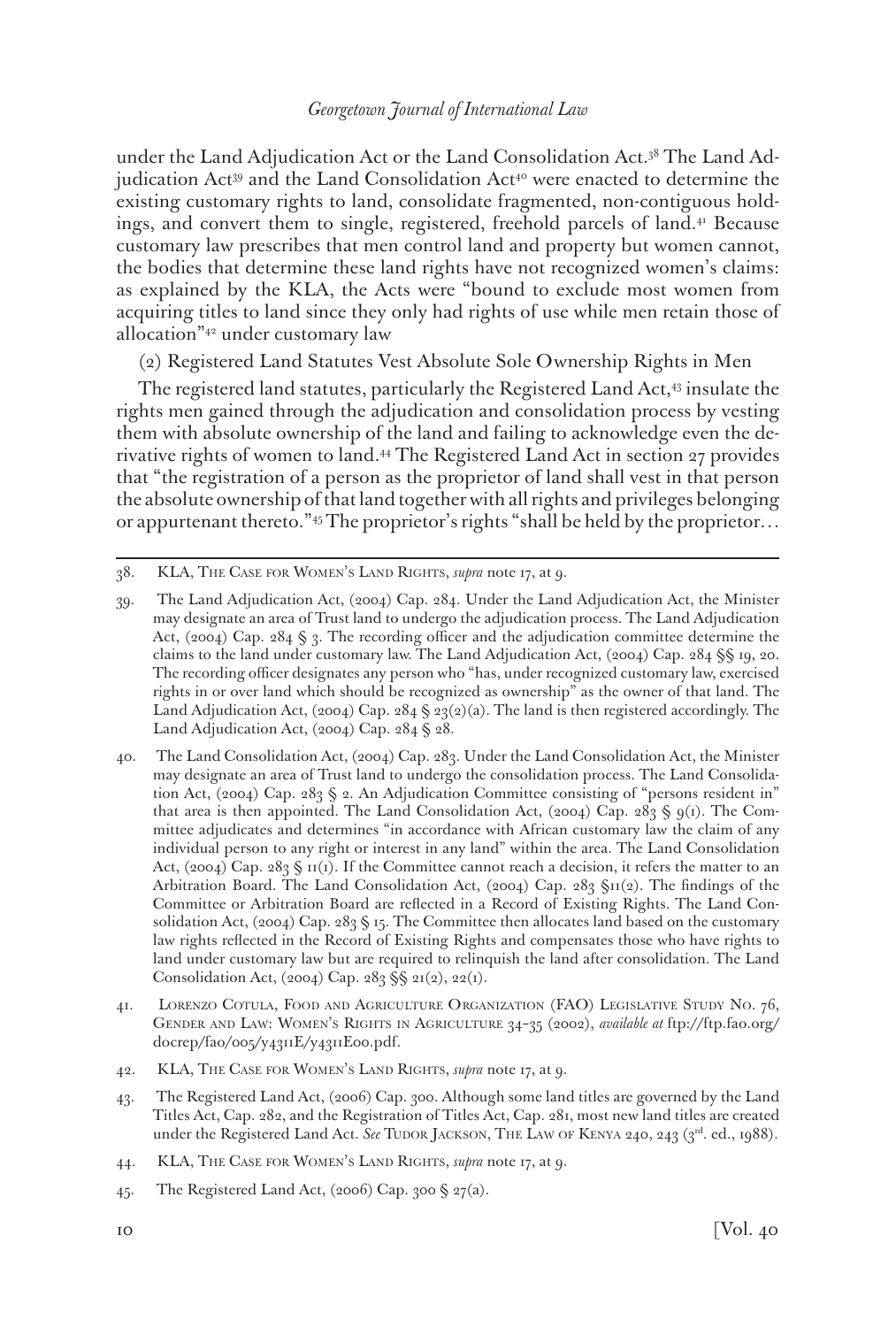free from all other interests and claims whatsoever."46 According to the Kenya Land Alliance, men were the first to register land under the Registered Land Act, so men gained absolute ownership rights, to the exclusion of women.47 The Registered Land Act allows for registration of land "made in favour of two or more persons,"48 but it also permits the Minister of Lands to limit joint registration to one proprietor.49 Joint registration is rarely realized in practice, with only about 5 percent of titles held jointly.50 The customary rights of women to access and use land are neither registrable nor protected as overriding interests under the Registered Land Act.51

Currently, women hold a miniscule number of title deeds (about 5 percent of titles).52 Women provide the vast majority of agricultural labour, including 89 percent of the subsistence farming labour force<sup>53</sup> and over 70 percent of labour in cash crop production.54 Women head about 32 percent of Kenyan households.55 Nevertheless, women only hold 1 percent of registered land titles in their own names and only about  $5-6$  percent of land titles jointly.<sup>56</sup>

(3) The Land Bodies' Procedures Fail to Protect Women's Rights to Land

The bodies that govern land lack adequate procedural safeguards to protect the rights of women because (1) women are nearly absent from land bodies; (2) the land disputes procedures are biased against women; and (3) husbands may sell matrimonial land without their wives' consent. First, the Kenyan government has acknowledged that women are underrepresented in land bodies in both the Na-

<sup>46.</sup> *Id.* § 28.

<sup>47.</sup> KLA, The Case for Women's Land Rights, *supra* note 17, at 9; *see also* Telephone Interview with Lily Murei, Monitoring and Evaluation Officer, Kenya Land Alliance (Feb. 26, 2008) ("[I]n the majority of communities the system is so patriarchal or patrilineal that…the men are the ones that have the land in their names, the titles are in their names.").

<sup>48.</sup> The Registered Land Act, (2006) Cap. 300 § 101(1).

<sup>49.</sup> *Id.* § 101(3)(a) (permitting a discretionary limit on "the maximum number (whether one or a greater number) of persons who are allowed to be registered in the same register as proprietors").

<sup>50.</sup> *See Kenya's Report to CEDAW Committee*, *supra* note 7, para. 134; Kenya Land Alliance, THE National Land Policy in Kenya: Critical Gender Issues and Policy Statements 4 (2004), *available at* http://www.kenyalandalliance.or.ke/Issues%20Paper%20gender%20.pdf [hereinafter KLA, CRITICAL GENDER ISSUES].

<sup>51.</sup> KLA, The Case for Women's Land Rights, *supra* note 17, at 9-10.

<sup>52.</sup> *See Kenya's Report to CEDAW Committee*, *supra* note 7, para. 134; KLA, Critical Gender Issues, *supra* note 52, at 4.

<sup>53.</sup> KNCHR, *supra* note 27.

<sup>54.</sup> KLA, Critical Gender Issues, *supra* note 50, at 6.

<sup>55.</sup> Gender in the Kenya 2003 Demographic and Health Survey, *available at* http://www.measuredhs. com/topics/gender/profiles/kenya2003.cfm (last visited May 9, 2008); *Kenya's Report to CEDAW*, *supra* note 7, para. 194.

<sup>56.</sup> KLA, Women, Land and Property Rights, *supra* note 7, at 1.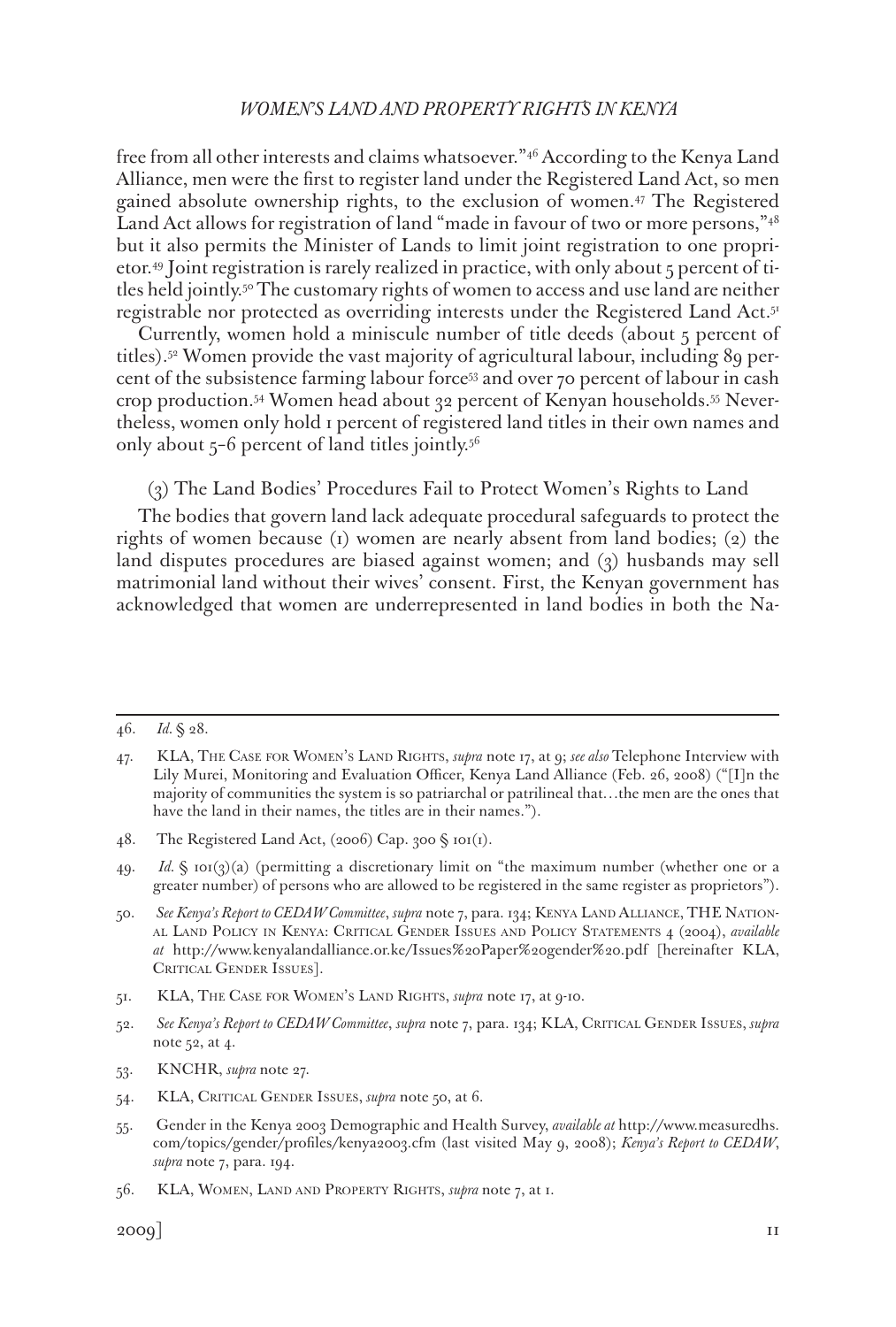tional Gender and Development Policy<sup>57</sup> and the National Land Policy.<sup>58</sup> The National Gender policy notes that "[d]espite the fact that women account for slightly more than half of the total population and comprise a large voting population, they are still inadequately represented in …grassroots-based institutions such as Land Boards."59 On county councils, which oversee land transactions dealing with Trust Land on which most women reside, women made up only 8.2 percent of county councils in 1997, a gradual increase from 1.7 percent in 1986.<sup>60</sup> As of 2008, the Meru County Council included only 5 women out of 43 council members,  $61$  and the Laikipia County Council included only 5 women out of a total of 36 council members.<sup>62</sup>

Under the Land Disputes Tribunals Act, disputes regarding agricultural land are adjudicated before a panel of elders<sup>63</sup> who apply customary law.64 According to an interview with an Assistant Chief, women are not elders because customary law "has not allowed that, is not open to that."<sup>65</sup>

Second, the procedures of the Lands Disputes Tribunals discriminate against women by denying them the opportunity to appeal decisions based on customary law and denying them representation by advocates. The Land Disputes Tribunals have exclusive jurisdiction<sup>66</sup> over civil cases involving "(a) the division of, or the determination of boundaries to land, including land held in common; (b) a claim to occupy or work land; or (c) trespass to land…."67 Because they apply customary law, they are predisposed to rule against women.<sup>68</sup> Although any party may challenge a Tribunal's decision to the Appeals Committee, $69$  no party may appeal

- 58. National Land Policy, *supra* note 10, § 3.6.10.3, para. 223 (2007).
- 59. National Gender and Development Policy, *supra* note 57, at 18.
- 60. *Id*. at 20.

- 62. Interview with County Clerk, Laikipia County Council, in Nanyuki, Kenya (Apr. 3, 2008).
- 63. *See* The Land Disputes Tribunal Act, (2004) Cap. 287 §§ 4(2), 5(1).
- 64. *Id.* § 3(7) ("The Tribunal shall adjudicate upon the claim and reach a decision in accordance with recognized customary law.").
- 65. Interview with Jackson Kirigia, Assistant Chief, in Meru, Kenya (Mar. 31, 2008).
- 66. *See* The Land Disputes Tribunal Act, (2004) Cap. 287 § 3(9) ("Notwithstanding any other written law no magistrate's court shall have or exercise jurisdiction or powers in cases involving any issues set out in paragraphs (a) to  $(c)$  of subsection  $(i)$ .").
- 67. The Land Disputes Tribunal Act,  $(2004)$  Cap.  $287 \frac{6}{3}$  3(1).
- 68. *See generally* Telephone Interview with Lily Murei, Monitoring and Evaluation Officer, Kenya Land Alliance (Feb. 26, 2008).
- 69. The Land Disputes Tribunal Act, (2004) Cap.  $287 \text{ }\$\$(1)$ .

<sup>57.</sup> Ministry of Gender, Sports, Culture and Social Services, National Gender and Development Policy 20 (2000), *available at* http://www.culture.go.ke/images/stories/pdf/genderpolicy. pdf [hereinafter NATIONAL GENDER AND DEVELOPMENT POLICY].

<sup>61.</sup> Interview with Charles Murithi Marangi, Chairman, Meru Central County Council, in Meru, Kenya (Mar. 31, 2008) (Only 1 woman was elected and 4 women were nominated).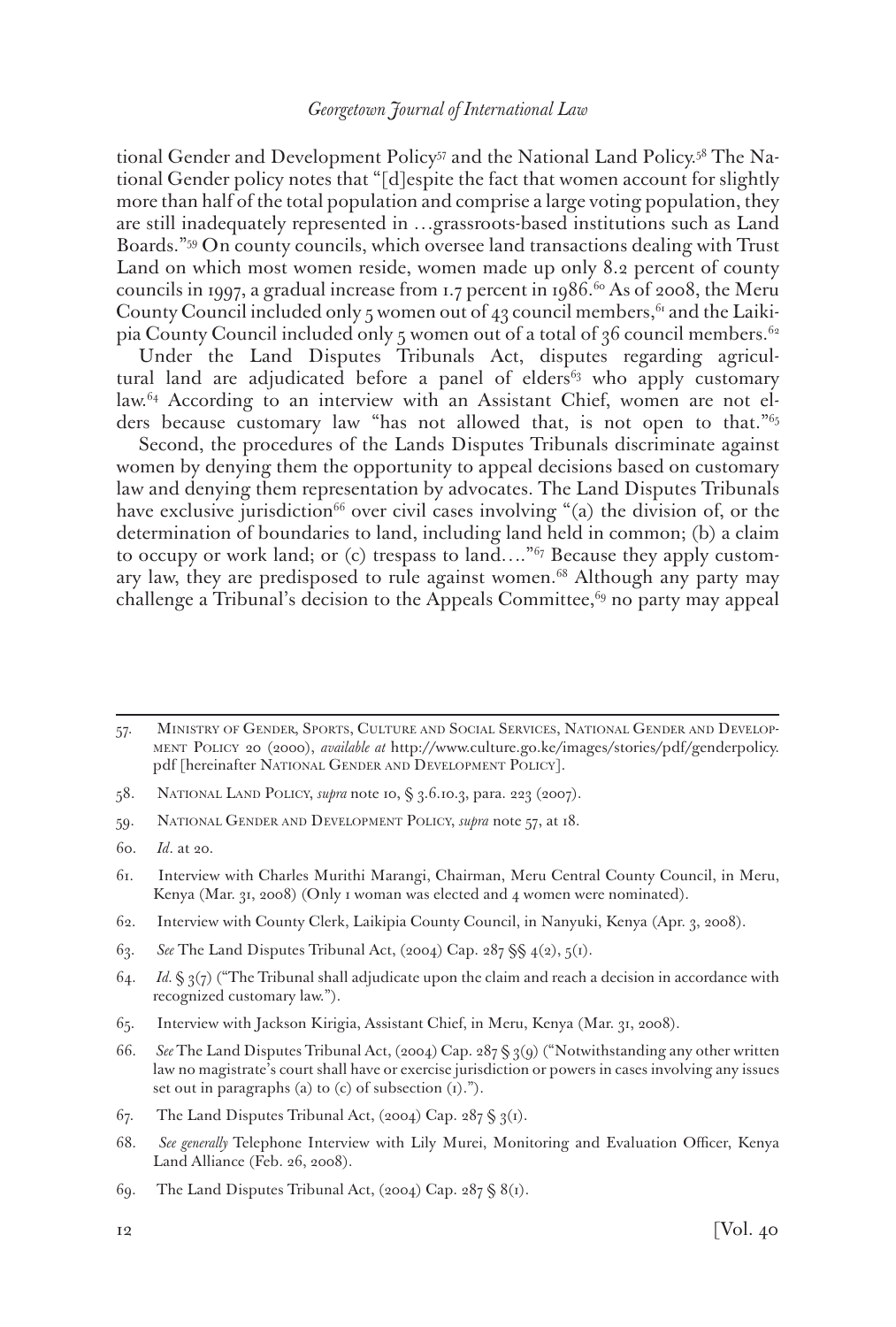a customary law decision to any Kenyan court.<sup>70</sup> Therefore, the customary law decisions of the Land Disputes Tribunals and Appeals Committees are insulated from judicial review, and women cannot ask the courts to safeguard their rights. The procedures also prohibit advocate representation before a Tribunal or Appeals Committee, $\tau$  exacerbating the discriminatory effect on women.

Third, although Land Control Boards must approve transactions affecting agricultural land, they do not require spousal consent for such transactions.72 Thus, one spouse may sell the matrimonial home without the other's knowledge, much less consent.73 In Kamau v. Kamau, for example, the Court of Appeal in 2006 upheld a husband's sale of matrimonial land without his wife's consent.74 A nonbinding presidential decree from the 1980s directs land control boards to take all adult family members' interests into account, but Boards may disregard the decree, and some husbands present "fake" wives to give their consent to the Boards.75

### B. *Existing Marriage and Divorce Laws Rob Women of Their Matrimonial Property*

Gaps in Kenyan law on matrimonial property and land during marriage and at divorce have resulted in judicial decisions that undervalue and dismiss the immense contribution of women to their families and the household. Regardless of whether the marriage is formalized under statute or custom, women often have no more than mere use rights to the matrimonial land, revocable at the will of the husband. Married women rarely enjoy equal rights to control, alienate, or transfer matrimonial property.76 At separation or divorce, women are often unable to take away an adequate share of their matrimonial property, and are often forced to leave the matrimonial home with little more than personal effects.

The multitude of laws governing issues of marriage and divorce leads to confusion and an inability to effectively ensure adequate protection of women's property rights. Kenyan law recognizes five marital legal regimes: civil, Christian, Islamic, Hindu, and customary. Statutes regulate various aspects of these marital regimes,

<sup>70.</sup> *See id.* §§ 8(8), 8(10). Section 8(8) of the Land Disputes Tribunal Act states that "[t]he decision of the Appeals Committee shall be final on any issue of fact and no appeal shall lie therefrom to any court." *Id.* § 8(8). Under Section 8(10), "[a] question of customary law shall...be deemed to be a question of fact" and is therefore not appealable. *Id.* § 8(10).

<sup>71.</sup> *See* Land Disputes Tribunals (Forms and Procedure) Rules, 1993, (2004) Cap. 287 § 19 ("No party to or other person interested therein shall be entitled to appear by or to be represented by an advocate in any proceedings unless a Tribunal or an Appeals Committee directs otherwise.").

<sup>72.</sup> *See* Land Control Act, (2004) Cap. 302 § 6.

<sup>73.</sup> KLA, The Case for Women's Land Rights, *supra* note 17, at 9–10; Interview with Victoria Ochanda, Kenyan Attorney and Law and Advocacy for Women in Africa Fellow, Georgetown University, in Wash., D.C., USA (Feb. 21, 2008).

<sup>74.</sup> Jacinta Wanjiku Kamau v. Isaac Kamau Mungai, (2006) 59 K.L.R. 9 (C.A.K.) (Kenya).

<sup>75.</sup> *See, e.g.*, KLA, The Case for Women's Land Rights, *supra* note 17, at 9–10; Interview with former chief in Meru, Kenya (Mar. 31, 2008); Interview with Hellen Kwamboka Ombati, advocate of the High Court of Kenya and member of FIDA-Kenya, in Nairobi, Kenya (Apr. 1, 2008). For further discussion of the lack of spousal consent, *see infra* Part IV.B..

<sup>76.</sup> *See generally,* KLA, Critical Gender Issues, *supra* note 50.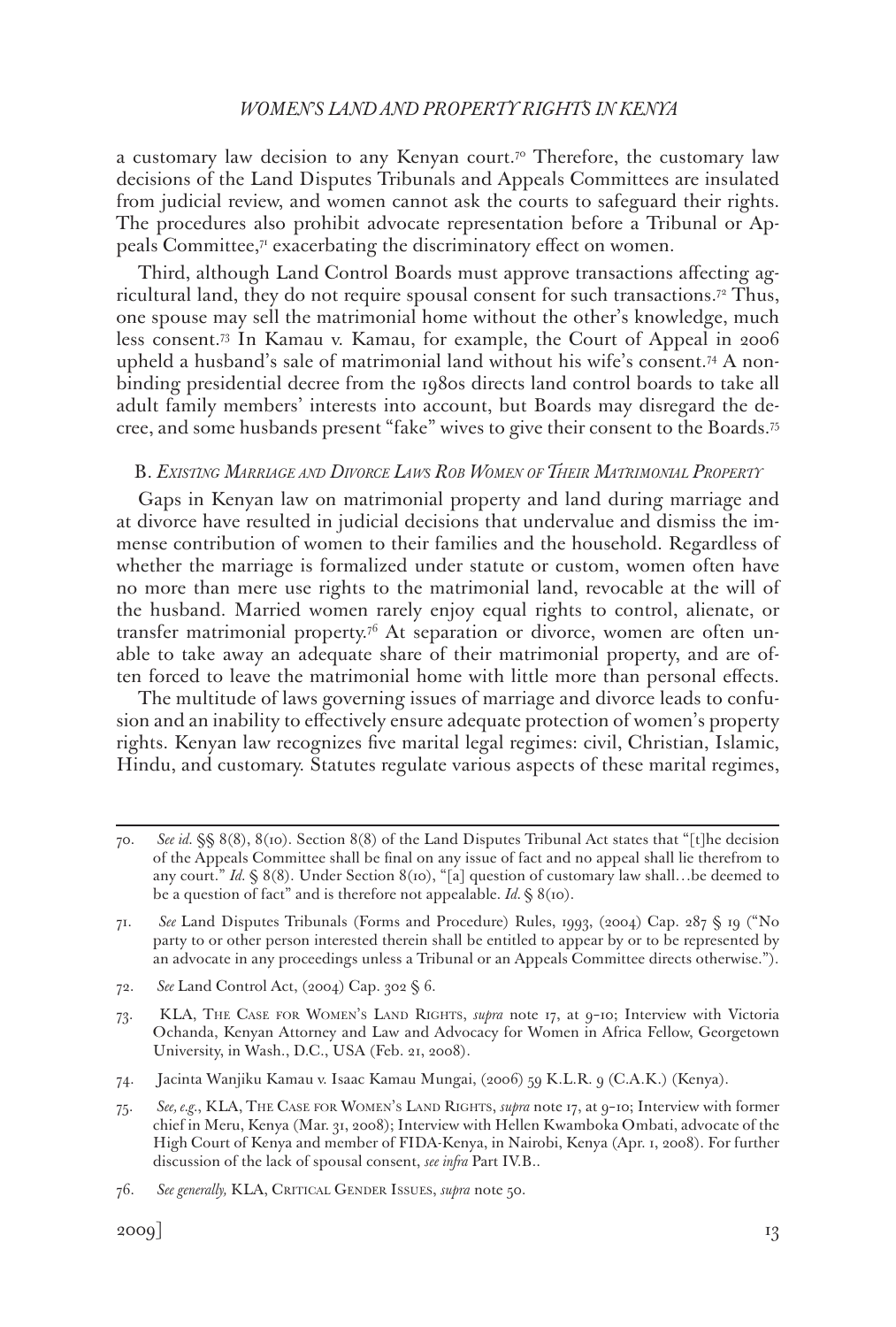including the Marriage Act;<sup>77</sup> the African Christian Marriage and Divorce Act;<sup>78</sup> the Hindu Marriage and Divorce Act;79 the Mohammedan Marriage, Divorce and Succession Act;<sup>80</sup> the Married Women's Property Act;<sup>81</sup> and the Matrimonial Causes Act.<sup>82</sup> The customary laws of the respective 42 tribes that reside in Kenya govern customary marriages. Of these statutory regimes, no single statute comprehensively addresses the rights and property interests of spouses during marriage or at its dissolution. Following its review in 2007 of Kenya's compliance with the Convention on the Elimination of All Forms of Discrimination Against Women (CEDAW), the CEDAW Committee highlighted the problem of overlapping and parallel laws and urged Kenya to: "harmonize civil, religious and customary law with article 16 of the Convention and to complete law reform in the area of marriage and family relations…."83

# (1) Gaps in Current Marriage Law Leads to Unequal Control Over Matrimonial Property

Current statutory marriage law does not protect married women's interest in matrimonial property. Women are particularly vulnerable to discrimination regarding matrimonial property because they are at the mercy of historically discriminatory laws and practices, and gender roles that consider women inferior to men: "The property belonged to the husband – even yourself. Women were included as a part of the property men could own under customary law."84

While both polygamous and monogamous marriages are recognized in Kenya, only women in monogamous marriages are entitled to minimal protection of their rights at marriage and at divorce. The African Christian Marriage and Divorce Act, $85$  the Hindu Marriage and Divorce Act, $86$  and the Marriage Act $87$  all govern monogamous unions. Marriages contracted under these regimes offer women at least some form of protection in that the marriages are registered, thus providing tangible evidence of the union and the first basis for establishing a wife's claim to matrimonial property. Lacking from each of these, however, is a framework

- 80. The Mohammedan Marriage, Divorce and Succession Act, (1806) Cap. 156 (Kenya) [hereinafter Mohammedan Act].
- 81. The Married Women's Property Act, (1882) Cap. 75 (Kenya) [hereinafter MWPA].
- 82. The Matrimonial Causes Act, (1941) Cap. 152 (Kenya).
- 83. Committee on the Elimination of Discrimination Against Women (CEDAW), *Concluding Comments: Kenya*, para. 44, U.N. Doc. CEDAW/C/KEN/CO/6 (2007), *available at* http://www.un.org/ womenwatch/daw/cedaw/39sess.htm (under "Kenya," then "Concluding Comments") [hereinafter CEDAW Committee, *Concluding Comments: Kenya*].
- 84. Interview with Frederick Oundo, Member, CLARION, in Nairobi, Kenya (Apr. 3, 2008).
- 85. Christian Act, *supra* note 78.
- 86. Hindu Act, *supra* note 79.
- 87. Marriage Act, *supra* note 77.

<sup>77.</sup> The Marriage Act, (1902) Cap. 150 (Kenya).

<sup>78.</sup> The African Christian Marriage and Divorce Act, (1931) Cap. 151 (Kenya) [hereinafter Christian Act].

<sup>79.</sup> The Hindu Marriage and Divorce Act, (1960) Cap. 157 (Kenya) [hereinafter Hindu Act].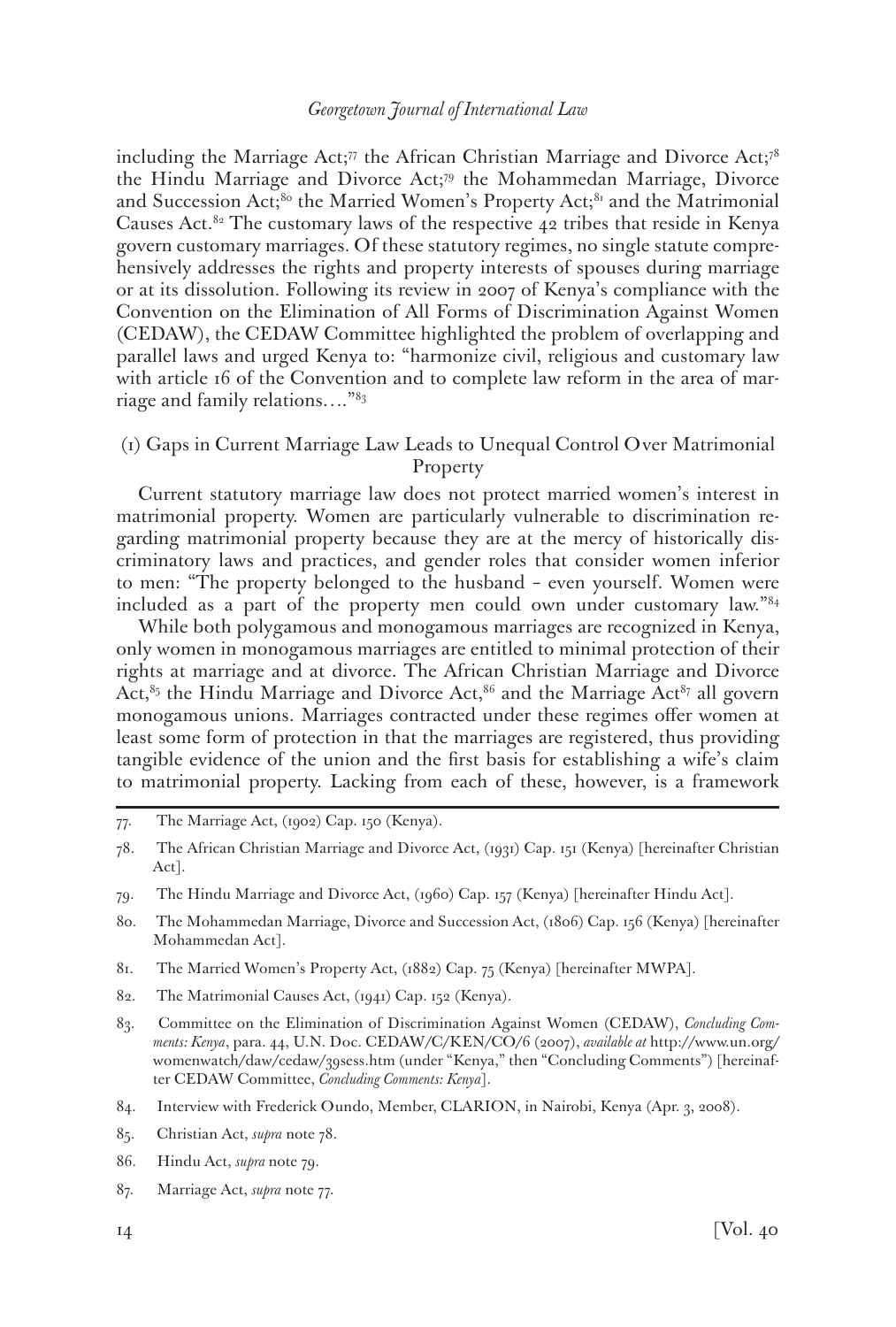delineating how matrimonial property will be acquired, registered, controlled, managed, or divided between spouses throughout the course of the marriage.<sup>88</sup>

All marriages contracted under Customary or Muslim law are potentially polygamous. Neither law is codified in statute or provides an explicit framework to protect the equal rights of women during marriage or at divorce. The Mohammedan Marriage, Divorce and Succession Act<sup>89</sup> and customary laws govern polygamous unions. Per statute, a Muslim man may marry up to four wives, while under custom there is no limit to the number of wives a man can marry. Unions contracted as polygamous leave women particularly vulnerable to deprivation of their matrimonial property. The Mohammedan Act makes no explicit mention of a matrimonial property regime, however, practice dictates that Islamic personal law governs married women's property rights.90 Disputes arising under the Mohammedan Marriage Act may be brought before the Kadhi court, which has jurisdiction to deal with matters arising out of Islamic law.91 Unlike customary marriages, Muslim marriages are formally registered.

The Married Women's Property Act of 1882 (MWPA), a woefully inadequate remnant of British colonial rule, remains the only statute to govern married women's right to property acquired during a marriage. The MWPA applies to all Kenyan marriages regardless of the type of marriage or regime governing the marriage, including marriages contracted under Customary or Muslim law.92 The MWPA allows a wife to hold property separate from her husband without the husband acting as a guardian over her affairs.93 Under the MWPA, married women have express claim to separate property (presumably registered in their name) acquired before or during the marriage.94 Married women's claim to matrimonial property, however, is all but completely left out of the statute. The one mention of disputes concerning matrimonial property occurs in section 17:

In any question between husband and wife as to the title to or possession of property, either party,…may apply by summons or otherwise in a summary way to any

<sup>88.</sup> *See id.*

<sup>89.</sup> Mohammedan Act, *supra* note 80.

<sup>90.</sup> Hunton & Williams, *Customary and Islamic Law & Its Development in Kenya*, LEGALBRIEF AFRICA, Oct. 11, 2004, *available at* http://www.legalbrief.co.za/article.php?story=20041010212108281.

<sup>91.</sup> Constitution, § 66 (rev. ed. 2001) (1998) (Kenya).

<sup>92.</sup> Telephone Interview with Evelyne Opondo, Senior Counsel, FIDA-Kenya (Jan. 30, 2008). For example, the MWPA has been applied in customary marriages in Karanja v. Karanja, (1976) 1 K.L.R. 389 and in Muslim marriages in Fathiya Essa v. Mohamed Alibhai Essa, (1995) Civil Appeal 101 of 1995 (H.C. Nairbi) (unreported), and Amina O. Abdulkadir v. Ravindra N. Shah, (2006) eK.L.R. 1, 3 (H.C. Mombasa) (Kenya).

<sup>93.</sup> MWPA, *supra* note 81, at § 1 ("A married woman shall, in accordance with the provisions of this Act, be capable of acquiring, holding, and disposing by will or otherwise, of any real or personal property as her separate property, in the same manner as if she were a feme sole, without the intervention of any trustee.").

<sup>94.</sup> MWPA, *supra* note 81, at § 1.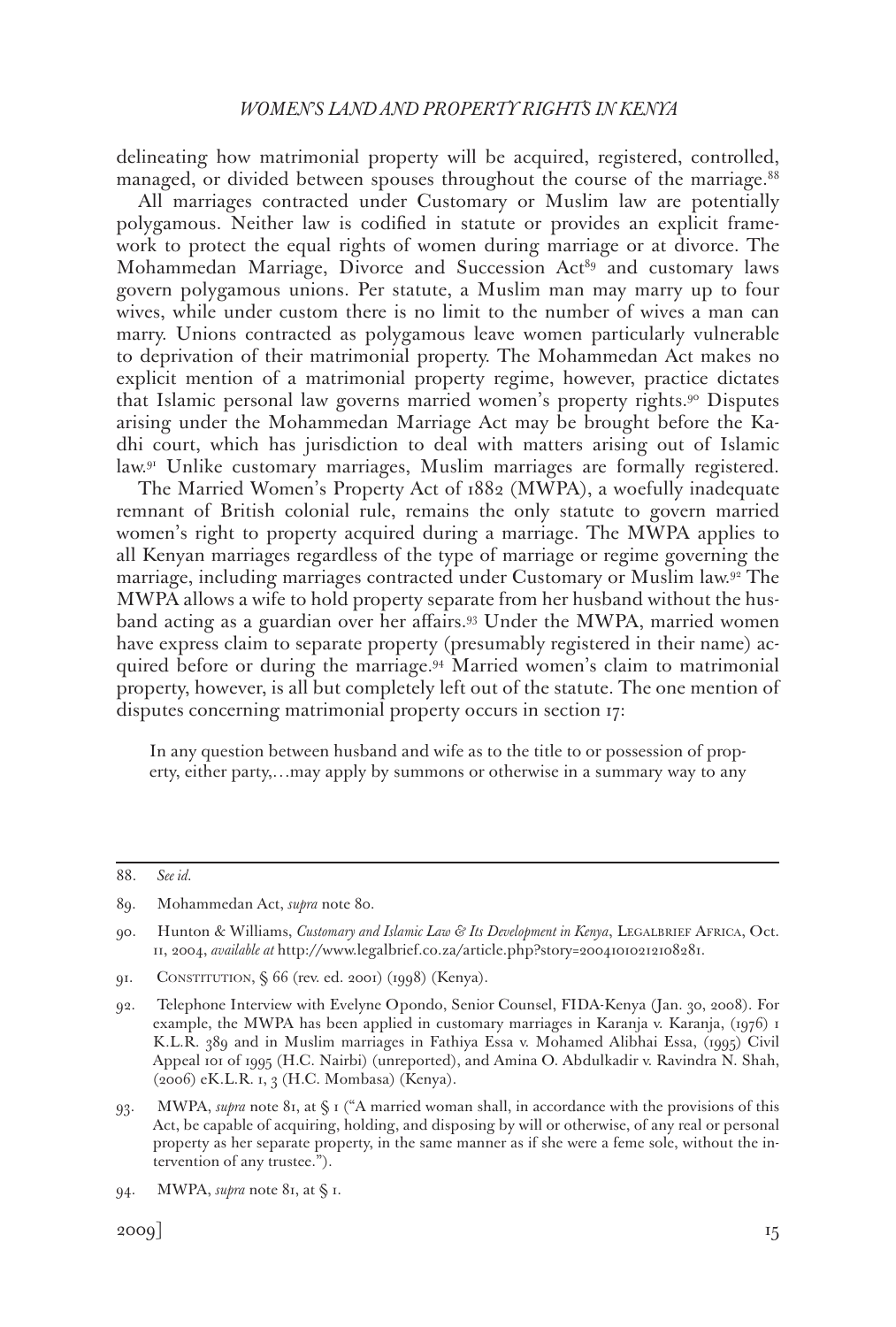judge of the High Court…and the judge of the High Court of Justice…may make such order with respect to the property in dispute....<sup>95</sup>

The women of Kenya continue to be governed by an antiquated Act, ill-equipped to deal with the realities of their lives or to protect their human rights. The British parliament has, since 1882 amended, repealed, and supplemented the various provisions of the MWPA.96 Further, the MWPA has been unevenly applied; some judges only use it for disputes that arise during the course of a marriage, other judges only apply the MWPA at the dissolution of marriage while others insist that the party applying for division of matrimonial property must first show an intention to dissolve the marriage, for example, by filing a petition for divorce.97 In assessing the extent to which a married woman retains rights in matrimonial property, judges have developed a system of monetary contribution determination, a test whose criteria remains the prerogative of the presiding judge and which tends to dismiss indirect, non-financial contribution.98 Justice Omolo, in reasoning an equal division of property between spouses in the now partly overruled 1991 decision, Kivuitu v. Kivuitu, explained that:

Where, however, such property is registered in the name of the husband alone then the wife would be, in my view, perfectly entitled to apply to court under [section] 17 of the [MWPA of] 1882, so that the court can determine her interest in the property and in that case, the court would have to assess the value to be put on the wife's non-monetary contribution.99

Yet, in the absence of an explicit law to govern matrimonial property, both during marriage and at divorce, married women are left with no legal framework by which to exercise their right to equal ownership, control, and management of matrimonial property. In fact, the very purpose of the MWPA was to ensure that married women could acquire separate property without the guardianship of their husbands. The Act neither defines matrimonial property nor provides guidance about the equitable division of such property.<sup>100</sup> To address these legal gaps, new legislation should include:

• presumption of spousal co-ownership of matrimonial property, regardless of type of contribution;

<sup>95.</sup> MWPA, *supra* note 81, at §17.

<sup>96.</sup> *See, e.g.,* Married Women's Property Act 1964, c. 19 (Eng.), *available at* http://www.statutelaw.gov. uk/ (under "Quick Search," enter "Married Women's Property Act" in the title field; in search results, click on "Married Women's Property Act 1964").

<sup>97.</sup> Telephone Interview with Evelyne Opondo, Senior Counsel, FIDA-Kenya (Jan. 30, 2008). *See also,* He Zhuo Ying v. Qiuwen Ren (1994) (H.C. Mombasa) held that notwithstanding the cases of I v. I (1971), Karanja v. Karanja (1976) and Essa v. Essa (1996), all of which involved divorced spouses, the Married Women's Property Act did not apply to couples who have divorced. *Cited in* Amina O. Abdulkadir v. Ravindra N. Shah, (2006) eK.L.R. 1, 3 (H.C. Mombasa) (Kenya).

<sup>98.</sup> S*ee e.g.,* Echaria v. Echaria, Civil Appeal 75 of 2001, (2007) eKLR (C.A.) (Kenya); Kivuitu v. Kivuitu, Civil Appeal 26 of 1985, (1991) eKLR (C.A) (Kenya).

<sup>99.</sup> Kivuitu v. Kivuitu, (1991) eKLR 248, 259 (C.A) (Kenya).

<sup>100.</sup> *See* MWPA, *supra* note 81, at § 1.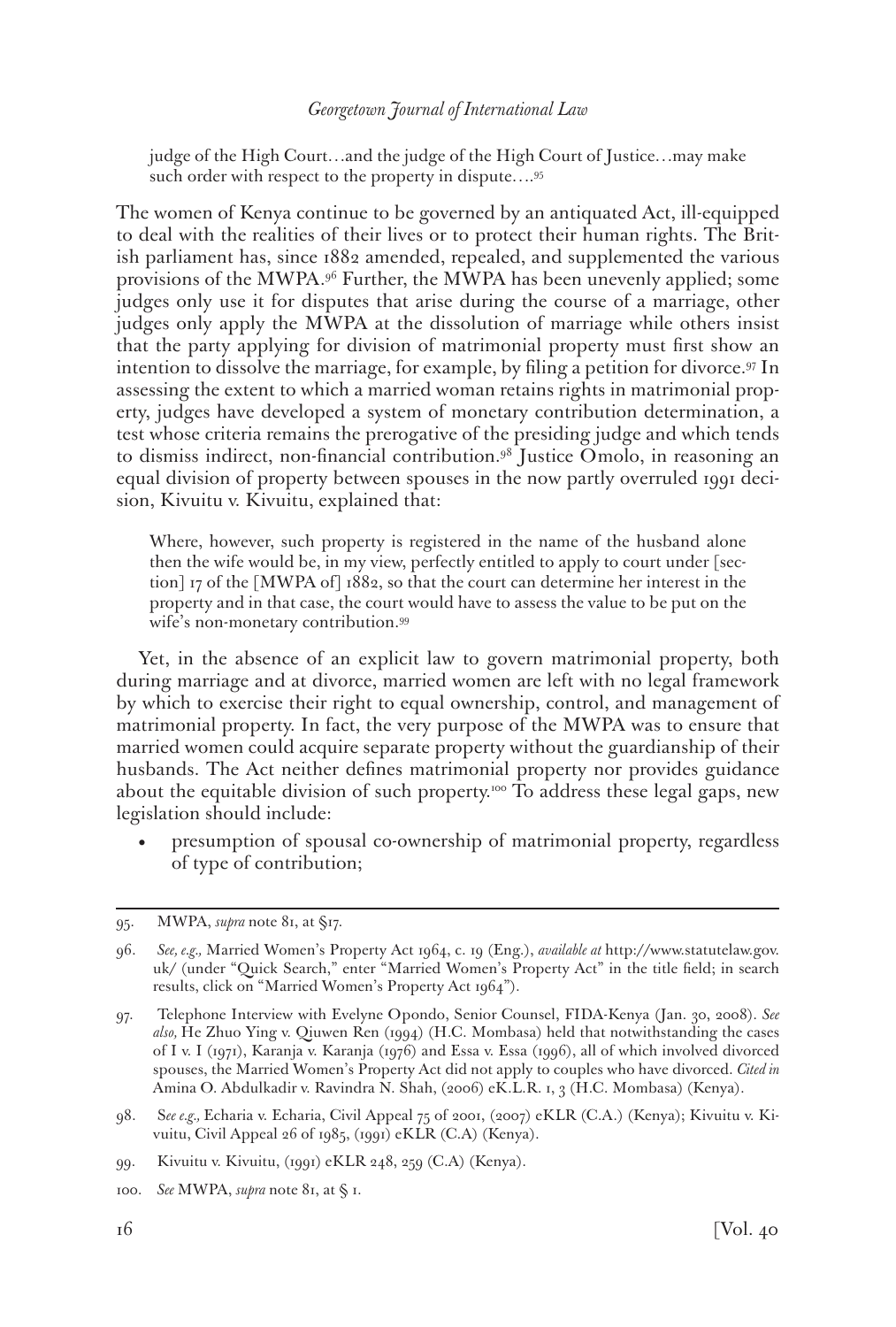- a framework for requiring spousal consent in certain transactions involving matrimonial property; and
- clear rules for equal division of matrimonial property at separation or divorce.<sup>101</sup>

# (2) Gaps in Divorce Law Limit Women From Equally Sharing Matrimonial Property at the Dissolution of Marriage

At separation or divorce, Kenyan women rarely take away their equal share of matrimonial property. Often, they are violently chased away and are only able to take with them the clothes on their backs. The tradition of registering property, including matrimonial property, solely in the name of the husband becomes a serious obstacle when women seek to stake a claim in matrimonial property. Kenyan law lacks any guidance on the division of matrimonial property. Instead, various cases have focused on a painstaking analysis of the contribution of a wife in order to determine her right to any proportion of the matrimonial property.<sup>102</sup> Although The Matrimonial Causes Act enumerates grounds for divorce, it provides no legislative guidance as to the rights each spouse holds in the matrimonial property to be divided.<sup>103</sup>

Because of the gap in divorce laws, women have had to rely on wide judicial discretion, often resulting in adverse determinations of the percentage of contribution by women to the matrimonial property. Under the MWPA, Kenyan courts began to advance the theory that a wife's contribution to matrimonial property is a strong indication of whether or not she has any rights in the property.<sup>104</sup> In 1991, in Kivuitu v. Kivuitu, the Court of Appeals provided a favourable understanding of the idea of contribution, concluding that non-financial contributions must be accounted for in determining share of ownership between spouses.105 Justice Omolo echoed the sentiment of the other two justices on the bench who believed that the indirect contribution of women to the household is as valuable as direct financial contribution by a salaried spouse:

I can find nothing…which would force me to the conclusion that only monetary contributions must be taken into account. Any such limitation would clearly work an injustice to a large number of women in our country where the reality of the situation is that paid employment is very hard to come by.<sup>106</sup>

103. *See* The Matrimonial Causes Act, *supra* note 82.

<sup>101.</sup> Unlike other nations, Kenya's current laws fail to adequately and fairly address these issues. *See*  MWPA, *supra* note 81; *see also*, South African Matrimonial Property Act, (88 of 1984) (S. Afr.), Married Person's Equality Act (1996) (Namib.).

<sup>102.</sup> *See* Echaria v. Echaria, Civil Appeal 75 of 2001, (2007) eKLR (C.A.) (Kenya). *But see* Makunda v. Makunda (2006), Civil Suit 5 of 2002, eK.L.R. (H.C) (Kenya) (court found wife made direct and indirect contribution to the acquisition and development to properties and had equal share in them).

<sup>104.</sup> *See* Kivuitu v. Kivuitu, Civil Appeal 26 of 1985, (1991) eKLR (C.A) (Kenya); *see also* Echaria v. Echaria, Civil Appeal 75 of 2001, (2007) eKLR (C.A.) (Kenya).

<sup>105.</sup> Kivuitu v. Kivuitu, Civil Appeal 26 of 1985, (1991) eKLR (C.A) (Kenya).

<sup>106.</sup> *Id.*at 259, 558.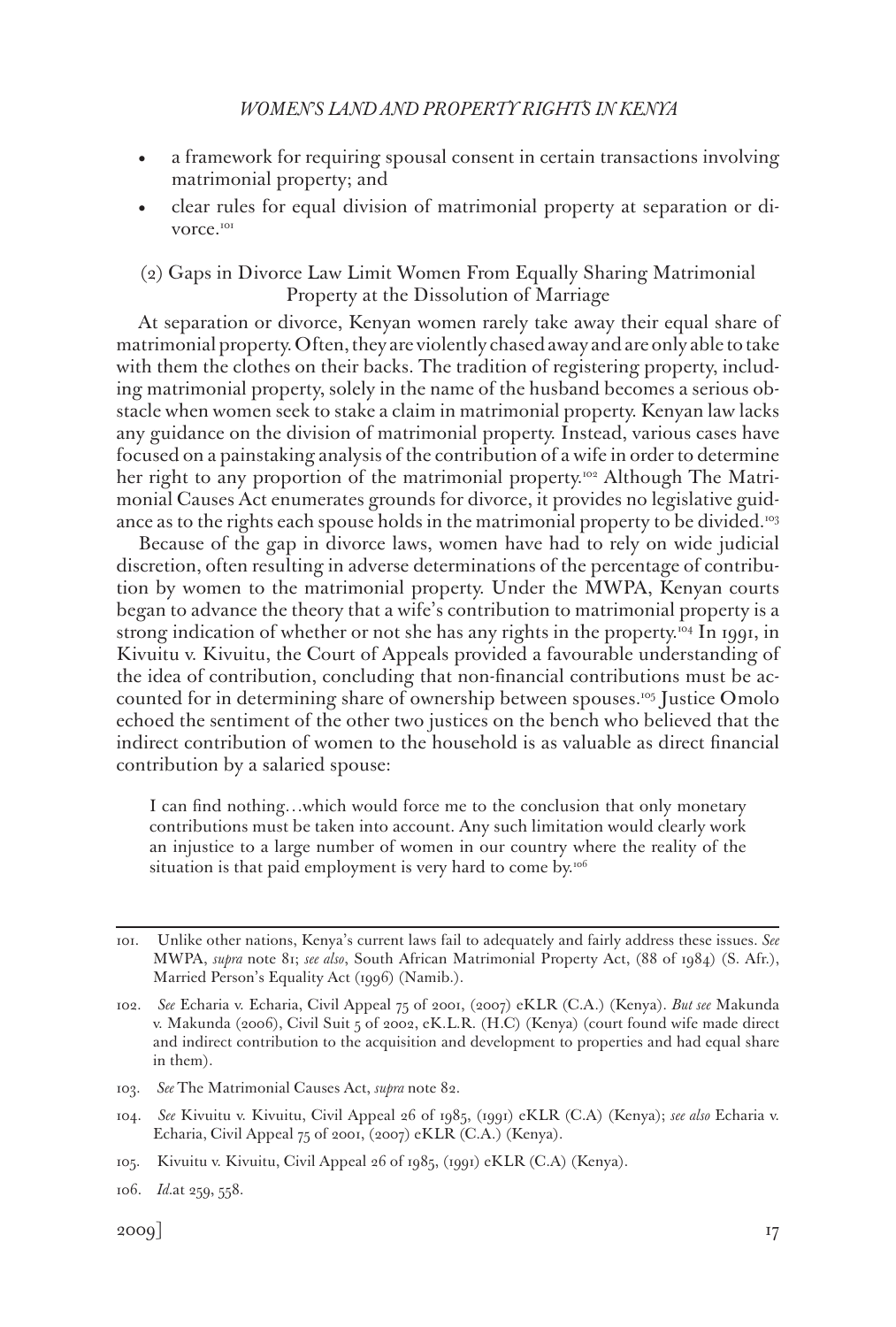This progressive standard was rejected by the Court of Appeal in Echaria v. Echaria, a 2007 decision which effectively negated the ground Kenyan women gained under the Kivuitu decision.<sup>107</sup> The Court of Appeal refused to acknowledge non-financial contributions, therefore removing the interests of non-salaried or stay-at-home spouses to the matrimonial property, absent a showing of actual, financial contribution, if the property is held solely in the name of the other spouse. This narrow interpretation of what constitutes "contribution" severely limits Kenyan women's access to matrimonial property. Yet, even within that decision itself, the justices noted the unfairness of its holding in the Kenyan context and urged Parliament to take measures to rectify the law so that the division of matrimonial property is no longer at the whims of judicial panels. In referring to the MWPA, the sole Act governing matrimonial property, the court lamented that "there is no sign, so far, that Parliament has any intention of enacting the necessary legislation on matrimonial property. It is indeed a sad commentary on our Law Reform agenda to keep the country shackled to a 125 year-old foreign legislation which the mother country found wanting more than 30 years ago!"<sup>108</sup>

# *IV. ABSOLUTE SOLE OWNERSHIP BY MEN DENIES WOMEN'S RIGHTS TO LAND AND MATRIMONIAL PROPERTY*

Kenyan women are effectively foreclosed from owning land because men own as "absolute proprietors" the overwhelming majority of registered land in Kenya. This absolute sole ownership violates women's rights to property, housing, and access to credit. Under the Registered Land Act, the first person to register title to a portion of land retains "absolute ownership of that land together with all rights and privileges belonging or appurtenant thereto,"<sup>109</sup> free from any other interest or claim.110 Married women face particular hardships in violation of the right to equality in marriage because they effectively cannot own matrimonial property or exercise any control over its transfer, sale, or subdivision. To remedy these violations, Kenya should enact legislation requiring spousal consent for land transactions, requiring spouses to register land jointly, providing incentives for joint registration, and recognizing and protecting women's rights to land that are less than ownership, such as occupancy, use, and access rights.

# A. *Men's Exclusive Control over Land Violates Women's Rights to Property, Housing, and Credit*

Because the Registered Land Act vests absolute ownership of land in the registered proprietors, who are overwhelmingly men,<sup>111</sup> women effectively have been denied rights to land and, as a result, the rights to property, housing, and credit. Although women may register titles, men were generally the first ones to register

<sup>107.</sup> Echaria v. Echaria, Civil Appeal 75 of 2001, (2007) eKLR (C.A) (Kenya).

<sup>108.</sup> *Id.* at 522.

<sup>109.</sup> The Registered Land Act, (2006) Cap. 300 § 27(a).

<sup>110.</sup> See *Id.* § 28.

<sup>111.</sup> *See* KNCHR, *supra* note 27, at 1; KLA, Critical Gender Issues, *supra* note 50, at 4.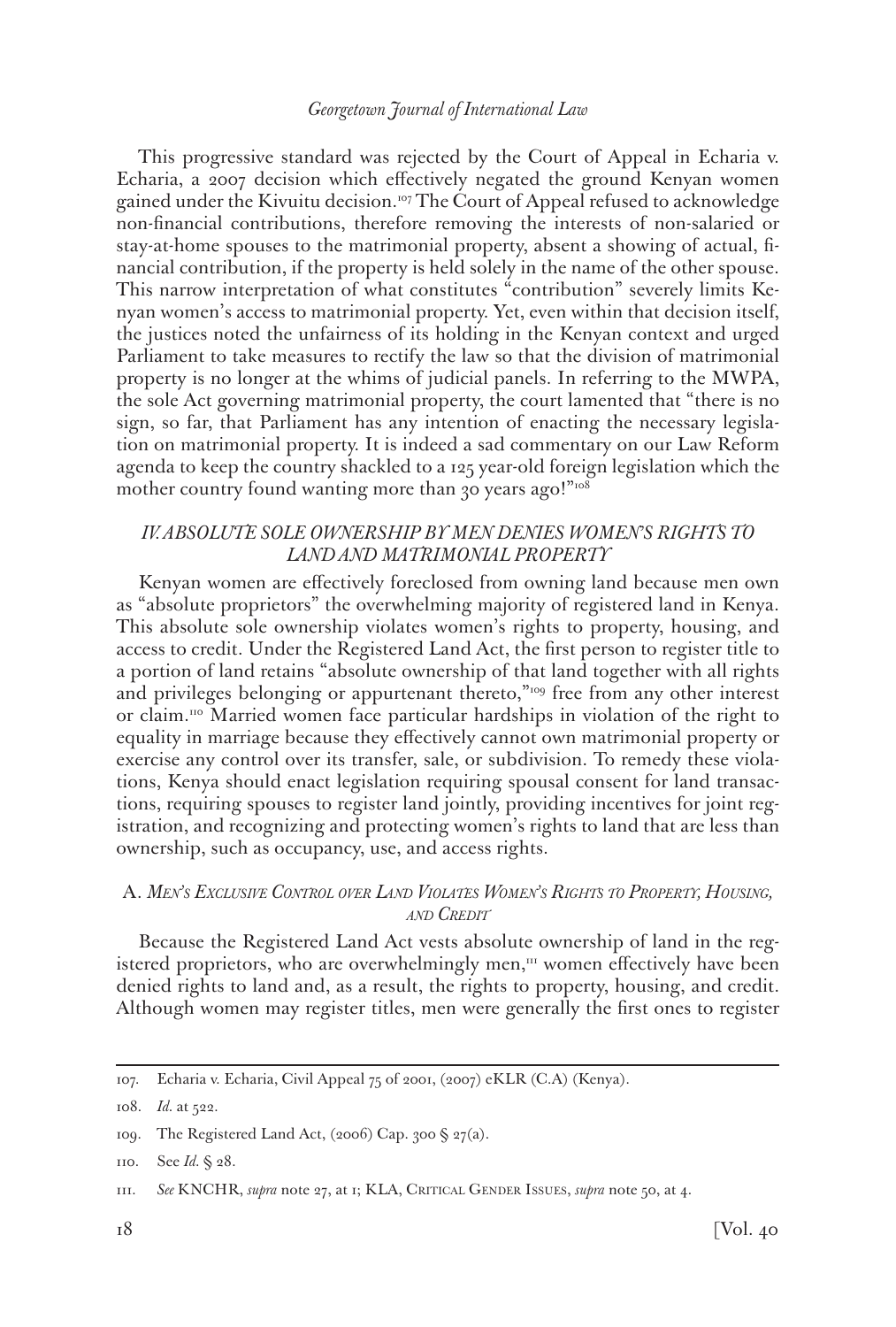titles under the Act.112 Because the Act only allows for the first person's registered absolute ownership rights, and men have already registered such land, women are generally excluded from registering land titles in their names.<sup>113</sup> The law of absolute rights for the "first registrant" reinforces the traditional view of man as the only entitled holder of land and property rights. Lily Murei of the Kenya Land Alliance, which has conducted country wide research into titling, found that "in the majority of communities the system is so patriarchal or patrilineal that…the men are the ones that have the land in their names, the titles are in their names. $\mathrm{m}_{4}$ In response to a question about why land acquired during the marriage is registered only in the name of the husband, a married rural man in the Mount Kenya area replied: "I wouldn't say there is a reason. But it's kind of tradition."<sup>115</sup>

When women only own I percent of registered land titles in their own names and only about  $5-6$  percent of land titles jointly,<sup>116</sup> most women cannot exercise the right to property over land, contrary to both the Kenyan Constitution and international law. According to Nancy Abisai of the Shelter Forum, an NGO working on land and housing issues in Kenya, "[m]ost women work on land and they are responsible for productivity of land but unfortunately the majority of them do not have a say on the proceeds of the land, they cannot own it, and at the end of the day it's the male counterparts who hold the title deed...."<sup>117</sup>

Both national and international human rights laws mandate equal rights for men and women in access and control of property, as well as the equality of spouses during marriage. According to the Kenyan Government, section 75 of the Constitution guarantees that all Kenyans have the right to own property.<sup>118</sup> International conventions, including the Convention on the Elimination of All Forms of Discrimination Against Women (CEDAW), the International Covenant on Civil and Political Rights (ICCPR), the International Covenant on Economic, Social and Cultural Rights (ICESCR), and the African Charter on Human and Peoples' Rights (African Charter), which Kenya has ratified without reservation, also provide for

<sup>112.</sup> KLA, The Case for Women's Land Rights, *supra* note 17, at 9.

<sup>113.</sup> *See Id.*

<sup>114.</sup> Telephone Interview with Lily Murei, Monitoring and Evaluation Officer, Kenya Land Alliance (Feb. 26, 2008).

<sup>115.</sup> Interview with Joshua Kiriinya, in Meru, Kenya (March 30, 2008).

<sup>116.</sup> KLA, Women, Land and Property Rights, *supra* note 7, at 1.

<sup>117.</sup> Interview with Nancy Abisai, Project Officer, Shelter Forum, in Nairobi, Kenya (Apr. 2, 2008).

<sup>118.</sup> *See Kenya's Report to CEDAW Committee*, *supra* note 7, para. 154. Although section 75 on its face only addresses government takings, the Government stated that "[t]he *Constitution* guarantees the rights of ownership, acquisition, administration, management and disposal of property." *Id.* at para. 183.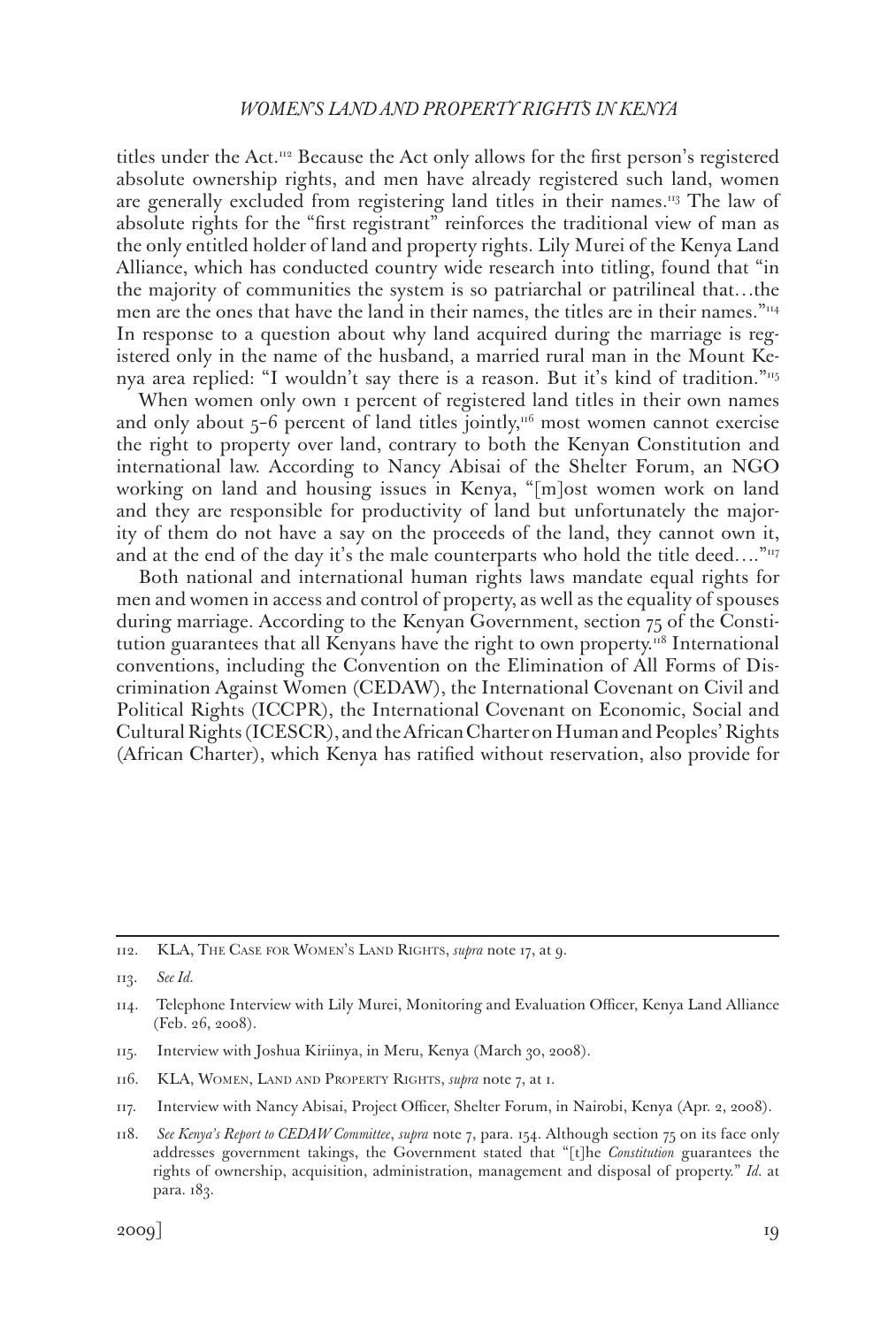the right to property.119 Article 15 of CEDAW requires Kenya to "give women equal rights…to administer property." In reviewing Kenya's compliance with CEDAW, the CEDAW Committee expressed concern about the "disadvantaged position of rural women, in particular with regard to the ownership of land, as reflected in the low percentage of women who own…land,"120 and urged Kenya to "eliminate all forms of discrimination against women with respect to ownership…of land."121

The "right of recognition everywhere as a person before the law" under article 16 of the ICCPR includes the equal capacity of women to own property.<sup>122</sup> Article 3 of the ICESCR, which provides for the equal right of men and women to enjoy rights under the Covenant, in conjunction with Article 11, which provides for the right to an adequate standard of living and adequate housing, "requires that women have a right to own, use or otherwise control…land and property on an equal basis with men... $^{12}$  Article 14 of the African Charter states that "[t]he right to property shall be guaranteed."<sup>124</sup>

Because the Registered Land Act removes all other claims to the land that might exist, it further extinguishes women's rights to access or use land under

121. *Id.* para. 42.

<sup>119.</sup> *See* Convention on the Elimination of All Forms of Discrimination Against Women, GA res. 34/180, art. 15, 34 UN GAOR Supp. (No. 46) at 193, U.N. Doc. A/34/46, 1249 U.N.T.S. 13, *entered into force* Sept. 3, 1981, *ratified by Kenya* Mar. 9, 1984, *available* at http://www2.ohchr.org/english/ law/cedaw.htm [hereinafter CEDAW], ratification status *available* at http://www.un.org/womenwatch/daw/cedaw/states.htm; International Covenant on Civil and Political Rights, G.A. res. 2200A (XXI), art. 16, 21 U.N. GAOR Supp. (No. 16) at 52, U.N. Doc. A/6316 (1966), 999 U.N.T.S. 171, *entered into force* Mar. 23, 1976, *ratified by Kenya* May 1, 1972, *available at* http://www2. ohchr.org/english/law/ccpr.htm [hereinafter ICCPR], ratification status *available at* http://www2. ohchr.org/english/bodies/ratification/4.htm; International Covenant on Economic, Social and Cultural Rights, GA res. 2200A (XXI), art. 3, 11, 21 U.N. GAOR Supp. (No. 16) at 49, U.N. Doc. A/6316 (1966), 993 U.N.T.S. 3, *entered into force* Jan. 3, 1976, *ratified by Kenya* May 1, 1972, *available at* http://www2.ohchr.org/english/law/cescr.htm [hereinafter ICESCR], ratification status *available at* http://www2.ohchr.org/english/bodies/ratification/3.htm#ratifications; African Charter on Human and Peoples' Rights, art. 14, OAU Doc. CAB/LEG/67/3 rev. 5 (1981), 1520 U.N.T.S. 217, *entered into force* Oct. 21, 1986, *ratified by Kenya* Jan. 23, 1992, *available at* http://www.achpr.org/ english/\_info/charter\_en.html [hereinafter African Charter], ratification status *available at* http:// www.achpr.org/english/ratifications/ratification\_african percent20charter.pdf. The Universal Declaration of Human Rights, a non-binding but important international instrument, proclaims that "[e]veryone has the right to property." Universal Declaration of Human Rights, G.A. res. 217A (III), art. 17(1), U.N. Doc. A/810 at 71 (Dec. 10, 1948), *available at* http://www.un.org/Overview/rights.html.

<sup>120.</sup> CEDAW Committee, *Concluding Comments: Kenya, supra* note 83, para. 41.

<sup>122.</sup> Human Rights Committee, *General Comment No. 28, Equality of rights between men and women* (68th Sess., 2000), para. 19, U.N. Doc. CCPR/C/21/Rev.1/Add.10 (Mar. 29, 2000), *available at* http://www2. ohchr.org/english/bodies/hrc/comments.htm [hereinafter HRC, *General Comment No. 28*].

<sup>123.</sup> Committee on Economic, Social and Cultural Rights, *General Comment 16, The equal right of men and women to the enjoyment of all economic, social and cultural rights* (34th Sess., 2005), para. 28, U.N. Doc. E/C.12/2005/4 (2005), *available at* http://www2.ohchr.org/english/bodies/cescr/comments.htm [hereinafter CESCR, *General Comment 16*].

<sup>124.</sup> African Charter, *supra* note 119, art. 14.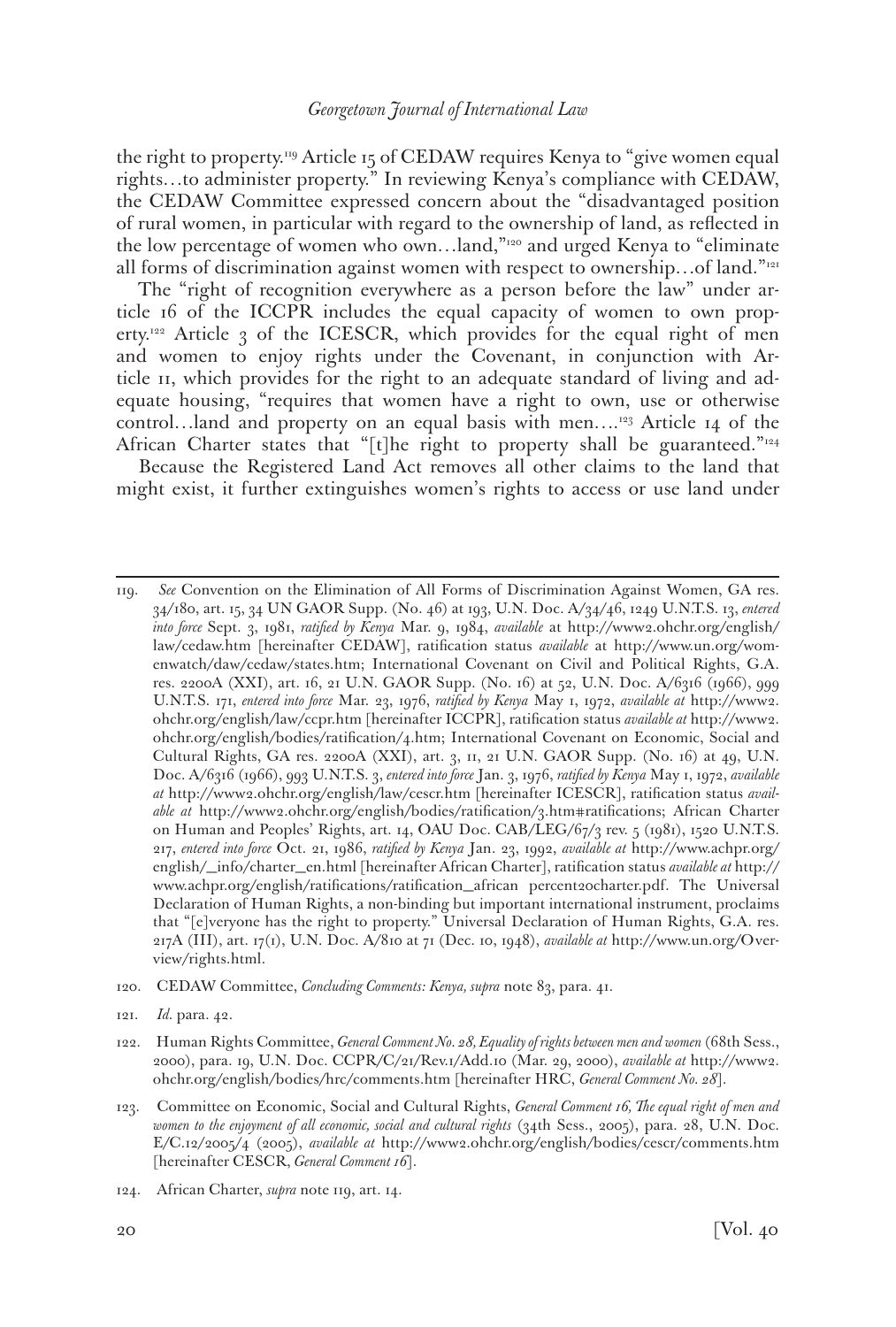customary law.125 Land bodies did not recognize such rights while determining the rights to the land under customary law during the land adjudication and consolidation process, so those rights for women were not protected in the land register.<sup>126</sup> Only the primary rights of men to control the land were recognized.127 Because the land statutes do not recognize even the customary rights of women to access land, women's rights are largely ignored in land allocation, compensation, and other transactions. Although women's rights to access and use land are de facto recognized in some instances,<sup>128</sup> women cannot seek legal redress if men encroach upon their customary rights because such rights are neither registrable nor protected as overriding interests under the Registered Land Act.<sup>129</sup> Under customary land tenure, for example, land was allocated to a wife for life and could not be reallocated.130 Under registered land tenure, however, the registered owners reallocate land for sale, gift, or lease; cash crop production; or allocation to a co-wife.<sup>131</sup>

Because men generally control access and ownership to land and can decide to chase away and evict women residing on or using the land, women are denied housing rights, and women's access to housing is dependent on men.132 Under existing laws, Kenyan women who may have tilled, farmed, or lived on a plot of land their entire lives but do not own or have any other legal right to land, lack any legal security of tenure. The ICESCR,<sup>133</sup> CEDAW,<sup>134</sup> and the Protocol to the African Charter on Human and Peoples' Rights on the Rights of Women in Africa (Maputo Protocol)<sup>135</sup> guarantee the right to housing. The ICESCR provides that "[t] he States Parties to the present Covenant recognize the right of everyone to…adequate…housing…."<sup>136</sup> This provision "requires that women have a right to own, use or otherwise control...housing on an equal basis with men...."<sup>137</sup> That right includes legal security of tenure, and Kenya, as a party to the ICESCR should "take

- 128. FAO, *supra* note 41, at 36.
- 129. KLA, The Case for Women's Land Rights, *supra* note 17, at 9-10.
- 130. Nzioki, *supra* note 24, at 218, 247.
- 131. *Id.* at 218, 247.
- 132. U.N. Special Rapporteur on Adequate Housing, *Report of the Special Rapporteur on Adequate Housing as a Component of the Right to an Adequate Standard of Living: Mission to Kenya*, para*.* 39, *delivered to the Committee on Economic, Social and Cultural Rights and the Commission on Human Rights*, U.N. Doc. E/CN.4/2005/48/ Add.2 (Dec. 17, 2004) [hereinafter *Report of the Special Rapporteur on Adequate Housing 2004*].
- 133. *See* ICESCR, *supra* note 119, art. 11(1).
- 134. *See* CEDAW, *supra* note 119, art. 14(2)(h).
- 135. Protocol to the African Charter on Human and Peoples' Rights on the Rights of Women in Africa, art. 16, CAB/LEG/66.6 (Sept. 13, 2000), *entered into force* Nov. 25, 2005, *available at* http://www. achpr.org/english/\_info/women\_en.html [hereinafter Maputo Protocol].
- 136. ICESCR, *supra* note 119, art. 11(1).
- 137. CESCR, *General Comment* 16, note 123, at para. 28.

<sup>125.</sup> KLA, The Cases for Women's Land Rights, *supra* note 17, at 9-10; KLA, Critical Gender Issues, *supra* note 50, at 5.

<sup>126.</sup> KLA, The Case for Women's Land Rights, *supra* note 17, at 9-10.

<sup>127.</sup> *Id*.; FAO, *supra* note 41, at 35.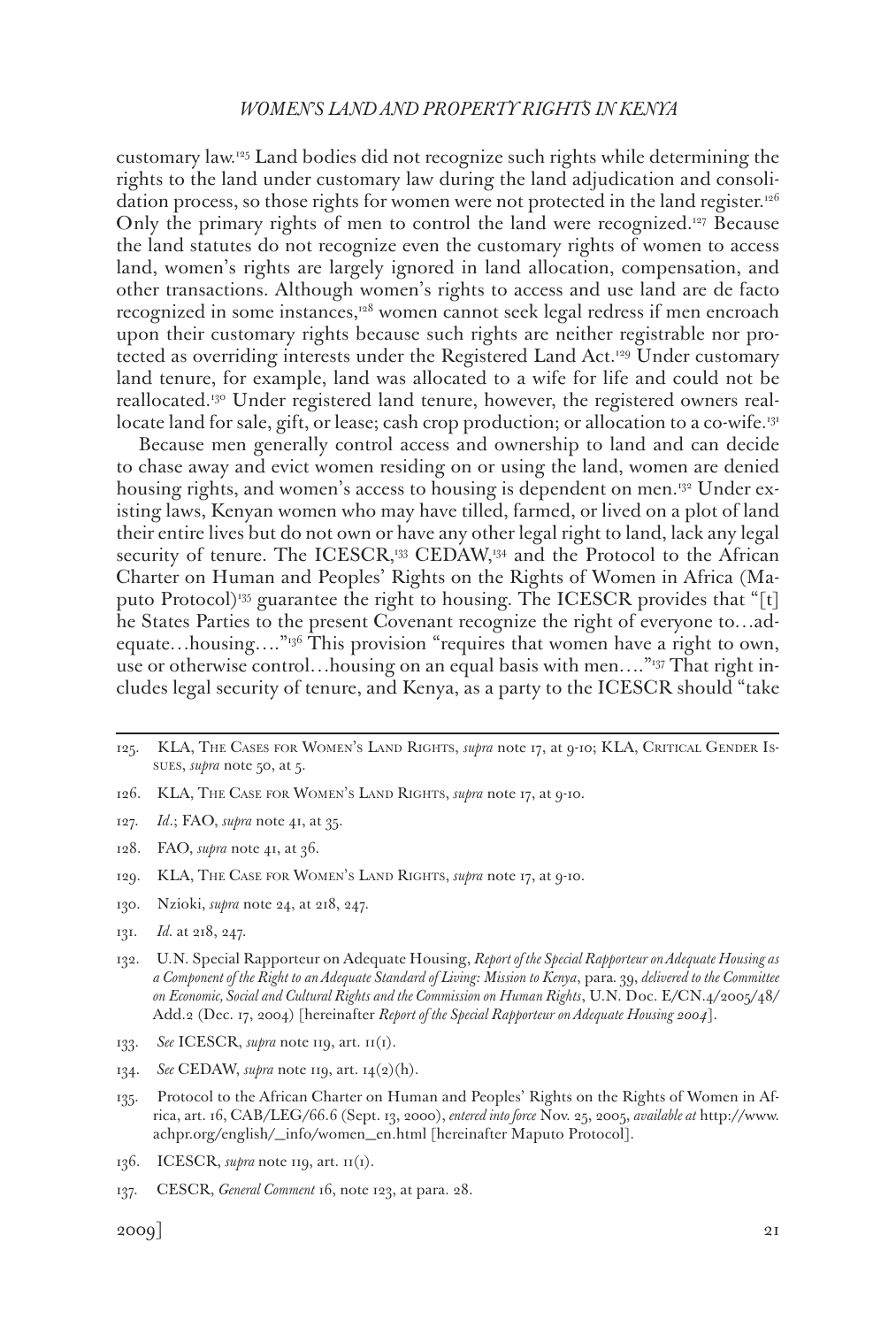immediate measures aimed at conferring legal security of tenure upon those persons...currently lacking such protection...."<sup>138</sup> Although signed but not yet ratified by Kenya,<sup>139</sup> the Maputo Protocol requires States Parties to at a minimum "grant to women, whatever their marital status, access to adequate housing."<sup>140</sup> Following a country visit to Kenya in 2004, the U.N. Special Rapporteur on Housing has concluded that discrimination against women in land ownership, access, and control in Kenya has "a direct and negative impact on their right to adequate housing."<sup>141</sup>

Because women often do not have land titles,<sup>142</sup> which constitutes a common collateral for loans,143 they cannot access credit and loans. This de facto exclusion violates women's right to equal access to credit, which is both necessary for their economic empowerment and development, and is enshrined in international human rights law, including under CEDAW.144 According to the Rev. Dr. Mrs. Judy Mbugua, the head of the Pan African Christian Women Alliance (PACWA) and Team Leader for Kenya of the Association of Evangelicals in Africa, "Land is used as collateral in many, many instances when you can get a bank loan, and when you don't have it, then you can't even access a bank loan."145 A rural male farmer stated that "[b]ecause the land is registered in man's name, a woman can't get the loan."146 Although women may sometimes use their husbands' titles to access credit, that is not common.147 Thus, men, who have land titles for collateral, may access credit, but women, who were historically excluded from land titles, may not.148

- 140. Maputo Protocol, *supra* note 135, art. 16.
- 141. *Report of the Special Rapporteur on Adequate Housing 2004*, *supra* note 132, para. 38.
- 142. *See* KNCHR, *supra* note 27, at 1; KLA Critical Gender Issues, *supra* note 50, at 4.
- 143. National Gender and Development Policy, *supra* note 57, at 7.
- 144. Article 13 of CEDAW guarantees equality in financial credit: "States Parties shall take all appropriate measures…to ensure, on a basis of equality of men and women, the same rights, in particular:…(b) The right to bank loans, mortgages and other forms of financial credit…." CEDAW article  $14(2)(g)$  further guarantees women in rural areas "access to agricultural credit and loans…." CEDAW, *supra* note 119, art. 13, 14. Article 19 of the Maputo Protocol on the Rights of Women in Africa also seeks to "promote women's access to credit…." Maputo Protocol, *supra* note 135, art. 19(d).
- 145. Interview with Judy Mbugua, head of PACWA and Team Leader for Kenya, Association of Evangelicals in Africa, in Nairobi, Kenya (Apr. 4, 2008).
- 146. Interview with rural male farmer in Male, Kenya (Mar. 29, 2008).
- 147. Nzioki, *supra* note 24, at 218, 246.
- 148. Nzioki, *supra* note 24, at 218, 246.

<sup>138.</sup> Committee on Economic, Social and Cultural Rights, *General Comment 4, The right to adequate housing* (6th Sess., 1991), para. 8(a), U.N. Doc. E/1992/23 (Dec. 13, 1991), *available at* http://www. unhchr.ch/tbs/doc.nsf/(Symbol)/469f4d91a9378221c12563ed0053547e?Opendocument.

<sup>139.</sup> *See* Ratifications, Protocol to the African Charter on Human and Peoples' Rights on the Rights of Women in Africa, *available at* http://www.achpr.org/english/ratifications/ratification\_women percent20protocol.pdf (scroll down to "Kenya") (last updated May 26, 2007). As a signatory to the Protocol, Kenya has an obligation not to defeat the object and purpose of the treaty. *See* Vienna Convention on the Law of Treaties, art. 18, UN Doc. A/Conf.39/27 (1969), 1155 U.N.T.S. 331, *entered into force* Jan. 27, 1980, *available at* http://untreaty.un.org/ilc/texts/instruments/english/ conventions/1\_1\_1969.pdf.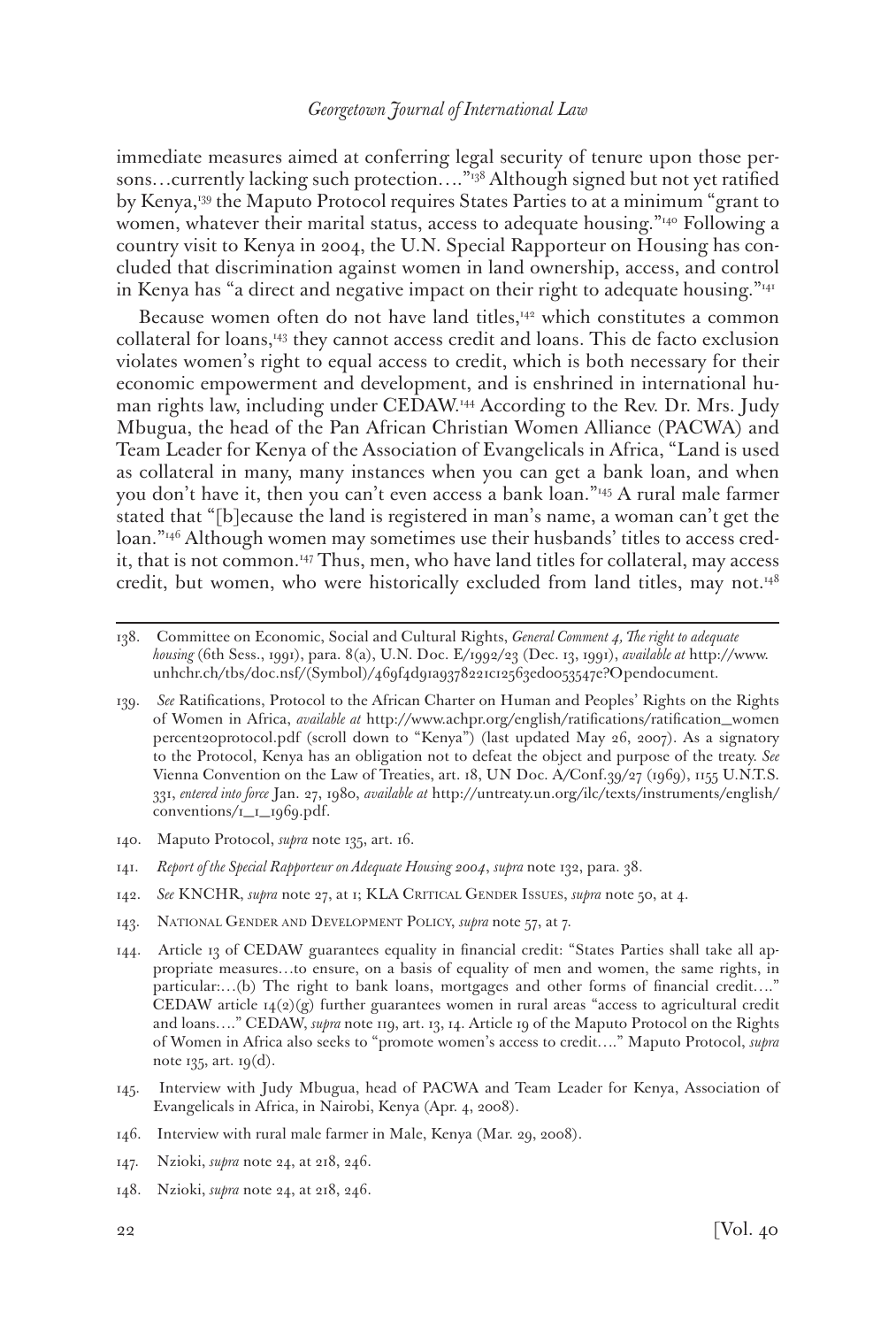In the National Gender and Development Policy, the Government of Kenya has acknowledged that "[i]n most cases, access to credit…is linked to access to land ownership. Women cannot therefore qualify for any credit that is tied up with collateral requirements, which are often based on a land title deed."<sup>149</sup> In reports to the CEDAW Committee, the Government of Kenya has acknowledged women's inability to access bank loans because they do not hold land titles: "[W]omen are faced with greater challenges than men due to the fact that not many of them hold titles to land which is the major collateral to bank loans."150 For example, the Agricultural Finance Corporation, a major source of loans to farmers,<sup>151</sup> usually requires a land title as security for such loans, so very few women received loans from the Corporation.152 The Housing Act requires a first mortgage or charge as security for every loan by the National Housing Corporation.153 Standard Bank, Barclays Bank, and Commercial Bank, Kenya's three major commercial banks, also usually require a land title as collateral.154

In contrast to the practice in Kenya, article 13 of CEDAW requires states to guarantee equality in financial credit: "States Parties shall take all appropriate measures…to ensure, on a basis of equality of men and women, the same rights, in particular:…(b) The right to bank loans, mortgages and other forms of financial credit." CEDAW article  $14(2)(g)$  further mandates that women in rural areas enjoy "access to agricultural credit and loans." Article 19 of the Maputo Protocol , yet to be ratified by Kenya, likewise seeks to "promote women's access to credit."<sup>155</sup>

# B. *Married Women Lack Control Over Their Matrimonial Home and their Indirect Contributions Are Dismissed in Violation of the Right to Equality in Marriage*

"Marriage here is like slavery, like enslavement. Once you are married, you cease to have any rights of your own, and if you divorce then you have no property independent[ly]  $-$  you cannot go back to where you came from." $156$  -Member of the Kenyan Parliament, April 2008.

Married women are nothing more than silent marriage partners in issues of matrimonial property. Due to the lack of laws that protect married women's interest

- 153. The Housing Act, (2004) Cap. 117 § 17(1) (providing that every loan by the National Housing Corporation "shall be secured by a first mortgage or charge over the land . . .").
- 154. Nzioki, *supra* note 24 at 218, 246.
- 155. Maputo Protocol, *supra* note 135, art. 19(d).
- 156. Interview with Gitobu Imanyara, Member of Parliament, Nairobi, Kenya (Apr. 3, 2008).

<sup>149.</sup> *See* National Gender and Development Policy, *supra* note 57, at 7.

<sup>150.</sup> *Kenya's Report to the CEDAW Committee*, *supra* note 7, para. 134; Kenya, *Responses to the list of issues and questions to the Committee on the Elimination of Discrimination Against Women*, para. 23, U.N. Doc. CEDAW/C/ KEN/Q/6/Add.1 (2007), *available at* http://www.un.org/womenwatch/daw/cedaw/39sess.htm (under Kenya) (same) [hereinafter Kenya, *Responses to CEDAW*].

<sup>151.</sup> *See* The Agricultural Finance Corporation Act, (2004) Cap. 323 § 19(1) (permitting the Corporation to "make a loan to a farmer to enable him to engage more effectively in agriculture . . ."); FAO, *supra* note 41, at 121.

<sup>152.</sup> FAO, *supra* note 41, at 120-121.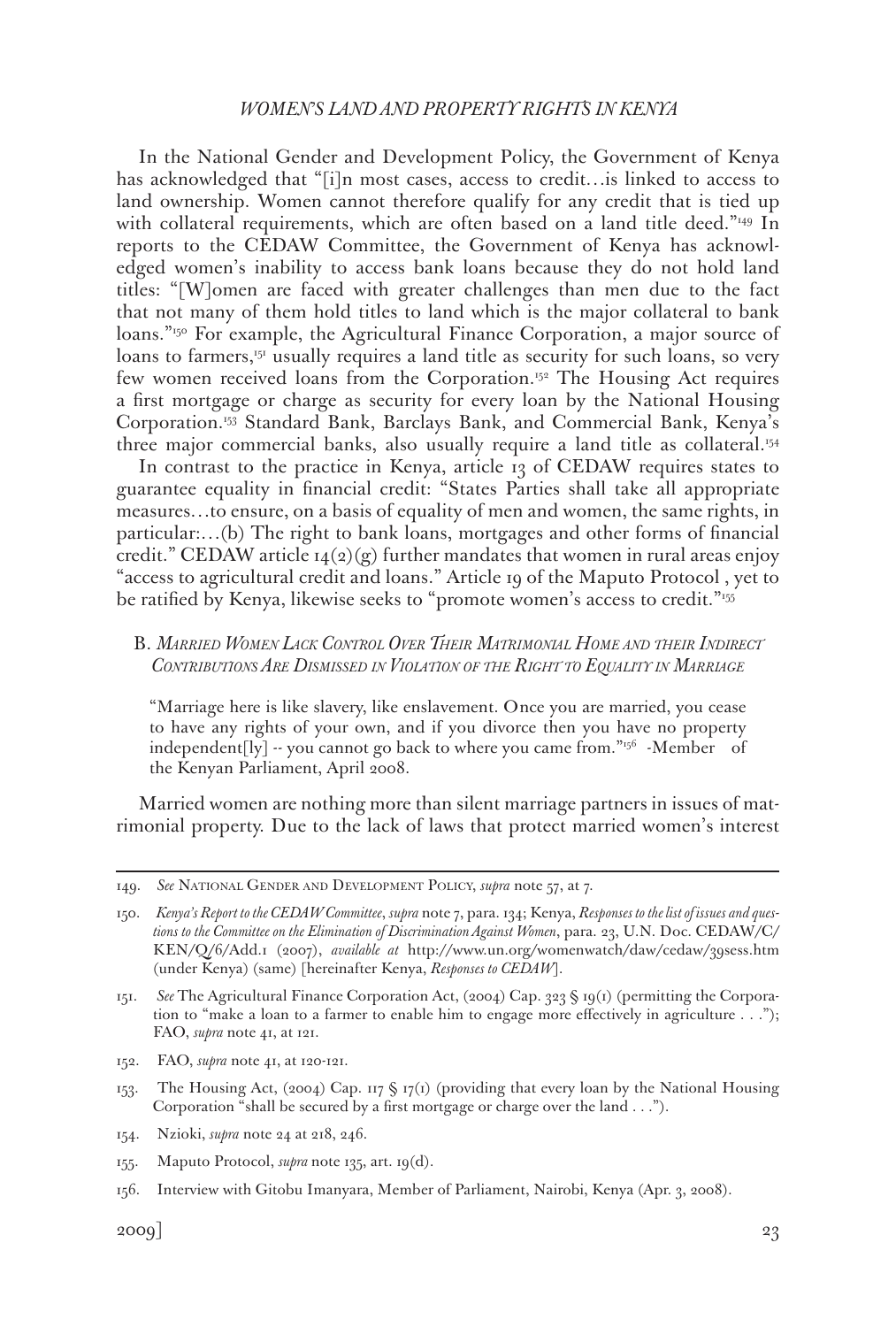in matrimonial property during the subsistence of the marriage, women remain at the mercy of the Registered Land Act and customary law, which do not protect the matrimonial property interests of wives.<sup>157</sup>

Married women are denied equal status with their husbands in regards to matrimonial property. The husband maintains the stereotypical role of "manager of property," while the wife is viewed as subordinate in her role as "caretaker." The Kenyan government in its report to the CEDAW Committee has acknowledged the problem, especially when customary law is involved: "Under the customary law of most ethnic groups in Kenya, a woman … must live on the land as a guest of male relatives by blood or marriage."158

The right to equality within marriage and family relations is protected under key international human rights treaties to which Kenya is a party. Both CEDAW in article  $16(i)$  and the ICCPR in Article 23(4) require equality of rights and responsibilities of spouses during marriage and at its dissolution.<sup>159</sup> The African Charter in article 18(3) incorporates the equality-in-marriage standard requiring states to "ensure the elimination of every discrimination against women and also ensure the protection of the rights of the woman ... as stipulated in international declarations and conventions."<sup>160</sup>

The UN Human Rights Committee, which enforces the ICCPR, clarified in its General Comment 28 on the equality of rights between men and women that married women must have equal rights to the matrimonial property:

State parties must ensure that the matrimonial regime contains equal rights and obligations for both spouses with regard to…ownership or administration of property, whether common property or property in sole ownership of either spouse… state parties should review their legislation to ensure that married women have equal rights in regard to the ownership and administration of such property.<sup>161</sup>

The CEDAW Committee further highlights as violations of CEDAW when states fail to "acknowledge that right of women to own an equal share of the property with the husband during a marriage or de facto relationship and when that marriage or relationship ends. Many countries recognize that right, but the practical ability of women to exercise it may be limited by legal precedent or custom." Another violation is when "there is no legal requirement that a woman be consulted when property owned by the parties during marriage or de facto relationship is sold or otherwise disposed of. This limits the woman's ability to control disposition of the property or the income derived from it."<sup>162</sup>

160. African Charter, *supra* note 119, art. 18(3).

<sup>157.</sup> The Registered Land Act, (2006) Cap. 300.

<sup>158.</sup> *Kenya's Report to the CEDAW Committee*, *supra* note 7, para. 10.

<sup>159.</sup> Convention on the Elimination of All Forms of Discrimination Against Women, G.A. Res. 34/180, art. 16(h), U.N. GAOR, 106th plen. mtg, U.N. Doc A/RES/34/180 (Dec. 17, 1979); IC-CPR, *supra* note 119, art. 23(4).

<sup>161.</sup> HRC, *General Comment No. 28*, *supra* note 122, at para. 25.

<sup>162.</sup> Committee on the Elimination of Discrimination against Women (CEDAW), *General Recommendation 21: Equality in Marriage and Family Relations* (13th Sess., 1994), paras. 30-31, U.N. Doc. A49/38 at 1 (1994), *available at* http://www.un.org/womenwatch/daw/cedaw/recommendations/recomm. htm#recom21 [herinafter CEDAW, *General Recommendation 21*].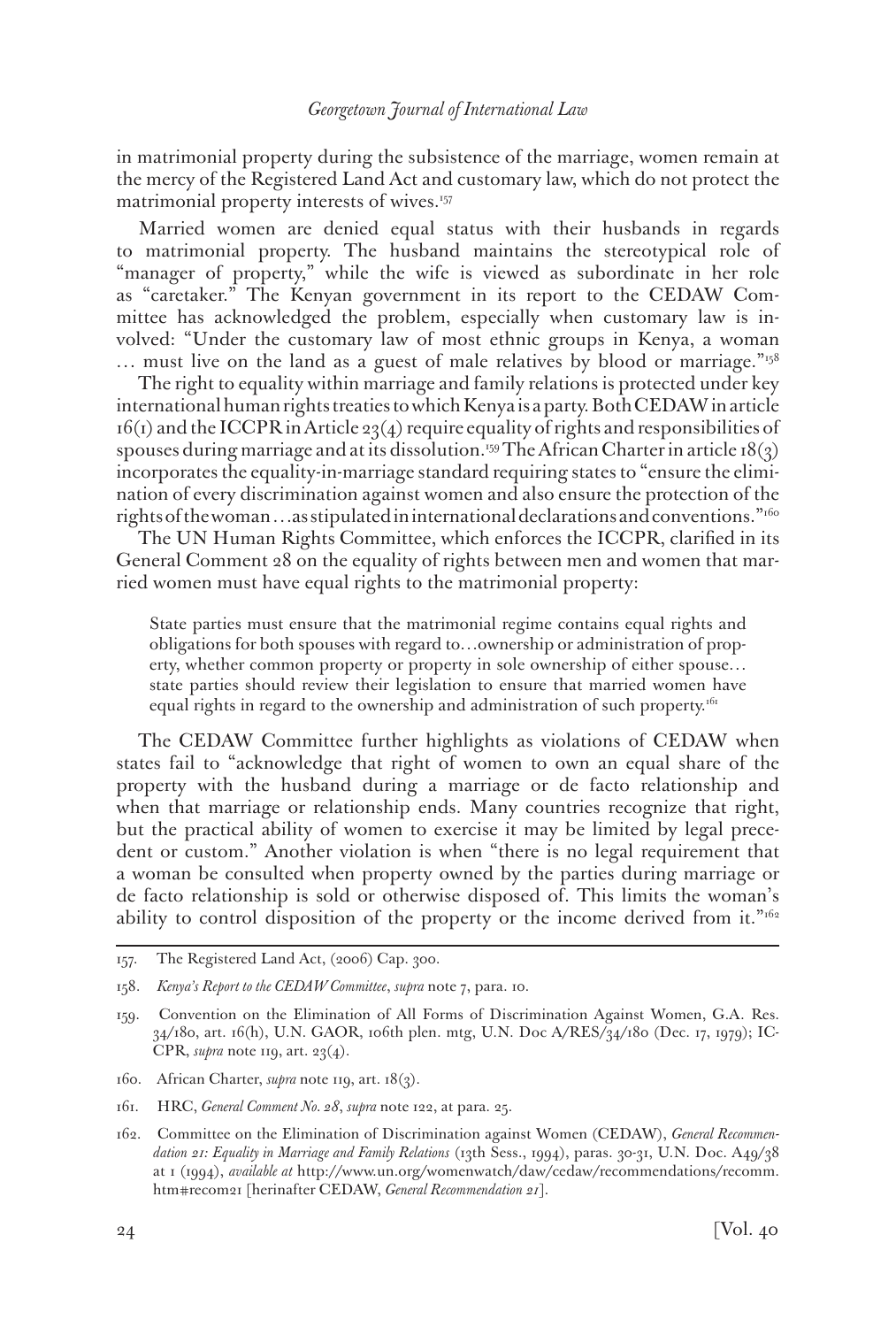The established absolute ownership land regime, validated by the Registered Land Act (RLA), destroys a married woman's ability to claim and protect her interests or rights to matrimonial property.163 According to the Kenya Land Alliance, "since women's interests are largely not recorded on title deeds, the land on which they have customary user rights and on which they may depend for livelihoods can be disposed off [sic] without their knowledge or consent...."<sup>164</sup> Thus, married women are unable to exercise any control over the transfer, sale, or subdivision of matrimonial property. The large majority of women in Kenya leave their father's land to go reside with their husband on property that he may have previously purchased or inherited.<sup>165</sup> The inability to establish an interest in this land that has subsequently become matrimonial property leaves women landless and dependent on their husbands for stability. According to Evelyne Opondo, Senior Counsel for FIDA-Kenya, "Property is usually registered in the husband's name. Many women contribute to the property…but because their names are not registered they have no claim to it." Nancy Abisai, of Shelter Forum, an NGO working to increase access to decent and affordable shelter for Kenyans, affirmed that "most women work on land and they are responsible for productivity of land but unfortunately the majority of them do not have a say on the proceeds of the land, they cannot own it, and at the end of the day it's the male counterparts who hold the title deed and they can sell or mortgage the property and there's nothing you can do."166

In Kamau v. Kamau, a 2006 Kenya Court of Appeal case, the country's highest court held that a husband was under no obligation to obtain his wife's consent before selling land used as matrimonial property when it is registered solely in his name.<sup>167</sup> Prior to the sale and subdivision of the land, the wife and her children had depended "solely on the income of cash and subsistence crops grown on the suit premises."168 Though the land was registered solely in the name of the husband, the wife worked to maintain that land for the benefit of her family. Further, she asserted that she had financially contributed to the purchase of the plot of land. The decision of the court left the wife with 0.25 acre of land on which to support herself and her eight children.<sup>169</sup>

Similarly, a year later the same court in Kagiri v. Kagiri eliminated a wife's interest in matrimonial property: "[I]f the appellant's claim was based on the fact that she was the wife of the 1st respondent, that claim was bound to fail...." $\eta$ <sup>T</sup> In Kagiri a wife filed a complaint against the fraudulent subdivision of matrimonial property, which

<sup>163.</sup> The Registered Land Act, Cap. 300. (Kenya).

<sup>164.</sup> KLA, Women, Land and Property Rights, *supra* note 7, at 2.

<sup>165.</sup> *See generally*, Telephone Conference with Evelyne Opondo, Senior Counsel, FIDA-Kenya, (Jan. 30, 2008).

<sup>166.</sup> *Id.*; Interview with Nancy Abisai, Project Officer, Shelter Forum, in Nairobi, Kenya (Apr. 2, 2008).

<sup>167.</sup> Jacinta Wanjiku Kamau v. Isaac Kamau Mungai, Civil Appeal 59 of 2001 (2006) 59 K.L.R. 9 (C.A.K.) (Kenya).

<sup>168.</sup> *Id.* at 2.

<sup>169.</sup> *Id.* at 6.

<sup>170.</sup> Margaret Mumbi Kagiri v. Kagiri Wamairwe & 3 others, (2007) 181 K.L.R. 8 (C.A.K) (Kenya).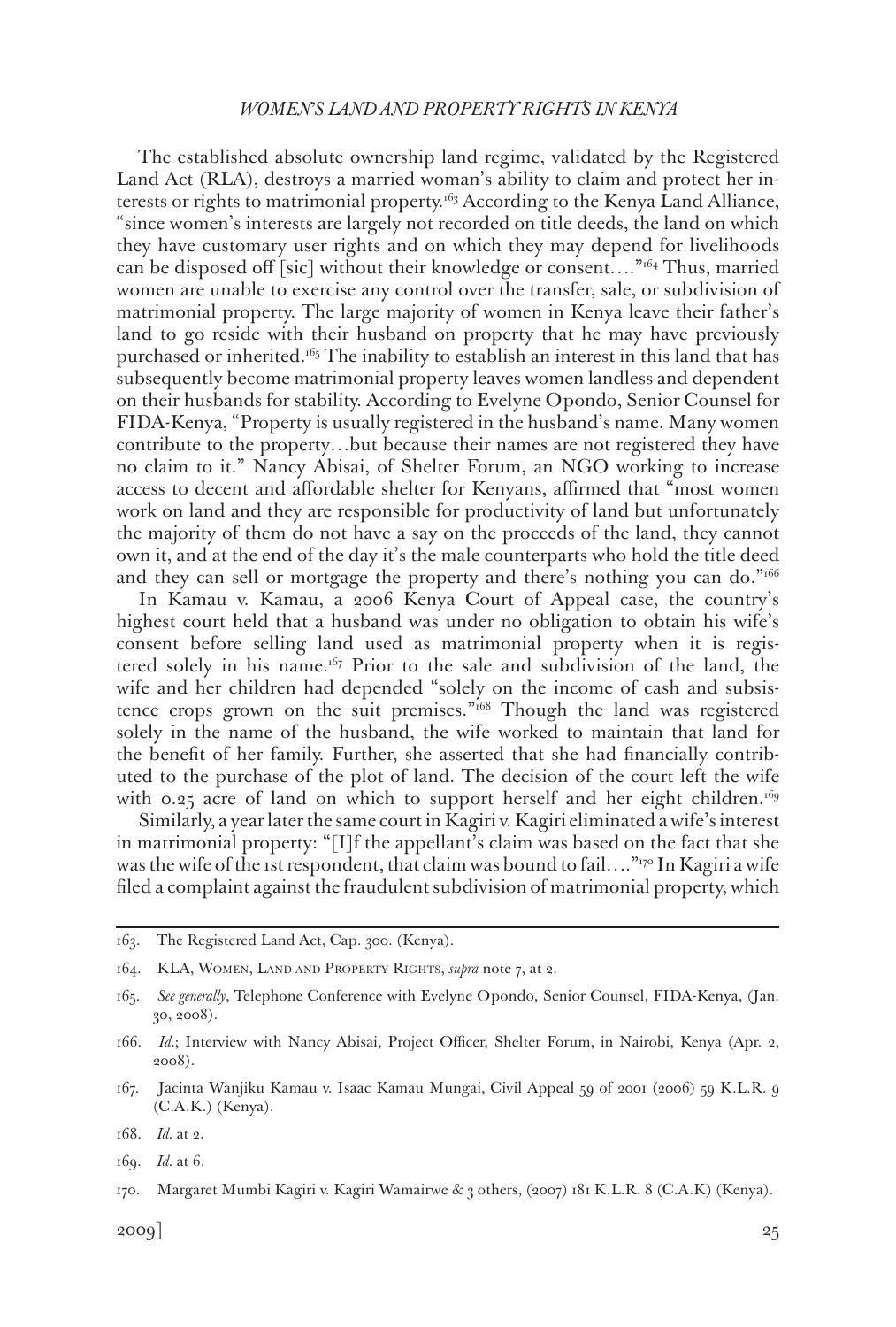she lived on continuously during the marriage with their children.<sup>171</sup> The property was registered solely in the name of her estranged husband, however, she wished to have 37 acres of the land considered joint property between her and her husband and had received a confirmation letter from the Kieni East Divisional Land Control Board.172 The court refused to find standing for her to bring a complaint reversing the fraudulent subdivision of the matrimonial property despite her established interest because her husband was deemed to be the sole proprietor of the property.173

The lack of value attached to a wife's indirect contribution to matrimonial property devalues her as an equal in marriage. Kenyan law has used the idea of a wife's direct contribution to matrimonial property in determining property interests, a significant factor when determining property division upon dissolution of marriage.174 However, judges have held that only direct, financial contribution will be accepted as an indicator of established property interest, excluding the valuable labour that the wife puts forth in the home. In Kenya's 2006 report to CEDAW, the government acknowledged that women "contribute to domestic services including childcare, housework, firewood and water collection and food preparation for which no monetary gains are received."175 A wife that has dedicated her time, energy, and resources to maintaining her family must have her property interests respected. A retired rural school teacher underlined a woman's tireless, yet thankless, contribution to the marriage:

She is cooking, caring for the cows and animals, caring for children, caring for everything at home. That work is too much: children, working in the shamba [home farm or garden]. [Women] do the work with their hands, harvest and planting is work of a woman. The man is not there. African women are too much like laborers. That is African custom. Women are taken like slaves.<sup>176</sup>

To conform to both the current realities of women's lives in Kenya, as well as international legal standards, Kenya must enact laws that recognize the indirect and non-financial contribution of spouses to a marriage. A countrywide consultation in Kenya carried out by the Kenya Law Reform Commission and Muigai Associates showed that an overwhelming majority of respondents opposed the requirement that contribution to matrimonial property should be "direct and financial"  $(540$  opposed versus 156 in support).<sup>177</sup> Likewise, the CEDAW Committee has emphasized that "[f]inancial and non-financial contributions should be accorded the same weight," especially when "on division of marital property, greater emphasis

<sup>171.</sup> *Id.* at 2-3.

<sup>172.</sup> *Id.*

<sup>173.</sup> *Id.*

<sup>174.</sup> *See* Echaria v. Echaria, Civil Appeal 75 of 2001, (2007) eKLR (C.A.K.) (Kenya).

<sup>175.</sup> *Kenya's Report to CEDAW Committee*, *supra* note 7, para. 140.

<sup>176.</sup> Interview with Retired Schoolteacher in Meru, Kenya (Mar. 30, 2008).

<sup>177.</sup> Kenya Law Reform Commission (KLRC) & Mohammed Muigai Advocates, *The Proceedings of the Provincial Public Consultative Meetings on the Review and Analysis of the Marriage Bill 1993, The Married Women Property Bill, The Gender Equality Bill 2002, and the Family Protection (Domestic Violence) Bill 2002*, at 55 (June 2007).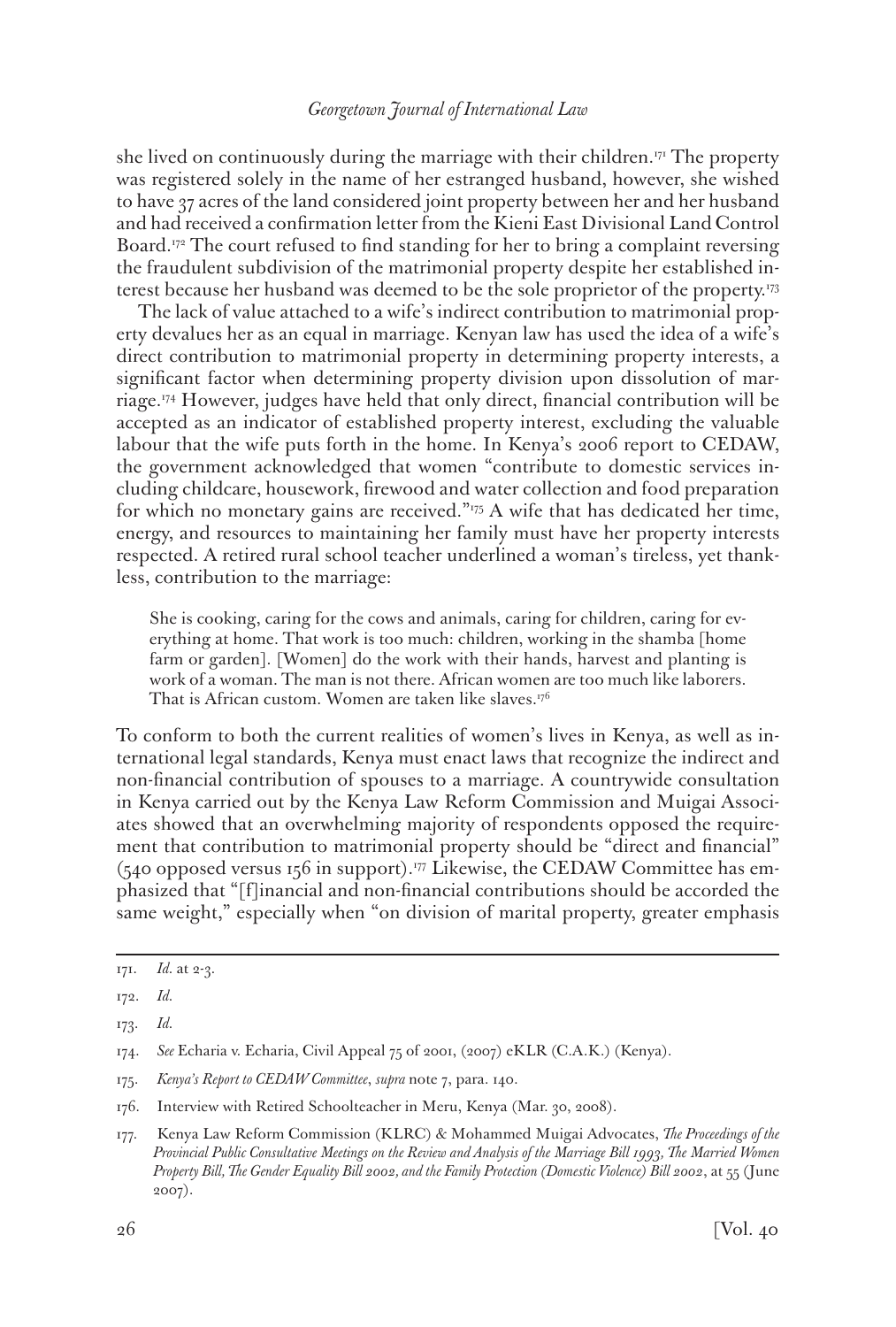is placed on financial contributions to property acquired during a marriage, and other contributions, such as raising children, caring for elderly relatives and discharging household duties are diminished."178 In addition, "[S]uch contributions of a non-financial nature by the wife enable the husband to earn an income and increase the assets."179 Moreover, the CEDAW Committee cautioned that "women who have traditionally performed their roles in the private or domestic sphere have long had those activities treated as inferior," though ".…such activities are invaluable for the survival of society, [and] there can be no justification for applying different or discriminatory laws or customs to them [women]."<sup>180</sup>

Land bodies, which approve land transactions, have inadequately protected the rights of married women in matrimonial property, often overlooking and failing to require wives to consent to transactions by their husbands involving their matrimonial land. Currently, spousal consent to land transactions involving the family land or home is merely recommended by an administrative decree, and lacking force of law it may be ignored.<sup>181</sup> Members of land boards are encouraged to follow this decree before the sale of family land;<sup>182</sup> however that requirement is not always followed. Johnson Okoth Okello, a senior state counsel at the Kenyan Law Reform Commission, explained the adverse impact of this situation on women:

It's a big problem because women give money to husbands and then he registers land in his name and sells it without telling the woman and she has no say… We tried to do this in cases of transfer so that before family land is transferred you would have to get consent of the wife or children but [the] system has been abused. People have…bribed their way or in the alternative, they say, "Look here I'm the registered owner. I'm free to do what I like."<sup>183</sup>

Further, the decisions of land control boards fail to fully account for the interests of women because "[m]en have reportedly bribed land control boards, fraudulently brought imposter 'wives' to the boards to consent to land transfers, and threatened their wives with violence or eviction if they withhold consent."184 The Human Rights Committee mandates state parties to review their legislation to ensure that married women have equal rights in ownership and administration of

- 182. Interview with male farmer, in Nanyuki, Kenya (Mar. 29, 2008).
- 183. Interview with Johnson Okoth Okello, Senior State Counsel, Kenya Law Reform Commission, in Nairobi, Kenya (Apr. 2, 2008).
- 184. HRW, Double Standards, *supra* note 6, at 33. *See also* Interview with John Kinyua, Land Control Board Member at Meru, Kenya (March 30, 2008); Interview with Hellen Kwamboka Ombati, Advocate of the High Court of Kenya and FIDA member, in Nairobi, Kenya, (Apr. 1, 2008).

<sup>178.</sup> CEDAW, *General Recommendation No. 21*, *supra* note 162, para. 32.

<sup>179.</sup> *Id.*

<sup>180.</sup> *Id.* at paras. 11-12.

<sup>181.</sup> Interview with Reuben Mwenda Murugu, Land Policy Coordinator in Nairobi, Kenya (Apr. 2, 2008) ("If it [were] a legal provision then it is going to assist because then [wives] must consent.").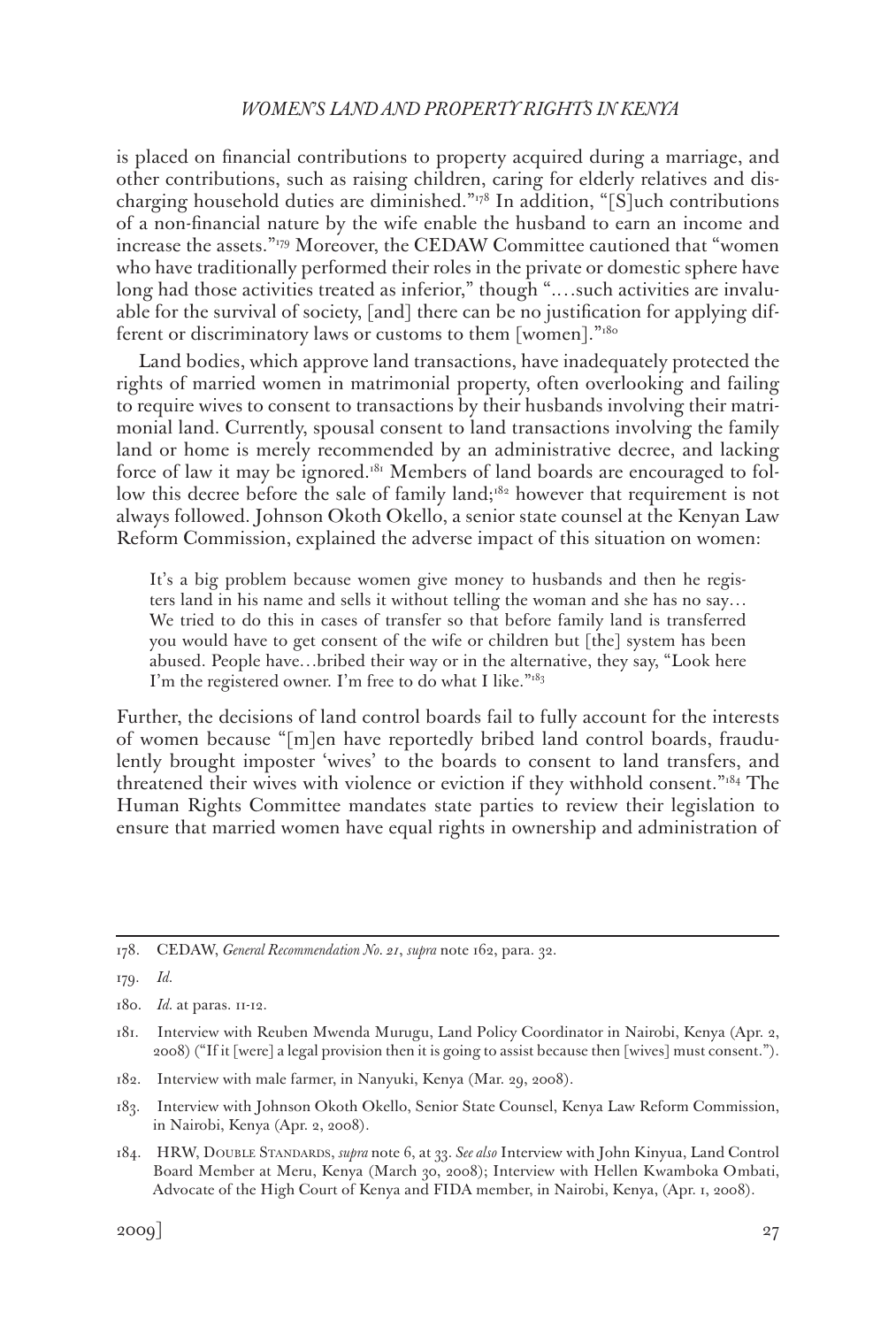property.185 Further, state parties should take appropriate steps to ensure equality of rights for spouses in marriage.<sup>186</sup>

### C. *To Rectify Historic Disadvantages Imposed on Women, New Laws Must Require Joint Spousal Registration and Consent for Acts Involving Matrimonial Property*

To rectify the discriminatory effects of absolute ownership for first registration of land and to fulfill its international law commitments to guarantee women the rights to property, housing, credit, and equality in marriage, Kenya should: (1) require spousal consent for land transactions; (2) require spouses to register matrimonial land jointly; (3) provide incentives for joint registration; and (4) recognize and protect existing women's rights to access, use, and occupancy of land. Such legislation would help ensure women's rights to land, property, housing, and credit and would be consistent with current rights under Kenyan law.

Filling the gaps left by current Kenyan marriage law regarding matrimonial property with positive, gender-specific legislation is a first step to ensuring the property rights of married women. A spousal consent requirement mandating the mutual consent of both husband and wife or wives before the alienation of the matrimonial home, jointly acquired property or other property falling under the definition of matrimonial property, will better protect the interests and rights of married women. Thirty-seven of the 61 respondents interviewed by the International Women's Human Rights Clinic believed that a spousal consent requirement in relation to matrimonial property would be a good idea.<sup>187</sup>

Recognizing the importance of spousal consent to transactions affecting family property, countries across the globe and the African continent require mutual spousal consent by men and women married under both statutory and customary law. The Law of Marriage Act of Tanzania mandates that the matrimonial home cannot be sold, gifted, leased, or mortgaged without the consent of the spouse through the subsistence of the marriage.<sup>188</sup> The South African Matrimonial Property Act provides for the equal powers of spouses in regards to the joint estate and outlines those transactions that require spousal consent.<sup>189</sup> Namibia and Ethiopia have also promulgated matrimonial property provisions that encourage the equality of women in marriage and the equal exercise of ownership, use, and control rights in matrimonial property.190 In combination with a presumption of joint ownership of matrimonial property, spousal consent works to adequately protect the property in-

- 188. The Law of Marriage Act, (1970). (Tanz.).
- 189. South African Matrimonial Property Act (88 of 1984). (S. Afr.).

<sup>185.</sup> HRC, *General Comment No. 28, supra* note 122*,* at para. 5.

<sup>186.</sup> Human Rights Committee, *General Comment No. 18, Non-discrimination* (937th Sess., 1989), para. 5, U.N. Doc. HRI/GEN/1/Rev.1 at 26 (1994), *available at* http://www.ohchr.org/english/bodies/hrc/ comments.htm.

<sup>187.</sup> IWHRC & FIDA-Kenya, Fact-finding on Women's Property, Land, and Inheritance Rights in Kenya (Mar.–Apr. 2008) (on file with author).

<sup>190.</sup> *See*, *e.g*., Revised Family Code, art. 63 (2000) (Eth.) ("All property shall be deemed…common property even if registered in the name of one ...spouse); ETHIOPIA [CONSTITUTION] art. 35.; The Married Persons Equality Act, s. 5-7 (Act I of 1996). (Namib.). (Mandates equal powers of spouses in community of property. Outlines spousal consent regime.).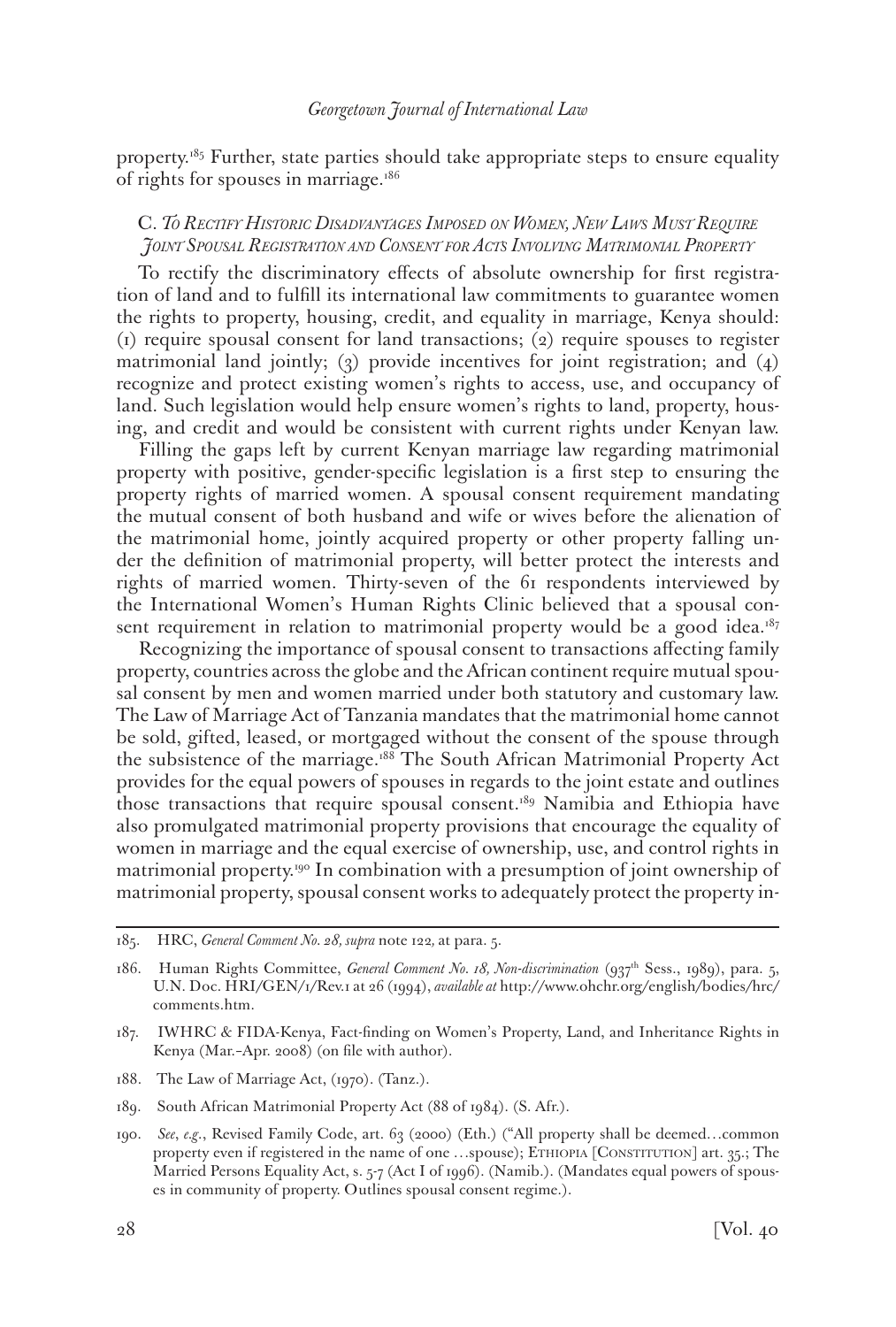terests that married women acquire in land by virtue of contribution and support.

A law requiring mandatory, mutual spousal consent will also bring Kenya in line with international human rights standards articulated in CEDAW, the ICCPR, and the ICESCR that protect women's equal rights in marriage and in property acquired during marriage. CEDAW article  $16(1)(h)$  requires that "States Parties" shall take all appropriate measures to eliminate discrimination against women in all matters relating to marriage and family relations and in particular shall ensure, on a basis of equality of men and women:…(h) The same rights for both spouses in respect of the ownership, acquisition, management, administration, enjoyment and disposition of property, whether free of charge or for a valuable consideration." The CESCR in its General Comment 16, paragraph 28, states that "[W] omen have a right to own, use or control housing, land and property on an equal basis…."191 The Human Rights Committee in General Comments 28 likewise requires that "State parties should review their legislation to ensure that married women have equal rights in…ownership and administration of…property…." 192

Requiring spouses to register land jointly would increase the prevalence and acceptance of joint registration and promote equal rights to land during marriage and at divorce. Such a requirement would effectuate the Kenyan Government's commitment in the Draft National Land Policy to "[p]ut in place appropriate legislation to ensure effective protection of women's rights to land."193 Joint ownership ensures men and women equal rights to the land during marriage and at divorce and ensures a spouse full rights to the land upon the death of the other spouse, preventing problems of disinheritance of women,<sup>194</sup> in line with the right to equality during marriage and at its dissolution under article  $f(x)(h)$  of CEDAW<sup>195</sup> and article 23(4) of the ICCPR.<sup>196</sup> When women have joint rights to land, they have equal rights to make housing determinations, and they can use their titles to access credit.

Of twenty-nine Kenyans stakeholders, including government officials, lawyers, professors, civil society members, and rural men and women, asked whether joint registration should be required, twenty-eight supported such a requirement.197 Respondents favoured the requirement because it would ensure women a share of property at divorce and would preclude husbands from selling matrimonial land without their

<sup>191.</sup> CESCR, *General Comment 16, supra* note 123, para. 28.

<sup>192.</sup> HRC, *General CommentNo. 28* , *supra* note 122, at para. 25.

<sup>193.</sup> DRAFT National Land Policy, *supra* note 10, § 3.6.10.3, para. 225(a).

<sup>194.</sup> *See* Telephone Interview with Lily Murei, Monitoring and Evaluation Officer, Kenya Land Alliance (Feb. 26, 2008); Interview with Leah Kiguatha, Kenyan Attorney and Law and Advocacy for Women in Africa Fellow, Georgetown University, in Wash., D.C. (Feb. 22, 2008).

<sup>195.</sup> *See* CEDAW, *supra* note 119, art. 16(1)(h) (requiring states parties to ensure equal "rights for both spouses in respect of the ownership, acquisition, management, administration, enjoyment and disposition of property").

<sup>196.</sup> *See* ICCPR, *supra* note 119, ("States Parties to the present Covenant shall take appropriate steps to ensure equality of rights and responsibilities of spouses as to marriage, during marriage and at its dissolution.")

<sup>197.</sup> IWHRC & FIDA-Kenya, Fact-finding on Women's Property, Land, and Inheritance Rights in Kenya (Mar.–Apr. 2008) (on file with author).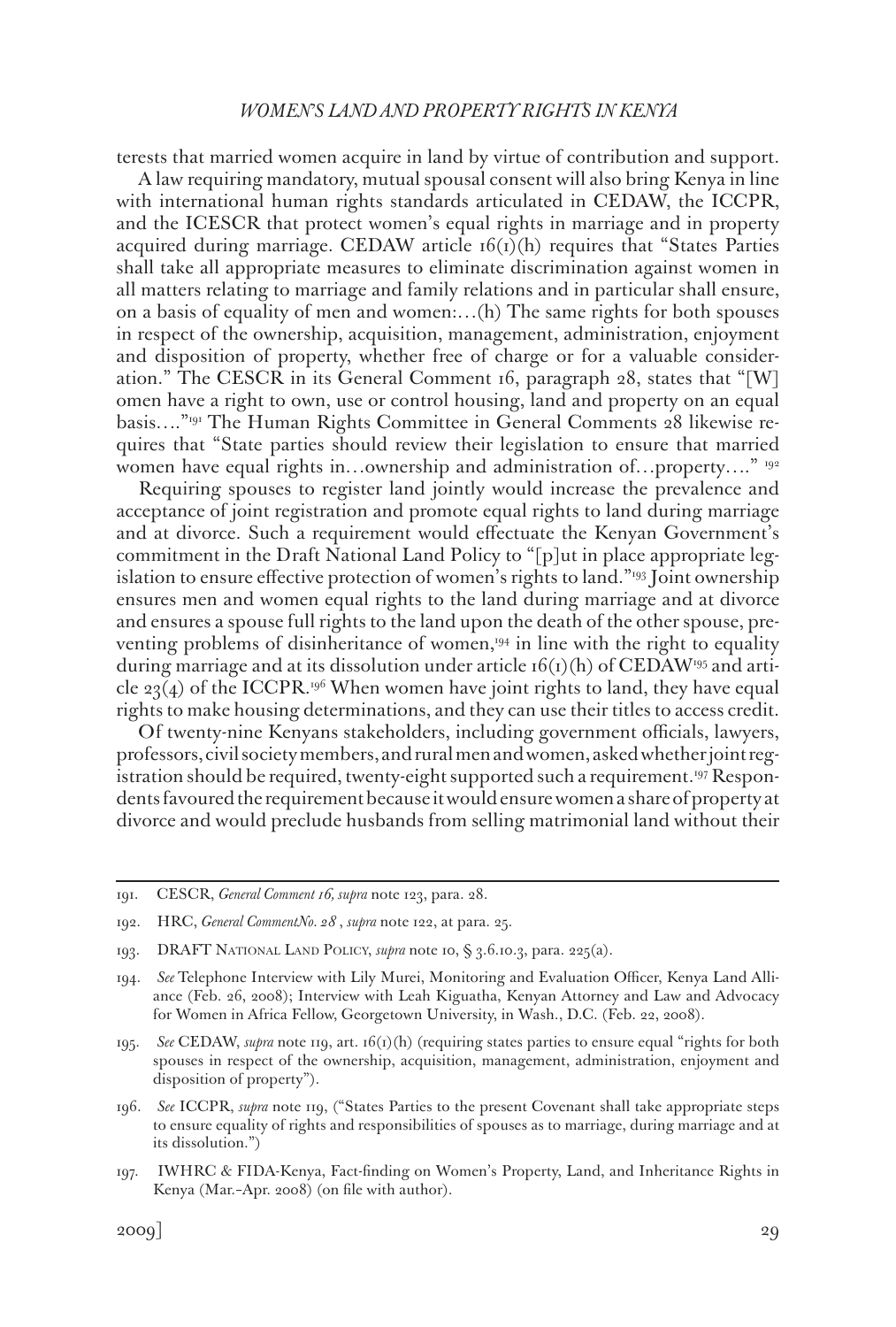consent.198 Many also favoured the requirement because it would reduce instances of dispossessing wives of their property and of disinheritance and widow eviction.

According to an interview with a Kenyan advocate, joint registration "would even lessen a lot of problems later. There would be no matrimonial issues or succession problems."199 Cecilia Mbaka, Assistant Commissioner in the Ministry of Gender, Sports, Culture and Social Services, would likewise support a joint registration requirement because "it would avoid too much fighting for property when one spouse dies," particularly because when "a spouse dies or if a husband dies, the in-laws want to chase the woman out of the matrimonial home.... I think if it's owned jointly, then...that would be more difficult."200

Countries across the globe with comparable circumstances, including neighbouring Tanzania, have successfully established such a joint registration requirement. For example, Article 29 of Nicaragua's Law 278 (1997) requires joint titles for couples, whether married or unmarried, and a title issued in the name of the head of the household is deemed issued to both members of the couple.201 Similarly, under administrative guidelines in the Philippines,<sup>202</sup> land titles must be issued in the names of both spouses, whether or not they are legally married, for land they jointly work and cultivate.203 Both legal reforms increased women's land ownership.204 Tanzania's Land Act establishes a presumption of co-occupancy of land used by all spouses.<sup>205</sup> If the presumption is not rebutted, the spouses are registered as joint occupiers.206

Third, certain incentives would encourage joint registration and reverse the negative social attitudes of men toward joint registration.<sup>207</sup> Eliminating fees and

- 203. FAO, *supra* note 41, at 59–60.
- 204. *Id.* at 21, 60.

206. Land Act, (2002) Cap. 113 § 161(1). (Tanz.).

<sup>198.</sup> *See, e.g.*, Interview with Joyce Wangui, divorced woman, in Nanyuki, Kenya (Mar. 30, 2008) (via interpretation).

<sup>199.</sup> Interview with Gilbert O. Ombachi, advocate, in Nanyuki, Kenya (Mar. 29, 2008).

<sup>200.</sup> Interview with Cecilia Mbaka, Assistant Commissioner, the Ministry of Gender, Sports, Culture and Social Services, in Nairobi, Kenya (Apr. 4, 2008); *see also* Interview with Hellen Kwamboka Ombati, Advocate of the High Court of Kenya and Member of FIDA-Kenya, in Nairobi, Kenya (Apr. 1, 2008) ("[B]ecause if you register it jointly, and maybe you die (the man), then the wife can have absolute ownership, but in a scenario where he has registered it in his name, the wife only has a life interest, and that is subject to probate and administration issues, which means that even parents can lay claim to that particular land."); Telephone Interview with Lily Murei, Monitoring and Evaluation Officer, Kenya Land Alliance (Feb. 26, 2008) ("[I]f it is in joint, then it will help and reduce the cases of disinheritance.").

<sup>201.</sup> FAO, *supra* note 41, at 21.

<sup>202.</sup> These guidelines include Memorandum Circular 18 of 1996 and Administrative Order 1 of 2001, pursuant to the Comprehensive Agrarian Reform Law.

<sup>205.</sup> *See* Land Act, (2002) Cap. 113 § 161(1). (Tanz.). Because all Tanzanian land is vested in the state, Land Act, (2002) Cap. 113 §  $\frac{1}{4}$ (1), the right of occupancy is the right that comes closest to ownership of land under Tanzanian law. *See* Land Act, (2002) Cap. 113 § 19. (Tanz.).

<sup>207.</sup> *See infra* Part IV.A; *see also* Telephone Interview with Dr. Ogada Penina Amolo, Professor (Social Sciences Research), Univ. of Nairobi (Feb. 26, 2008).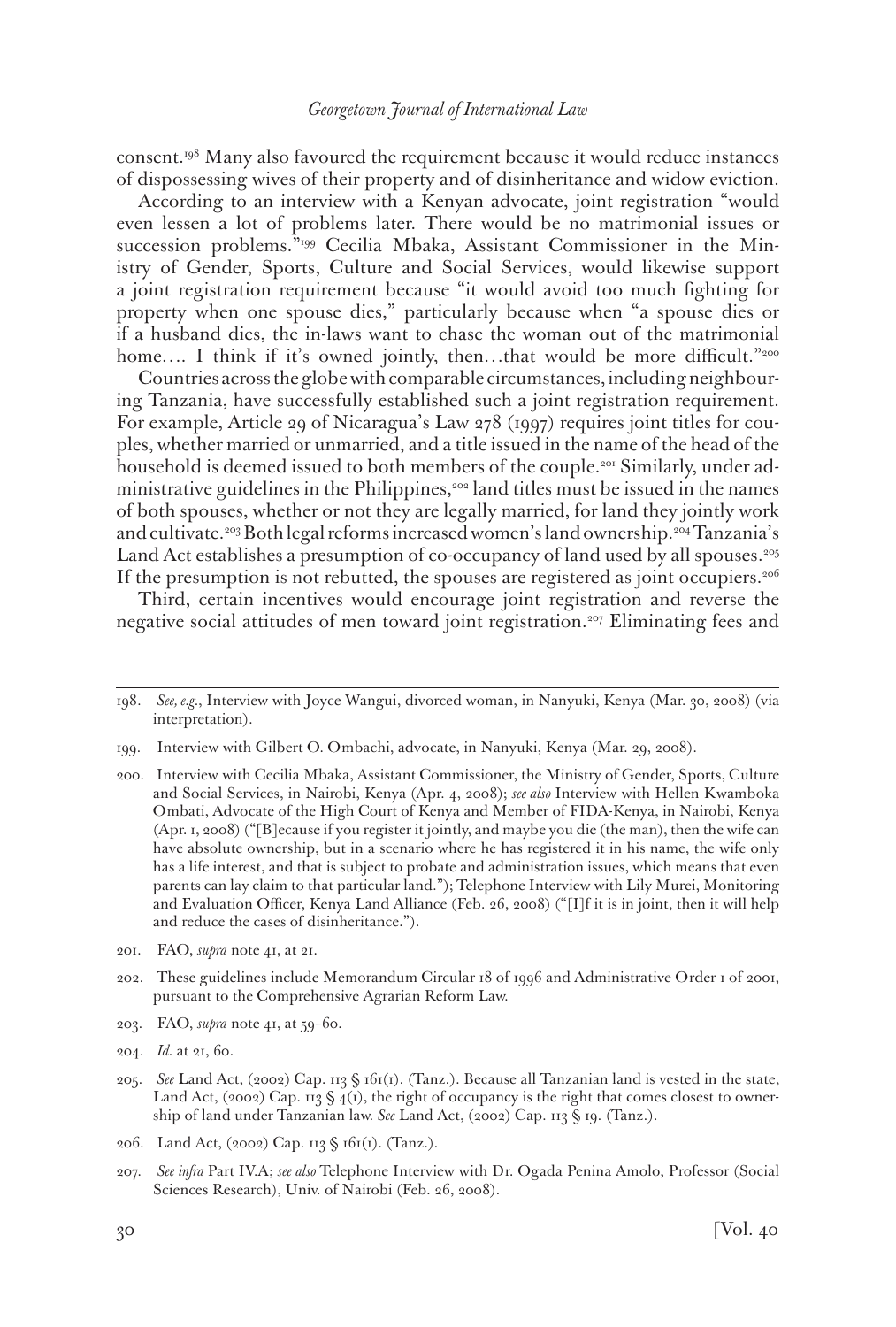taxes upon land registration like the stamp duty<sup>208</sup> and conveyancing fees could promote joint registration. Of twenty-five Kenyans asked whether Kenya should provide incentives for joint registration, twenty-three supported at least some form of incentives for joint registration.<sup>209</sup> No one rejected the proposal.<sup>210</sup> Supporters included six national government officials, in addition to professors, lawyers, civil society members, and rural men and women.<sup>211</sup> One national government official, Cecilia Mbaka, asserted that the benefits of such incentives to Kenyan society would probably outweigh the cost to Kenya's government revenues:

Of course it will not be good for Kenya's government revenues…, but I think in the long run,…the people themselves stand to benefit because I think you will not see all these cases going to court…. [I]t will also have its advantages that you might not be able to put a monetary value on.<sup>212</sup>

Other countries have successfully implemented incentives for joint registration. For example, the Ireland Family Home Protection Act, 1976, encourages joint ownership of spouses by eliminating any "stamp duty, land registration fee, Registry of Deeds fee or court fee."213 Quebec, Canada has provided grants to increase land ownership among female farmers.<sup>214</sup> Although Kenya might not afford large grants, it might afford eliminating fees and taxes on land registration and small grants, especially if such grants are funded from fines paid by corrupt land officials or people who commit fraud before land boards.<sup>215</sup>

Incentives add legal benefits and do not encroach upon vested legal rights. Holders of vested legal rights may simply choose not to participate in the incentive programs. Ireland, Canada, and Paraguay have already implemented such incentives. Several countries have affirmative action provisions to promote women's equal access to land in practice. Brazil, for example, has an affirmative action to promote rural women's access to land under Ordinance 33 of 2001.<sup>216</sup> Section 44(1)

<sup>208.</sup> *See* The Stamp Duty Act, (2004) Cap. 480. (Kenya).

<sup>209.</sup> IWHRC & FIDA-Kenya, Fact-finding on Women's Property, Land, and Inheritance Rights in Kenya (Mar.–Apr. 2008) (on file with author). The other two respondents expressed ambivalence about the proposal but did not reject it. *Id.*

<sup>210.</sup> *Id.*

<sup>211.</sup> *Id.*

<sup>212.</sup> Interview with Cecilia Mbaka, Assistant Commissioner, the Ministry of Gender, Sports, Culture and Social Services, in Nairobi, Kenya (Apr. 4, 2008).

<sup>213.</sup> Family Home Protection Act, 1976 § 14 (Act No. 27/1976) (Ir.), *available at* http://www.bailii.org/ ie/legis/num\_act/1976/zza27y1976.1.html#zza27y1976 (last visited February 27, 2008).

<sup>214.</sup> *See* Act to Promote the Development of Agricultural Operations, R.S.Q., ch. M-36 (1986) (Can.); Canada, *Third Periodic Reports of States Parties to the Committee on Economic, Social and Cultural Rights* (19<sup>th</sup> Sess., 1998), para. 1055–56, U.N. Doc. E/1994/104/Add.17 (Jan. 20, 1998), *available at* http://documents.un.org. (After clicking "welcome," then click "simple search," and insert the U.N. Doc. No. at "symbol.") (citing the Programme d'accès à la propriété pour les conjoints de 40 ans et plus (an ownership programme for spouses over 40)).

<sup>215.</sup> For a more detailed discussion of incentives proposals, see section 12 of the IWHRC's Land Equality Bill.

<sup>216.</sup> FAO, *supra* note 41, at 28.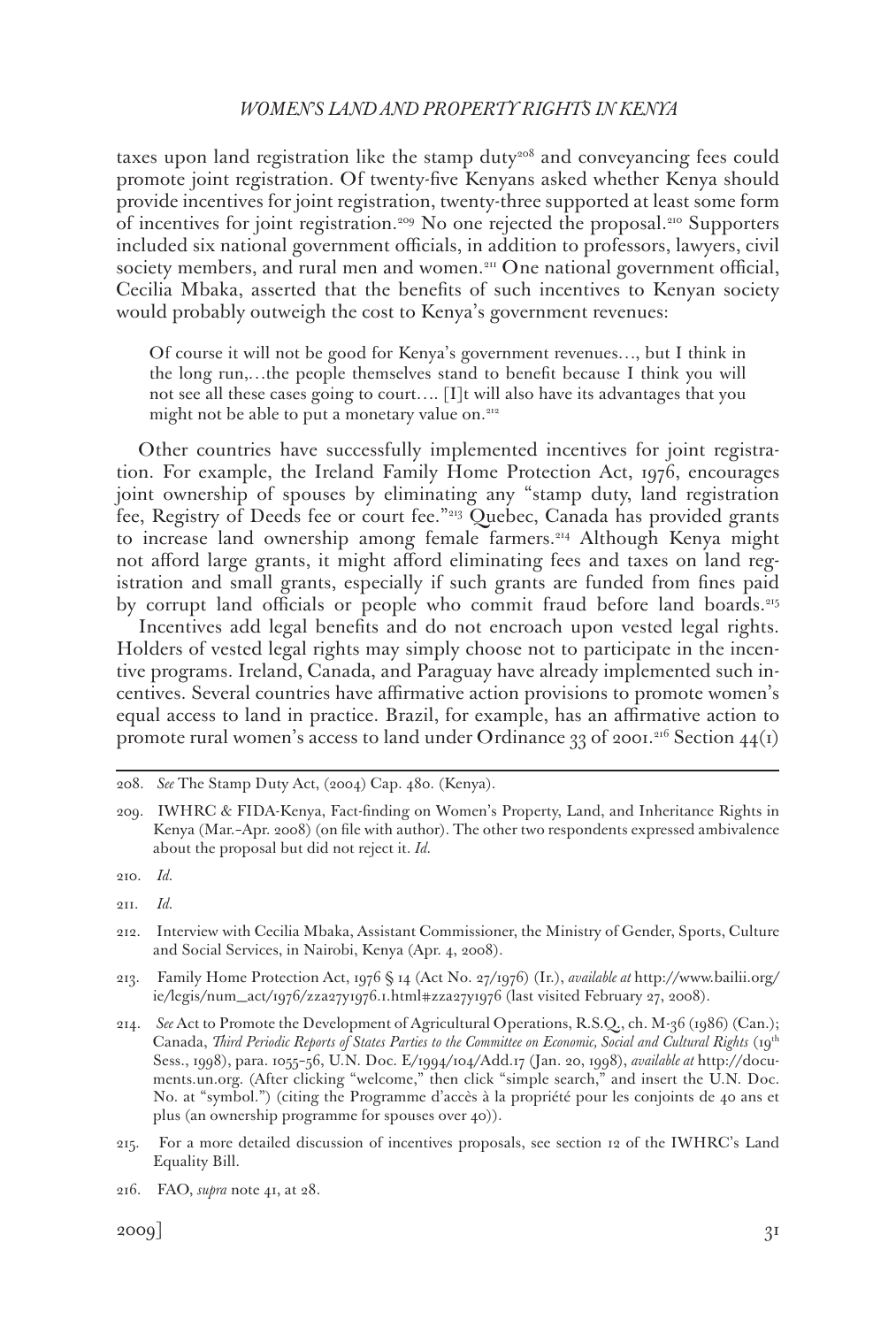(b) of Fiji's Constitution (Amendment) Act 1997 (as amended to 1998) requires the legislature to provide for programs to ensure that disadvantaged groups of people have "effective equality of access to…land and housing." Similarly, Article 3(V) of Bolivia's National Service for Agrarian Reform Act of 1996 requires the application of "equity criteria" in land distribution and rights for women.217

Fourth, Kenya should enact legislation recognizing that women who do not have land registered in their names but who reside or depend upon that land, nevertheless have rights to the land and protecting those rights. Such rights include rights to access, use, cultivate, and live on the land; to control the profits from the crops or other property produced by their labour; and to consent to transactions involving the land. They are rights to property that are short of ownership but would ensure that women do not lose their rights to housing. They would preserve and expand upon women's rights to access land under customary law while also ensuring that women's rights to the land do not depend upon men. Uganda has already recognized similar rights in the Land (Amendment) Act, 2004, which provides that "[e]very spouse shall enjoy security of occupancy on family land," which means "a right to have access to and live on family land."<sup>218</sup>

Enacting these legislative changes would be consistent with the rights of men who own property under Kenya's Registered Land Act and with Article  $75(i)$  of the Constitution's protections against deprivation of property because these changes are necessary to give effect to the rights women should have always had. Article  $75(1)$ states that: "No property of any description shall be compulsorily taken possession of, and no interest in or right over property…shall be compulsorily acquired."219 The bodies under the Land Consolidation Act and the Land Adjudication Act that applied customary law in determining and allocating rights to land should have recognized the customary law rights of women to land and limited the rights of male proprietors accordingly.220 Thus, the absolute rights of male proprietors under the Registered Land Act should not completely exclude women's rights to the land. Such legislation would reinforce findings communicated by the Kenyan Draft National Land Policy which has already recognized that the absolute sole ownership of men should be limited to protect the rights of female family members: "The policy seeks to repeal the principle of absolute sanctity of first registration under the Registered Land Act to…take into account all other legitimate rights held or claimed by other persons over the affected land including family rights."<sup>221</sup>

Even if these provisions would involve a deprivation of a proprietor's property rights, the deprivation would be reasonably justified under the conditions listed in section  $75(i)$  of the Constitution. Under section  $75(i)$ (b), a deprivation of property is permissible if "the necessity therefor is such as to afford reasonable justification for the causing of hardship that may result to any person having an interest in or

<sup>217.</sup> *Id.* at 21–22.

<sup>218.</sup> The Land Act, (1998) Cap. 227 § 38A(1)–(2), as amended by The Land (Amendment) Act, 2004, § 19. (Uganda).

<sup>219.</sup> CONSTITUTION, § 75(1) (rev. ed. 2001) (1998). (Kenya).

<sup>220.</sup> KLA, The Case for Women's Land Rights, *supra* note 17, at 9-10.

<sup>221.</sup> Kenya, *Responses to CEDAW*, *supra* note 150, para. 22.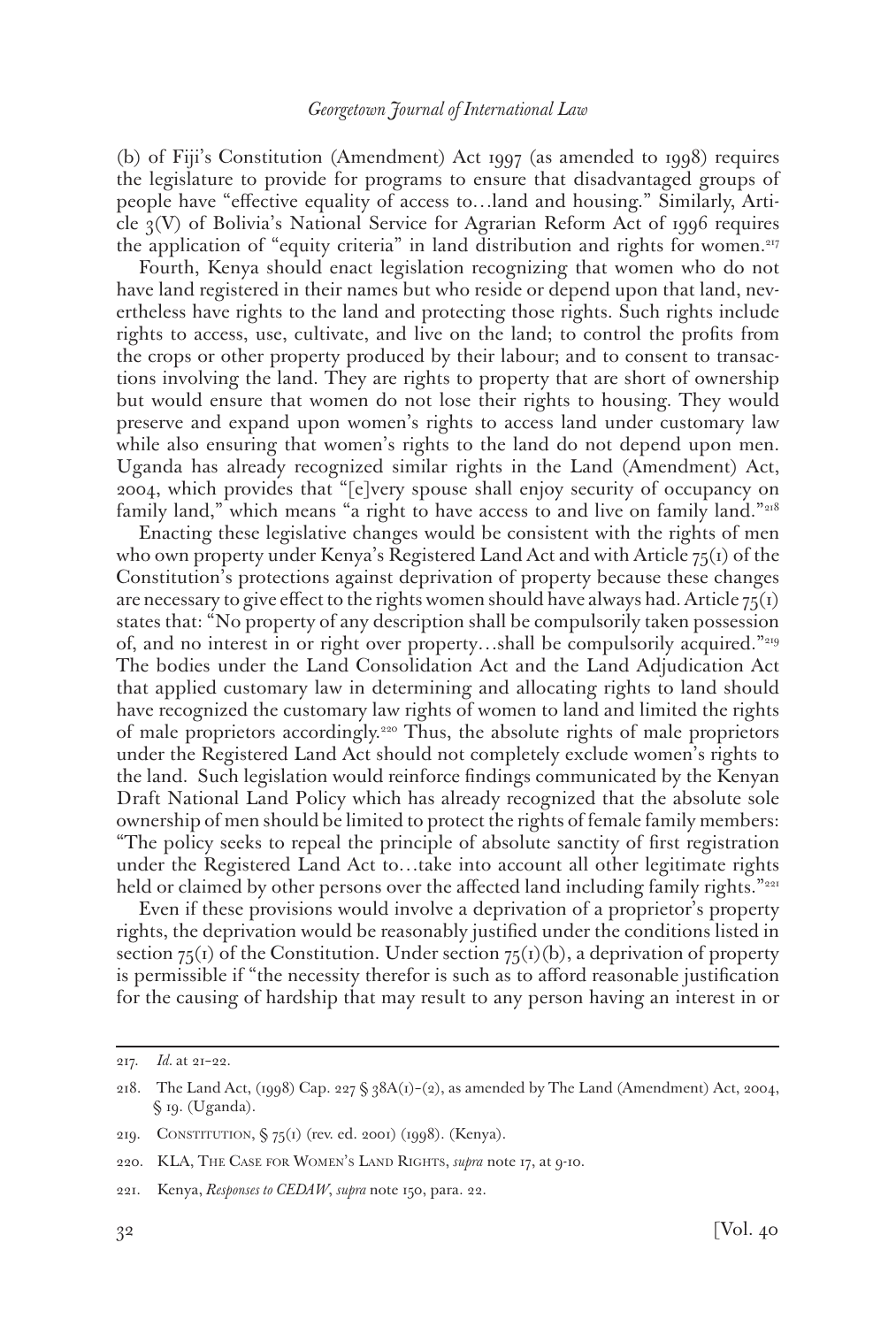right over the property."<sup>222</sup> The necessity for realizing women's rights to property, housing, and credit under international law affords a reasonable justification for the causing of hardship to the proprietor. As a party to CEDAW, Kenya may enact such "special measures aimed at accelerating de facto equality between men and women."223

# **V. Women in Polygamous Unions Face Extra Barriers to Keeping their Matrimonial Property As They Must Often Share It with Multiple Co-Wives**

### A*. The Continued Practice of Polygamy Deprives Women of Their Rights to Equality in Marriage, Dignity, and Property*

Polygamous unions are inherently unequal and further degrade women's rights to matrimonial property. A wife in such a union often sees her contribution to the homestead rewarded by the husband taking on additional wives with whom she must share that hard earned matrimonial property. Often such property is used by the husband to acquire an additional wife. Polygamy, condoned by law and in practice under Customary and Muslim law in Kenya, leads to severe conflict and harms women. Women in polygamous unions are often hard-pressed to prove a valid marriage was concluded under customary law, without which women cannot claim any rights in the marriage or upon divorce. According to the most recent Demographics and Health Survey (DHS) of Kenya, "Women with no or low education and those who are poor are more likely to live in polygynous marriages."224 Country-wide, on average "[s]ixteen percent of currently married women live in polygynous unions (having one or more co wives)."<sup>225</sup> In some regions of Kenya, such as the North Eastern Province, the proportion of women in polygynous marriages is as high as  $34$  percent.<sup>226</sup> According to University of Nairobi law professor, Dr. Patricia Kameri Mbote, "As long as women are dependent on men women are going to be left holding the short end of the stick, because it is either the first wife thinking she is the only wife and putting her all or the second wife coming in and putting something and then being thrown out when she would actually need care, protection and security."227

Polygamous unions further degrade women's rights in marriage and upon divorce. The rights to equality and dignity violated by polygamous marriages are fundamental rights that should not be abrogated by culture, custom, or religion.

222. CONSTITUTION,  $\frac{6}{75}$ (1)(b) (rev. ed. 2001) (1998). (Kenya).

<sup>223.</sup> CEDAW, *supra* note 119, art. 4(1).

<sup>224.</sup> CENTRAL BUREAU OF STATISTICS, KENYA DEMOGRAPHIC AND HEALTH SURVEY 2003, at 90 (2004), *available at* http://www.measuredhs.com/pubs/pdf/FR151/FR151-KE03.pdf [hereinafter DHS SURVEY].

<sup>225.</sup> *Id.*

<sup>226.</sup> Other regions in Kenya exhibit lower rates of polygamous marriages: of 20-23 percent in Nyanza, Rift Valley, Western, and Coast provinces, and the lowest rate of 3 percent in the Central Province. *Id.*

<sup>227.</sup> Interview with Dr. Patricia Kameri Mbote, Law Professor, University of Nairobi Law School in Nairobi, Kenya (Apr. 3, 2008).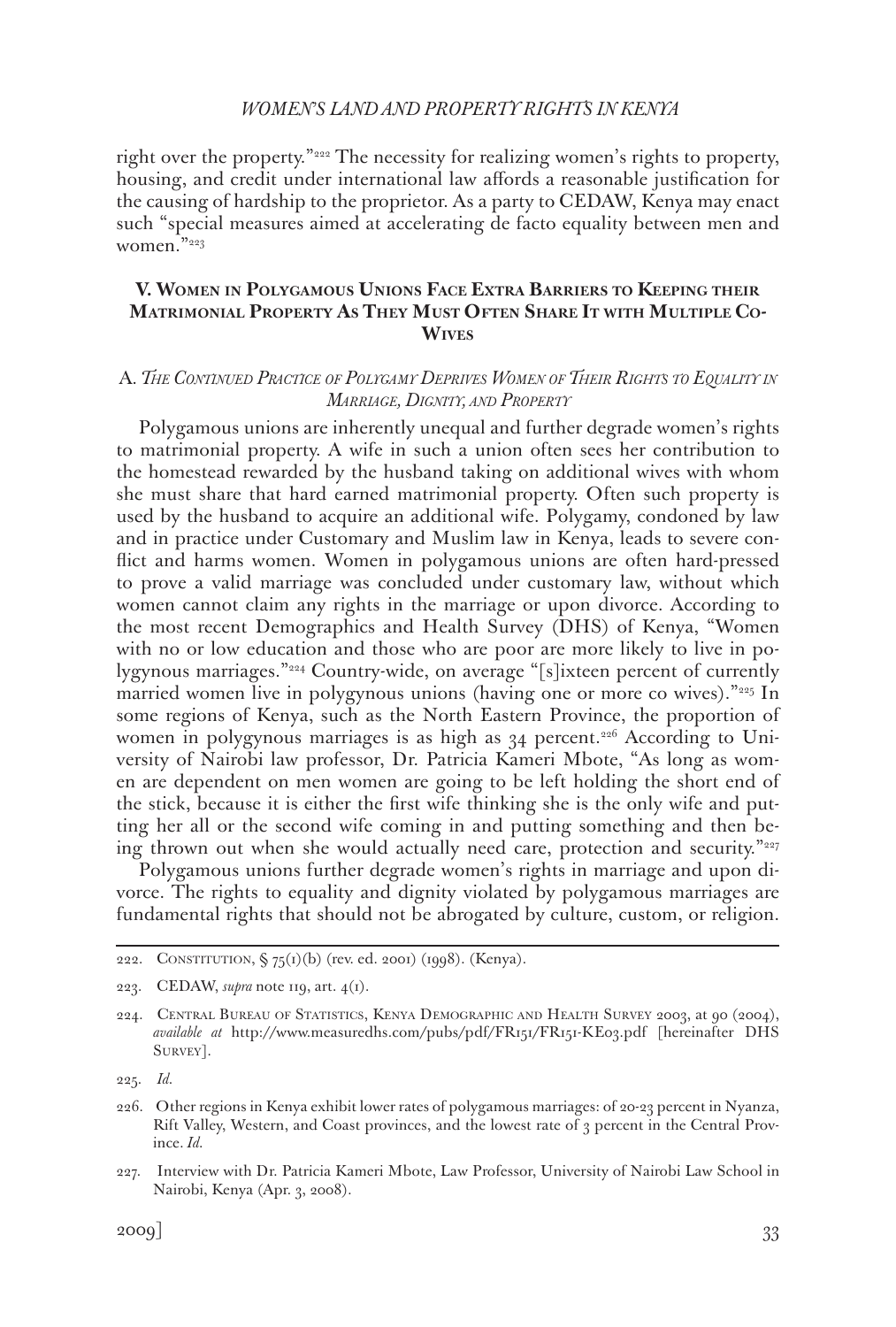The CEDAW committee has consistently called for the prohibition of polygamy to preserve the right to equality between partners in marriage.<sup>228</sup> Further, ICCPR article  $18(3)$  specifically requires the manifestation of religion or beliefs to be subject to laws necessary to protect the fundamental rights and freedom of others.229 After reviewing Kenya's compliance with the ICCPR in 2005, the Human Rights Committee concluded that "… the continued application of some customary laws, including the permissibility of polygamous marriages, undermines the scope of the non-discrimination provisions in the Constitution and other legislative texts."<sup>230</sup>

In response to the connection of polygamy and culture, the CEDAW committee has specifically urged Kenya to:

view its cultures as dynamic aspects of the country's life and social fabric and as subject, therefore, to change. It urges the State party to put in place without delay a comprehensive strategy, including legislation, to modify or eliminate cultural practices and stereotypes that discriminate against women....[and urged Kenya] to address harmful cultural and traditional customs and practices, such as … polygamy, more vigorously.<sup>231</sup>

The CEDAW committee has condemned the practice of polygamy in General Recommendation 21: "Polygamous marriages contravene a women's right to equality with men, and can have such serious emotional and financial consequences for her and her dependants that such marriages ought to be discouraged and prohibited."<sup>232</sup>

Women in polygamous and potentially polygamous unions have no voice with which to denounce the wrongful use of their share of matrimonial property or to withhold consent to their husbands' marriage to another woman. Men who wish to marry additional wives have tapped into existing matrimonial property acquired with the existing wife to acquire and support additional wives and their children. Women in customary marriages are also at increased risk of losing their matrimonial property as their husbands seek out other wives. Through intimidation, coercion, and physical violence, women have been silenced and their rights violated as matrimonial property is used to advance the interests of a polygamous husband.233 Margaret Muriuki, a woman in a polygamous marriage described how her husband acquired his second wife: "He took the food that we were farming, he sold it and spent the money on the sec-

- 229. ICCPR, *supra* note 119, art. 18(3).
- 230. *See* HRC, *Concluding Observations: Kenya*, *supra* note 228.
- 231. CEDAW Committee, *Concluding Comments: Kenya*, *supra* note 83, para. 22.
- 232. CEDAW, *General Recommendation No. 21, supra* note 162, para. 14; *See also* ICCPR, *supra* note 119, art. 23 ("mandates that state parties work to ensure equality of rights and responsibilities of spouses as to and during marriage.").
- 233. Interview with rural Kenyan woman, in Meru, Kenya (Mar. 30, 2008).

<sup>228.</sup> CEDAW, *General Recommendation 21, supra* note 162, para. 14, 39. *See also* Human Rights Committee, Concluding Observations: Kenya, U.N. Doc. CCPR/CO/83/KEN (Apr. 29, 2005), *available at* http://www.ohchr.org/english/bodies/hrc/hrcs80.htm (under Kenya). ("…the continued application of some customary laws, including the permissibility of polygamous marriages, undermines the scope of the non-discrimination provisions in the Constitution and other legislative texts.")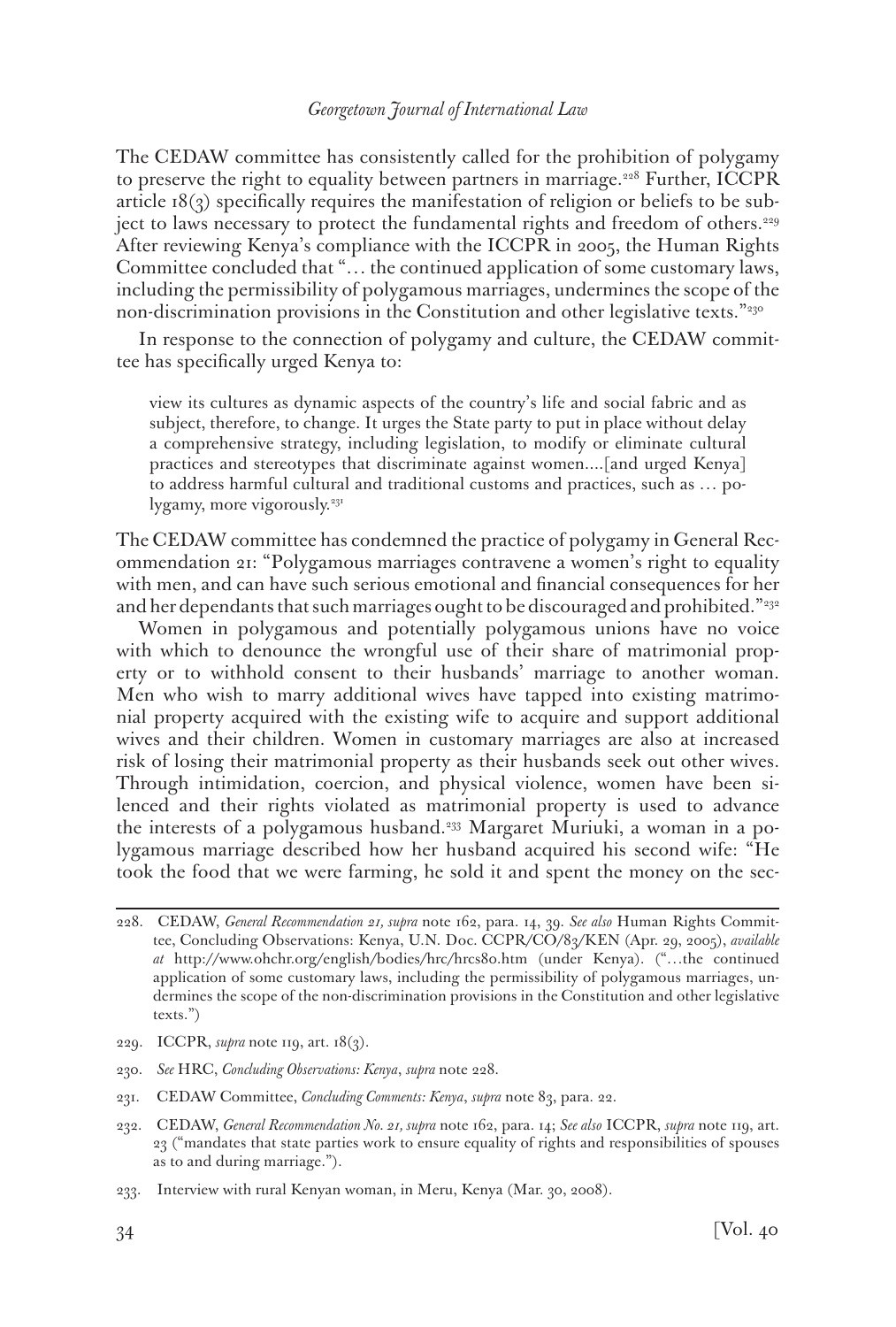ond dowry… I felt bad because now he was using the family property to acquire a wife. But I didn't have any say – there's nothing I could have done." $234$ 

Since the husband retains control over matrimonial property and even in some cases the wives' own separate property, the wife is powerless to ensure that her contributions will not be used to benefit the other wives and their families.<sup>235</sup> Revenues from agricultural work performed by the wife may also be lost to a husband seeking another wife, as he uses the profits to make dowry payments. Further, women are limited from bettering themselves because they are forced to support an extended family that they did not consent to: "I have not been able to invest, especially after my husband got the other two wives. It used to be we would do farming and discuss what to save, and I would be able to invest money for myself. Now that it is polygamous, I haven't been able to get any produce for the farming activity. Now what I have in the house is taken for the children of the other wives so even if I could invest I don't have the ability to do so." $236$  A married woman's dignity cannot survive under conditions that explicitly discriminate against her very being. The CEDAW committee urges Kenya to "address harmful cultural and traditional customs and practices, such as ... polygamy, more vigorously."<sup>237</sup> Kenya must acknowledge the harms posed by polygamy and either impose a complete ban or legislate to protect women and children from the inevitable economic pitfalls of the practice.

Despite the added vulnerability to discrimination and inequality, women in polygamous marriages enjoy little to no legal protection or recourse.<sup>338</sup> No law mandates the consent of existing wives to a husband taking another wife.239 Yet women in polygamous marriages, who tend to live in rural areas and are poor, have little choice but to acquiesce. If they leave, they leave with nothing. According to a widowed polygamous woman: "The wives in polygamous relationships face so many problems but because they've got no choice, they choose to remain in the relationships."<sup>240</sup> Inevitably, as Dr. Ogada Penina Amolo explains, "[R]egardless of how good an administrator a husband in a polygamous home may be, there will always be a favoured person and a favoured wife and a favoured household and favoured children."241

Women in polygamous marriages are thus not only denied their right to equality during a marriage and at its dissolution, they are denied the basic right to enter marriage with the "full and free consent" of the parties involved. This right is enshrined in CEDAW, article 16 (1): "States Parties shall…ensure, on a basis of equal-

239. *See*, *e.g.*, The Marriage Act, *supra* note 77; The Mohammedan Act, *supra* note 80; MWPA, *supra* note 81.

240. Interview with Beatrice Nyokabi, Nanyuki Kenya, (March 30, 2008).

241. Telephone Interview with Dr. Ogada Penina Amolo, Professor, University of Nairobi (Feb. 26, 2008).

<sup>234.</sup> Interview with Margaret Muthoni Muriuki, TIST client, in Meru, Kenya (Mar. 31, 2008).

<sup>235.</sup> *Id.*

<sup>236.</sup> *Id.*

<sup>237.</sup> CEDAW, *Concluding Comments: Kenya*, *supra* note 83, para. 22; *see also* Maputo Protocol, *supra* note 135, art. 3 ("Every woman shall have the right to dignity inherent in a human being…").

<sup>238.</sup> *See*, *e.g.*, The Marriage Act, *supra* note 77; The Mohammedan Act, *supra* note 80; MWPA, *supra* note 81.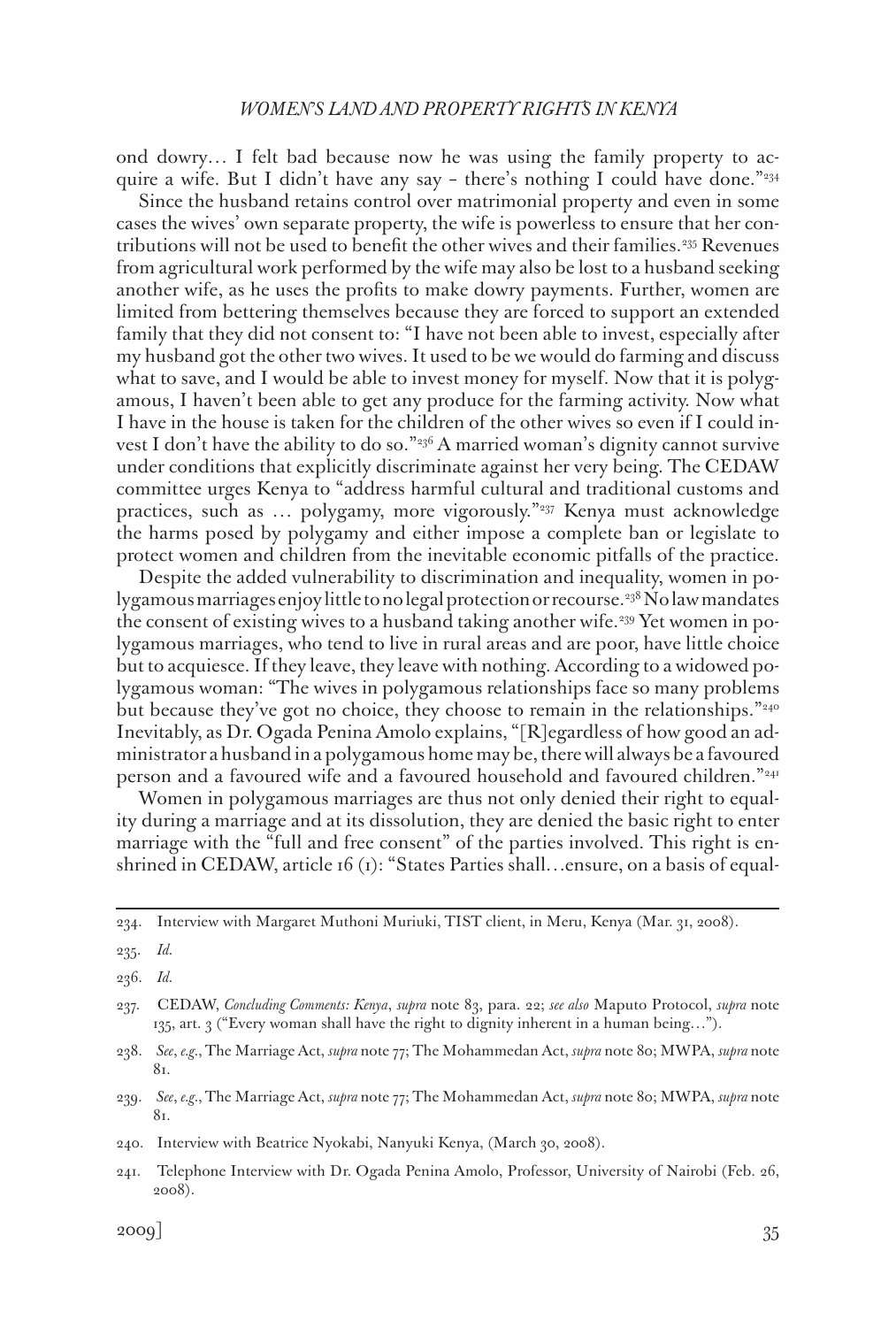ity of men and women: (a) The same right to enter into marriage; (b) The same right to freely choose a spouse and to enter into marriage only with their free and full consent;" ICCPR, article  $23(3)$ : "No marriage shall be entered into without the free and full consent of the intending spouses;" and ICESCR, article 10 (1): "The States Parties to the present Covenant recognize that…Marriage must be entered into with the free consent of the intending spouses."

### B. *Kenya Must Regulate Polygamy to Protect Co-Wives and Children From Its Harms*

If legal polygamy continues, Kenya's legislature must enact laws to mitigate the harms of polygamy by enforcing an equitable arrangement for all wives involved. In reviewing its own stance on customary marriages and polygamy, the South African Law Commission stated: "Although customary marriages should be recognized on the basis of the constitutional right to culture, it is necessary to distinguish areas where human rights prevail."<sup>242</sup> Kenya must be committed to advocating a view of women that transcends stereotypical gender roles and advocates for equal rights.

The registration of all polygamous unions is necessary to protect the wife's or wives' rights in marriage and in matrimonial property. The registration process should be one that allows for some serious examination on the part of the Chief as to whether the husband meets sufficient requirements, such as written consent of each prior wife and the future wife, and a property distribution agreement which outlines the matrimonial property interest that each existing and prospective wife can expect to enjoy during the course of the marriage and upon its dissolution. Upon satisfactory review by the Chief, the consent and property distribution agreement must be sent to a magistrate court in order to receive judicial approval. The parties will only be called to court if there is an issue that the court deems inequitable to the parties involved in the matter.

The written spousal consent requirement is imperative to providing at least an equitable status in marriage between a wife and her husband. During country-wide consultation meetings held in 2007 by the Kenyan Law Reform Commission and Mohammed Muigai Advocates, the majority of Kenyans interviewed felt that the a husband should be required to obtain the consent of the first wife before taking on a second wife.243 The written spousal consent also correlates with protecting the dignity of all wives as respected persons in the union, whose presence and property cannot be alternatively ignored and misused for the benefit of her husband.

# **VI. A Uniform Divorce Law Will Curb Biased Judicial Discretion That Has Left Women Bereft of Their Home and Possessions at Divorce**

When Nzilani divorced her husband, the land which belonged to him and that she was using for subsistence farming was immediately sold by him. She now lives as a single parent, back in her place of birth and using her father's land. Her brothers eventually grabbed the portion of land she was using, claiming their wives

<sup>242.</sup> South African Law Commission, *Harmonisation of the Common Law and the Indigenous Law,* Issue Paper 3, (Customary Marriages) 31 October 1996.

<sup>243.</sup> Kenya Law Reform Commission & Mohammed Muigai Advocates, *The Proceedings of the Provincial Public Consultative Meetings on the Review and Analysis of the Marriage Bill 1993, The Married Women Property Bill, The Gender Equality Bill 2002, and the Family Protection (Domestic Violence) Bill 2002*, at 58 (June 2007).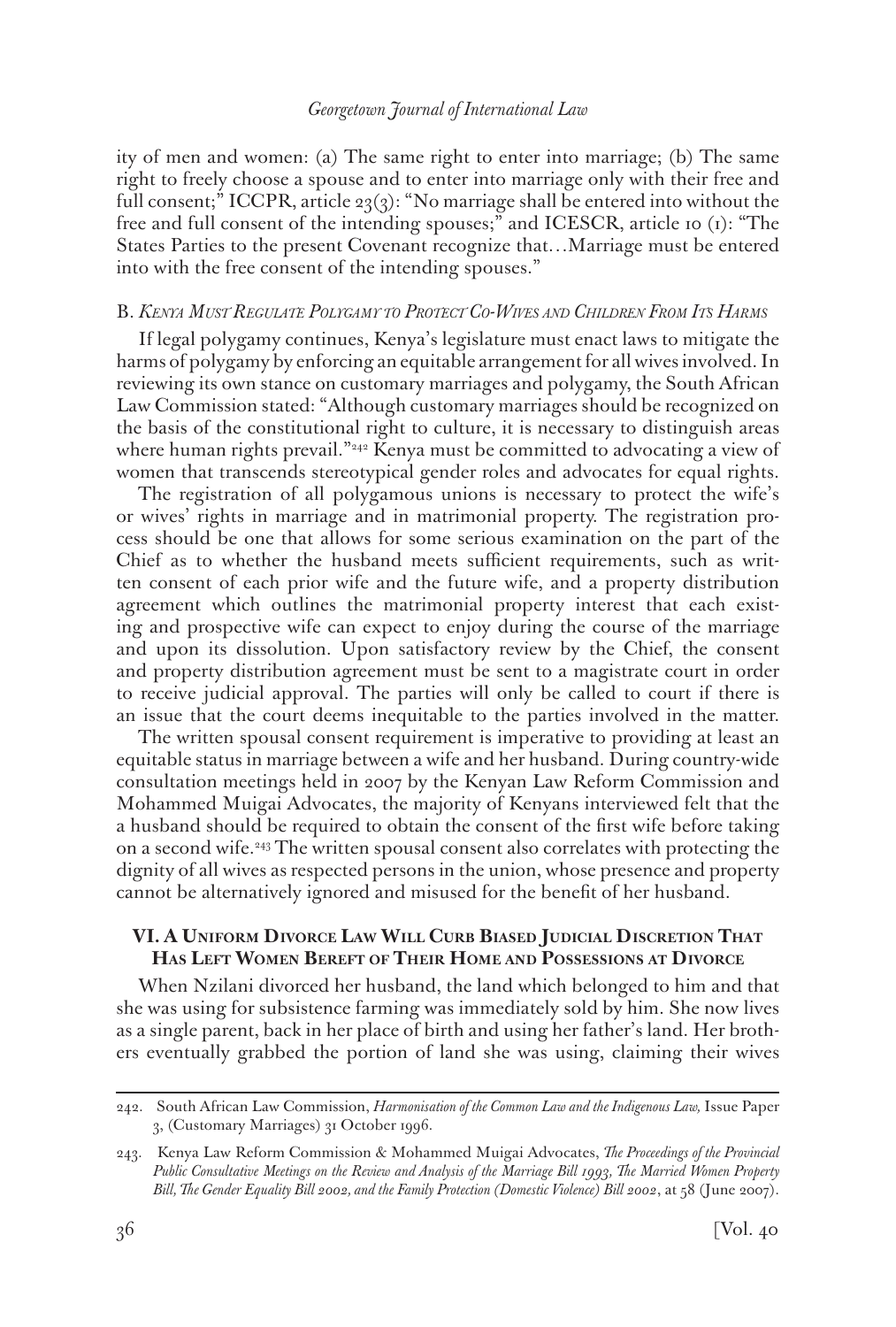needed more land to cultivate. Nzilani feels bitter about her ex-husband who does not take any responsibility for their children's survival. She is very poor and she and her children live from hand to mouth and they do not go to school.<sup>244</sup>

While married women may be able to count on their husband for a plot of land to cultivate and a roof over their heads, once divorced, those assurances are erased, leaving women with little but the clothes on their backs. A woman whose marriage is governed by customary law receives no share of family property, regardless of her contribution to its purchase or development. She is entitled only to her "personal effects and gifts given to her during the marriage."245 Some communities do not allow a woman to take anything with her, including her personal belongings.<sup>246</sup> Even when spouses resort to the courts, under the current system governed by the 1882 Married Women's Property Act, women lose their homes, leave with very little, and must take care of their children, often without any contribution from the father.<sup>247</sup> The dispossession of women at divorce undermines women's rights to equality upon the dissolution of marriage, to an adequate standard of living, housing, and most fundamentally, to their dignity.<sup>248</sup>

For Kenya to comply with its constitutional, regional, and international obligations, it needs to enact a clear law on the division of matrimonial property and streamline that law so that related proceedings may be joined and remedies are within the reach of every Kenyan. While the Kenyan Constitution guarantees the right to own property regardless of sex,<sup>249</sup> under current case law on division of assets at divorce, wives lack legal claims to property if their names do not appear on the title to the matrimonial home or land.<sup>250</sup> Even when wives contribute to or pay in full for the matrimonial land or home, social stereotypes and cultural pressure prevented them from jointly registering that property, rendering them vulnerable to loss of their homes at divorce.<sup> $251$ </sup> This insecurity is perpetuated by court decisions that have restricted the scope of contribution to financial contribution that can be substantiated by receipts.252 By providing a comprehensive divorce law which provides clear guidelines for the division of matrimonial property, and by applying it in a streamlined manner in all related matrimonial causes Kenya would allay the concerns of women and human rights bodies alike.

244. *See* Nzioki, *supra* note 24.

- 247. *See* Nzioki, *supra* note 24.
- 248. *See infra* notes 266-272 and accompanying text.
- 249. CONSTITUTION,  $\frac{6}{5}$  75(1) (rev. ed. 2001) (1998) (Kenya).
- 250. HRW, Double Standards, *supra* note 6, at 1.
- 251. International Center for Research on Women, To Have and to hold: Women's Property and Inheritance Rights in the Context of HIV/AIDS in Sub-Saharan Africa 18 (2004).
- 252. *See* Echaria v. Echaria, Civil Appeal 75 of 2001, (2007) eKLR (C.A.K.) (Kenya).

<sup>245.</sup> Janet Kabeberi-Macharia, *Family Law and Gender in Kenya, in* Int'l Rev. Comp. Pub. Pol'y 193, 204  $(1992).$ 

<sup>246.</sup> *Id.* ("In the Luhyia and Kisii communities divorced women may take nothing with them. However, under Digo customary law a divorced woman is entitled to an equal share of the property acquired during the marriage").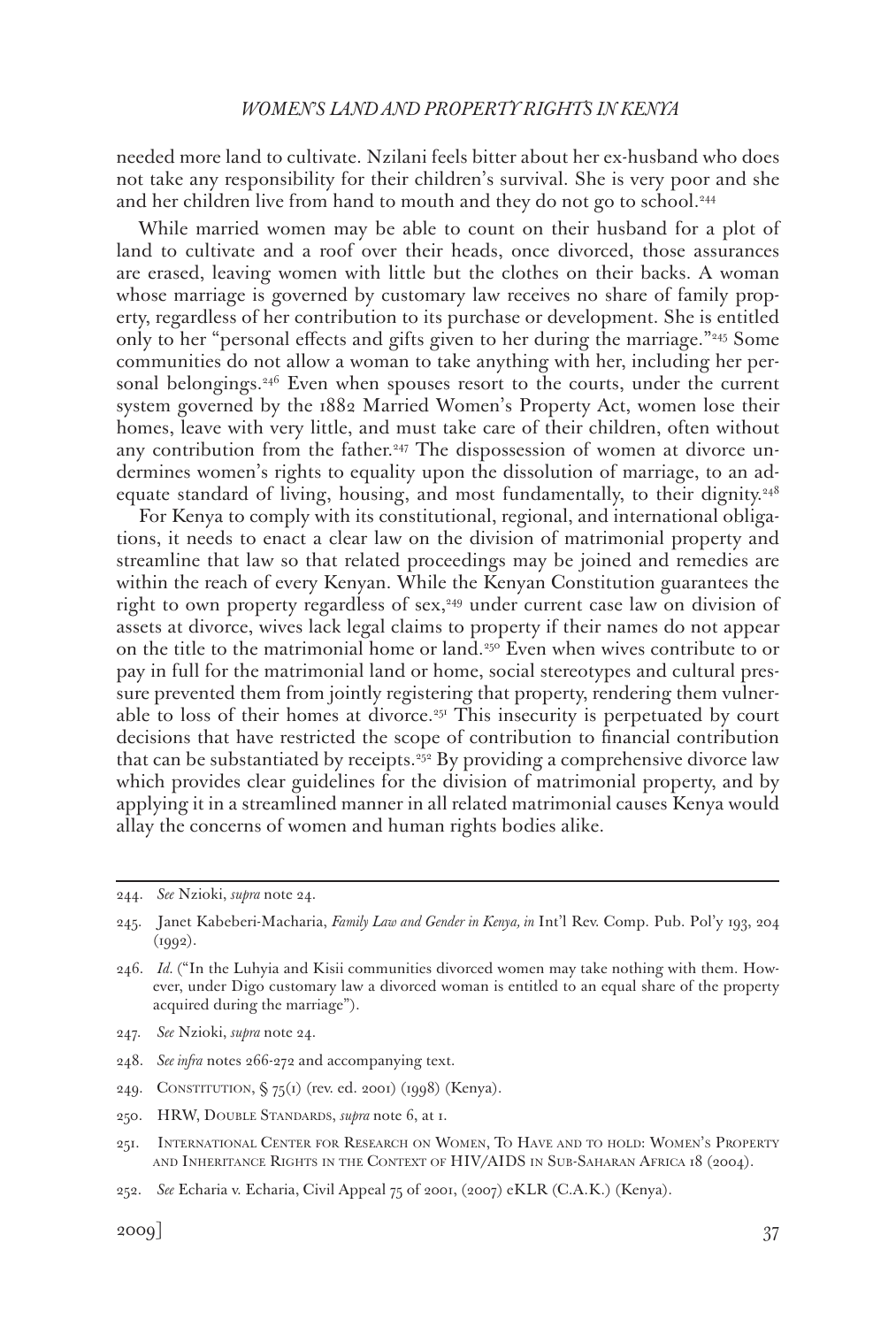### A. *Gaps in Divorce Laws and Wide Judicial Discretion Leave Women with Nothing at Divorce, Violating their Rights to Equality, Housing, and an Adequate Standard of Living*

In the absence of clear legislation on division of property at separation or divorce, Kenyan women rarely take away any share, much less, their equal share of matrimonial property. More often, they are violently chased away and are only able to take with them the clothes on their backs. The tradition of registering property, including matrimonial property in the sole name of the husband becomes a serious obstacle when women seek to stake a claim in matrimonial property. Caselaw governs the distribution of property at divorce and women often face biased judges who refuse to recognize wives' immense indirect contribution to the marital household, including their nearly sole performance of domestic chores, subsistence agriculture, and childrearing.253 Driven from their matrimonial homes with no compensation, divorced and separated women lose their housing and suffer a severe drop in the standards of living for themselves and their children, for whom they retain primary caretaking responsibilities.

## (1) Women Must Often Leave Their Marriages With Nothing But The Clothes On Their Backs

Many women are chased away from the home upon divorce and cannot take anything with them or do not want to take anything for fear of reprisal. When asked if women tended to go back to get property, Charity Mithega, a retired schoolteacher in Meru, said, "If you go back, it is a beating. It is better to go without beating. The woman is sent home without anything. Sometimes the husband burns the woman's things because he is mad and does not want to see them anymore"<sup>254</sup> Of the divorcees interviewed, most had left the matrimonial home with little to nothing, rendering them essentially homeless or dependent on the charity of a relative.255 Joyce Wangui - a mother of two who was chased from her home by her husband when she was unable to conceive more children - had to leave everything.256 Fearing that her in-laws or husband might harm her if she stayed in the home or tried to reclaim her possessions, she said, "I did not want to go with anything because I wanted to avoid conflict."

Jane Wanjiru Magenda's matrimonial home was sold, and after fifteen years of marriage and caring for five children, she got nothing. Currently staying with her elderly parents and struggling to care for her children while working as a househelp, she recalls that "even the house he had in the village, he sold it and disappeared. I got nothing from the sale; that was our matrimonial home."<sup>257</sup>

After being chased away by her husband, Margaret Domiciano from Meru became a squatter, living on a plot of land from which she can be evicted at any mo-

<sup>253.</sup> *See e.g.,* Echaria v. Echaria, Civil Appeal 75 of 2001, [2007] eKLR.

<sup>254.</sup> Interview with Charity Mithega, Retired Schoolteacher, in Meru, Kenya (Mar. 30, 2008).

<sup>255.</sup> IWHRC & FIDA-Kenya, Fact-finding on Women's Property, Land, and Inheritance Rights in Kenya (Mar.–Apr. 2008) (on file with author).

<sup>256.</sup> Interview with Joyce Wangui, Divorced Woman, in Nanyuki, Kenya (Mar. 30, 2008).

<sup>257.</sup> Interview with Jane Wanjiru Magenda, Divorced Woman, in Nanyuki, Kenya (Mar. 30, 2008).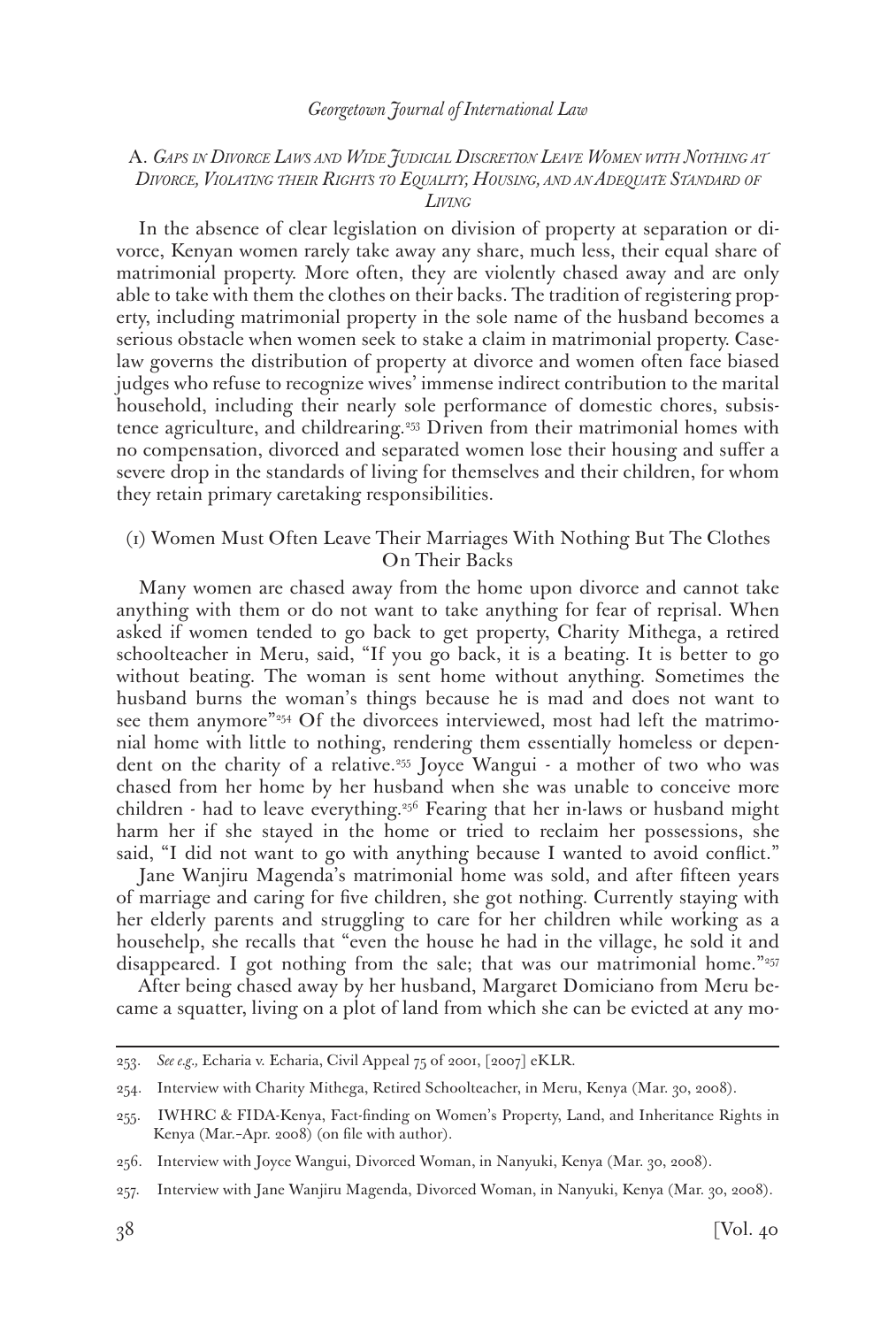ment. She was the first wife of a polygamous man who squandered their property which included a shop they built together and a  $_3$  acre land plot, to acquire additional wives and to drink. She was chased away after 21 years of marriage, and having cared for 4 of her children and  $\frac{1}{2}$  from her husband's other wives:

He used to come home very late, very drunk. He would throw me out, I'd spend the night outside. I was thrown out with all my children. He brought children from another marriage, five to be taken care of by me…. He had a lot of wives.…I was the first wife. He never told me, no consent, [just] brought the wives from outside. [He used the property we acquired together to get other wives], he destroyed our things.

Asked what she was able to take with her after the divorce, she replied "I was given my personal effects."258

While many customs state that children belong to the father's family, women are almost always the ones to assume responsibility for them after a divorce. In addition to being rendered homeless, women often have to provide for the livelihood of their children absent any contribution from the father. After being kicked out of the matrimonial home, Joyce Wangui, who now lives with her sister, was left to struggle to provide for her children. "He does not assist with the children and I have struggled to see my son through Standard 4 and my girl is in Form 1."259 Back in her parents' home, Jane Wanjiru Magenda was not only deprived of any of the matrimonial property which she helped acquire and improve, but also receives no help from the father of the children as she labours to see to their education.<sup>260</sup> When asked what she would have wanted after her divorce, Margaret Domiciano expressed a commonly-heard sentiment by divorced women, many of whom are resigned to the fact that they have lost any access to matrimonial property, by answering "[t]he money for educating the children. For him to pay the fees for my daughter, nothing else." $2^{61}$ 

(2) Dispossessing Divorced Women of Their Matrimonial Property Violates Their Rights to Equality, Housing, an Adequate Standard of Living, and Dignity

Women's rights to equality at the dissolution of marriage, housing, an adequate standard of living, and dignity are violated when laws or their absence result in women receiving little if any property at divorce, often rendering them homeless and ultimately forcing them to relocate to "slums" or engage in survival or transactional sex to support themselves and their children.

International human rights law mandates that men and woman shall have "the same rights and responsibilities during marriage and at its dissolution," including "in respect of the ownership, acquisition, management, administration, enjoyment and disposition of property."<sup>262</sup> The CEDAW committee underscores that "any

<sup>258.</sup> Interview with Margaret Domiciano, Divorced Squatter, in Meru, Kenya (Mar. 31, 2008).

<sup>259.</sup> Interview with Joyce Wangui, Divorced Woman, in Nanyuki, Kenya (Mar. 30, 2008).

<sup>260.</sup> Interview with Jane Wanjiru Magenda, Divorced Woman, in Nanyuki, Kenya (Mar. 30, 2008).

<sup>261.</sup> Interview with Margaret Domiciano, Divorcee Squatter, in Meru, Kenya (Mar. 31, 2008).

<sup>262.</sup> *See* CEDAW, *supra* note 119, arts. 16(1)(c), 16(1)(h); ICCPR, *supra* note 119, art. 23(4).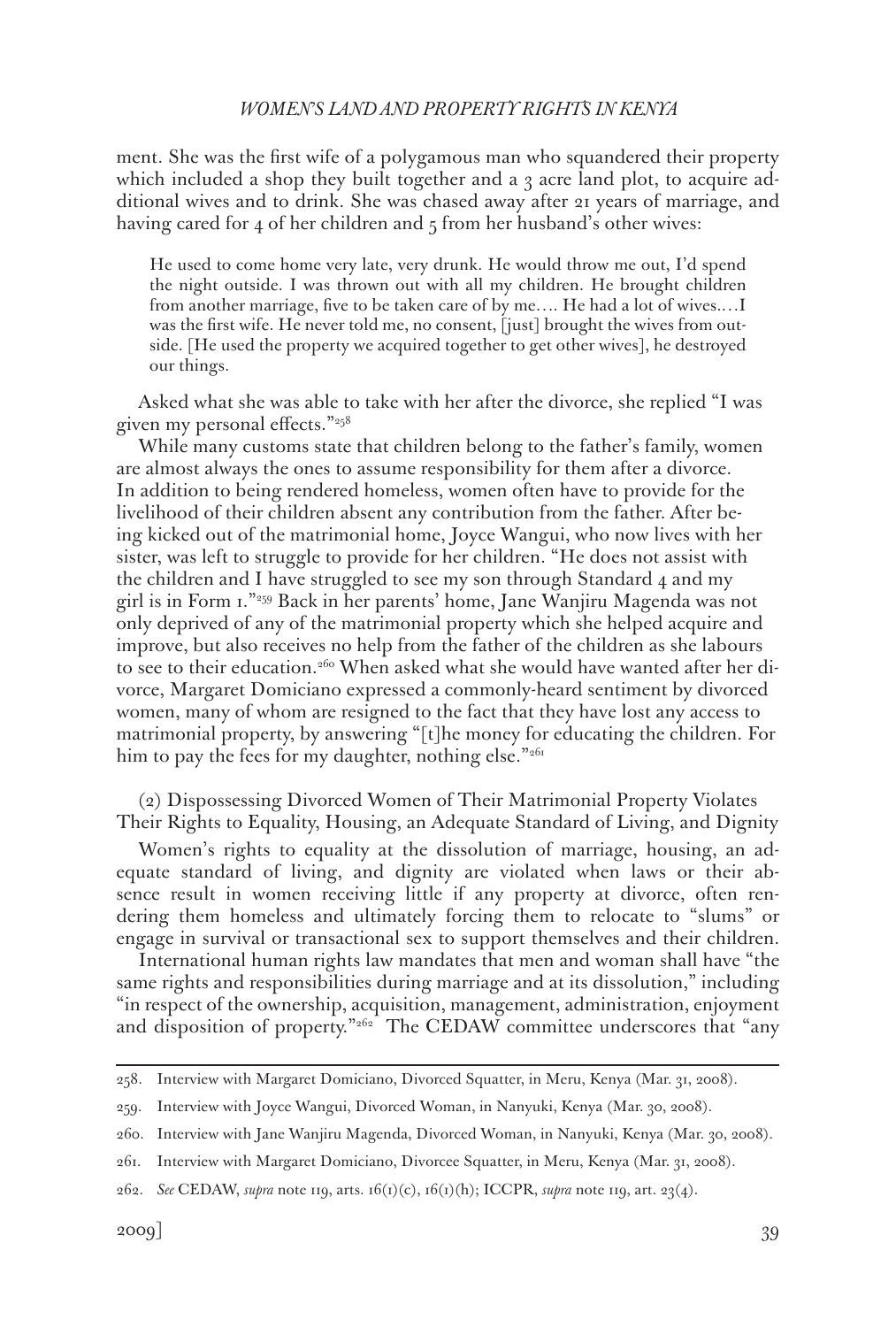law or custom that grants men a right to a greater share of property at the end of a marriage... is discriminatory...."<sup>263</sup> The Human Rights Committee, which oversees the implementation of the ICCPR, noted that "to fulfill their obligations…State parties must ensure that the matrimonial regime contains equal rights for both spouses with regard to...ownership and administration of property," and that "[s] tate parties must also ensure equality in regard to the dissolution of marriage."264

Women's rights to housing and an adequate standard of living are undermined at divorce, when they lose access to their homes and hard-earned property, often with nowhere to go for shelter. According to Elijah Odhiambo of Hakijami trust, which works in the human settlements around Nairobi, women-headed households make up the bulk of the slum dweller population:

In most areas we're working, in terms of percentages, you find that a bigger percentage of heads of households are women, so we have that in mind now it's a real issue on the ground – most of them are women-headed households – we have no official figures but looking at how population is distributed, men are few compared to women.

He explained that women "if they divorce and don't have a stable source of income and don't have a place to go back to immediately they stay here [in the slum] and see if they can start life again."265 As explained by the U.N. Special Rapporteur on Adequate Housing, the right to adequate housing is "the right of every woman, man, youth and child to gain and sustain a secure home and community in which to live in peace and dignity."<sup>266</sup> The UN Rapporteur further stressed that "discriminatory cultural and social norms in family or personal laws - including civil law…. have been identified as significant determinants of women's right to adequate housing, land and inheritance.  $\ldots$ <sup>267</sup> The right to housing is explicitly protected by the ICESCR, article 11 and the Maputo Protocol to the African Charter, yet to be ratified by Kenya.268

The right to human dignity and to be free from degrading treatment suffers when the law ignores women's contribution to a marriage during which they toiled to improve the home, performed domestic chores, worked in the field, and raised the children. Article  $74<sup>(1)</sup>$  of the Constitution asserts the right to dignity by prohibiting any "degrading punishment or…treatment." Article 7 of the ICCPR echoes the language of Article  $74(1)$  of the Constitution on freedom from "degrading" treatment or punishment."269 While both do not explicitly mention dignity, the

- 266. *Report of the Special Rapporteur on Adequate Housing 2004, surpa* note 131,para. 10.
- 267. *Id.* at para. 37.
- 268. ICESCR, *supra* note 119, art. 11(1) ("The States Parties to the present Covenant recognize the right of everyone to an adequate standard of living for himself and his family, including … housing"); Maputo Protocol, *supra* note 135, art. 16 ("Women shall have the right to equal access to housing and to acceptable living conditions in a healthy environment. To ensure this right….").
- 269. ICCPR, *supra* note 119, art. 7 ("No one shall be subjected to torture or to cruel, inhuman or degrading treatment or punishment.").

<sup>263.</sup> *See* CEDAW, *General Recommendation No. 21*, *supra* note 162, para. 28.

<sup>264.</sup> HRC, *General Comment No. 28, supra* note 122, at paras. 25, 26.

<sup>265.</sup> Elijah Odhiambo, Program Coordinator, Economic & Social Rights Centre, Hakijamii Trust, in Nairobi, Kenya (Apr. 1, 2008).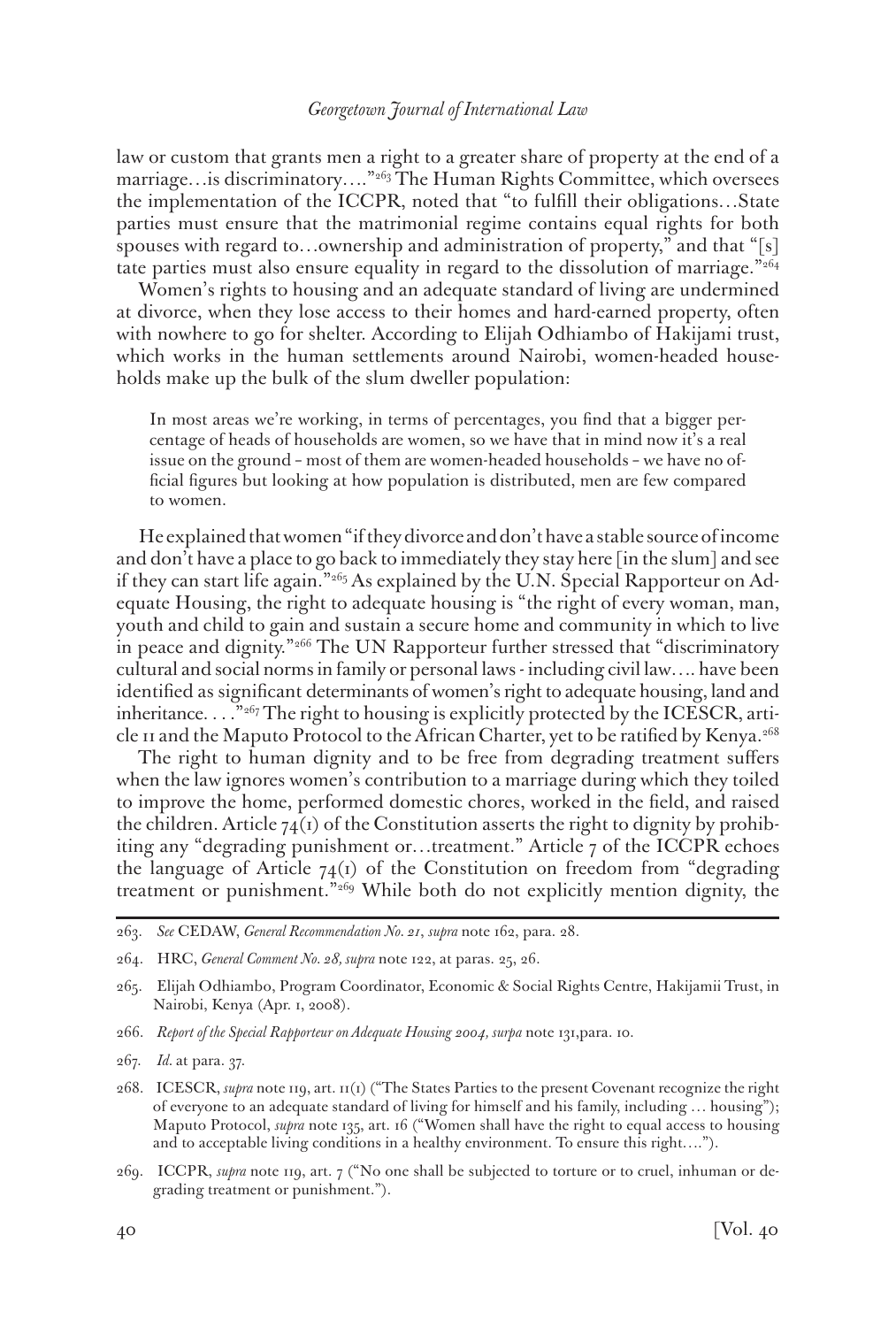Human Rights Committee, which oversees the implementation of the ICCPR, held that "[t]he aim of the provisions of article 7... is to protect both the dignity and the physical and mental integrity of the individual."<sup>270</sup> Article 5 of the African Charter explains that "[e]very individual shall have the right to the respect of the dignity inherent in a human being…." The preamble to the Convention Against Torture provides that "the equal and inalienable rights of all members of the human family…derive from the inherent dignity of the human person…."271 CEDAW has also emphasized the importance of the basic right to dignity: "[A]ll human beings are born free and equal in dignity and rights...."<sup>272</sup> Women's dignity is at stake when the law fails to protect women from persistent, discriminatory practices that entrench their economic and social disempowerment.

#### B. *New, Clear Laws on Equal Division of Matrimonial Property at Divorce Are Critical*

The Kenyan Government has acknowledged that "the law on matrimonial property currently in operation in Kenya is extremely antiquated as it is 19th Century British law resulting in several lacunae in this area," but has yet to pass a new law that would account for the rights of women.273 Following its review of Kenya, the CEDAW Committee expressed its concern over "discriminatory provisions that persist in laws governing marriage and family relations," and urged the government "to complete its law reform in the area of marriage and family relations in order to bring its legislative framework into compliance with…the Convention…."274

Because no law in Kenya explicitly addresses division of property at divorce, Kenya must craft specific laws to guide judges in making those determinations, eliminating decisions that disadvantage women and often render them homeless and penniless.

The law must:

1) provide clear presumption of equal division of matrimonial property at divorce, regardless of any contribution calculation, i.e., granting each spouse half of the property or of proceeds from its sale; and

2) combine all divorce-related proceedings for all marriages into the same lowerlevel court, ensuring equality under the law, and reducing duplicative concurrent proceedings and their related legal expenses.

# (1) Presumption Of Equality Of Spouses At Divorce Must Guide Law On Division Of Matrimonial Property

273. *See Kenya's Report to the CEDAW Committee*, *supra* note 7, para. 173.

<sup>270.</sup> Human Rights Committee, *General Comment No. 20*, *Replaces general comment 7 concerning prohibition of*  torture and cruel treatment or punishment (Art. 7) (44<sup>th</sup> Sess., 1992), para. 2, U.N. Doc. HRI/GEN/1/ Rev.6 at 151 (2003), *available at* http://www2.ohchr.org/english/bodies/hrc/comments.htm.

<sup>271.</sup> Convention against Torture and Other Cruel, Inhuman or Degrading Treatment or Punishment, G.A. res. 39/46, 39 U.N. GAOR Supp. (No. 51) at 197, U.N. Doc. A/39/51 (1984), *entered into force* June 26, 1987, *acceded to by Kenya,* Feb. 21, 1997, *available at* http://www2.ohchr.org/english/law/cat. htm [hereinafter CAT].

<sup>272.</sup> CEDAW, *supra* note 119, at Preamble.

<sup>274.</sup> CEDAW Committee, *Concluding Comments: Kenya*, *supra* note 83, at paras 43-44.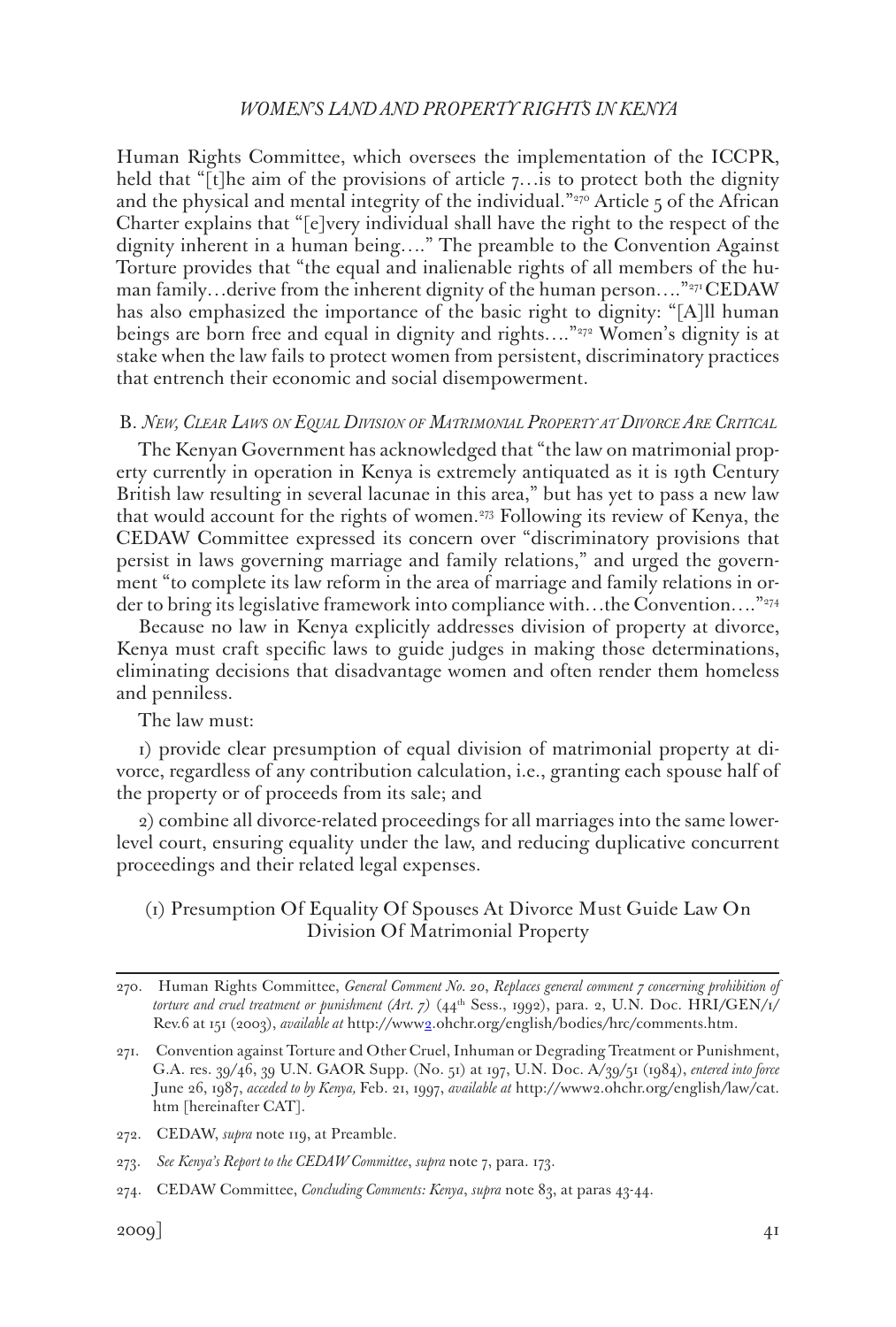By legislating on division of matrimonial property, Kenya will ensure women and children are not harmed at the breakdown of a marriage. The laws on divorce and matrimonial property must feature an equal division of property, regardless of whether contribution to the property or the marriage was direct or financial.

Nearly every lawyer and judge - from all levels of Kenyan courts - interviewed for this report, expressed their frustration concerning the lack of legislation on division of property at divorce and the harm to women from a 2007 Court of Appeal decision, Echaria, which rejected an equal division of matrimonial property, regardless of contribution.275 The Honourable Lady Justice Joyce Aluoch was adamant in pointing out that "very few African women … will make financial contributions, very few. We should always be talking about the woman in the rural area; where would she get the money to contribute to the property? Her money goes to feed the children. That is her contribution." $276$  The meaning of contribution as monetary is inconsistent with international legal instruments. Paul Ndungu, a prominent Kenyan lawyer who chaired the National Commission on Illegal and Irregular Allocation of Public Land, shares Lady Justice Aluoch's sentiments. "In my view it is very difficult to start analyzing who contributed more and who didn't. One party may not have produced a shilling, but the fact that that party was there with you and supported you all along and supported your decisions, that is worth a fair amount."277 Millie Odhiambo Mabona, a member of Parliament, echoed the comments of Justice Aluoch and Ndungu: "A lot of our women don't work. They are not in formal employment, so we should take into account other non-monetary contributions that the women bring into marriage: taking care of the household, bearing children. That should be considered as non-monetary contribution."278

Equal division of matrimonial property conforms to Kenya's emerging legal and policy position. Prior to the problematic Echaria decision, Kenyan court decisions have held that property acquired during marriage was owned equally by the spouses and that domestic duties amount to contribution to the matrimonial property.279 The government of Kenya boasted to the CEDAW committee in its report that predates the Echaria decision, that "All property acquired during the marriage period is considered matrimonial property and therefore each spouse has an equal share in the same."280 The government cited a 2005 High Court decision, in which "Lady Justice Mary Angawa, declared that: 'A marriage is an institution of trust. The wife does not go about daily to record what she has done to contribute to the marriage."<sup>281</sup>

The equal division of property and the inclusion of indirect contribution are both

<sup>275.</sup> IWHRC & FIDA-Kenya, Fact-finding on Women's Property, Land, and Inheritance Rights in Kenya (Mar.–Apr. 2008) (on file with author).

<sup>276.</sup> Interview with The Honorable Lady Justice Joyce Aluoch, Court of Appeal, in Nairobi, Kenya (Apr. 4, 2008).

<sup>277.</sup> Interview with Paul Ndungu, Attorney, in Nairobi, Kenya (Apr. 3, 2008).

<sup>278.</sup> Interview with Millie Odhiambo Maboma, Member of Parliament, in Nairobi, Kenya (Apr. 1, 2008).

<sup>279.</sup> *Kenya's Report to the CEDAW Committee, supra* note 7, at para 183.

<sup>280.</sup> *Id.* at para. 173

<sup>281.</sup> *Id.* at para 183.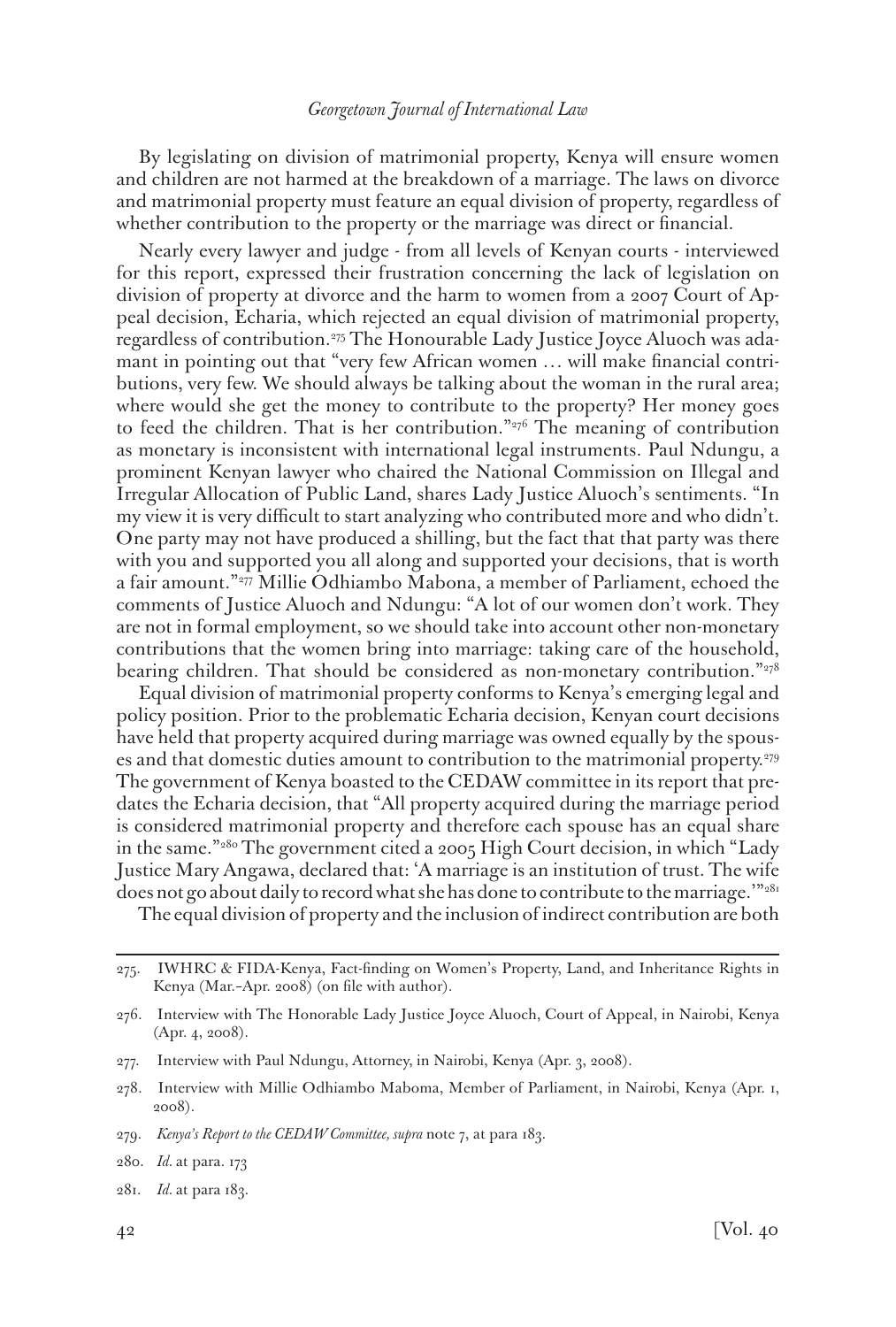firmly established in international human rights treaties, including those ratified by Kenya. Equal rights for men and women "during marriage and at its dissolution" are anchored in key human rights treaties, including in article  $23(4)$  of ICCPR and article  $f(x)$ (h) of CEDAW. The Human Rights Committee, which oversees the implementation of the ICCPR, noted that "to fulfill their obligations…States parties must ensure that the matrimonial regime contains equal rights and obligations for both spouses with regard to…ownership and administration of property," and that "[s]tate parties must also ensure equality in regard to the dissolution of marriage… ."282 In its General Recommendation 21 on Equality in Marriage and Family Relations, the CEDAW committee emphasize that "any law or custom that grants men a right to a greater share of property at the end of a marriage... is discriminatory."<sup>283</sup>

In addition, countries in Africa and across the world, ranging from South Africa, Ethiopia, Canada, Scotland, to the United States,<sup>284</sup> mandate equal division of assets at divorce or separation, either by law or by having a default matrimonial property regime of in-community of property, under which spouses hold equal share to, at a minimum, property acquired during the marriage.285 South Africa's Matrimonial Property Act of 1984 and the Recognition of Customary Marriages Act, both recognize that the default property regimes for all marriages is "in community of property and of profit and loss," which allocates spouses an equal share of the joint estate.286 Ethiopia's revised Family Code states that "common property shall be divided equally between the spouses" and the "legal presumption" is that "all property shall be deemed to be common property even if registered in the name of one of the spouses…."287 Moreover, a bright-line rule for 50-50 division would eliminate reliance of judg-

<sup>282.</sup> HRC, *General Comment No. 28, supra* note 122, at paras. 25, 26.

<sup>283.</sup> *See* CEDAW, *General Recommendation No. 21*, *supra* note 162, at 1.

<sup>284.</sup> The Uniform Marital Property Act, a model law proposed by US family law experts and adopted by the National Conference of Commissioners of Uniform State Laws, likewise aims to "create a property system that would honor the contributions made by both marriage partners to the property acquired during their marriage." Unif. Marital Prop. Act Prefatory Note, 9A U.L.A. 97 (1987), reprinted in *21 Hous. L. Rev. 601, 603 (1984) cited in* Kathy T. Graham, *The Uniform Marital Property Act: A Solution For Common Law Property Systems?* 48 S.D. L. REV. 455 (2003). The Act provides that "all property of spouses is marital property except that which is classified otherwise by this Act." *Id.* sec. 4(a). At least eight U.S. states, including Arizona, California, Idaho, Louisiana, Nevada, New Mexico, Texas and Washington follow a community property marital property law – a straight 50/50 division of property. Whereas other states balance a division based on indirect and direct contribution. See e.g., Alaskan courts pursuant to its statute on marital and domestic relations, follow a presumption favoring equal division of property ("In the absence of findings to warrant an unequal division, an equal division of the marital estate is presumptively the most equitable. *Miles v. Miles*, 816 P.2d 129 (Alaska 1991). An equal division of marital property is presumptively just. *Berry v. Berry*, 978 P.2d 93 (Alaska 1999).") Ala. Stat. sec. 25.24.160 (2008) (annotations).

<sup>285.</sup> *See e.g.,* Marital Property Act of New Brunswick, R.S.N.B., ch. M1-1 (1980); Uganda Law Reform Commission, A Study report on the Reform of the Law of Domestic Relations 201 (2000); Legal Assistance Centre, Proposals for Divorce Law Reform in Namibia (2000).

<sup>286.</sup> South African Matrimonial Property Act, (88 of 1984) s. 2-10; The Recognition of Customary Marriages Act, (No. 120 of 1998) s. 7.

<sup>287.</sup> Revised Family Code, art. 90, 63 (2000). (Eth.).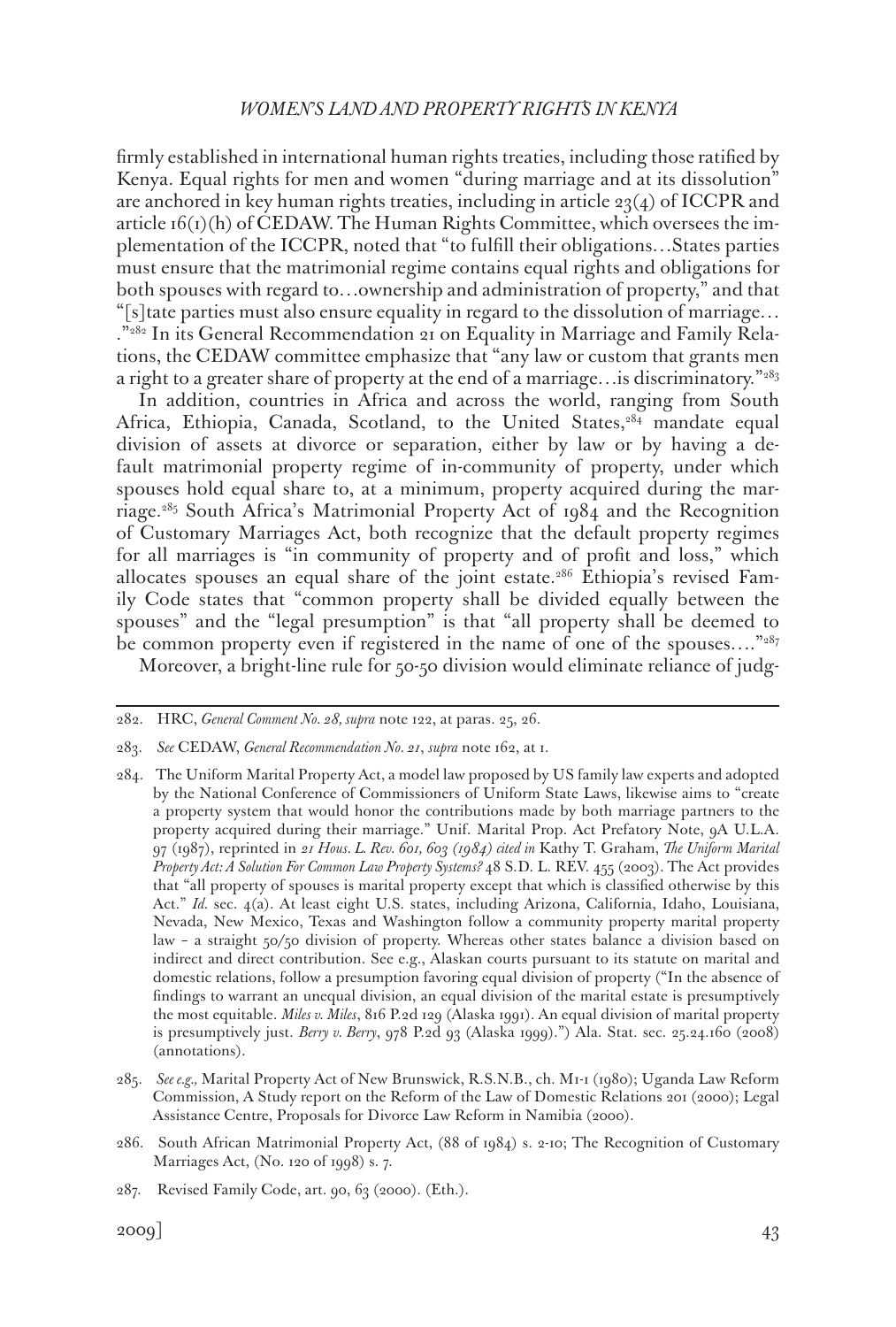es on sexist notions from seeping into judgments about property ownership and contribution. This also addresses the current judicial inefficiency of having to engage in facts-heavy determinations for each divorce of who contributed how much to the matrimonial property, including the very home in which the spouses lived and raised their children. As explained by one male farmer near Nayuki: "Even if I was paying money for the land, she was paying for my shoes…. Even if I was paying for the land, she was paying for the food I was eating."<sup>288</sup> A law requiring a 50-50 share would increase judicial efficiency and would fairly account for each party's contribution. Moreover, interviewees perceived such a division of property as a way to discourage high rates of divorce and marriage to multiple wives. One chief interviewed in the Meru area was concerned that the majority of divorces in his area were filed by men, leaving women with little choice. A rural male farmer in nearby Nanyuki advocated for the fairness of equal division of property by relating his own experience:

Some time back, my own dad was about to separate from my mama. If my mom had separated from my dad and she was sent back to her own people and she went back with nothing, it would not be fair. Also, by having a law that stipulates that the property should be shared equally, this one will discourage the tendency of men thinking that they can go about marrying and divorcing.<sup>289</sup>

The presumption of equal shares of property also provides a means to combat the deep-rooted notions of a wife as property of the husband, and therefore unable to hold property herself. Kenyan lawyers have noted that even when a woman works the land, the money from the harvest belongs to the husband primarily due to cultural notions of the wife as submissive and lacking ownership interest in property.290 Law Professor Githu Muigai stressed that culture is the greatest impediment to women's rights because, despite existing statutes, judges might rule according to culture which traditionally views women as inferior to men.<sup>291</sup> This concern was echoed by FIDA Kenya lawyers who pointed out that most judges in Kenya are men and often their decisions bear the mark of their mentality.<sup>292</sup>

(2) One Court Handling All Divorce Related Matters Will Increase Judicial Efficiency, Reduce Legal Costs And Ensure Equality Under The Law

The current fragmented system of multiple proceedings related to divorce violate the rights of Kenyans to access legal services<sup>293</sup> and to an effective remedy.<sup>294</sup> Currently, proceedings for the division of matrimonial property must be filed in

<sup>288.</sup> Interview with Joshua Kiriinya, in Meru, Kenya (Mar. 30, 2008).

<sup>289.</sup> Interview with Issac Nndumia, in Nanyuki, Kenya (March 29, 2008).

<sup>290.</sup> Interview with Victoria Ochanda, Kenyan Lawyer and Law and Advocacy for Women in Africa Fellow, Georgetown University, in Washington, DC, USA (Feb. 21, 2008).

<sup>291.</sup> Telephone interview with Githu Muigai, Attorney and Professor of Law, Washington, DC, USA (Feb. 25, 2008).

<sup>292.</sup> Interview with Maria Goretti, FIDA Advocate, in Nairobi, Kenya (Apr. 1, 2008).

<sup>293.</sup> Maputo Protocol, *supra* note 135, art. 8.

<sup>294.</sup> *See* CEDAW, *supra* note 119, art. 2(c); *see also* ICCPR, *supra* note 119, art. 2(3).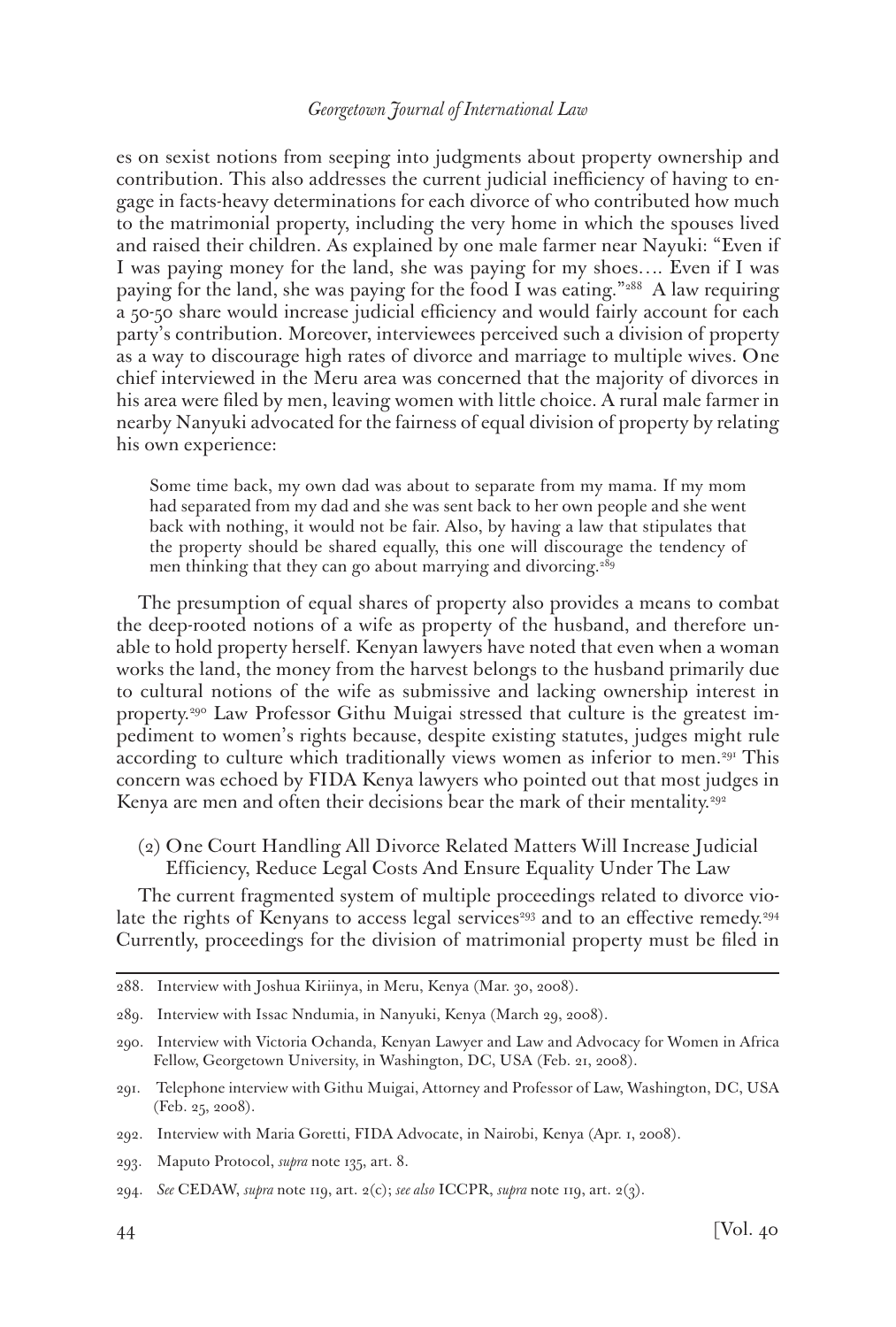the High Court and are separate from the divorce proceeding which are filed with the Magistrate court. "Divorce cases are so…complicated," says advocate Gilbert O. Ombachi. "We have to file the divorce matter, we file a matrimonial causes matter, and the issue of children matter. There are three matters pending."<sup>295</sup> At each stage, the person must recall or relive the sad circumstances that brought her before the court in the first place, leading to needless re-traumatization. In addition, with multiple cases, a petitioner may be forced to travel great distances to the different courts and spend large sums on attorney and court fees. Evelyne Opondo, Senior Counsel at FIDA - Kenya, who along with her colleagues has provided legal services for countless women, explained that the current process "is time consuming, expensive, and complicated for women, and there is the emotional trauma."296 A widower interviewed in rural Nanyuki pointed out that the fees for retaining a lawyer to access the justice system in Kenya were "exorbitantly high and beyond the reach of a common man,"297 much less of a rural woman who would be unable to commute to the city court or to retain a lawyer. A UNAIDS Kenya study found that "court procedures for filing motions, summons and suits are expensive, time-consuming and confusing, even to advocates, resulting in cases being dismissed on technicalities … and long delays."298

Kenya needs to enact a law that will funnel all divorce and related proceedings, such as division of property, through the Magistrate courts. Combining all divorce related matters into one proceeding at the same court will reduce the number of proceedings one has to attend and coincidently, the cost of legal and court fees. Unlike High Courts based in central towns, Magistrate courts are more numerous and geographically accessible. Kenya's neighbours – like many other countries- have combined divorce proceedings into one court. Tanzania's Marriage Act, in addition to governing divorce also provides for the division of matrimonial property and payment of maintenance.299 In Zimbabwe, the courts that handle dissolution of marriage can also issue orders for maintenance.300

The same Magistrate courts should be empowered to hear cases brought by individuals married under any of the recognized forms of marriage in Kenya – those concluded under civil, customary, or religious law. Such access to legal protection at divorce conforms with the right to equality under the law<sup>301</sup> and the rights to equality at dissolution of marriage.302 Following its review of Kenya's compliance with CEDAW in 2007, the CEDAW Committee urged

<sup>295.</sup> Interview with Gilbert O. Ombachi, Advocate, in Nanyuki, Kenya (Mar. 29, 2008).

<sup>296.</sup> Telephone Conference with Evelyne Opondo, Senior Counsel, FIDA-Kenya, (Apr. 24, 2008).

<sup>297.</sup> Interview with Johnson Kimani Mwangi, Widower, in Nanyuki, Kenya (Mar. 29, 2008).

<sup>298.</sup> UN Theme Group on HIV and AIDS, Property and Inheritance Rights, *supra* note 5, at 23.

<sup>299.</sup> The Marriage Act, *supra* note 77, § 107(3).

<sup>300.</sup> The Matrimonial Causes Act, *supra* note 82, ch. 5:13, § no 2(1).

<sup>301.</sup> *See* CEDAW, *supra* note 119, Article 15; ICCPR, *supra* note 119, Article 3; ICESCR, *supra* note 119, Article 3; African Charter, *supra* note 119, Article 3; Maputo Protocol, *supra* note 135, Article 6. All guarantee that women and men are equal before the law, entitled to the equal enjoyment of all fundamental rights and freedoms.

<sup>302.</sup> *See e.g.,* ICCPR, *supra* note 119, art 23(4); *see also* CEDAW, *supra* note 119, art. 16(1)(h).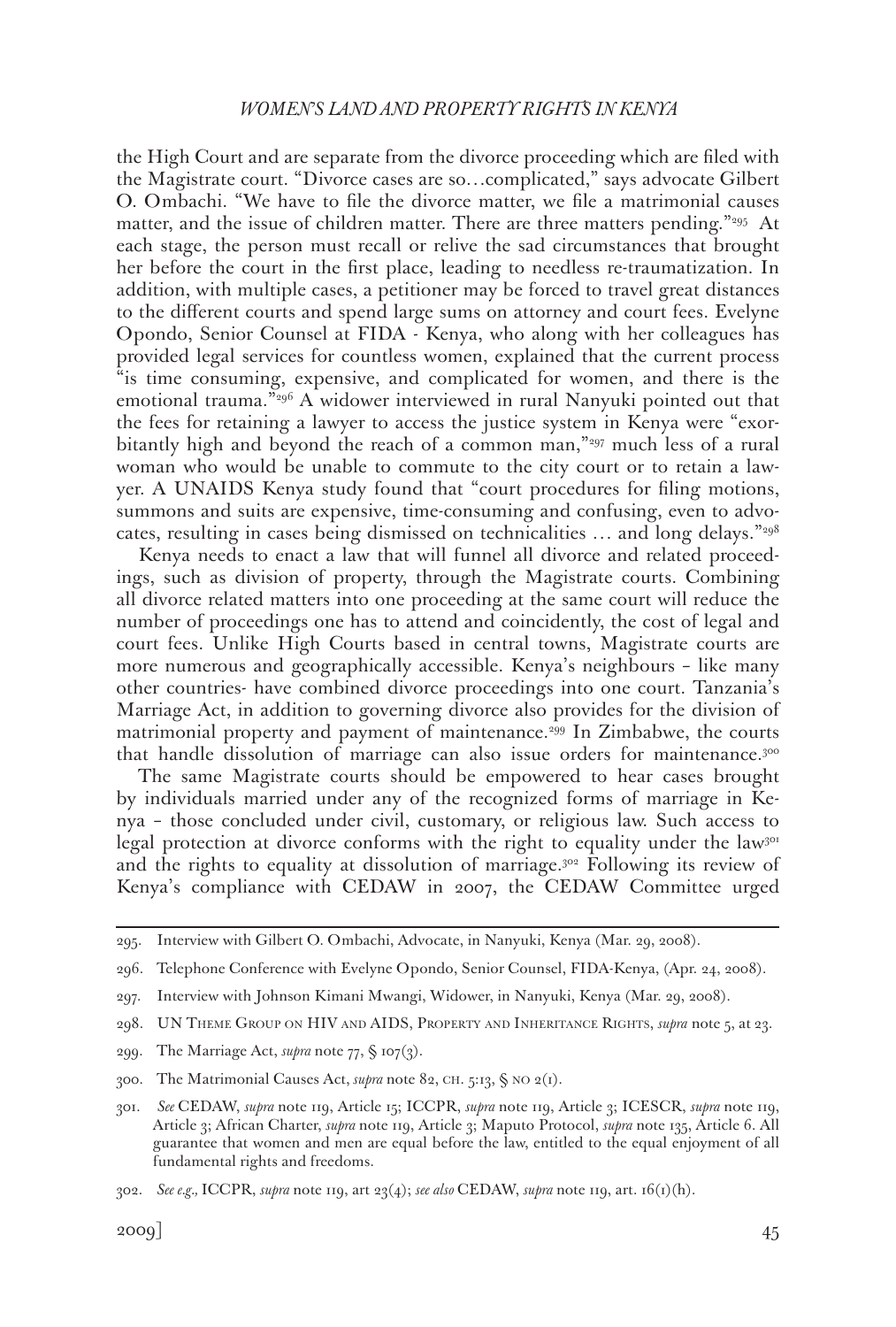the government "to harmonize civil, religious and customary law with article 16 of the Convention and to complete its law reform in the area of marriage and family relations in order to bring its legislative framework into compliance with articles  $15$  and 16 of the Convention, within a specific time frame." $303$ 

The harmonization of laws on marriage and divorce does not curtail the right to celebrate one's culture or religion. Kenya itself has laws that uniformly apply to all groups and are compliant for the most part with international law, like the 2001 Children's Act. The woefully inadequate Married Women's Property Act of 1882 is used routinely to resolve division of matrimonial property disputes in civil as well as customary marriages.304

Countries throughout the world have applied uniform laws to their diverse religious and cultural constituents. For example, majority Muslim countries, like Turkey and Tunisia, and European countries with significant Muslim communities, like the United Kingdom and France, apply secular laws regardless of religious affiliation.305 Ethiopia's laws regarding the dissolution of marriage are the same regardless of the type of marriage.306 Thus, civil, customary and religious marriages go through the same process to be dissolved. In South Africa, the Divorce Act regulates all divorces.307

## **VII. LACK OF SECURE LAND AND PROPERTY RIGHTS INCREASES WOMEN'S VULNERABILITY TO DOMESTIC VIOLENCE AND HIV TRANSMISSION**

Women's lack of access to, control, and ownership over property and land, or the harvest and crops they grow on family land, render them vulnerable to domestic violence and greater risk of contracting HIV. Husbands force wives to relinquish their property,308 and wives feel that they must remain in abusive marriages because they will have no property and are thus dependent on their husbands.<sup>309</sup> Such dependence also prevents them from negotiating safe sex practices.310 Women in polygamous marriages are particularly vulnerable and have no power in refusing the marriage of additional wives or having sexual relations with their husbands who have

306. Ethiopia Civ. Code Art. 662.

307. *Id*. § 7(1).

<sup>303.</sup> CEDAW Committee, *Concluding Comments: Kenya*, *supra* note 83, para. 44.

<sup>304.</sup> *See e.g.,* Beatrice Bonareri Nyabuto v. Eldad Kanyanya Wapenyi (2006) eKLR (H.C Kenya) (couples married under Kissi customary law relied on the Married Women's Property Act to distribute in equal shares the proceeds from a sale of land acquired by the couple's joint efforts).

<sup>305.</sup> *See* Joan Wallach Scott, *Veiled Politics*, 54 Chronicle of Higher Educ. B10 (2004), *available at* http://chronicle.com/free/v54/i13/13b01001.htm (discussing the French law banning any conspicuous religious signs).

<sup>308.</sup> *See* Interview with Judy Mbugua, head of the Pan-African Christian Women Alliance and Team Leader for Kenya, Association of Evangelicals in Africa, in Nairobi, Kenya (Apr. 4, 2008).

<sup>309.</sup> Interview with Gitobu Imanyara, Member of Parliament, in Nairobi, Kenya (Apr. 3, 2008).

<sup>310.</sup> Interview with Annie Mumi Muchiri, Kenya AIDS NGO Consortium (KANCO) in Nairobi, Kenya (Apr. 1, 2008).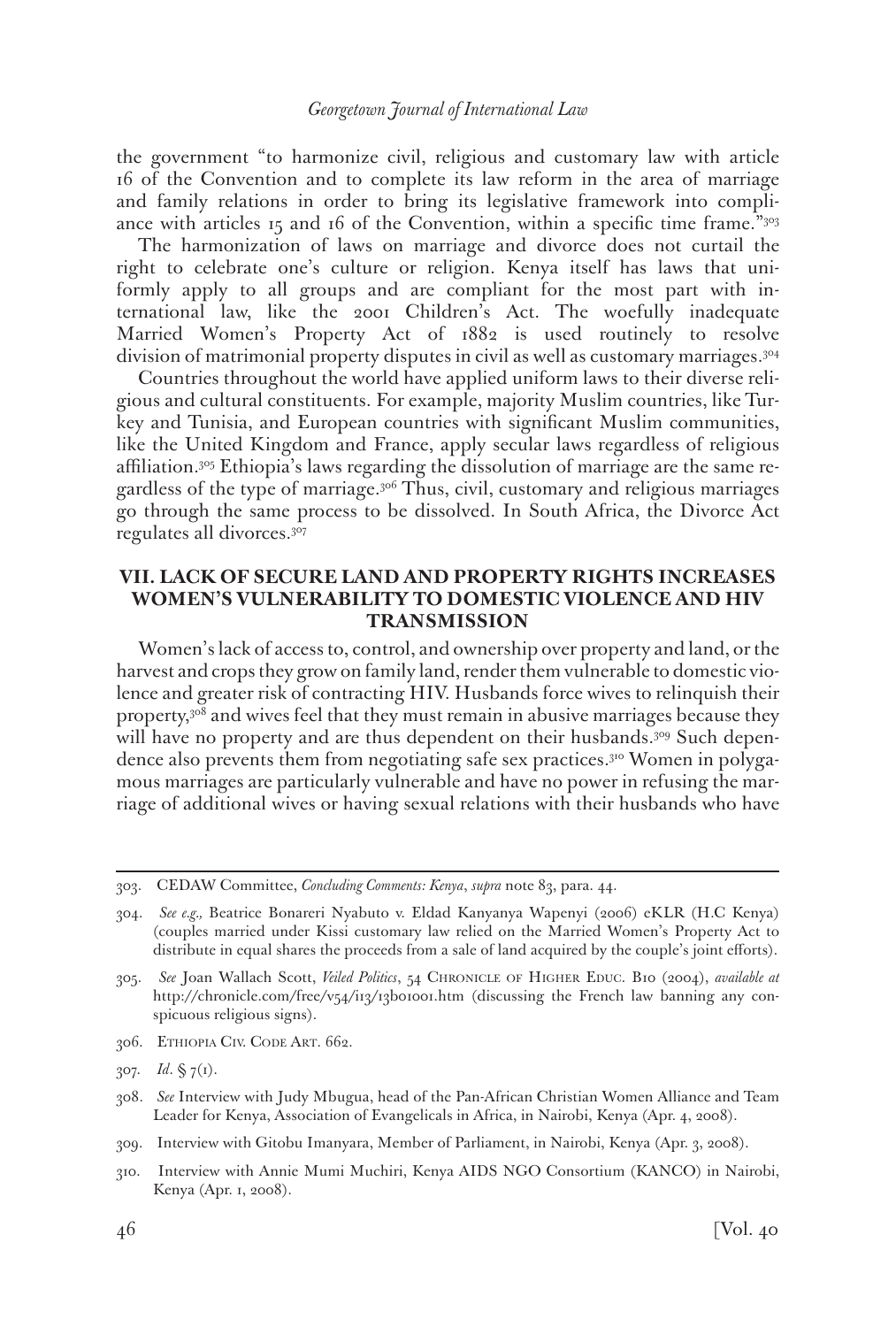legally married multiple sexual partners.311 Women may also engage in prostitution or be forced to move to the slums because they do not own property and may be dispossessed of or evicted from their homes by their husbands or relatives. These practices violate women's rights to health, life, dignity, and security of the person.

When men control matrimonial property, women face increased risk of domestic violence.312 According to the Rev. Dr. Mrs. Judy Mbugua, the head of the Pan-African Christian Women Alliance (PACWA), many cases of domestic violence are tied to property, and women who do not surrender their salaries to their husbands are beaten.313 For example, one woman working in a top position in the government refused to give her entire salary to her husband and even arranged with the bank to conceal her earnings; $3^{14}$  when the husband learned of this, "the woman was beaten and divorced."315 Frederick Ochieng of UNIFEM confirmed that violence and divorce will result "when a man realizes that a woman owns property elsewhere and he was not informed."316 Gilbert O. Ombachi, an advocate who has handled several matrimonial property cases, stated that a woman may even "be shot dead" because of a property dispute.317

Often women stay in violent marriages because they do not own property; often because they are excluded from ownership by custom, or they depend on their husbands for housing and sustenance. If they leave they may take nothing and they and their children may have nowhere to go. Gitobu Imanyara, a Member of Parliament, explained that women are "enslave[d]" in marriages "because they have nowhere else to go to."318 Hilda Nguyai, a FIDA client services officer, mentioned a woman who stayed with her husband, a former Member of Parliament, because she feared losing her property, even though their son is now in a mental institution as a result of seeing violence in the home.319 Women in the Maasai community, for example, must remain in abusive marriages because they do not own any matrimonial property and cannot return to their parents' property.<sup>320</sup> According to Lanoi Parmuat, a Maasai community activist, "[W]ife battering is the order of the day." Elderly Maasai women tell brides on the night before they marry that

<sup>311.</sup> *See* Kenya, *Responses to CEDAW*, *supra* note 150, para. 15.

<sup>312.</sup> *See* Interview with Judy Mbugua, head of PACWA and Team Leader for Kenya, Association of Evangelicals in Africa, in Nairobi, Kenya (Apr. 4, 2008).

<sup>313.</sup> *Id.*

<sup>314.</sup> *Id.*; *see also* Interview with Gilbert O. Ombachi, advocate, in Nanyuki, Kenya (Mar. 29, 2008) ("If there is a lot of property, the next thing may be a lot of violence.").

<sup>315.</sup> Interview with Judy Mbugua, head of PACWA and Team Leader for Kenya, Association of Evangelicals in Africa, in Nairobi, Kenya (Apr. 4, 2008); *see also* Interview with Gilbert O. Ombachi, advocate, in Nanyuki, Kenya (Mar. 29, 2008) ("If there is a lot of property, the next thing may be a lot of violence.").

<sup>316.</sup> Interview with Frederick Ochieng, UNIFEM, in Nairobi, Kenya (Apr. 4, 2008).

<sup>317.</sup> Interview with Gilbert O. Ombachi, advocate, in Nanyuki, Kenya (Mar. 29, 2008)

<sup>318.</sup> Interview with Gitobu Imanyara, Member of Parliament, in Nairobi, Kenya (Apr. 3, 2008).

<sup>319.</sup> Interview with Hilda Nguyai, FIDA client services officer, in Nairobi, Kenya (Apr. 1, 2008).

<sup>320.</sup> *See* Interview with Lanoi Parmuat, FGM Project Leader, Free Pentecostal Fellowship in Kenya, in Nairobi, Kenya (Apr. 3, 2008).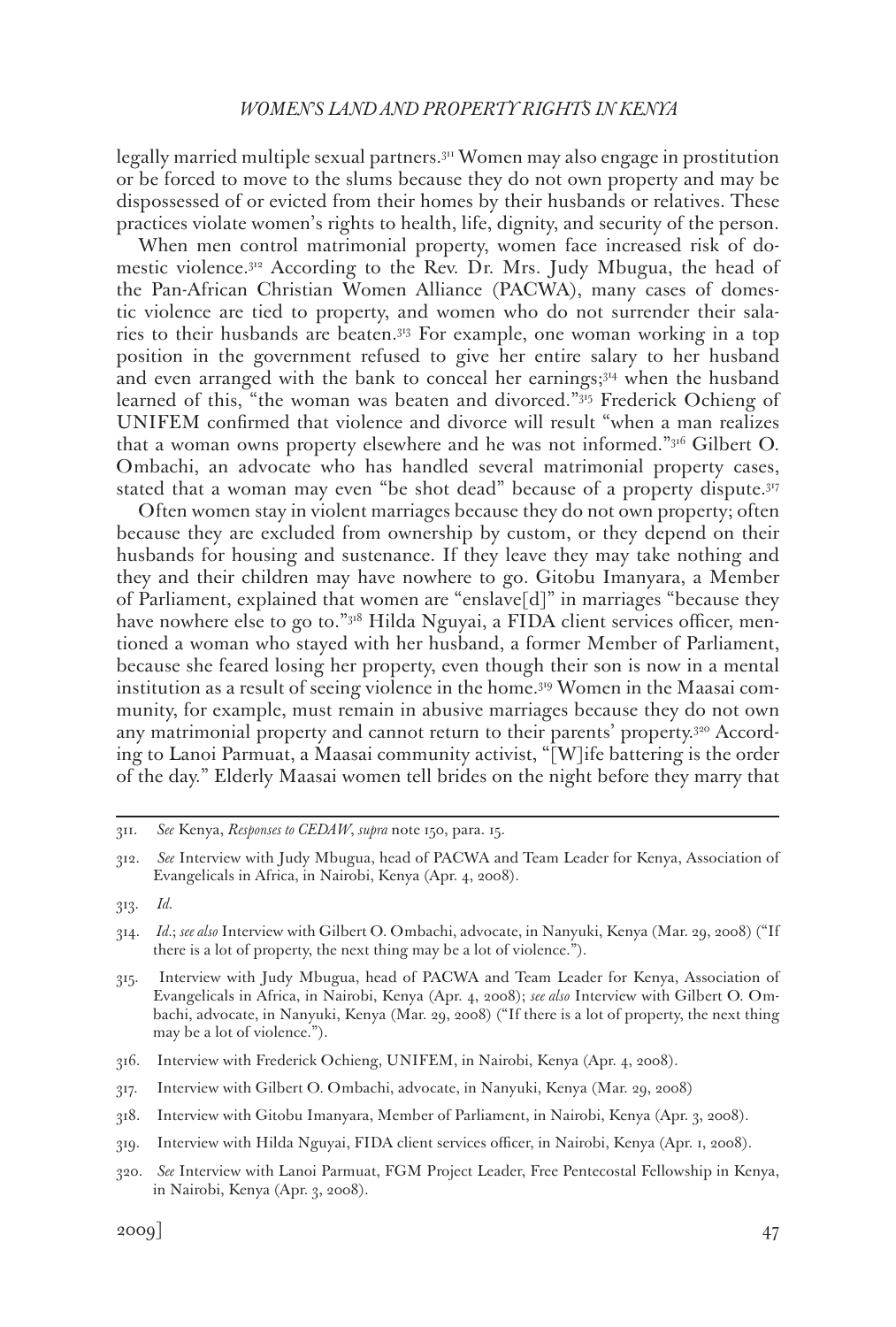they cannot leave if their spouses are abusive: "The very night before you go,…the elder women come in and tell you. They use a proverb: Whatever pain the situation will bring there is no going back.…There is no going back."321 Ms. Parmuat recalled the experience of a 12-year-old girl in the Kajiado District forced to become the second wife of a 42-year-old man, who abused her so badly when she was pregnant that her fetus died, her uterus had to be removed, and she nearly died:

Her husband beat her near death. This little girl was hospitalized for six months and lost conscious and everything. She had stayed with the husband for three months and had already conceived. The worst which happened was she miscarried and the placenta refused to come out, so it rotted inside her. The doctors didn't realize it for six months. When they realized…the placenta was rotted inside her, they had to remove the uterus.…The man is still at large.…To him it is a heroic act because the woman is not supposed to defeat you. And when we asked the father, "You let your child be beaten and you don't feel it?" He answered, "No,…. If the man decided she needs to be disciplined it is because she is notorious."…[E]ven when you run to your parents they are the ones returning you back.…She is still feeling the pains and the beatings. The marks that she is bearing are bad because he used some corrosive [substances] on her.<sup>322</sup>

If the girl or her mother had any financial means or access to resources, the girl may have never been turned over to marry at such a tender age and have had to endure the abuse of her husband.

Women's lack of property rights and consequent dependence on men also prevent them from negotiating safe sex, increasing their chances of exposure to HIV/ AIDS. In a study on violence against women and girls in Kenya, the UN Theme Group on HIV and AIDS found that women yield to demands "for unprotected sex, despite the danger, as they often have nowhere to go, limited financial options (a Kenyan woman's average earnings is less then half of that of a man), limited land rights, and fear of losing their children."323 According to Annie Mumi Muchiri, of the Kenya AIDS NGO Consortium (KANCO), a network of over 850 organizations working on HIV/AIDS issues in Kenya,324 women who do not have property rights are likely to remain in marriages that render them vulnerable to HIV/AIDS: "Women would continue staying in marriages when they were being abused because they had no way of leaving. They were vulnerable."<sup>335</sup> Women in such economically disempowered conditions cannot negotiate for safe sex.<sup>326</sup>

Women who do not own their own property or who were evicted by family from

<sup>321.</sup> *Id.*

<sup>322.</sup> *Id.*

<sup>323.</sup> UN Theme Group on HIV and AIDS, *Violence Against Women and Girls in the Era of HIV and AIDS: A Situation and Response Analysis in Kenya*, at *1*2 (2006), *available at* http://data.unaids.org/pub/Report/2006/20060630\_GCWA\_RE\_Violence\_Women\_Girls\_Kenya\_en.pdf [hereinafter UN Theme Group on HIV and AIDS, *Violence Against Women*].

<sup>324.</sup> KANCO - Kenya AIDS NGOs Consortium, http://www.kanco.org/about.php (last visited May 3, 2008).

<sup>325.</sup> Interview with Annie Mumi Muchiri, Intern, KANCO in Nairobi, Kenya (Apr. 1, 2008).

<sup>326.</sup> *Id.*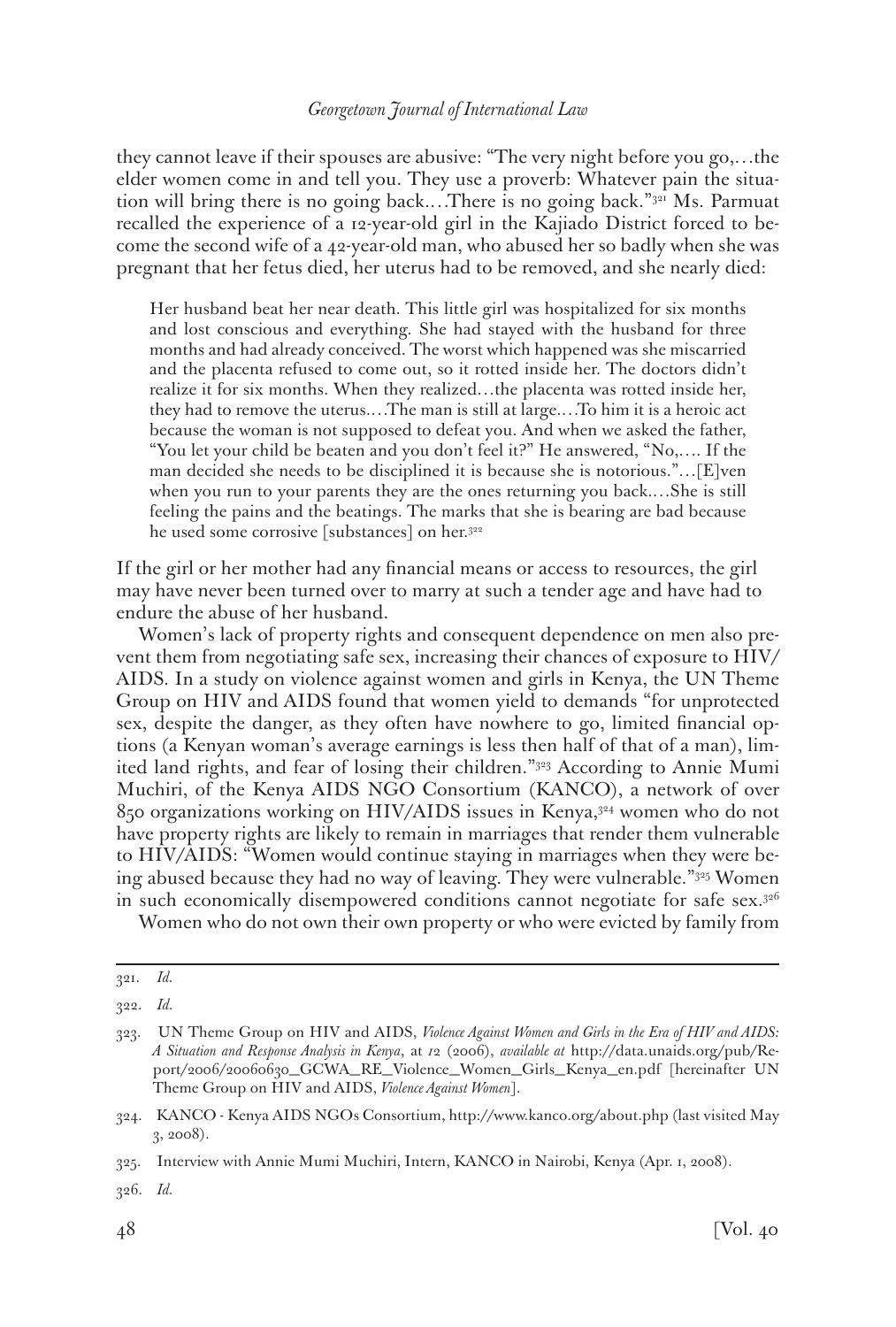their homes, often must engage in practices like transactional or survival sex that expose them to HIV/AIDS. According to Mr. Ochieng of UNIFEM, even women who regularly use matrimonial land but cannot make any economic decisions about the produce from the land may have to engage in sex work for an income:

In many cases where a woman has…used land…you will find that she cannot make a decision on…the produce that are coming from that land. She cannot sell the maize. She cannot sell the milk that is coming from the cow being grazed there. So what options do they have? The only option they have is to go and engage in sexual practices which make them vulnerable to contracting HIV/AIDS. And this is common everywhere…. [I]f women can own property, and owning property means that they are economically stable, means that they have a source of livelihood, they wouldn't be vulnerable to HIV/AIDS.327

Women forced to engage in transactional, survival sex because they do not own property and often must live in the slums (or human settlements), where HIV/ AIDS is more prevalent.328 Women who dwell there often have no other means of survival but to engage in sexual acts for food and basic necessities for themselves and their children. Ruben Mwenda Murugo, a Land Policy Coordinator in the Ministry of Lands, explained that many times, women who have divorced, are chased away, or otherwise displaced from their homes are forced into prostitution in the slums because they own nothing:

[T]hey have to do something and most of the time you will find them in slums. Actually it is one of the contributing factors to the growth of slums. And when they are in these slums they have to make a livelihood and…they use all means possible…[including prostitution] so that they can take care of their families.329

Mr. Ochieng of UNIFEM recalled the experiences of two women who did not have property rights and were relegated to sex work in the slums during the recent post-election violence:

[W]e have two cases where a woman went back home,…and the relatives there refused to let her back, and her and the daughters decided to go and start doing the sex business in…the next town center. And I'm very sure that their knowledge of HIV/AIDS might not have been so high that they would have understood what sort of impact that would be. But that is just to tell you that women who do not have property or whose access to land or whose usage of those lands are restricted become very vulnerable to HIV/AIDS.<sup>330</sup>

Women in polygamous marriages face increased health risks and report higher rates of domestic violence than women in monogamous unions.331 Polygamy also exacerbates the spread of HIV/AIDS because husbands have sexual rela-

329. *Id.*

<sup>327.</sup> Interview with Frederick Ochieng, UNIFEM, in Nairobi, Kenya (Apr. 4, 2008).

<sup>328.</sup> Interview with Ruben Mwenda Murugo, Land Policy Coordinator, Ministry of Lands, in Nairobi, Kenya (Apr. 2, 2008).

<sup>330.</sup> Interview with Frederick Ochieng, UNIFEM, in Nairobi, Kenya (Apr. 4, 2008).

<sup>331.</sup> Kenya, *Responses to CEDAW*, *supra* note 150, para. 15.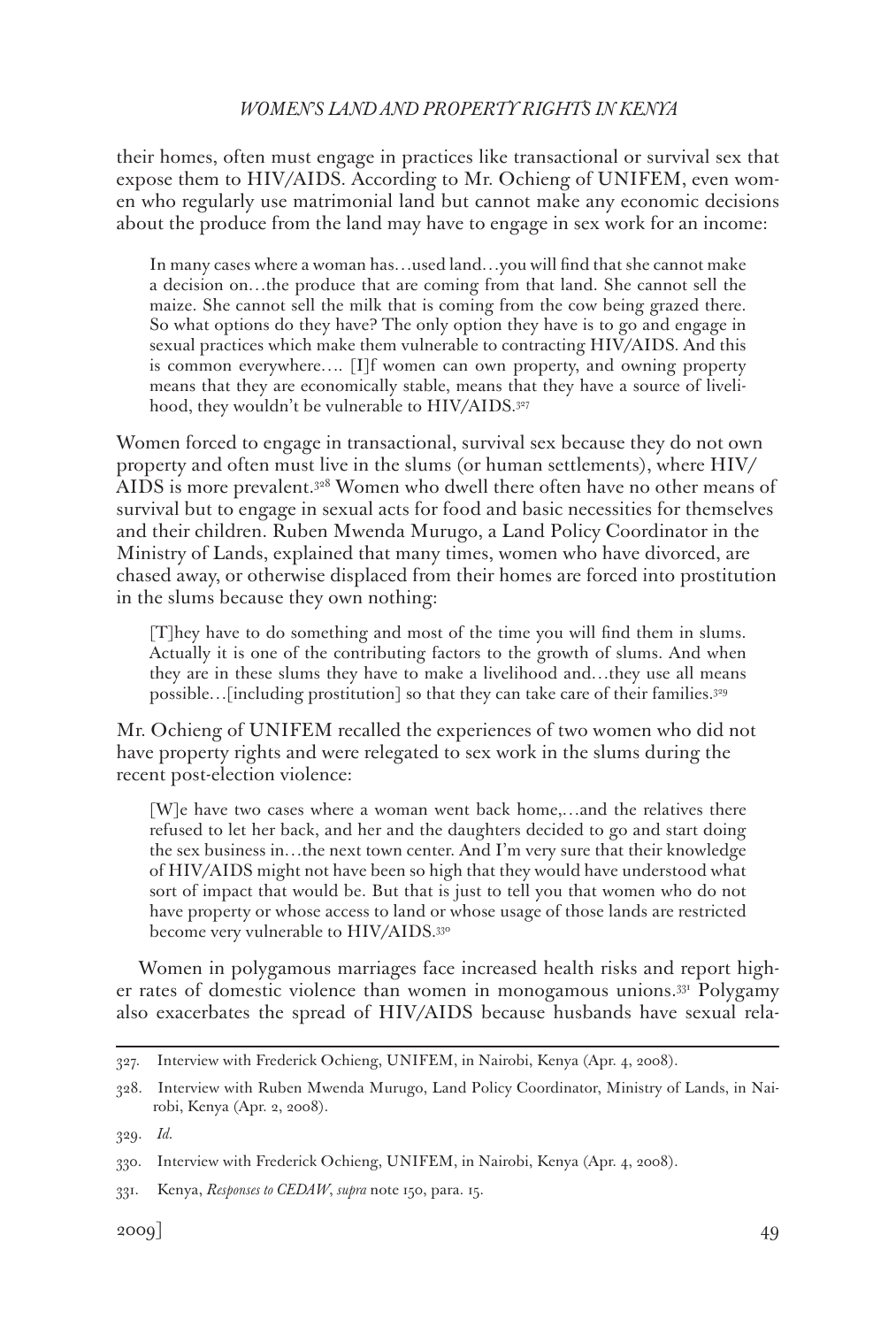tions with multiple partners who are all bound by custom to provide unprotected, conjugal encounters. Women in polygamous marriages have a higher rate of HIV infection (11.4 percent) compared to women in non-polygynous unions (7.2 percent), and to the overall rate of HIV-positive adults in Kenya (6.7 percent).332

Because many Kenyan women suffer both physical and psychological injuries, sometimes fatal, from domestic violence and HIV/AIDS, their rights to life and health are violated. The National Survey on Violence against Women found that 60.9 percent of adult women reported one or more episodes of physical abuse, and 40.6 percent reported sexual abuse.333 Moreover, HIV/AIDS, which is also closely linked with domestic violence, has compromised and taken the lives of many more women. In 2005, a total of 140,000 Kenyans died from AIDS.334 Women in Kenya, especially younger women, carry the brunt of the epidemic. According to 2003 statistics, "HIV prevalence is nearly 9 percent in women age 15 to 49 and under 5 percent among men 15 to 54."335 A 2006 UNAIDS study revealed even starker gender disparities: HIV prevalence in Kenya among women ages 15 to 49 is 8.7 percent, almost double the prevalence rate for men in the same age range  $(4.5 \text{ percent})^{.336}$ The HIV prevalence among women ages 20–24 is 9 percent, over four times the rate of men in the same age range (2 percent). Such disproportionately high prevalence rates indicate that Kenya is not protecting women's rights to health and life.

Multinational studies conducted by the United Nations and the World Health Organization have shown that HIV positive women are more likely to have experienced violence, including domestic violence and marital rape, and that women subject to violence, are at a higher risk for contracting the disease.337 Sexual violence increases the risk of HIV transmission because of the "degree of trauma, vaginal lacerations, and abrasions that occur when force is used."338 Violence within marriage can also spread the AIDS virus because a woman's fear of violence may keep her from being tested or disclosing her status, and may keep her from seeking treatment to reduce the chance of mother-to-child transmission if she is pregnant.339

When law and custom deprive women of economic resources, they are denied

335. DHS Survey, *supra* note 224, at 221.

338. Intimate Partner Violence, *supra* note 337, at 1008.

<sup>332.</sup> DHS Survey, *supra* note 224, at 224.

<sup>333.</sup> Kenya, *Responses to CEDAW*, *supra* note 150.

<sup>334.</sup> JointUnitedNations ProgrammeonHIV/AIDS (UNAIDS), 2006 ReportontheGlobal AIDS Epidemic 508 (2006), *available at* http://data.unaids.org/pub/GlobalReport/2006/2006\_GR\_ ANN2\_en.pdfhttp://data.unaids.org/pub/GlobalReport/2006/2006\_GR\_ANN2\_en.pdf [hereinafter UNAIDS].

<sup>336.</sup> UN Theme Group On HIV And AIDS, *supra* note 5, at 6.

<sup>337.</sup> The Secretary General, *In-depth study on all forms of violence against women*, para. 160, *delivered to the General Assembly*, U.N. Doc. A/61/122/Add.1 (July 6, 2006), *available at* http://www.un.org/womenwatch/daw/vaw/violenceagainstwomenstudydoc.pdf [hereinafter Secretary-General's study]; The Global Coalition on Women and AIDS, Intimate Partner Violence and HIV/AIDS 1007 (2004) [hereinafter Intimate Partner Violence] (noting that "[s]tudies from Rwanda, Tanzania, and South Africa show up to three fold increases in risk of HIV among women who have experienced violence compared to those who have not.").

<sup>339.</sup> Secretary-General's study, *supra* note 337, para. 160.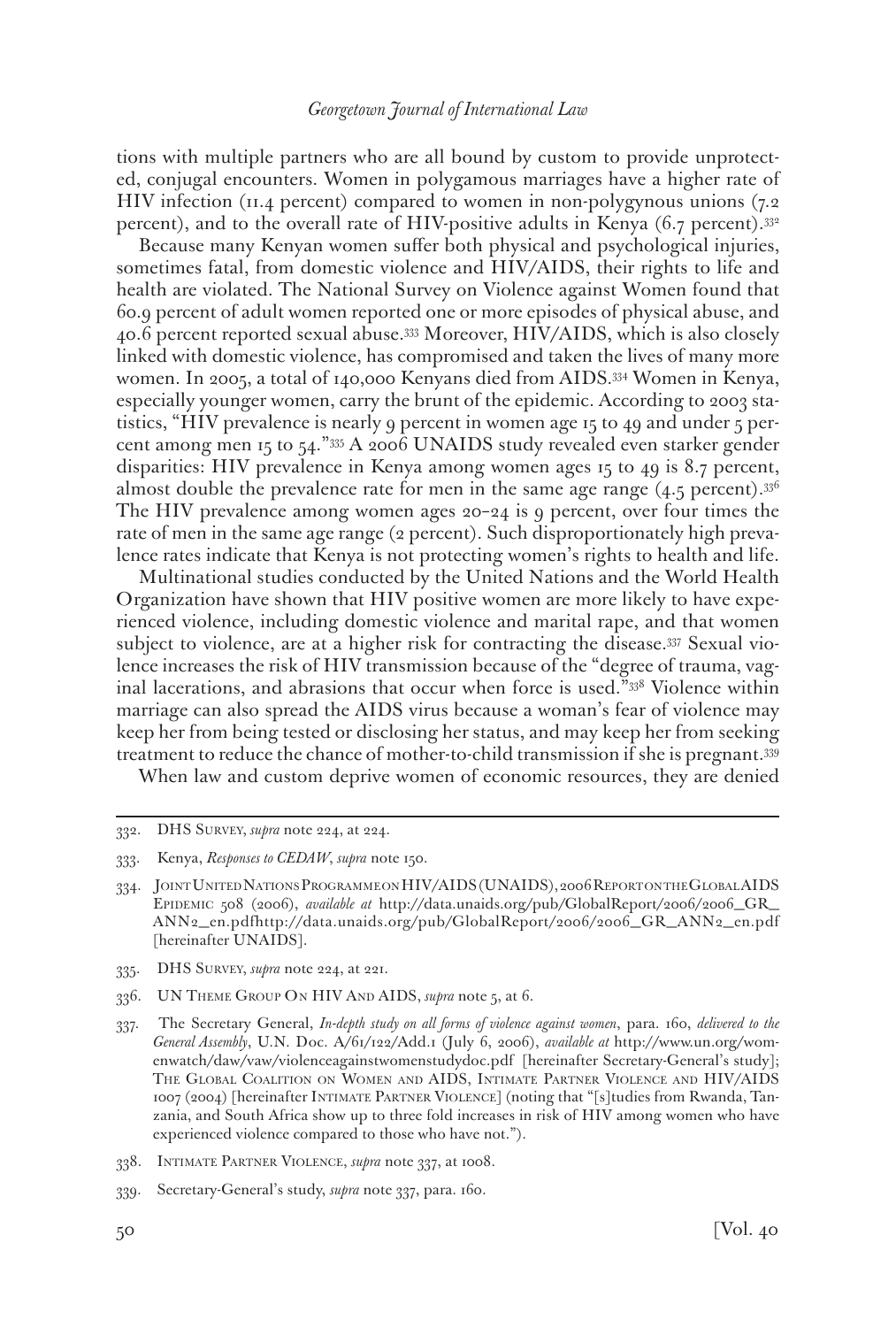their basic rights to life, health, and the security of the person and are at greater risk of domestic violence and HIV/AIDS. These rights are guaranteed under the Kenyan Constitution and international human rights treaties to which Kenya is a party. Section  $70(a)$  of the Constitution mandates that every person has a right to "life, liberty, security of the person and the protection of the law."340 The right to life is universally upheld with no exception or derogation permitted.341 It is enshrined under Article  $6(i)$  of the ICCPR, and Article 4 of the African Charter.<sup>342</sup> The right to security of the person is guaranteed under Article 6 of the African Charter and Article 9 of the ICCPR. The right to health is invoked under Article 16 of the African Charter, Article 12 of CEDAW, and Article 12 of the IC-ESCR, and the right to physical integrity under Article 4 of the African Charter.

To guarantee the basic rights of health and life under Kenya's international law commitments, and to prevent the harms to women from domestic violence and the spread of HIV/AIDS, Kenya must enact laws ensuring that women have equal rights to property and land, including during marriage and at divorce. Article 12 of the ICESCR provides for "the right of everyone to the enjoyment of the highest attainable standard of physical and mental health" and commits states to take the necessary steps to prevent and control epidemic diseases.343 The African Charter includes a similar right to health, and the Maputo Protocol, yet to be ratified by Kenya, commits states to guarantee "the right of health of women, including sexual and reproductive health."344 This includes the right "to be protected against sexually transmitted infections, including HIV/AIDS." The CEDAW committee considers violence against women, including domestic violence, a form of sex discrimination and a serious threat to the health and lives of women. The CEDAW Committee requires that States pay special attention to marital rape as a form of violence committed against a woman in her home: "[A]rticles 2, 5,  $\pi$ ,  $\pi$ ,  $\pi$ , and  $\pi$  of the Convention require the States parties to act to protect women against violence of any kind occurring within the family…."345

<sup>340.</sup> Constitution, § 70(a) (rev. ed. 1998) (2001) (Kenya).

<sup>341.</sup> *See* ICCPR, *supra* note 119, art. 4(2). ("No derogation from articles 6, 7, 8 (paragraphs I and 2), 11, 15, 16 and 18 may be made under this provision.").

<sup>342.</sup> ICCPR, *supra* note 119, art. 6(1) ("Every human being has the inherent right to life"); African Charter, *supra* note 119, art. 4 ("Every human being shall be entitled to respect for his life"); Maputo Protocol, *supra* note 135, art. 4(1) ("Every woman shall be entitled to respect for her life").

<sup>343.</sup> ICESCR, *supra* note 119, art. 12(2) ("The steps to be taken by the States Parties to the present Covenant to achieve the full realization of this right shall include those necessary for:…(c) The prevention, treatment and control of epidemic, endemic, occupational and other diseases.").

<sup>344.</sup> African Charter, *supra* note 119, art. 16 ("Every individual shall have the right to enjoy the best attainable state of physical and mental health."); Maputo Protocol, *supra* note 135, art. 14 ("States parties shall ensure that the right to health of women, including sexual and reproductive health is respected and promoted.").

<sup>345.</sup> CEDAW, *supra* note 119, at 75.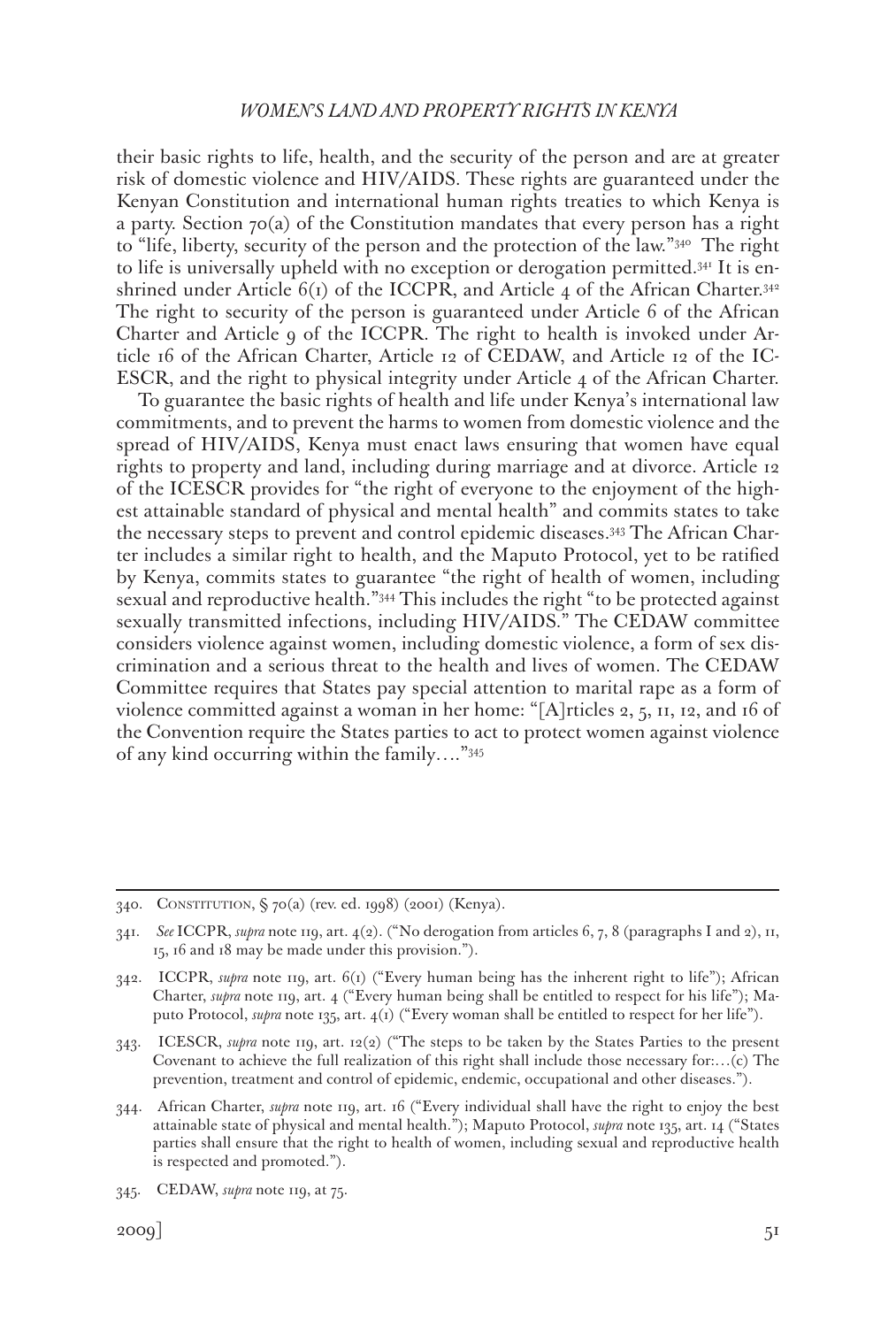## **VIII. TO STEM WOMEN'S POVERTY AND MARGINALIZATION, KE-NYA MUST LIMIT THE APPLICATION OF SEX-DISCRIMINATORY CUSTOMARY LAWS**

Customary law on property rights discriminates against women by denying them equal rights to own, access, and control land and other property. As a result, the application of customary law robs women of their dignity, often renders them homeless and destitute, and exposes them to greater vulnerability to domestic violence and HIV/AIDS. Customary law violates women's fundamental human rights to equality, dignity, and an adequate standard of living by failing to recognize their rights to land and property. To comply with international law and regional trends recognizing these rights, Kenya must pass legislation to limit the application of customary law when it discriminates against women.

#### A. *Application of Discriminatory Customary Law Violates Women's Basic Human Rights*

While respect for customs and traditions can be a beneficial aspect of community life, it can also harm the interests of women when applied in a discriminatory manner. Specific aspects of customary law deny women's rights to land. As encapsulated by a Programme Officer for the Kenyan Centre for Law & Research International (CLARION), which oversees a gender rights program in over 24 districts, $346$  "[c]ustomary law is strictly patrilineal. The idea is that land vests in men. The whole idea of customary law in Kenya favours men at the expense of women."347 In most communities, "women have no right to own any property. They are owned by their husbands."348 A magistrate in Nairobi described the harmful impact of customary law on Kenyan women: "When it comes to ownership of property, customary law really affects women negatively."349

The discrimination against women in customary law manifests itself in abuses that women suffer because they lack protections under statutory law. For example, women in customary marriages that allow polygamy are vulnerable to dispossession because the man maintains control over the land and can allocate part of it to additional wives.<sup>350</sup> In addition, the customs related to dowry can deter women from seeking divorce in abusive marriages, since return of the dowry is often a condition for obtaining a divorce. According to Meru custom, women are not allowed to leave with their children unless they repay the dowry,<sup>351</sup> which can be an insurmountable financial hurdle for women. Furthermore, women married under customary law are sometimes chased away by their husbands with no guaranteed rights to the land:

<sup>346.</sup> *See* Centre for Law & Research International (CLARION), Human Rights Programme, Gender Rights Project Phase III *at* http://www.clarionkenya.org/project.asp?ID=18 (last visited July 27, 2008).

<sup>347.</sup> Interview with Frederick Oundo, Programme Officer, CLARION, in Nairobi, Kenya (Apr. 3, 2008).

<sup>348.</sup> Interview with County Clerk, Laikipia County Council, in Nanyuki, Kenya (Mar. 31, 2008).

<sup>349.</sup> Interview with a magistrate in Nairobi, Kenya (Mar. 31, 2008).

<sup>350.</sup> KLA, Women, Land and Property Rights, *supra* note 7, at 2.

<sup>351.</sup> Interview with Jackson Kirigia, Assistant Chief, in Meru, Kenya (Mar. 31, 2008).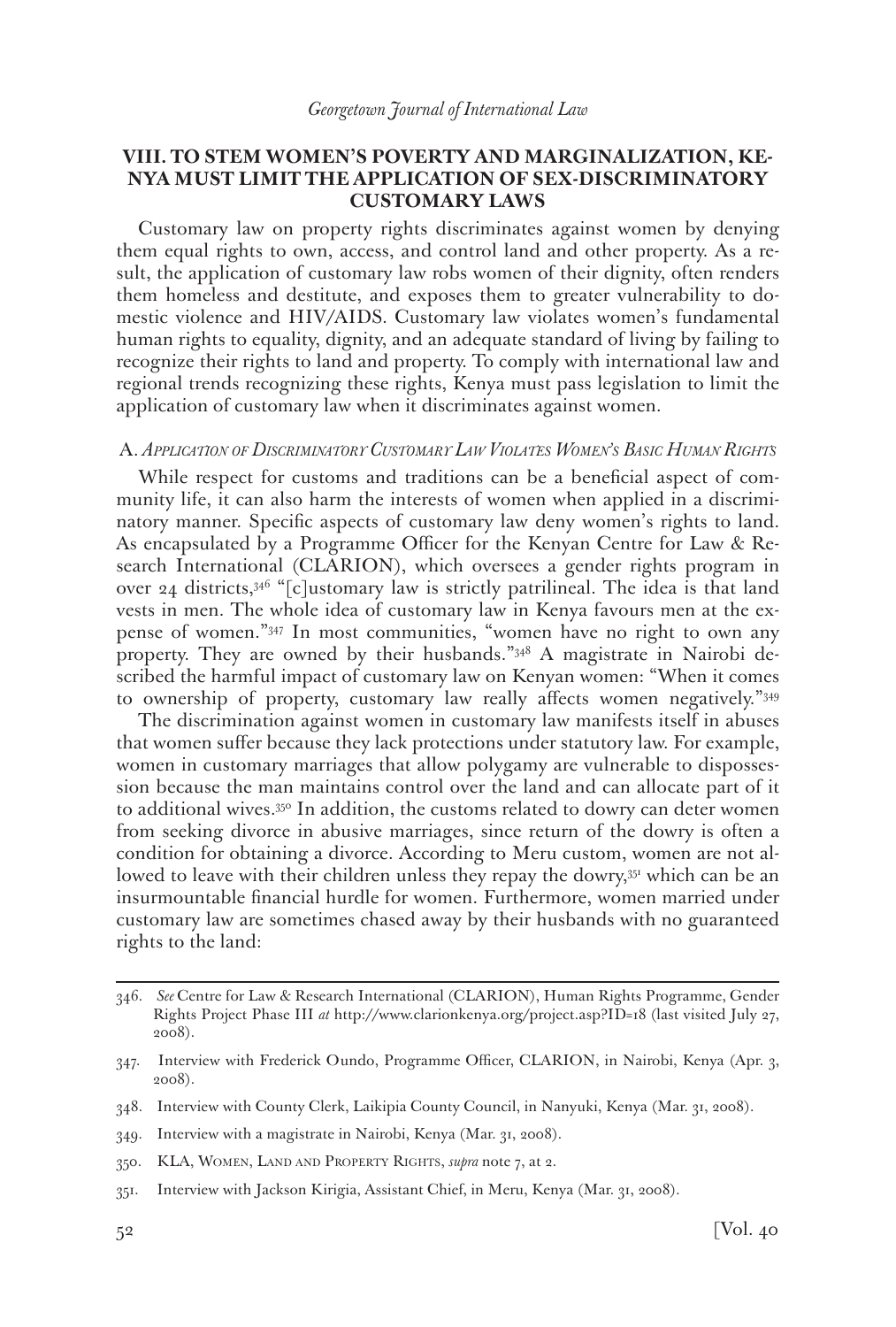In the example of customary marriage and land, customarily a man will have the right to chase away his wife even if they have been married for 100 years. If you don't follow what he says, he will have the right to send you back to your parents' land without any recourse. In customary law you could never come back and claim any property. The property belonged to the husband…Women were included as a part of the property men could own under customary law.352

Women are not adequately protected by the formal laws and they can be rendered homeless and destitute by discriminatory customs.

Kenya's reliance on customary law has been justified on the basis of the country's diverse population of 42 different tribes who have their own particular customs.353 However, the use of custom to decide life-altering matters such as women's rights to live and work on the land can be harmful when such customs do not recognize the equality of the sexes. The Kenyan government noted this dilemma in its 2004 report to the Human Rights Committee, admitting that "[t]his recognition of customary law brings with it customary practices that are in some cases in practice, discriminatory in their very nature though the spirit of the law was to allow for differentiated treatment that does not amount to discrimination."354 Furthermore, the government has noted to the Human Rights Committee that interpretation of customary law "quite often favours men over women."355 The government of Kenya also recognized the sex inequality in customary law on property in its report to the CEDAW Committee, explaining that "the area in which most customary laws disadvantage women is in respect of property rights and inheritance."356

Women are not afforded the same rights as men under customary law simply based on their sex. Elijah Odhiambo, Program Coordinator at the Economic & Social Rights Centre, Hakijamii, explained that "the customary law is clear that [property] it is for men. If you go by customary law you are basically saying it is the man who owns the assets."357 Because customary law traditionally denies women equal rights to own and control property, it blatantly infringes on their right to equality before the law and their right to freedom from discrimination. Kenya has an obligation to respect women's right to equality before the law according to several international and regional conventions. This includes sex equality provisions under ICCPR article  $26,358$  CEDAW article 15(1), 359 and the African

<sup>352.</sup> Interview with Frederick Oundo, Programme Officer, CLARION, in Nairobi, Kenya (Apr. 3, 2008).

<sup>353.</sup> Interview with Otieno Ogindo, Member of Parliament, in Nairobi, Kenya (April 3, 2008).

<sup>354.</sup> Human Rights Committee, *Consideration of Reports Submitted by States Parties Under Article 40 of the Covenant: 2nd Periodic Report: Kenya* (2004), para. 29, U.N. Doc. CCPR/C/KEN/2004/2 (Sept. 27, 2004) [hereinafter HRC, *Consideration of Reports*].

<sup>355.</sup> *Id*.

<sup>356.</sup> *Kenya's Report to the CEDAW Committee*, *supra* note 7, para. 10.

<sup>357.</sup> Elijah Odhiambo, Program Coordinator, Economic & Social Rights Centre, Hakijamii Trust, in Nairobi, Kenya (Apr. 1, 2008).

<sup>358.</sup> *See* ICCPR, *supra* note 119, art. 26 ("[A]ll persons are equal before the law").

<sup>359.</sup> *See* CEDAW, *supra* note 119, art. 15(1) ("States Parties shall accord to women equality with men before the law").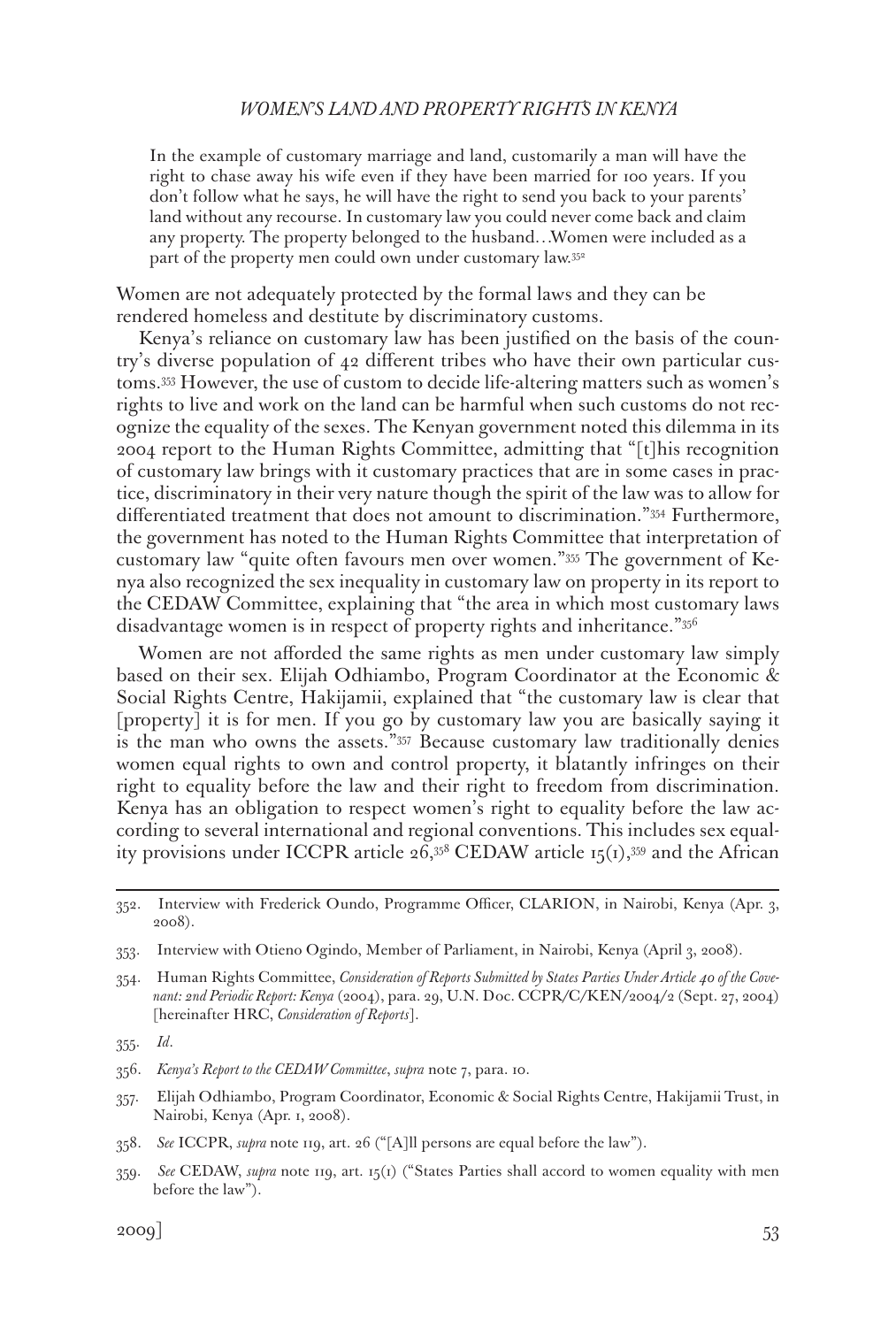Charter on Human and Peoples' Rights article  $\alpha$  in conjunction with article 2.360

The right to sex equality is a fundamental right that supersedes the rights to culture and religion under international law. The Human Rights Committee has declared that states parties "should ensure that traditional, historical, religious or cultural attitudes are not used to justify violations of women's right to equality before the law and to equal enjoyment of all Covenant rights."<sup>361</sup> In addition, the rights which minorities enjoy under article 27 of the ICCPR in respect of their language, culture and religion "do not authorize any State, group or person to violate the right to equal enjoyment by women of any Covenant rights, including the right to equal protection of the law."362 According to these provisions of international law, the customs of particular communities cannot be invoked to justify discrimination against women.

Furthermore, Kenya must comply with its duty to eliminate all forms of discrimination against women pursuant to article  $18(3)$  of the African Charter<sup>363</sup> and CEDAW article 2 (obligation to "adopt appropriate legislative and other measures…prohibiting all discrimination against women") and article 5 ("achieving the elimination of prejudices and customary and all other practices which are based on the idea of the inferiority or the superiority of either of the sexes or on stereotyped roles for men and women").364 Kenya has ratified CEDAW without reservations, demonstrating its acceptance of the legal obligation to eliminate customary practices that discriminate against women.

Kenya also has an affirmative obligation under international law to eliminate harmful traditional practices. According to article 5 of CEDAW, which Kenya has signed and ratified without reservations, states parties shall take all appropriate measures to eliminate customary practices based on harmful sex stereotypes.365 Customary laws related to property represent a clear example of such practices, since they restrict women's rights to own and control property based on stereotypes that men are heads of households and women cannot be trusted with property.<sup>366</sup> The CEDAW Committee in its review of Kenya's compliance with the treaty has warned that such customs and stereotypes perpetuate discrimination against women: "The Committee is concerned about the persistence of adverse cultural norms, practices and traditions as well as patriarchal attitudes and deep-rooted stereotypes regarding the roles, responsibilities and identities of women and men . . ."367 The government has a duty under CEDAW to modify these practices by prohibiting

<sup>360.</sup> *See* African Charter, *supra* note 119, art. 3 ("Every individual shall be equal before the law") and art. 2 ("Every individual shall be entitled to the enjoyment of the rights and freedoms recognised and guaranteed in the present Charter without distinction of any kind such as … sex.").

<sup>361.</sup> HRC, *General Comment No. 28, supra* note 122, para. 5.

<sup>362.</sup> *Id*.

<sup>363.</sup> *See* African Charter, *supra* note 119, art. 18, para. 3, ("The State shall ensure the elimination of every discrimination against women and also ensure the protection of the rights of the woman and the child as stipulated in international declarations and conventions.").

<sup>364.</sup> *See* CEDAW, *supra* note 119, art. 2, para. 6, and art. 5, para. 9.

<sup>365.</sup> *See* CEDAW, *supra* note 119, art. 5(a).

<sup>366.</sup> KLA, Women, Land and Property Rights, *supra* note 7, at 1.

<sup>367.</sup> CEDAW Committee, *Concluding Comments: Kenya*, *supra* note 83, para. 21.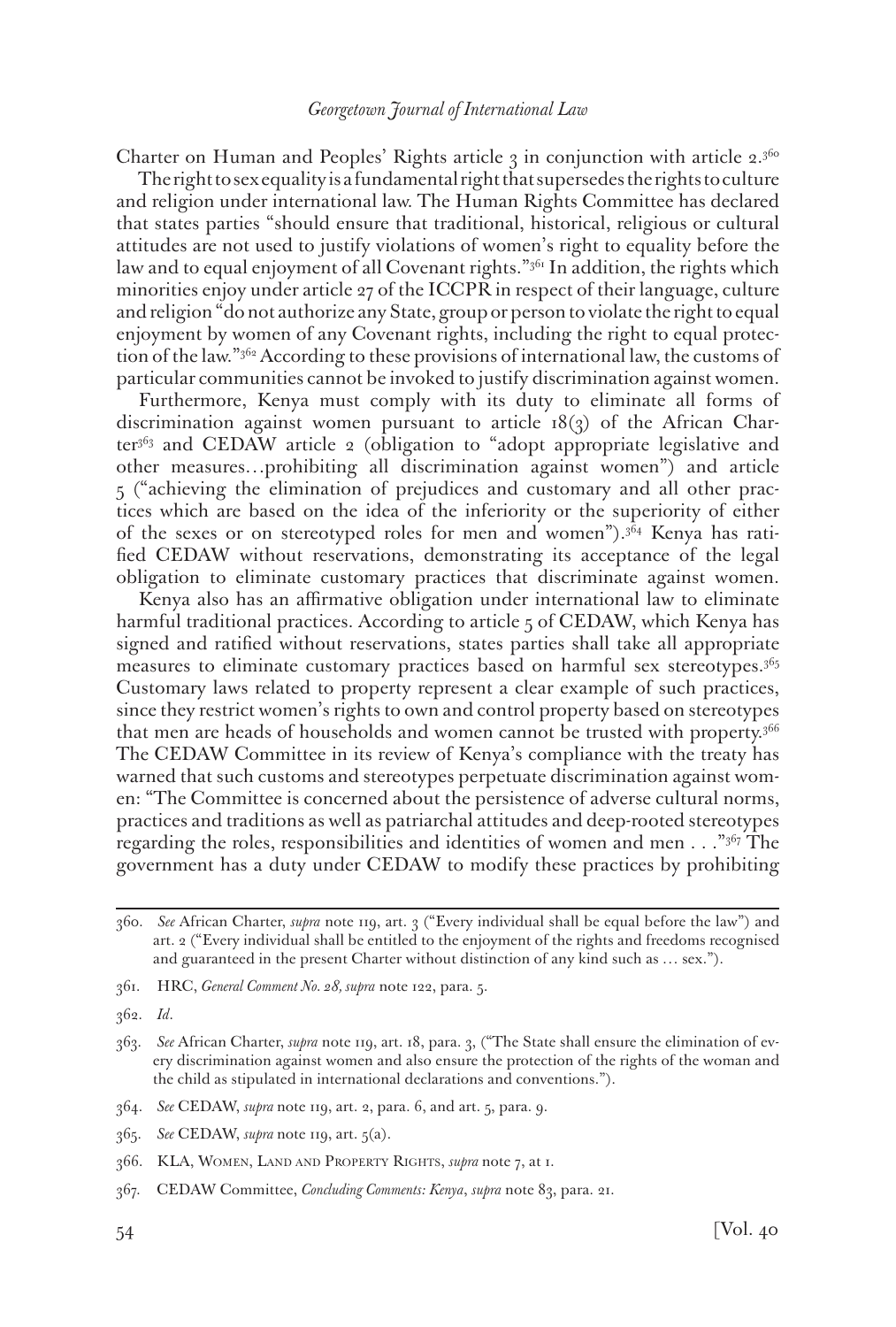discrimination against women in the application of customary law.368 Kenya recognized this principle in passing the Children's Act of 2001, which prohibits "customs or traditional practices that are likely to negatively affect the child's life, health, social welfare, dignity or physical or psychological development."369 The harmful effect of customs on the girl child applies equally to adult women, who are often treated as if they were children by denying them land rights equivalent to men.

Customary law lends recognition to many harmful practices that discriminate against women. The statutes that apply such customs rob women of their rights to dignity, $370$  health, $371$  and an adequate standard of living.  $372$  When women are not considered competent to own or control property, their right to dignity is violated. Similarly, customary laws that deny women's property rights in marriage and divorce infringe on their right to health by trapping women in abusive marriages and exposing them to the risk of HIV infection in polygamous marriages.373 Furthermore, women who do not have rights to the fruits of their own labour on farms, to their contributions to a household, or are chased out of their homes are thereby denied an adequate standard of living. The UN Special Rapporteur on Adequate Housing as a component of the right to an adequate standard of living has highlighted the harms suffered by Kenyan women who do not have equal property rights under customary law: "[D]iscrimination in customary law with respect to women's property and inheritance rights negatively affects their right to adequate housing."374 For example, "[e]ven if a woman builds or pays for a house herself, tradition often dictates that it belongs to her husband."375 The discriminatory effects of customary law in these situations demonstrate the need for new laws to explicitly protect women's equal rights to property.

<sup>368.</sup> *See id*. at para. 22 (The CEDAW Committee "urges the State party to put in place without delay a comprehensive strategy, including legislation, to modify or eliminate cultural practices and stereotypes that discriminate against women . . .").

<sup>369.</sup> The Children's Act, (2001) Cap. 8 § 14 (Kenya).

<sup>370.</sup> *See* African Charter, *supra* note 119, art. 5 ("Every individual shall have the right to the respect of the dignity inherent in a human being").

<sup>371.</sup> *See* ICESCR, *supra* note 119, art. 12 (provides for "the right of everyone to the enjoyment of the highest attainable standard of physical and mental health") *and see* African Charter, *supra* note 119, art. 16, para. 1, ("Every individual shall have the right to enjoy the best attainable state of physical and mental health.").

<sup>372.</sup> *See* ICESCR, *supra* note 119, art. 11(1) ("The States Parties to the present Covenant recognize the right of everyone to an adequate standard of living for himself and his family, including adequate food, clothing and housing, and to the continuous improvement of living conditions.") *and see* CEDAW, supra note 119, art.  $14(2)(h)$  (the right "to enjoy adequate living conditions, particularly in relation to housing").

<sup>373.</sup> *See* Interview with Anne Mumi Muchiri, Intern, KANCO, in Nairobi, Kenya (Apr. 1, 2008).

<sup>374.</sup> *See Report of the Special Rapporteur on Adequate Housing 2004*, *supra* note 132, para. 38.

<sup>375.</sup> *Id.* para. 39.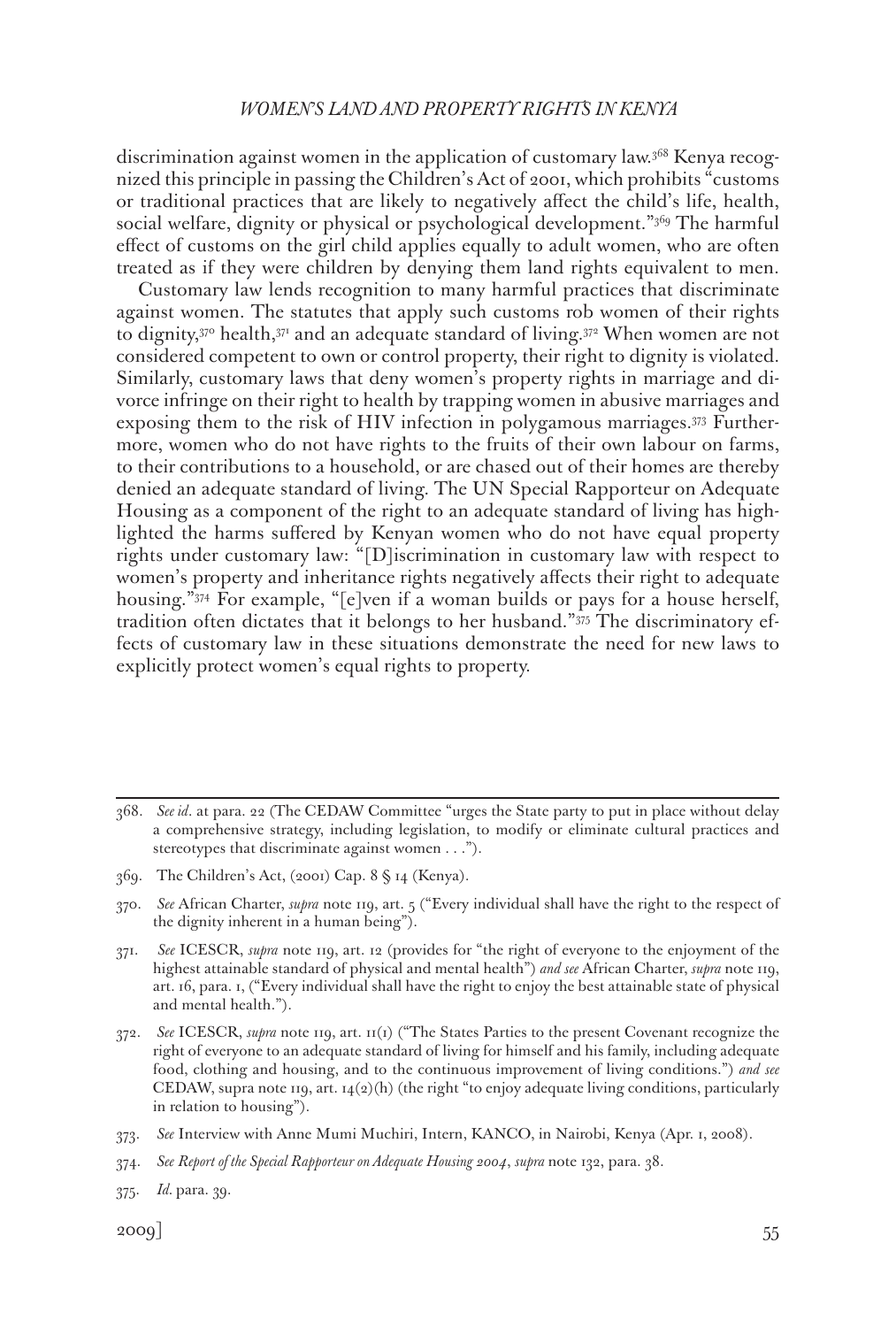### B. *To Beget Kenyan Women's Equal Footing with Men, Kenya Must Abolish Sex-Discriminatory Customary Laws*

We have moved on from customary law in other areas, so why should it keep haunting us in ownership of property? We have moved on from customary law in many ways – wearing a business suit is not customary. This office is not customary. My people [in the past] used to walk around half-naked according to custom. So we cannot go blaming customary law.<sup>376</sup>

In accordance with international human rights law and regional developments in neighbouring states, Kenya should enact new legislation to negate the discriminatory effects of customary law and promote women's equal property rights. Kenya's application of discriminatory customary law to land and property violates the fundamental human rights of women guaranteed by the Kenyan Constitution and by regional and international treaties. The Draft National Land Policy recognizes that "[t]here is conflict between constitutional and international provisions on gender equality vis-à-vis customary practices that discriminate against women in relation to land ownership."377 A statutory provision to prohibit the application of customary laws that discriminate against women in land rights would resolve the conflict between international law and customary law. Thus it would fulfill the Draft National Land Policy's commitment to "[r]epeal existing laws and outlaw… customs and practices that discriminate against women in relation to land."378

Neighboring African states have enacted progressive legislation to protect women's equal rights to property, thereby indicating that the lasting influence of African customary law is not a barrier to change. For example, Uganda's Land Act limits the application of customary law to ensure that it does not discriminate against women. The Act states that "[a]ny decision taken in respect of land held under customary tenure…shall be in accordance with the customs, traditions and practices of the community concerned, except that a decision which denies women…access to ownership, occupation or use of any land…shall be null and void."379 Similarly, Tanzania's Village Land Act declares that customary law shall be void "to the extent to which it denies women, children or persons with disability lawful access to ownership, occupation or use of any such land."<sup>380</sup> The South African Constitution protects women from discrimination by mandating every court, tribunal or forum to interpret customary law so that it conforms to the Bill of Rights.381 Kenya should join the regional trend exemplified by Uganda, Tanzania, and South Africa and enact its own protections for women's equal right to property.

Domestic and international law already limit the use of customary law when it is harmful or unjust, and Kenya needs a statutory requirement to apply this prin-

<sup>376.</sup> Interview with staff member, Kenya Law Reform Commission, in Nairobi, Kenya (Apr. 2, 2008).

<sup>377.</sup> National Land Policy, *supra* note 10, § 3.6.10.3, para. 222.

<sup>378.</sup> *Id.* § 3.6.10.3, para.225(b).

<sup>379.</sup> The Land Act, (1998) Cap. 227 § 27. (Uganda).

<sup>380.</sup> The Village Land Act, (1999) Cap. 114 § 20. (Tanzania).

<sup>381.</sup> S. Afr. Const. 1996 art. 211 (1996). *See* Centre on Housing Rights and Evictions, Bringing EQUALITY HOME 112 (2004).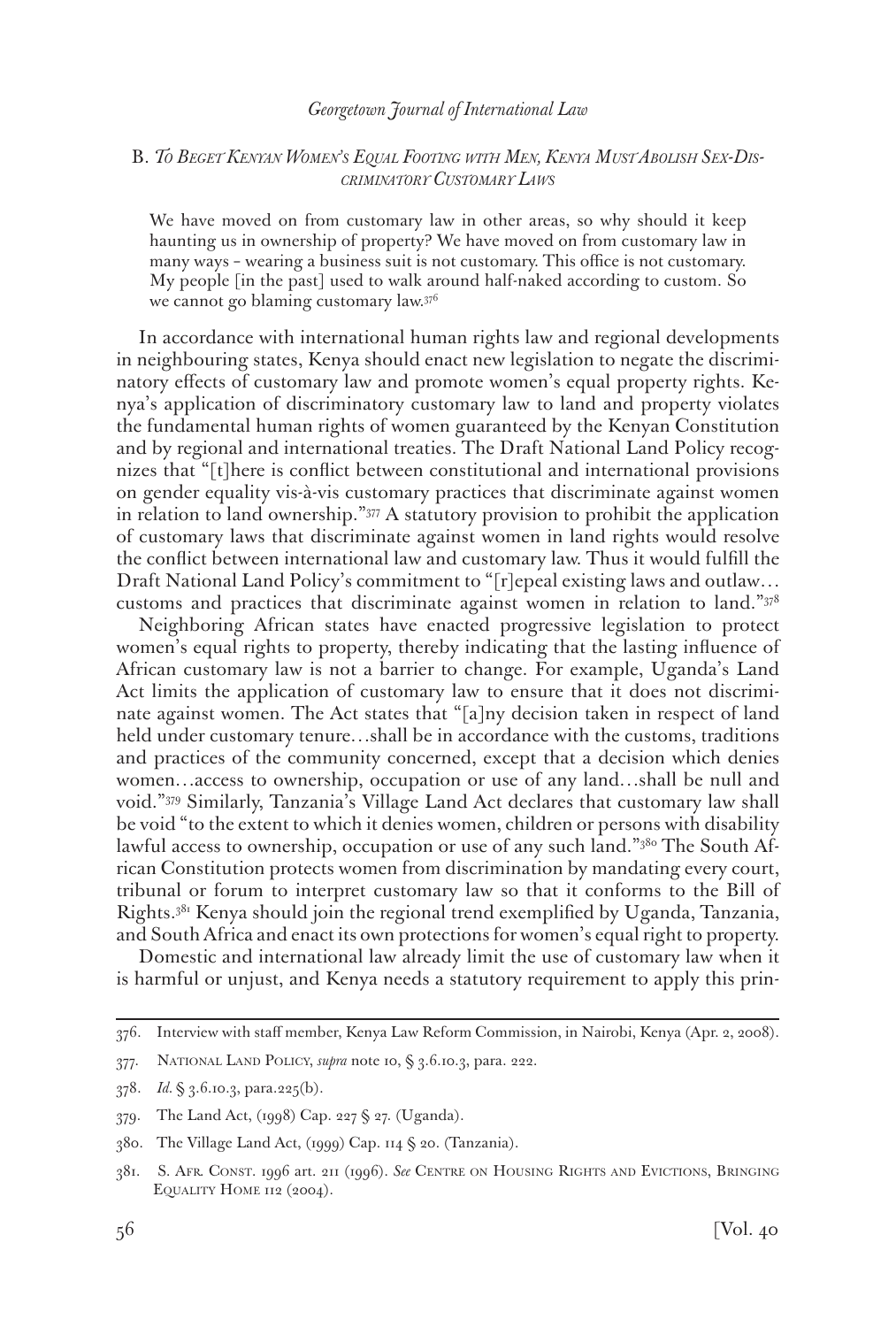ciple to discrimination against women. The Constitution recognizes limits to the application of customary law in section  $\text{II}_5(2)$ , which states that "no right, interest or other benefit under African customary law shall have effect for the purposes of this subsection so far as it is repugnant to any written law."382 The Judicature Act provides an example of such a law: it applies customary law only "so far as it is applicable and is not repugnant to justice and morality."383 The Court of Appeal cited this limitation in Otieno v. Ougo; while it upheld the use of customary law as applied to the burial place of a Luo man, it recognized the restrictions placed on customary law in the Judicature Act.384 The Bhe case from South Africa illustrates how customary law could be deemed unjust when it discriminates against women in terms of property rights. In Bhe, the Constitutional Court of South Africa ruled that denying equal inheritance rights to women under customary law violated women's rights to equality and dignity.<sup>385</sup> The court decried the harmful effects of customary law that discriminates against women: "Discrimination conveys to the person who is discriminated against that the person is not of equal worth. The discrimination against women conveys a message that women are not of equal worth as men."386 To uphold the right to equality and to ensure that Kenyan women receive the same protection against discrimination, the National Assembly should prohibit the application of customary laws that discriminate against women.

The elimination of sex discrimination not only fulfils an obligation under international law; it also reflects the will of the Kenyan people. Kenyans have shown their support for such a provision during public consultations carried out by the Kenya Law Reform Commission in 2007. In presentations on the proposed Gender Equality Bill, 91 percent of respondents said that women had been discriminated against and 96.6 percent of respondents agreed on the need for an antidiscrimination law.387 The overwhelming popular support for sex equality further demonstrates that culture is not a legitimate excuse for discrimination against women.

### **IX. PROCEDURAL FAIRNESS IN LAND ADJUDICATION WILL BET-TER PROTECT WOMEN'S RIGHTS**

The current land adjudication system frequently denies women's land and property rights because of the under-representation of women on land bodies, the lack of due process rights in disputes tribunals, and insufficient training of local officials who decide land disputes. These deficiencies in the land adjudication process violate women's right to equality, the right to participation in political life,

<sup>382.</sup> Constitution, Art. 115(2) (rev. ed. 2001) (1998).

 $383.$  The Judicature Act, (2004) Cap.  $8 \S 3(2)$ . (Kenya).

<sup>384.</sup> *Otieno v. Ougo*, (1987) K.L.R. 371 (H.C.K.), *aff'd by* (1987) K.L.R. 407 (C.A.K.).

<sup>385.</sup> *Bhe & Others v. The Magistrate & Others*, (2004) 2 S.A. 1 (C.C.) at 110 (S. Afr.).

<sup>386.</sup> *Id*.

<sup>387.</sup> Kenya Law Reform Commission and Mohammed Muigai Advocates, *The Proceedings Report of the Provincial Public Consultative Meetings on the Review and Analysis of the Marriage Bill 1993, the Married Women Property Bill, the Gender Equality Bill 2002 and the Family Protection (Domestic Violence) Bill 2002 Held Between 27th February 2007 and 10th April 2007* (June 2007) (on file with author).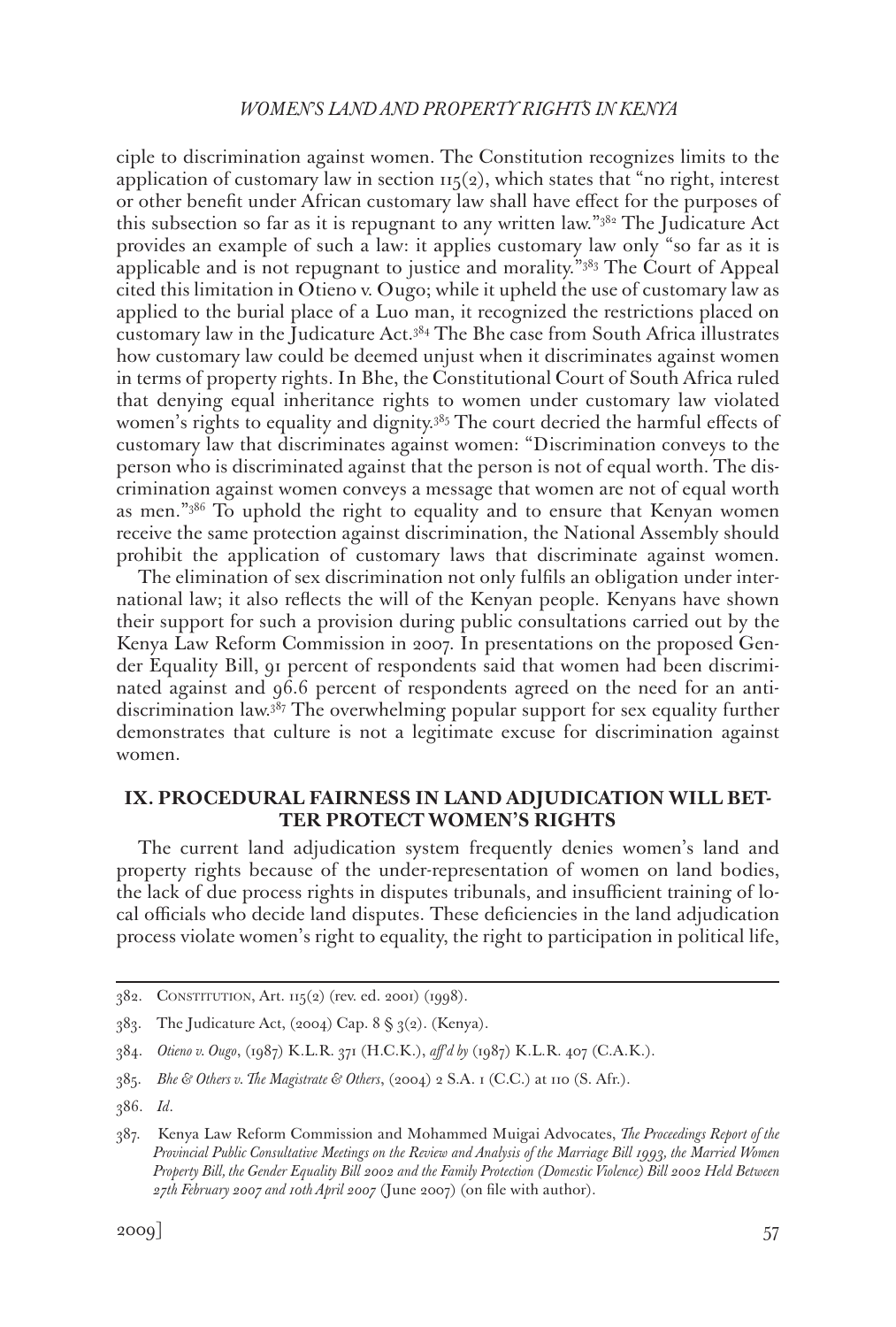and the right to due process, all of which are guaranteed under international conventions that Kenya has ratified. By instituting more procedural safeguards and gender-sensitive policies, the government can address these gaps and ensure that women's rights to land are protected.

### A. *Gender Balance in Land Bodies Will Better Reflect Community Needs*

Kenyan women constitute the vast majority of agricultural workers and domestic tillers and farmers, yet they lack both a presence and a voice on land bodies. Greater representation of women on land adjudication bodies will better reflect the needs and realities of local communities.

## (1) The Under-Representation of Women in Land Bodies Favours Men and Violates the Rights to Equality, Political Representation, and Participation in Social and Political Life

Kenyan women are vastly under-represented in local institutions that adjudicate land disputes, and therefore their interests are not adequately protected by these bodies. The representation of women on institutions such as county councils and land control boards is especially important in light of the critical role that these bodies play in overseeing land where the majority of Kenyans live and farm.388 Furthermore, women have a particularly crucial stake in the decisions by these bodies based on their greater contribution to the agricultural workforce in Kenya: "it is a pity that women … do not even participate in making major decisions pertaining to allocation and use of such property."389

In both elected and appointed land bodies, women are either entirely missing or vastly outnumbered by men.390 The government recognized this problem in its National Gender and Development Policy, in which it reported that women have traditionally been excluded from decision-making processes that concern land.391 The policy notes that "[d]espite the fact that women account for slightly more than half of the total population and comprise a large voting population, they are still inadequately represented in strategic decision-making institutions such as … grassroots-based institutions such as Land Boards."392 For example, women made up only 8.2 percent of county councils in 1997, which represented a gradual increase from 1.7 percent in 1986.393 As of 2008, the Meru County Council included only five women out of 43 council members,394 and the Laikipia County Council

<sup>388.</sup> Trust land is administered by county councils pursuant to the Trust Land Act, Cap 288, and agricultural land is administered by land control boards in accordance with the Land Control Act, Cap 302.

<sup>389.</sup> KLA, Women, Land and Property Rights, *supra* note 7, at 1.

<sup>390.</sup> Nzioki, *supra* note 24, at 218, 237.

<sup>391.</sup> National Gender And Development Policy, *supra*, note 57 at 20.

<sup>392.</sup> *Id*. at 18.

<sup>393.</sup> *Id*. at 20.

<sup>394.</sup> Interview with Charles Murithi Marangi, Chairman, Meru Central County Council, in Meru, Kenya (Mar. 31, 2008) (Only 1 woman was elected and 4 women were nominated).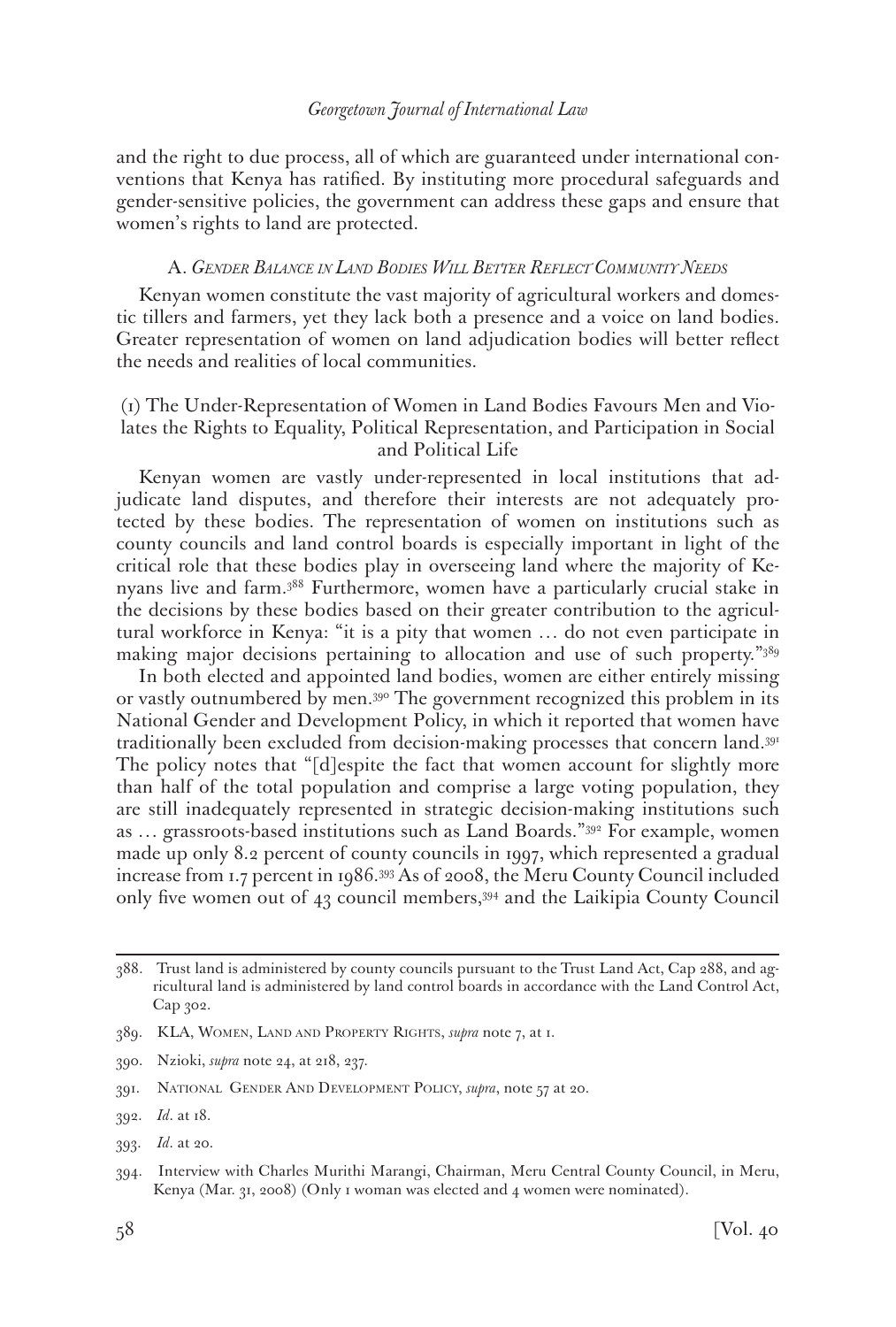included only five women out of a total of 36 council members.395 The skewed gender ratio is not merely the result of women's difficulty in winning elected seats; appointed bodies such as land control boards exhibit the same imbalance. For example, the Land Control Board in Meru included only two women out of nine total members in 2008.396 Whether in elected bodies such as county council or appointed bodies such as land control boards, women are still woefully underrepresented.

Gender discrimination in the constitution of land bodies is widespread in practice despite the fact that the statutes governing these institutions do not exclude women from serving as members. So while the county councils that administer trust land according to the Trust Land Act allow women to run as candidates, there are few women serving as council members.397 Paul Ndungu, the Chairperson of the Ndungu Commission on Land, explains that in trust land areas, "most of the communities … are conservative in terms of allowing women in decision making - let alone getting to be elected to … the county council. Their culture is such that women don't deal with land matters and governance issues. That is man's territory."398

Other land statutes perpetuate discrimination by relying on elders to adjudicate land matters in a context where elders are rarely, if ever, women.399 Although the Land Adjudication Act sounds gender-neutral in setting up committees consisting of ten "persons" in the area under adjudication, in practice these "persons" are all male elders.400 The Land Disputes Tribunal Act also calls for a panel of elders to decide land disputes.401 Because elders are traditionally male, women are de facto excluded from these processes.402 The Gender and Development Policy explains this trend by indicating that at the community level, "women were traditionally not represented in decision-making bodies at village or clan councils of elders where all political and judicial decisions were made."403 It laments that, "[a]lthough women have made an immense contribution to the socio-economic and cultural development of the country, their peripheral position in political participation and decision-making is very much influenced by [the]

- 401. The African advisory committees under the Trust Land Rules and the land control boards under the Land Control Act also do not ensure that women are represented in the adjudicatory bodies dealing with land.
- 402. Telephone Interview with Lily Murei, Monitoring and Evaluation Officer, Kenya Land Alliance (Feb. 26, 2008).

<sup>395.</sup> Interview with County Clerk, Laikipia County Council, in Nanyuki, Kenya (Mar. 31, 2008).

<sup>396.</sup> Interview with John Kinyua, Land Control Board member, in Meru, Kenya (Mar. 30, 2008).

<sup>397.</sup> Interview with Paul Ndungu, Chairperson, Ndungu Commission on Land, in Nairobi, Kenya (Apr. 3, 2008).

<sup>398.</sup> Interview with Paul Ndungu, Chairperson of the Ndungu Commission on Land, Nairobi, Kenya (Apr. 3, 2008).

<sup>399.</sup> *See* Interview with Jackson Kirigia, Assistant Chief, in Meru, Kenya (Mar. 31, 2008) (stating that there are no women elders because custom does not allow it).

<sup>400.</sup> Nyamu-Musembi, Celestine, *Are Local Norms and Practices Fences or Pathways? The Example of Women's Property Rights*, *in* Cultural Transformation and Human Rights in Africa 132 (Abdullahi A. An-Na'im ed., 2002).

<sup>403.</sup> National Gender and Development Policy, *supra* note 57, at 20.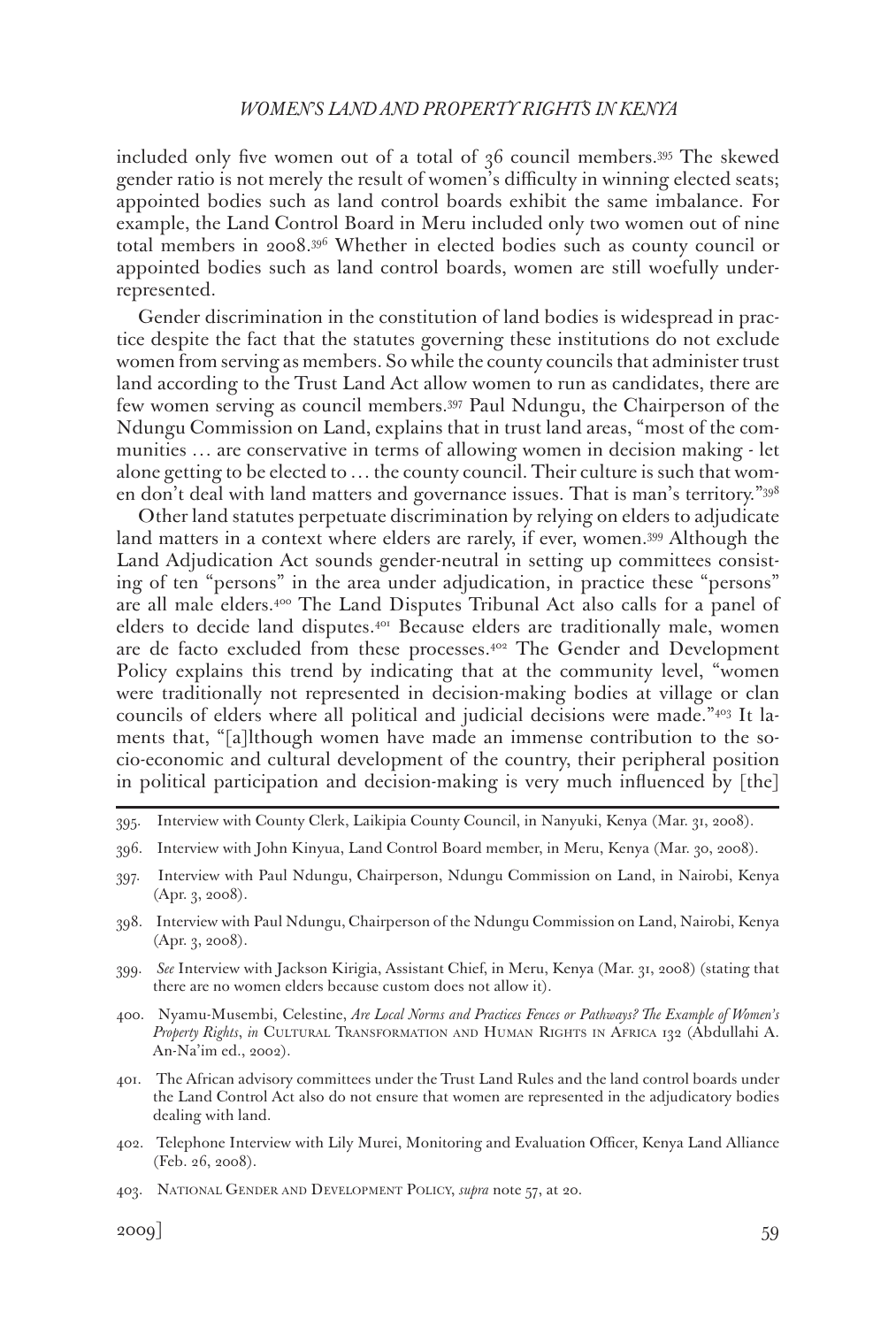patriarchal system, which assumed that men represent women."404 The exclusion of women from these decision-making processes relegates them to the status of second-class citizens who cannot represent themselves in positions of power.

There is a stark disparity between women's contributions to society, especially in the context of agriculture, and their exclusion from the decision-making processes that affect those contributions. Women have a unique perspective in land disputes: they are most likely the ones who take care of the home and the crops.405 According to government estimates from 2000, women headed 38 percent of agricultural operations in Kenya.406 Furthermore, women constitute over 80 percent of the agricultural labour force and provide approximately 60 percent of farm-derived income.407 Because so many women have extensive expertise in agriculture, they possess the necessary qualifications to serve on land boards that approve transactions in agricultural land. Under the current system, important decisions affecting women's participation in agriculture and food production are made without their participation.408 Once they are included in the process, they can utilize their expertise to contribute to local development and thereby benefit the society at large.

Under the current system of unfair allocation of seats on land bodies, predominantly male institutions often reinforce patriarchal ideas about women's lack of property rights.409 Many men hold biased attitudes about women which influence their interpretation of the laws.<sup>410</sup> For example, a government-appointed senior chief in Kajiado district interviewed by Human Rights Watch stated that "[a] woman and the cows are a man's property." He laughed at the notion that a woman could take cattle if there was a divorce, saying that he would "never allow this."411 A village elder from the Maasai community also expressed disagreement with the idea that women are entitled to a share of the family property, noting that "in Maasai culture, a woman is not supposed to own property."412 The men who hold such attitudes are the same ones that make decisions in land disputes, leading to blatant discrimination against women. The effects of these biases are especially pronounced in bodies that enforce customary law. Because customary law is unwritten and malleable according to the situation, it is "prone to subjective interpretation."413 Different people often have different ideas about what customary law is, which results in divergent outcomes depending on the particular decisionmaker. If women's voices are included in the process, they will be more likely to

- 406. National Gender and Development Policy, *supra* note 57, at 7.
- 407. HRW, Double Standards, *supra* note 6, at 10.
- 408. National Gender and Development Policy, *supra* note 57, at 7.
- 409. Telephone Interview with Lily Murei, Monitoring and Evaluation Officer, Kenya Land Alliance (Feb. 26, 2008).
- 410. HRW, Double Standards, *supra* note 6, at 11.

- 412. *Id*.
- 413. *Id*. at 11.

<sup>404.</sup> *See id,* at 18.

<sup>405.</sup> Interview with Paul Ndungu, Chairperson, Ndungu Commission on Land, in Nairobi, Kenya (Apr. 3, 2008).

<sup>411.</sup> *Id*. at 34.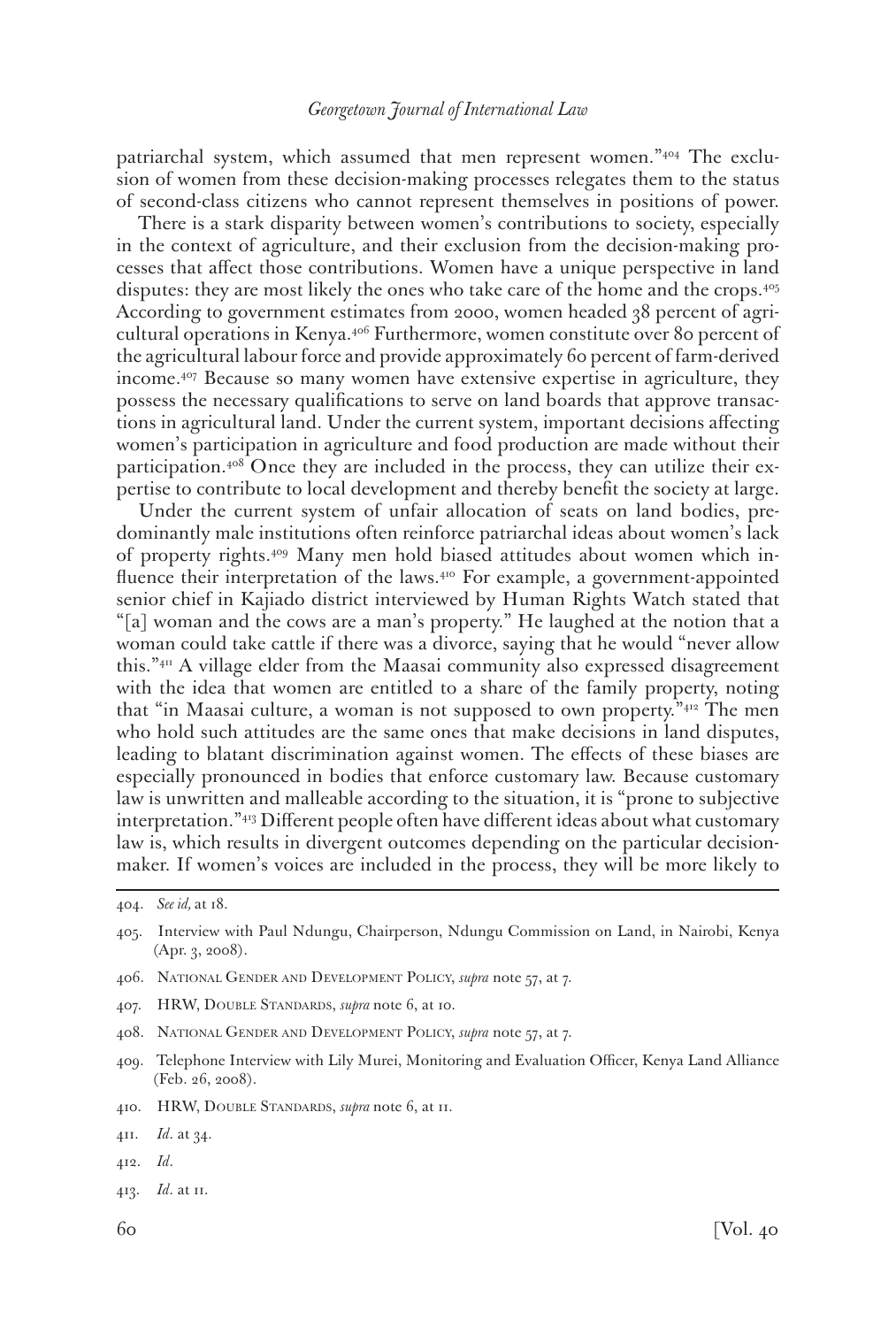take women's experiences into account instead of perpetuating patriarchal biases.

The lack of female representation in institutions that deal with land violates fundamental human rights protected in the Constitution and in international treaties that Kenya has ratified. The Constitution guarantees the right to be free from discrimination on the basis of sex in section  $82<sub>(1)</sub>$ , which declares that "no law shall make any provision that is discriminatory either of itself or in its effect."<sup>414</sup> The laws that set up adjudicatory bodies for land violate section  $82(i)$  because they are discriminatory in effect. Since elders are traditionally male,415 appointing them as the decision-makers in land disputes discriminates against women and thereby violates section  $82(i)$ . As a state party to the African Charter and the international human rights conventions, the government is obligated to not only respect women's right to be free from discrimination but to also eliminate all forms of discrimination and create equality for women. $4^{16}$  By maintaining a discriminatory system of land adjudication in which women are underrepresented, Kenya is violating its obligation to promote equality under these treaties and its own Constitution.

The exclusion of women from decision-making bodies also infringes the right to political representation and the right to participate in social and political life. The ICCPR, CEDAW, and the Protocol to the African Charter on Human and Peoples' Rights on the Rights of Women in Africa all protect the rights to political participation and representation.<sup>417</sup> Kenya has an obligation under CEDAW article 7 to "ensure to women, on equal terms with men, the right…[t]o participate in the formulation of government policy and the implementation thereof and to hold public office and perform all public functions at all levels of government." The CEDAW Committee raised this issue with the Kenyan government in 2006, expressing its concern about "the under-representation of women in political and public life, in particular…in appointed decision-making bodies. $\mathrm{a}_{418}$  By failing to provide seats for women in institutions that concern land, the government is effectively excluding women from an important and fundamental area of social and political life in Kenya. As women play such an integral role in cultivation of agricultural land, this failure to provide for equal representation is a serious detriment to the country. The CEDAW Committee has stressed that "[w]omen's full participation is essential not only for their empowerment but also for the advancement of society as a whole."419

- 414. CONSTITUTION, § 82 (rev. ed. 2001) (1998). The clawback provisions in section 82(4) which allow discrimination in certain areas of law do not apply to political representation, so the right is unqualified in this context.
- 415. Telephone Interview with Lily Murei, Monitoring and Evaluation Officer, Kenya Land Alliance (Feb. 26, 2008).
- 416. *See* CEDAW, *supra* note 119, art. 2, 3, 5; ICCPR, *supra* note 119, art. 2, 3, 26; African Charter *supra* note 119, art.  $18(3)$ .
- 417. *See* CEDAW, *supra* note 119, art. 7,14(2)(f); ICCPR, *supra* note 119, art. 25; Maputo Protocol *supra* note 135, art. 9.
- 418. CEDAW Committee, *Concluding Comments: Kenya*, *supra* note 83, at para. 27.
- 419. Committee on the Elimination of Discrimination Against Women, *General Recommendation No. 23, Women in political and public life* (16th Sess., 1997), U.N. Doc. A/52/38/Rev.1 at 61 (1997), *available at* http://www.un.org/womenwatch/daw/cedaw/recommendations/recomm.htm#recom23 [hereinafter CEDAW, *General Recommendation 23*].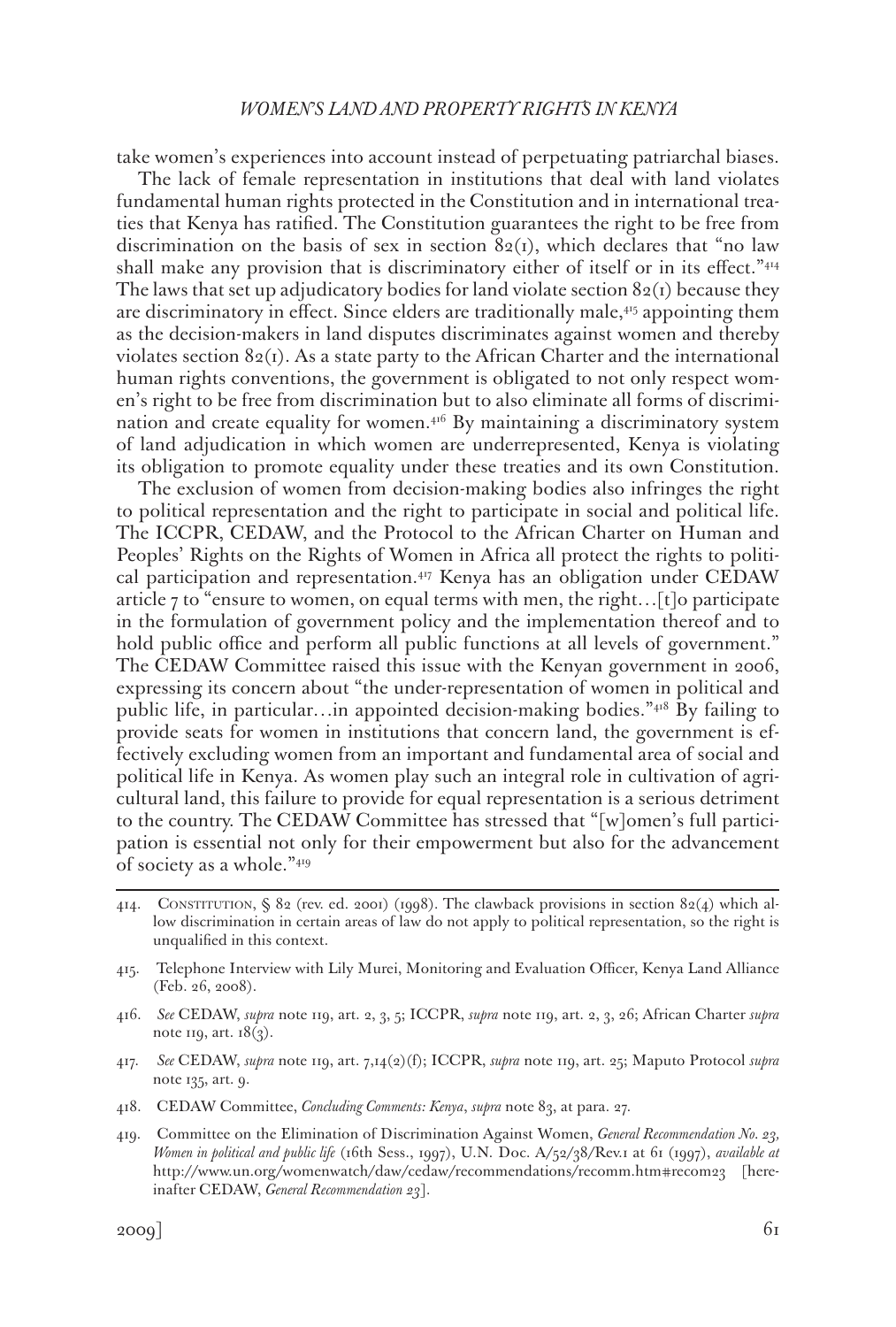## (2) To Uphold Equal Rights, Kenya Should Require Representation of Women on Land Bodies

International law, regional trends, and Kenya's own government policies all recognize the need for representation of women in land bodies. An international and regional consensus has emerged that women should be included as equal participants in political life. To ensure that women's voices are heard in the decision-making process, the National Assembly must enact statutory requirements for female representatives in these institutions.

The Kenyan Constitution provides support for setting aside seats for women in decision-making bodies. Section  $33(3)$  references the need for female representation in Parliament, stating that the persons filling the appointed seats shall be nominated by the political parties "taking into account the principle of gender equality."<sup>420</sup> A similar guideline could be applied to local land boards to ensure that women are adequately represented. Such a proposal would also find support from section  $82(4)$  of the Constitution, which allows affirmative action measures that are "reasonably justifiable in a democratic society."<sup>421</sup> The government identified the need for implementing legislation for this provision in its report to CEDAW in 2006, noting that "[a]lthough section  $82(4(d))$  of the Constitution provides for...affirmative measures for groups that have suffered a recognised form of discrimination such as sex based exclusion, there is no enabling legislation to ensure the enforcement of section  $82(4(d))$ ."<sup>422</sup> The Constitution also authorizes such measures in section  $82(5)$ , under which certain classifications may be applied to a person who is "appointed to an office in the public service,…in the service of a local government authority or in a body corporate established by any law for public purposes."423 According to these provisions, the government can enact sex-specific requirements for appointments to local government authorities such as land bodies.

International law also supports the use of affirmative measures to include women in government institutions. In accordance with ICCPR article 25, the Human Rights Committee has declared that states must take "effective and positive measures to promote and ensure women's participation in the conduct of public affairs and in public office, including appropriate affirmative action."424 In addition, CEDAW article 4 provides for temporary special measures "aimed at accelerating de facto equality between men and women,"425 which applies to achieving women's equal participation in politics.426 Furthermore, the government has announced its commitment to international norms in the Beijing Platform for Action,<sup>427</sup> which advocates for equal rights to political representation for women. The Beijing

425. CEDAW, *supra* note 119, art. 4(1).

<sup>420.</sup> Constitution, § 33(3) (rev. ed. 2001) (1998).

<sup>421.</sup> CONSTITUTION,  $\S 82(4(d))$  (rev. ed. 2001) (1998).

<sup>422.</sup> CEDAW Committee, *Concluding Comments: Kenya*, *supra* note 83, para. 88.

<sup>423.</sup> Constitution, § 82(5) (rev. ed. 2001) (1998).

<sup>424.</sup> HRC, *General Comment No. 28, supra* note 122, para. 29.

<sup>426.</sup> CEDAW, *General Recommendation 23*, *supra* note 419, para. 15 .

<sup>427.</sup> National Gender and Development Policy, *supra* note 57, at 2.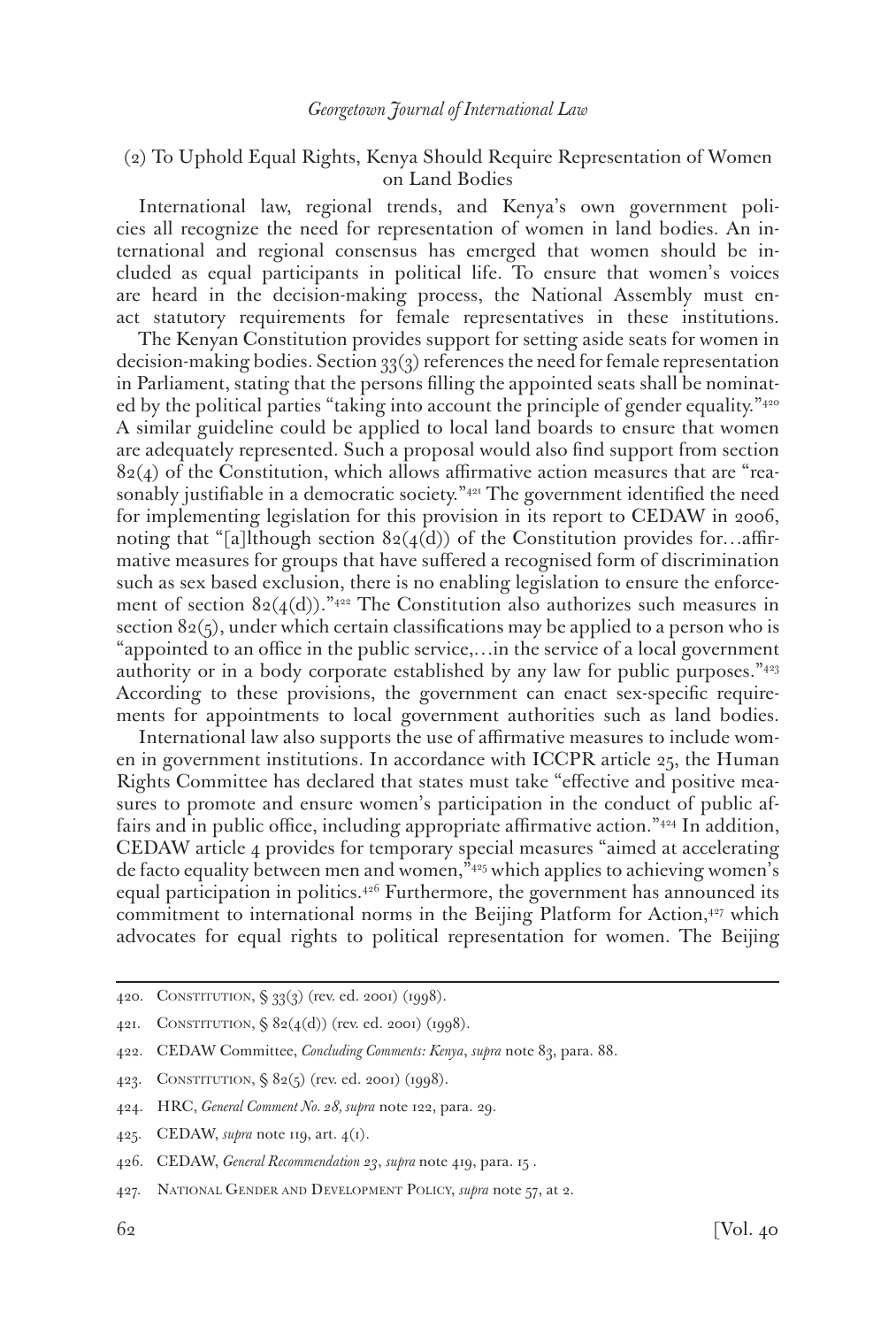Platform calls on governments to set specific targets and implement measures to "substantially increase the number of women with a view to achieving equal representation of women and men, if necessary through positive action, in all governmental and public administration positions," and to encourage political parties to integrate women in elective and non-elective public positions "in the same proportion and at the same levels as men."428 The international consensus reflected in the Beijing Platform should serve as a guiding principle for the Kenyan government to fulfill its commitments laid out in the national Gender and Development Policy.

Several of Kenya's neighbours and other sub-Saharan African countries have passed statutes to ensure female representation on land boards. Uganda's Land Act requires that "[a]t least one-third of the" at least five members of a district land board "shall be women,"429 and "at least one of the" five members of a land committee "shall be a woman."430 Similarly, Tanzania's Village Land Act requires that village land councils consisting of between five and seven members must include at least two women.431 In addition, village adjudication committees consisting of between six and nine members must include at least three women.<sup>432</sup> Namibia has also enacted a requirement for four women to be appointed to communal land boards.433 Provisions for female representation in the region demonstrate that African customs are not an impediment to ensuring women's equality.

The Kenyan government has made laudable efforts to promote the representation of women, but further action is needed to realize these aspirations in enforceable legal provisions. President Mwai Kibaki's announcement that women should constitute 30 percent of all government posts<sup>434</sup> was a progressive step in the right direction, but it has not been fully implemented.435 The directive lacks the force of law and therefore must be enacted in a statute to ensure compliance. The Kenyan government has explicitly recognized the need for increased representation of women in its National Gender and Development Policy and the Draft National Land Policy. The National Gender and Development Policy declares that the government is "committed to promoting participation of women in leadership positions"436 and that its policy objectives are to "strengthen and promote increased and equitable participation by Kenyan women in the electoral and decision-making process at all levels" and to "[d]evelop a monitoring frame-

- 429. The Land Act, (1998) Cap. 227 § 57(3). (Uganda).
- 430. *Id.* § 65(2).
- 431. The Village Land Act, (1999) Cap. 114 § 60(2). (Tanzania).
- 432. *Id.* § 53(2).
- 433. Communal Land Reform Act,  $(2002)$ ,  $\oint (4)(1)(d)$ . (Namibia).
- 434. *Kibaki Orders Affirmative Action Campaign*, Independent Online, Oct. 20, 2006, http://www.iol.co.za/ index.php?click\_id=68&art\_id=qw1161357484954B255&set\_id=.
- 435. Interview with Ruben Mwenda Murugo, Land Policy Coordinator, in Nairobi, Kenya (Apr. 2, 2008).

<sup>428.</sup> The United Nations Fourth World Conference on Women, Sept. 4-15, 1995, *Beijing Platform for Action*, para. 190, U.N. Doc. A/Conf.177/20, *available at* http://www.un.org/womenwatch/daw/beijing/platform/decision.htm.

<sup>436.</sup> National Gender and Development Policy, *supra* note 57, at 18.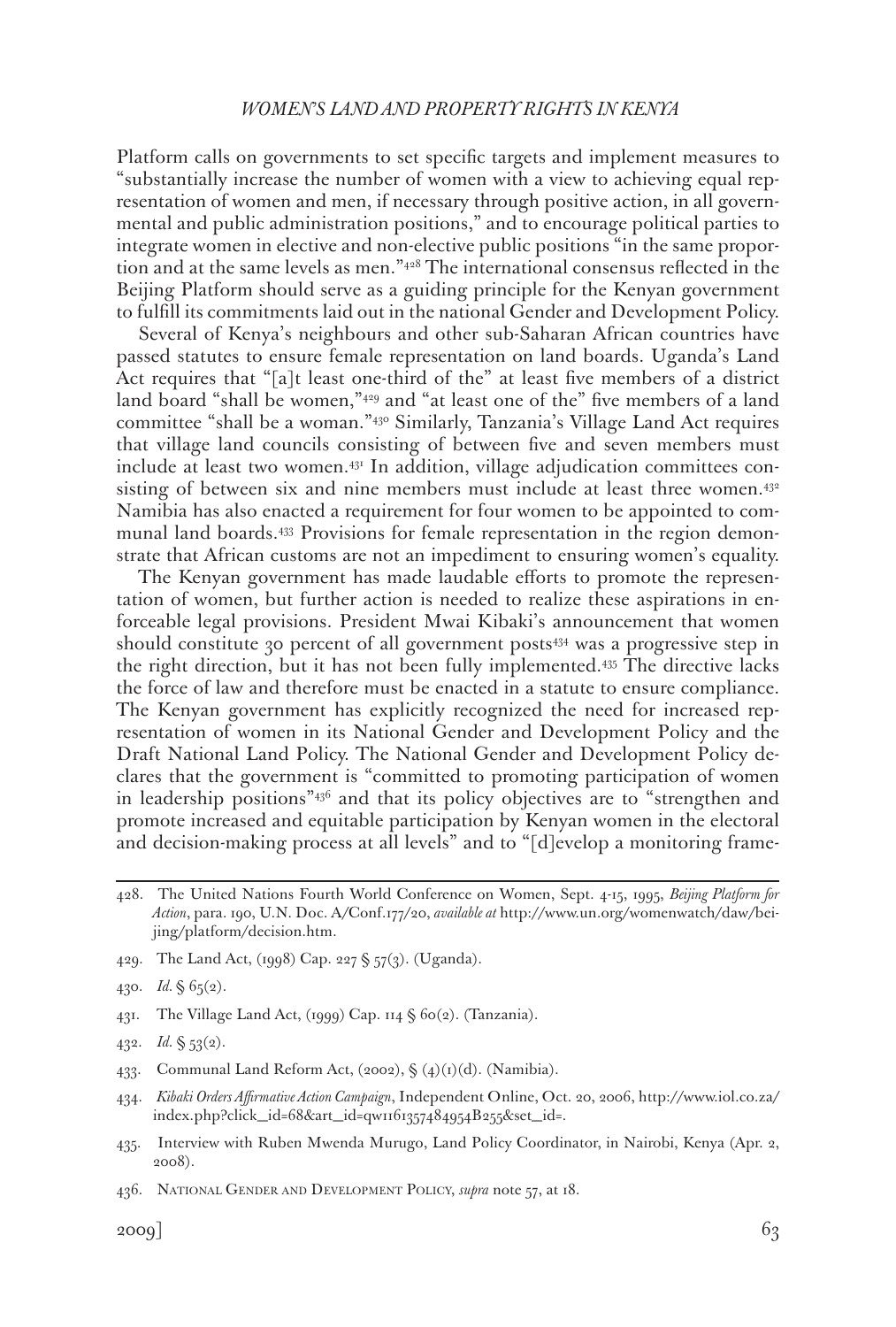work to measure the level of participation of women in the political and decision making process."437 Kenya's National Land Policy reflects the need for increased female representation in the specific context of land, declaring that "[w]omen are not sufficiently represented in institutions that deal with land."438 To solve this problem, the policy provides that the Government shall "[e]nsure proportionate representation of women in institutions dealing with land at all levels."439

Both the Kenyan government and the population support the inclusion of women in decision-making bodies. During public consultations carried out by the Kenya Law Reform Commission in 2007, there was unanimous agreement on the need for broader legislation on affirmative action, and 85 percent of respondents supported equal representation of women. In interviews conducted by the International Women's Human Rights Clinic and FIDA Kenya in March and April 2008, 92 percent of the 26 respondents questioned on the issue supported a requirement of women's representation on land bodies.440 The National Gender and Development Policy also supports inclusion of women, stating that "the government fully recognises that women's increased participation in decision-making positions in the Government, NGOs, Private Sector and Legislative Bodies will help to re-define priorities regarding gender-specific concerns, values and experiences."441 Member of Parliament, Gitobu Imanyara, notes that progressive reforms will be futile without increased female representation: "[U]ntil we change the membership of these boards to bring in equality in terms of composition between men and women, you may have the best provisions on the book, but when it comes to application they will be breached."<sup>442</sup>

A statutory requirement for female representation on land bodies would build on the government's work by integrating its Gender and Equality Principles into the land adjudication process. The inclusion of women in institutions that adjudicate land disputes will ameliorate the effects of traditional patriarchal biases by ensuring that women's voices are heard.443 The CEDAW Committee has noted that if women's participation reaches 30 to 35 percent, research shows that "there is a real impact on political style and the content of decisions, and political life is revitalized."444 By guaranteeing women a seat at the table when land decisions are made, Kenya can ensure that the interests of all citizens are represented in the political process.

<sup>437.</sup> *Id*., at 22.

<sup>438.</sup> National Land Policy, *supra* note 10, § 3.6.10.3, para. 223.

<sup>439.</sup> *id.* at § 3.6.10.3, para. 225(h).

<sup>440.</sup> IWHRC & FIDA-Kenya, Fact-finding on Women's Property, Land, and Inheritance Rights in Kenya (Mar.–Apr. 2008) (on file with author).

<sup>441.</sup> National Gender and Development Policy, *supra* note 57, at 21.

<sup>442.</sup> Interview with Gitobu Imanyara, Member of Parliament, in Nairobi, Kenya (Apr. 3, 2008).

<sup>443.</sup> *See* Interview with Nancy Abisai, Project Officer, Shelter Forum, in Nairobi, Kenya (Apr. 2, 2008).

<sup>444.</sup> CEDAW, *General Recommendation 23*, *supra* note 419, para. 16.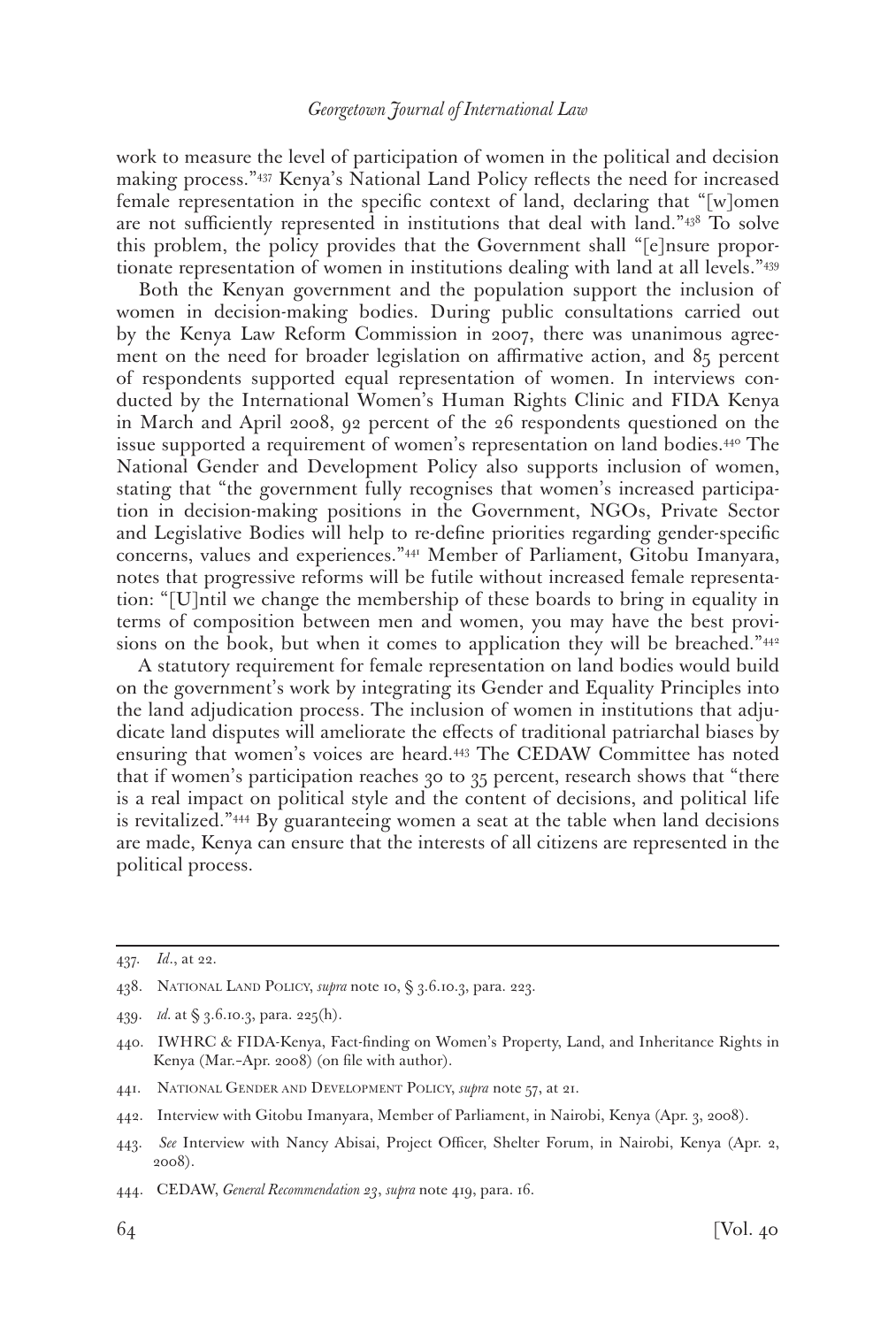#### B. *Land Disputes Bodies Prevent Women From Presenting Effective Claims*

Existing laws governing dispute resolution of land disputes contain several provisions that, while gender neutral in their language, have adverse impact on women's rights. In particular, the land dispute laws prohibit the use of advocates in proceedings and preclude an appeal of decisions based on customary law.

## (1) Land Disputes Procedures Violate Women's Right to Due Process and Equality Before the Law

By prohibiting appeals of customary law decisions to the courts and by denying the right to legal representation, the Land Disputes Tribunals Act and the Land Disputes Tribunals (Forms and Procedure) Rules violate the rights under national and international law to be free from discrimination, the right to equality before courts and tribunals, and the right to an effective remedy.

First, the restrictions on appeal and on advocate representation violate the right to equality and the right to be free from discrimination based on sex guaranteed in the Kenyan Constitution and in international law. Section  $70(a)$  of the Constitution guarantees that "[e]very person has the right to protection of the law," and section 82 of the Constitution protects Kenyans from "any provision that is discriminatory either of itself or in its effect [emphasis added]." Moreover, Kenya has a duty under international law to ensure equal protection of the law and to eliminate all forms of discrimination against women.

The restrictions on appeal and on legal representation in land disputes tribunals violate the equality provisions under national and international law because of their discriminatory effect. While the provisions are facially neutral in applying the same rules to men and women, the provisions disadvantage women because they insulate customary law, which grants men more land rights,445 from judicial review. In addition, women cannot present effective claims without advocate representation because they are usually unfamiliar with land laws.446 Women have traditionally been excluded from decision-making processes regarding land; men hold the vast majority of the land titles and the vast majority of the seats on land boards. Women have often never heard of the property laws; as a result, they do not know their rights to land or the procedures by which they could protect their property.447 Women's lack of awareness of their legal rights disadvantages them in relation to men, rendering the dearth of procedural safeguards even more harmful to them. Women, as generally less educated and less literate than men, may not understand the complex land laws or the Land Disputes Tribunal system<sup>448</sup> and may not be able to present their claims effectively without an advocate who understands the law. Furthermore, men already have a presumption in their favour when it comes to property disputes because they often hold the title to the land and are presumed to be the owners of matrimonial property. As a result, the lack

<sup>445.</sup> *See* HRW, Double Standards, *supra* note 6, at 2.

<sup>446.</sup> *See* KLA, Critical Gender Issues, *supra* note 50, at 10-11.

<sup>447.</sup> *See* Interview with Anthony Kamaru, Advocate, in Nairobi, Kenya (Apr. 4, 2008); Interview with rural male farmer, in Nanyuki, Kenya (Mar. 29, 2008).

<sup>448.</sup> *See* KLA, Critical Gender Issues, *supra* note 50, at 10-11.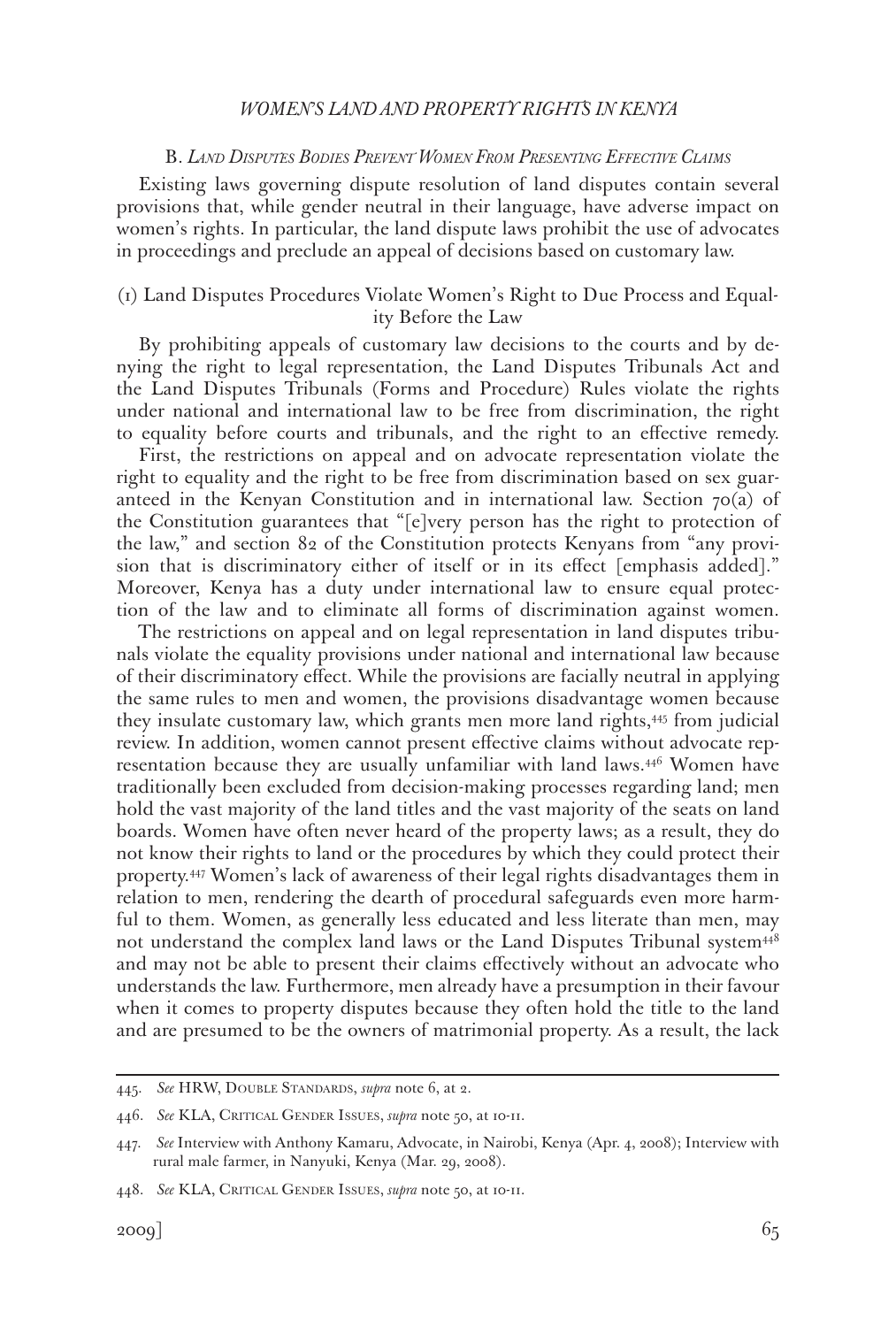of an advocate does not present the same challenges to men as it does to women who have greater difficulty proving that they have rights to the land. Thus, these provisions violate the right to equality in the Kenyan Constitution, the ICCPR, CEDAW, and the African Charter.449 These rules also deny the equal protection of the law guaranteed in section  $70(a)$  of the Kenyan Constitution and international human rights treaties because such rules perpetuate systemic biases against women in civil cases under the jurisdiction of the Land Disputes Tribunals.

The restrictions on appeal and on advocate representation also violate the right to equality before the courts. The ICCPR guarantees the right to equality before the courts and tribunals. $45^{\circ}$  CEDAW requires states parties to afford women the same opportunities to exercise their legal capacity, noting in particular that they shall treat women equally "in all stages of procedure in courts and tribunals."451 Women do not face equal treatment in the Land Disputes Tribunals because the tribunals insulate customary law, which grant men more land rights,452 from judicial review. Furthermore, women cannot present effective claims without advocate representation because they tend to be less familiar with land laws.453

Second, the restrictions on appeal and on legal representation deny women the right to an effective remedy for violations of their property rights. A woman may be involved in a case before a Land Disputes Tribunal because her husband, ex-husband, relatives, or in-laws have deprived her of her fundamental right to property or to equality and freedom from sex-based discrimination. Yet if the woman cannot bring an advocate to represent her, she will be less likely to prevail on her claim and thus less likely to have an effective remedy for the violation of her fundamental right. The ability to appeal these decisions is especially important in the context of tribunals which are made up of mostly men and which often reflect biased attitudes about women.<sup>454</sup> Without an appeal, women have no recourse to challenge discriminatory decisions that deny their rights to the land. Furthermore, by deeming customary law a question of fact that cannot be appealed to the Kenyan courts, the Land Disputes Tribunals Act prevents a woman from having access to judicial remedies and exercising a right to appeal.

As a party to the ICCPR, Kenya must "ensure that any person whose rights or freedoms…are violated shall have an effective remedy"455 and "ensure that any person claiming such a remedy shall have his right thereto determined by com-

- 450. ICCPR, *supra* note 119, art. 14(1).
- 451. CEDAW, *supra* note 119, art. 15(2).
- 452. *See* HRW, Double Standars, *supra* note 6, at 2.
- 453. *See id.* at 41.
- 454. *See id.* at 33-41.
- 455. ICCPR, *supra* note 119, art. 2(3)(a).

<sup>449.</sup> *See* ICCPR, *supra* note 119, art. 26 ("[a]ll persons are equal before the law and are entitled without any discrimination to the equal protection of the law."); CEDAW, *supra* note 119, art. 15(1) ("States Parties shall accord to women equality with men before the law") and art.  $2(c)$  (States parties shall undertake to "establish legal protection of the rights of women on an equal basis with men and to ensure through competent national tribunals and other public institutions the effective protection of women against any act of discrimination"); African Charter, *supra* note 119, arts. 18(3) and 3(1) ("[e]very individual shall be equal before the law").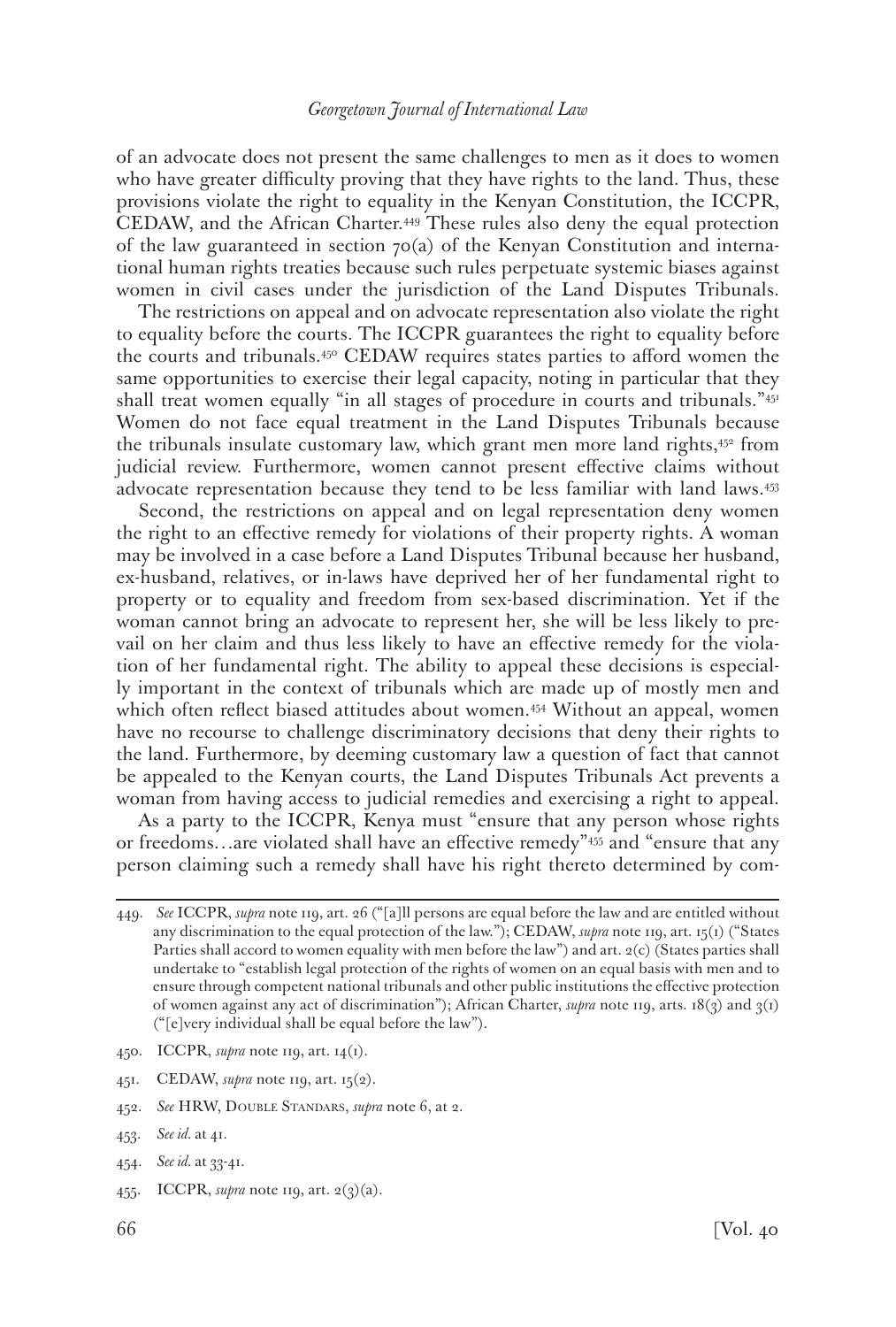petent judicial, administrative or legislative authorities, or by any other competent authority provided for by the legal system of the State, and to develop the possibilities of judicial remedy."456 Furthermore, the African Charter on Human and Peoples' Rights guarantees an individual "[t]he right to an appeal to competent national organs against acts of violating his fundamental rights."457 Under the ICCPR, CEDAW, and the African Charter, Kenya has an obligation to pass legislation that would guarantee due process rights and remove the discrimination against women in the Land Disputes Tribunals Act and the Land Disputes Tribunals (Forms and Procedure) Rules.

### (2) Kenya Must Amend the Land Disputes Tribunals Procedures to Protect Women's Rights

Reform of laws governing land disputes would address the violations of domestic and international law caused by the current procedures. The Land Disputes Tribunal Act should provide that customary law is deemed to be a question of law and that all questions of law under the Land Disputes Tribunal Act may be appealed. In addition, the Land Disputes Tribunals Rules should entitle any party to appear or be represented by an advocate or another person of the party's choice in any proceedings before a Land Disputes Tribunal or Appeals Committee. Ensuring judicial review of Tribunal decisions and the possibility of advocate representation would mitigate the discriminatory effect of the Land Disputes Tribunals procedures, promote equality before the courts and tribunals, and the right to an effective remedy.

Reforms of the current procedures will improve the adjudication of land disputes by making the proceedings more effective and efficient. Representation by advocates will help the parties understand the laws and ensure that their claims are relevant to the matter at hand. Moreover, the current procedures violate fundamental human rights, rendering any proffered rationalizations insufficient to justify their continued use. Administrative convenience is not an adequate justification for sex discrimination, as shown by the U.S. Supreme Court in its decision in Reed v. Reed.458 The Court ruled that an automatic preference for males as administrators of estates was unconstitutional under the equal protection clause despite the justification of administrative convenience because it discriminated against women. In Airey v. Ireland, the European Court of Human Rights held that a woman was denied the rights to a hearing and to an effective remedy under the European Convention for the Protection of Human Rights and Fundamental Freedoms when she could not afford legal representation before a court to obtain a judicial separation.459 Similarly, by prohibiting legal representation before the Land Disputes Tribunals and Appeals Committees, the Land Disputes Tribunals Act denies women the rights to a hearing and to an effective legal remedy in land disputes. Kenya's denial of procedural safeguards cannot be justified on administrative grounds when it violates due process rights and has a discriminatory impact on women.

<sup>456.</sup> *Id.*, art. 2(3)(b).

<sup>457.</sup> African Charter *supra* note 119, art. 7(1(a)).

<sup>458.</sup> *See* Reed v. Reed, 404 U.S. 71 (1971).

<sup>459.</sup> *See* 2 Eur. H.R. Rep. 305 para. 11, 19–28 (1979).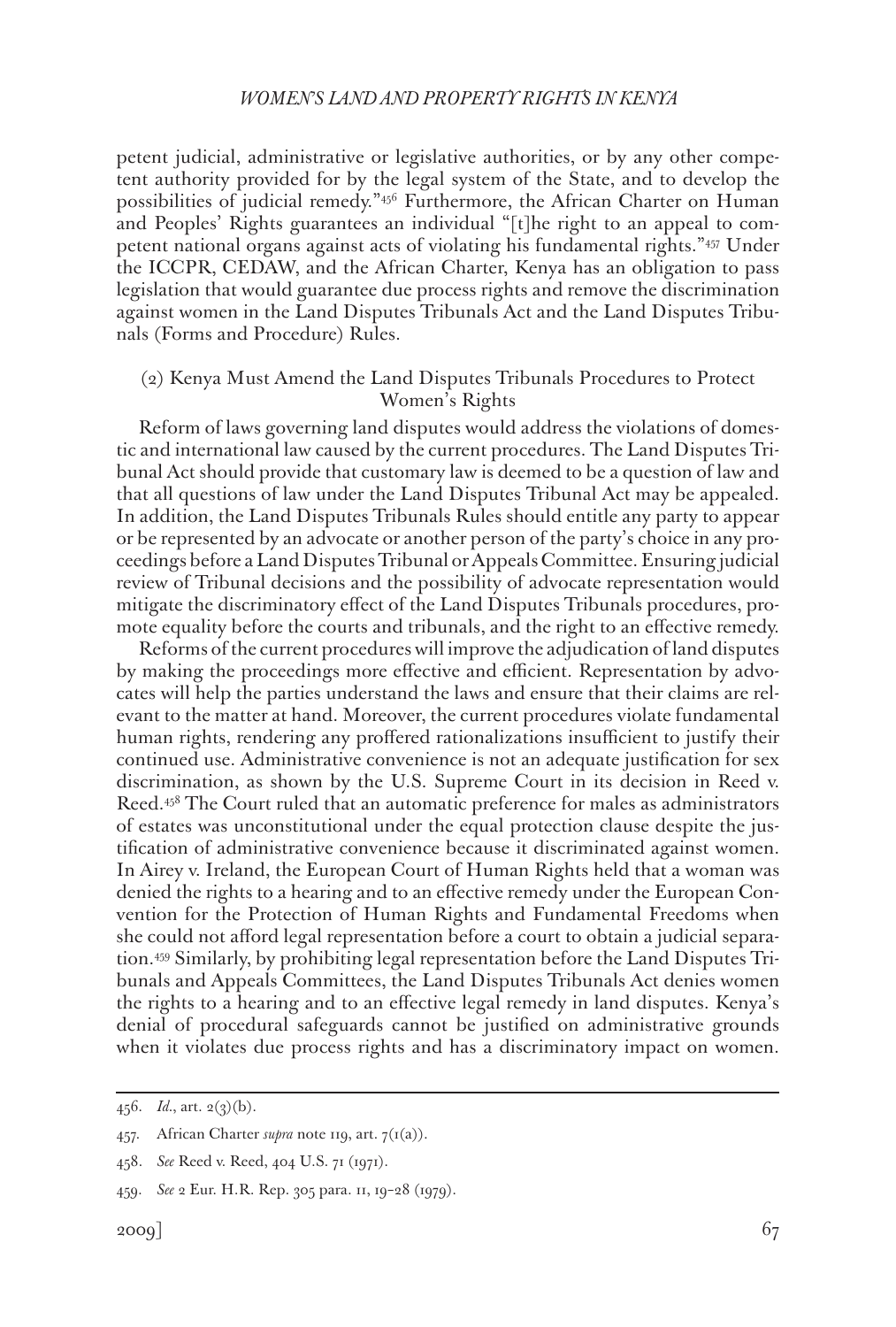The prohibition on advocate representation under the Land Disputes Tribunals (Forms and Procedure) Rules differs from provisions in other Kenyan statutes regarding other tribunals. For example, an appellant is entitled to an advocate before the Agricultural Appeals Tribunal. $4^{60}$  An appellant is also entitled to an advocate before the Income Tax Tribunal.<sup>461</sup> According to a staff member of the Law Society of Kenya, it is standard for a national tribunal to permit advocate representation: "Every national tribunal I know of permits representation."<sup>462</sup> Thus, adopting this amendment would render the Land Disputes Tribunals (Forms and Procedure) Rules consistent with other tribunal rules under Kenyan law.

The right to an effective remedy under international law would require that land decisions involving customary law should be subject to appeal.<sup>463</sup> Otherwise, customary law findings are insulated from judicial review and discriminatory decisions made by biased tribunal members would not receive outside scrutiny. The Land Disputes Tribunals Act should reflect the fact that customary law is treated as law in the Kenyan legal system. Section  $q_2$  of the Judicature Act states that Kenyan courts:

shall be guided by African customary law in civil cases in which one or more of the parties is subject to it or affected by it, so far as it is applicable and is not repugnant to justice and morality or inconsistent with any written law, and shall decide all such cases according to substantial justice.<sup>464</sup>

Kenyan courts are competent to hear customary law cases and often do.465 Kenya and other countries have already acknowledged the importance of addressing land disputes in the courts. Magistrate courts "have jurisdiction to settle disputes and make declarations" under the Land (Group Representatives) Act.466 In the Draft National Land Policy, the Kenyan Government committed to "[e] stablish an independent, accountable and democratic system backed by law to adjudicate land disputes at all levels."467 The Government also plans to establish a land court as a division of the High Court to deal exclusively with land issues in the country.468 A Land Division has already been established within the Nairobi High Court, but such divisions are yet to be rolled out throughout the country. Ghana reformed its stool lands disputes settlement process to send such cases to the courts: "The High Court shall have original jurisdiction to hear and deter-

468. *Id.* at § 4.3.5, para. 259 (2007).

<sup>460.</sup> *See* The Agricultural Appeals Tribunal Rules, (2004) Cap. 318 § 3(1). (Kenya).

<sup>461.</sup> *See* The Income Tax (Tribunal) Rules, (2004) Cap. 470 § 2. (Kenya).

<sup>462.</sup> Interview with staff member, the Law Society of Kenya, in Nairobi, Kenya (Apr. 4, 2008).

<sup>463.</sup> *See* African Charter, *supra* note 119, art. 7; ICCPR, *supra* note 77, art. 2(3).

<sup>464.</sup> The Judicature Act, (2004) Cap.  $8 \S 3(2)$ . (Kenya).

<sup>465.</sup> *See, e.g.*, Otieno v. Ougo, (1987) K.L.R. 371 (H.C.K.), *aff'd by* (1987) K.L.R. 407 (C.A.K.) (holding that Luo customary law dictated that the head of the household determines where a family member is buried and that that customary law was not repugnant to justice or morality or inconsistent with any written law).

<sup>466.</sup> Land (Group Representatives) Act, (2004) Cap. 287 § 10(2). (Kenya).

<sup>467.</sup> National Land Policy, *supra* note 10, § § 3.5.9, para. 170(a).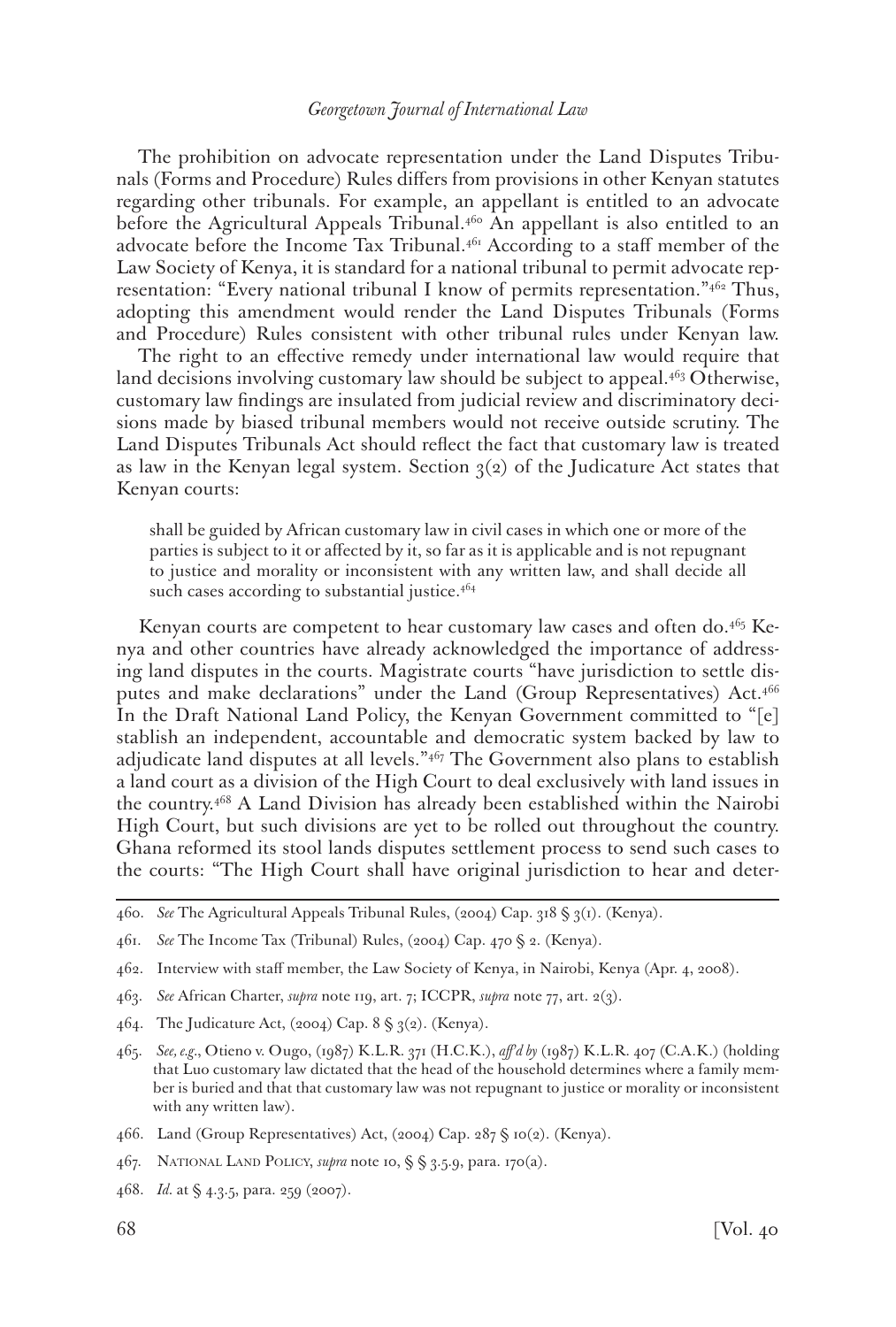mine any dispute arising from, in respect of or related to a stool land boundary.<sup>"469</sup>

Furthermore, because of the malleability of customary law and variations in interpretation, judicial review is especially important to ensure that decisions are fair. The evolving nature of customary law makes it impossible to consider customary law as a question of fact. When decisions based on customary law are not subject to appeal, there is no opportunity to determine whether the decision is repugnant to justice or morality under the Judicature Act. The government must uphold its own commitment to prevent the application of customary law where it is repugnant to justice or morality by guaranteeing that customary law is a question of law subject to appeal.

#### C. *Implementation of Land Laws Require Mandatory Education and Training*

One of the stumbling blocks to the progress of women's land and property rights in Kenya is the lack of knowledge about the land statutes among local decision-makers and the general population. According to officials at USAID who carried out an assessment of land tenure in rural areas, close to 90 percent of the poor are not aware of formal laws. $47^{\circ}$  Knowledge of the land laws is particularly important in rural areas, where the majority of people affected by those laws reside.471 An advocate interviewed in Nanyuki noted the ineffectiveness of laws that remain unknown to large swaths of the population: "The law is there. People don't know it." $472$  In situations where statutes provide more protections than customary law, this lack of knowledge deprives women of an opportunity to assert their rights. In addition, local officials who adjudicate land disputes often do not have knowledge of or access to the laws. According to an Assistant Chief in Meru, the inaccessibility of the land statutes leads to a reliance on custom instead.473 Where customary law denies women equal rights to land, this represents a serious violation of their rights, albeit a preventable one: local leaders can be trained to implement the land statutes instead of falling back on custom.

To address the gap between written statutes and practical implementation of legal protections, the government should undertake a training initiative for local officials who adjudicate land matters and an awareness campaign for the general population. The Institute of Administration is well-positioned to undertake such a training initiative based on its programs targeting civil service officers.474 Beneficiaries of the training programs should include chiefs and elders in addition to members of bodies that deal with land such as county councils, land control boards, and land disputes tribunals. Once local leaders are aware of the land laws, they can hold trainings for the general public to educate them on the rights and obligations contained in the statutes.

<sup>469.</sup> Stool Lands Boundaries Settlement (Repeal) Act § 1, No. 587 (2000) (Ghana).

<sup>470.</sup> Interview with Beatrice Wamalwa, Development Assistance Assistant, USAID, in Nairobi, Kenya (Apr. 2, 2008).

<sup>471.</sup> KLA, Women, Land and Property Rights, *supra* note 7, at 1.

<sup>472.</sup> Interview with Gilbert Ombachi, Advocate, in Nanyuki, Kenya (Mar. 29, 2008).

<sup>473.</sup> Interview with Jackson Kirigia, Assistant Chief, in Meru, Kenya (Mar. 31, 2008).

<sup>474.</sup> Telephone interview with Evelyne Opondo, Senior Counsel, FIDA-Kenya (May 7, 2008).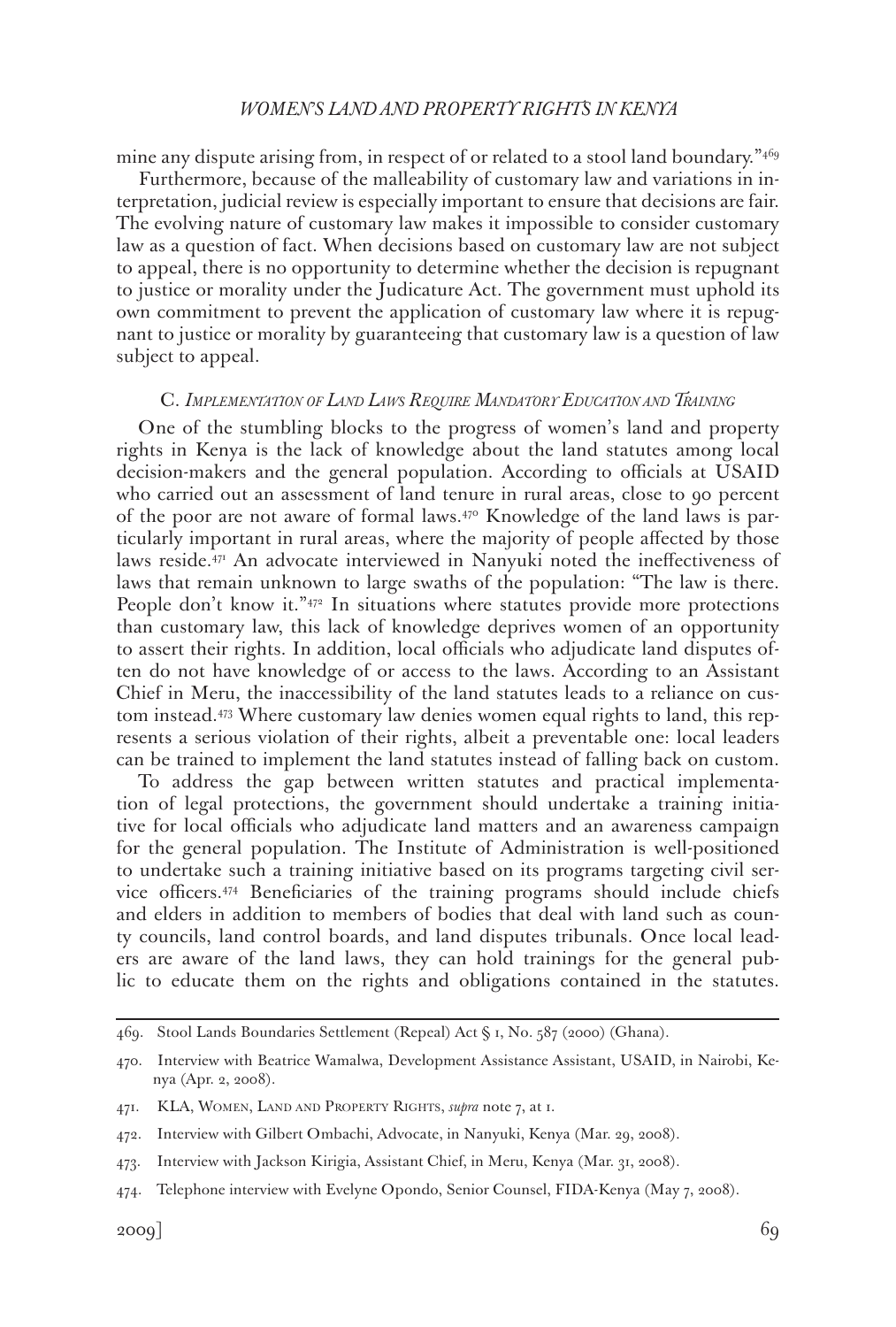Such a campaign should be carried out in conjunction with statutory reforms guaranteeing women's equal rights to land and property. Thus it would be a coordinated effort to enshrine protections in the formal law while educating local decision-makers and the population at large on the content and purpose of those legal protections. By providing for training of officials that deal with land rights and adjudication of disputes, chiefs and elders will be more knowledgeable about the legal protections afforded to women and thus will be less likely to make decisions that discriminate on the basis of sex. Such a provision would ensure that protections of women's rights are promulgated and implemented throughout the country, empowering women to assert their rights to land instead of being left homeless without any legal recourse.

# **X. STRONGER WOMEN'S PROPERTY RIGHTS WILL EMPOWER AND BENEFIT THE NATION AS A WHOLE**

Policymakers have both an obligation and an incentive to guarantee women's rights to property and land, because when those rights are curtailed, so are the opportunities for Kenya's economic growth. Strengthening women's legal rights to property is correlated with economic benefits for the nation. A 2005 International Monetary Fund (IMF) Assessment of Poverty Reduction in Kenya found that "women have unequal access to opportunities and assets" and stressed that "considerable microeconomic evidence, and growing macroeconomic evidence, suggests that gender inequality directly limits growth, output, and productivity in Kenya, notably in agriculture, where women provide about 70 percent of the labor requirements."475 Country-wide research by the Kenya Land Alliance has concluded that "Gender discrimination is one of the factors that constrain sustainable use of land in Kenya." $47^6$ 

Ensuring the economic independence of women is an integral part of the fight against poverty in Kenya. A World Bank report concluded that " $[g]$ " ender inequality plays a significant role in accounting for Africa's poor growth and poverty reduction performance."477 The IMF study stressed that "gender inequality directly limits growth, output and productivity in Kenya."478

The growing number of households headed by women, who are often dispossessed or denied secure access to land, traps families in inter-generational poverty. Already in 2000, the National Gender and Development Policy cautioned that

Kenya has witnessed a rising trend in the number of female-headed households. Male migration, single motherhood, widowhood, divorce and separation all combine to make up a national average of 25 percent of female headed households. Female headed households in both rural and urban areas have been identified as being among the poorest of the poor. If this category is not directly targeted

<sup>475.</sup> International Monetary Fund, Kenya: *Joint Staff Assessment of the Poverty Reduction Strategy Paper*, IMF Country Report No. 05/10, para. 35 (2005).

<sup>476.</sup> KLA, Women, Land and Property Rights, *supra* note 7, at 1.

<sup>477.</sup> World Economic Forum, *The Africa Competitiveness Report 2007,* at 70, *available at* http://www. weforum.org/en/initiatives/gcp/Africa%20Competitiveness%20Report/2007/index.htm (follow "Gender, Entrepreneurship and Competitiveness in Africa" hyperlink).

<sup>478.</sup> International Monetary Fund, Kenya: Joint Staff Assessment of the Poverty Reduction Strategy Paper, IMF Country Report No. 05/10 (2005).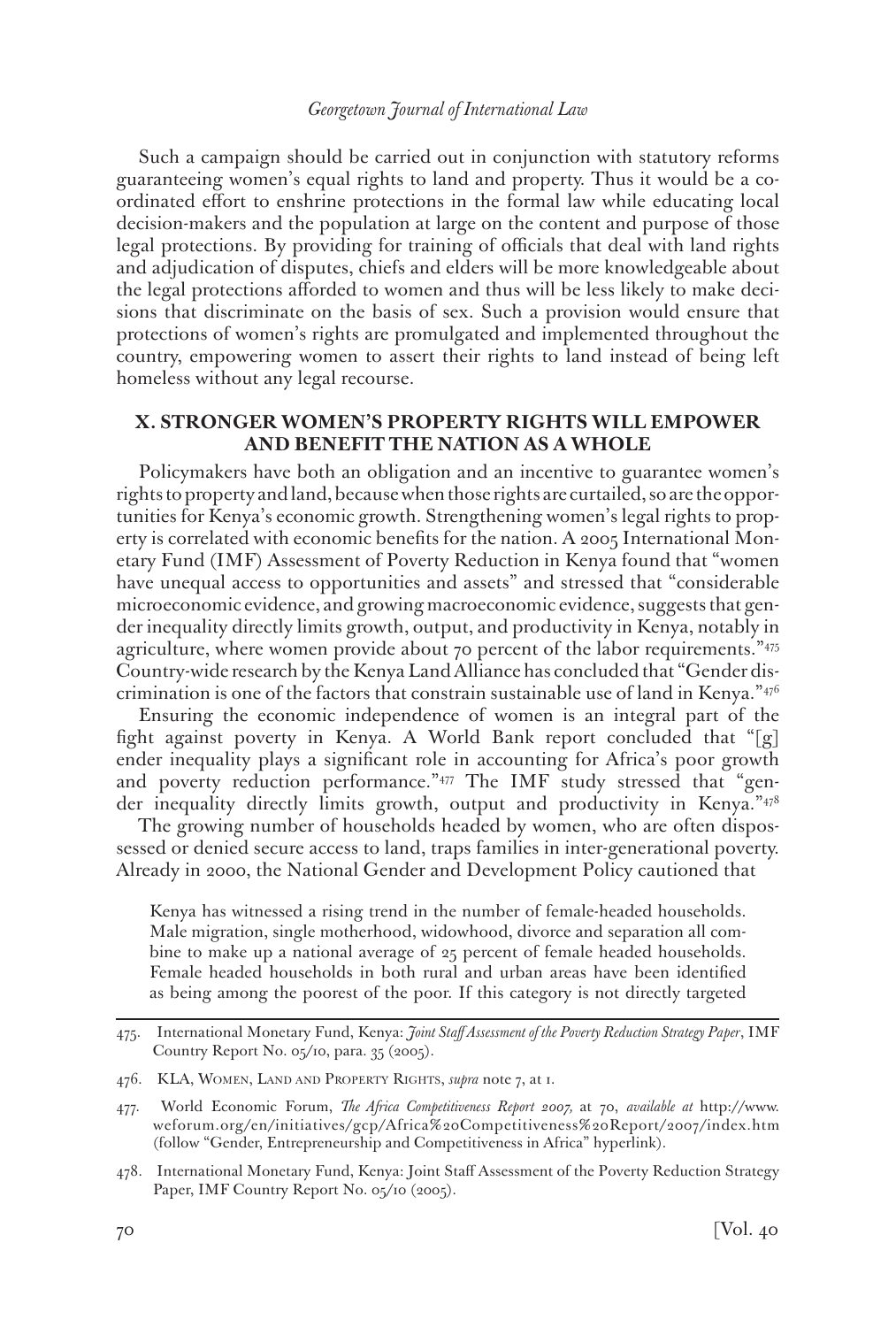by planners and policy makers in terms of distribution of national resources, it means that 25 percent of Kenya's households will continue to live below the poverty line.479

Because women are often the primary caretakers of children and family members, their exclusion from property and land control affects entire households and future generations. For Frederick Ochieng of UNIFEM, the link between economic growth and women is clear: "If women were given the same opportunities like men in terms of productivity, I think the economy of this country would have doubled because we know [of so many] places where women are the producers."480

Although women in Kenya are the "main agricultural producers and food providers," comprising "80 to 90 percent of the labour force in subsistence production, and over 70 percent in cash production," they lack have access to land ownership.481 Because women either lack ownership or control over the land or face the risk of losing it if their fathers, husbands, or their in-laws evict them, they may lack incentive to further develop or invest in greater agricultural productivity.<sup>482</sup> The Kenyan government has recognized that depriving half its population of equal rights to property and land has severely curtailed the nation's development. In its report to the CEDAW Committee, the government admits that "women are relegated to small-scale subsistence farming with little, if any, surplus for sale."483 Its report to the Economic, Social and Cultural Rights Committee, laments that "[t]he growth of rural economy has been faced by a number of constraints among them land tenure and access to land by women in local communities."484 Even when women have access to work the land, they seldom enjoy profits from the crops. The general counsel for a bank in Nairobi noted this grim reality: "Women do all the backbreaking work, but it is the men who get the funds from the cash crops."485

The lack of access to and control of land also affects women's ability to get credit, because it is often conditioned upon a land title for collateral, which few women hold.486 The general counsel of a Nairobi bank emphasized the connection between women's access to credit and Kenya's economy: "Since lending to men is more common, perhaps the more you increase lending to women, the more you see an improvement in the economy.<sup>"487</sup> He also pointed out that where women had access to credit, there had been an extreme improvement in the lives of their children.

- 482. *Women and Autonomy in Kenya: Policy and Legal Framework*, Kivutha Kibwana ed. 35 (2006).
- 483. *Kenya's Report to the CEDAW, supra* note 7, at para. 148.
- 484. Kenya, *Initial report submitted by states parties to the Committee on Economic, Social and Cultural Right (2006),*  para. 129, U.N.Doc.E/C.12/KEN/1 (Aug. 21, 2007) (emphasis added).
- 485. Interview with General Counsel for Bank, in Nairobi, Kenya (Apr. 2, 2008).
- 486. Kenya Human Right Development Report 7 (1999) *available at* http://www.ke.undp.org/Kenya\_Human\_Development\_Report\_1999.pdf; *see also infra* Part IV.A.
- 487. Interview with General Counsel for Bank, in Nairobi, Kenya (Apr. 2, 2008).

<sup>479.</sup> National Gender and Development Policy, *supra* note 57.

<sup>480.</sup> Interview with Frederick Ochieng, UNIFEM, in Nairobi, Kenya (Apr. 4, 2008).

<sup>481.</sup> UN Theme Group on HIV and AIDS, Property and Inheritance Rights, *supra* note 5, at 12.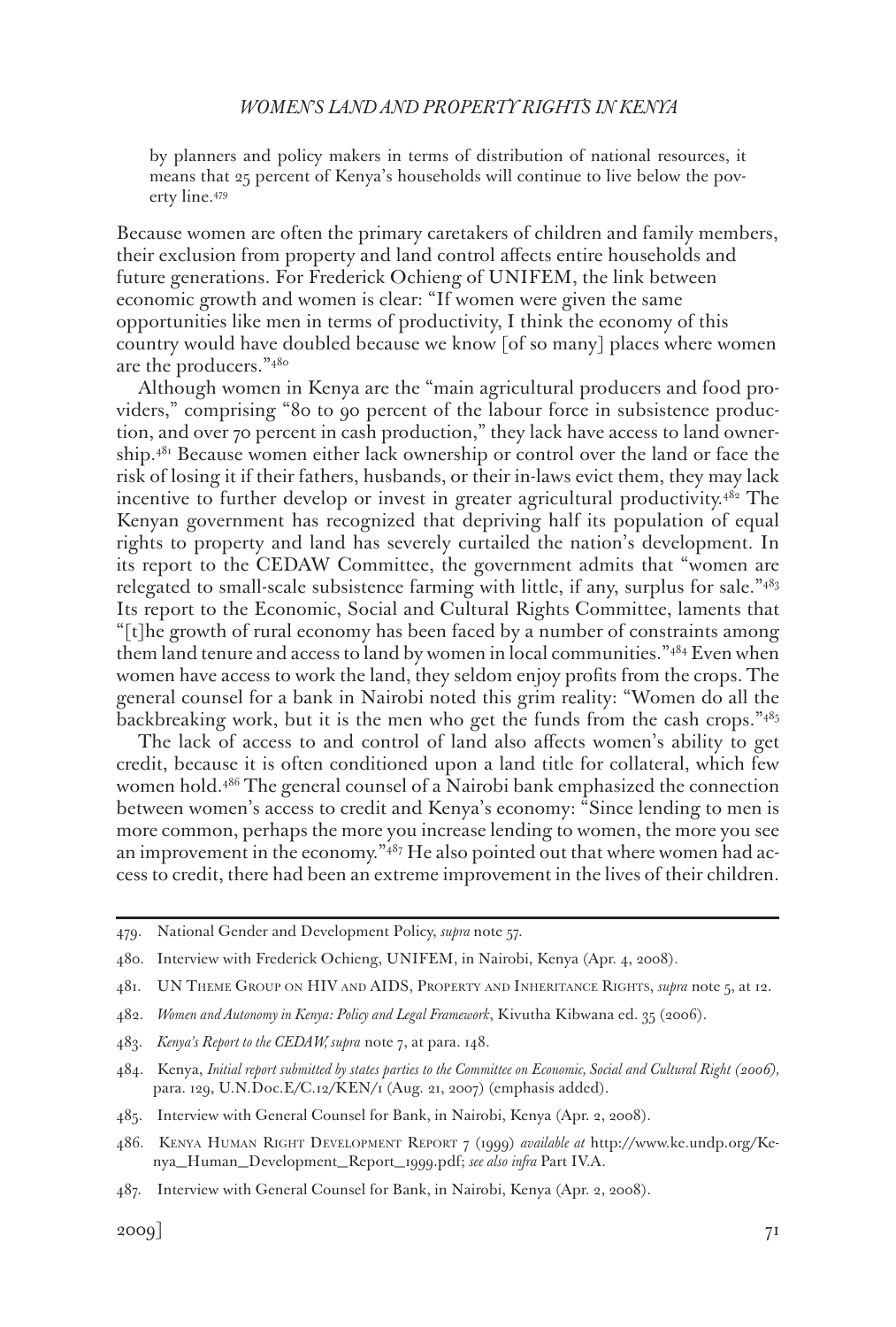Strengthening women's property rights will strengthen Kenyan society and benefit the country economically. The World Bank, for example, estimated that protecting women's property rights would increase by 20 percent the overall agricultural output of Kenya.488 A recent study by the International Finance Corporation and the World Bank concluded that "eliminating gender-based inequalities… in Kenya could result in a one-off increase in as much as 4.3 percentage points in GDP growth, and a sustained year-on-year increase of 2.0 to 3.5 percentage points of GDP growth."489 Thus, apart from the critical importance of respect for human rights and the inevitable social good of protecting the rights of all Kenyans, equal land and property rights for women will benefit the human and economic development of Kenya.

# **XI. KENYA'S LEGISLATURE SHOULD TAKE IMMEDIATE ACTION**

In summary, in order to fulfill domestic and international obligations to promote women's rights to land, property, housing, and credit and to promote a brighter economic future for the country, the Kenyan legislature should undertake the following initiatives.

First, the government should:

- Pass laws that require spouses to register land and property jointly;
- Enact incentives, such as tax credits and subsidies, for joint registration;
- Ensure the availability of alternative forms of collateral to land and as a corrective action, lengthen payment periods for loans extended to women; and
- Enshrine in law and titles women's occupancy and secondary (or derivative) rights to land.

In the context of marriage and divorce, Kenya should:

- Enact a requirement for mutual spousal consent to transactions involving matrimonial property; and
- Pass laws ensuring a presumption of equal division of matrimonial property upon divorce, accounting for indirect and non-financial contribution.

To ensure that women's voices are heard in the decision-making process, Kenya should:

- Provide for female representation in institutions that adjudicate land disputes; and
- Amend procedures for land disputes to guarantee the right to an advocate and the right to appeal decisions based on customary law.

<sup>488.</sup> The World Bank, *Engendering Development Through Gender Equality in Rights, Resources and Voice* , at 11 (2001) *available at* http://www-wds.worldbank.org/external/default/WDSContentServer/WDSP/ IB/2001/03/01/----94946\_01020805393496/Rendered/PDF/multi\_page.pdf .

<sup>489.</sup> International Finance Corporation & the World Bank, Voices of Women Entrepreneurs in Kenya 1 (2007), *available at http://www.ifc.org/ifcext/sustainability.nsf/AttachmentsByTitle/rep\_GEM-Tools\_VoicesKenya/\$FILE/Voices+of+Women+Entrepreneurs+in+Kenya.pdf*.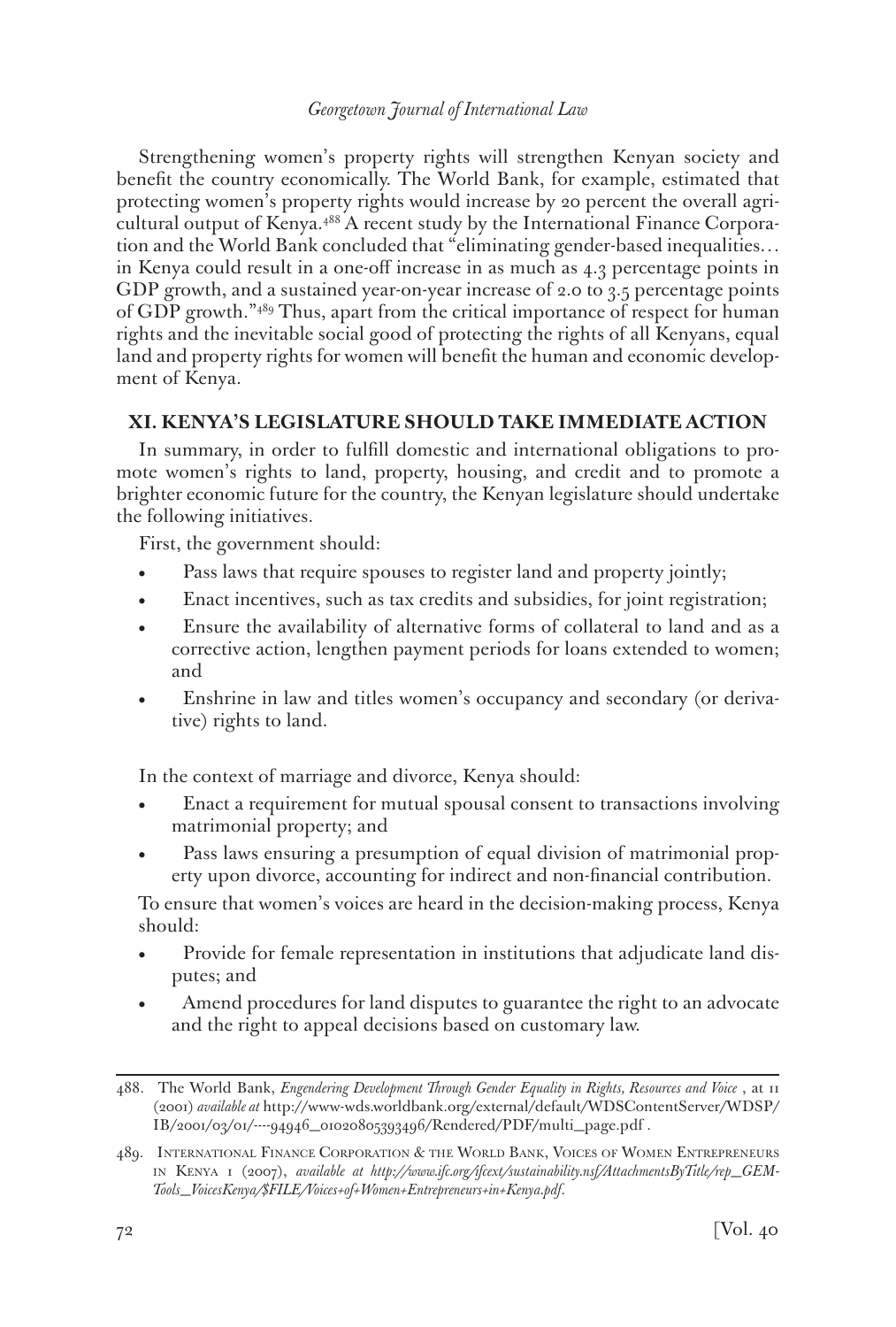\*\*\*

# **Appendix: Annotated Version of The Land Equality Act, 2009 (Proposal)**

## **THE LAND EQUALITY ACT, 2009**

#### ARRANGEMENT OF SECTIONS

## **Part I – Preliminary**

Preamble

- 1. Short title.
- 2. Interpretation.

#### **Part II – EQUAL Rights of Women and Men to Land**

- 3. Equal rights to land.
- 4. Prohibition of sex discrimination in the application of customary law.
- 5. Types of land rights.
- 6. Right of ownership.
- 7. Right of leasehold.
- 8. Right of occupancy.
- 9. Joint spousal rights to matrimonial land.
- 10. Incentives for joint registration.
- 11. Requirement for spousal consent and consideration of other interests in the land.
- 12. Procedures for verifying spousal consent.
- 13. Rejection of transactions lacking consent.

14. Recognition of the right of occupancy during the consolidation or adjudication process.

#### **PART III – PROCEDURAL SAFEGUARDS AND DISPUTE RESOLU-TION**

- 15. Procedures to facilitate registration.
- 16. Equal access to credit.
- 17. Representation of women in land bodies.
- 18. Qualifications for Membership of Land Bodies.
- 19. Bribery of land officials.
- 20. Fraud before land bodies.
- 21. Expedited Access to Land Bodies for People Living with HIV/AIDS.
- 22. Education and training on land laws.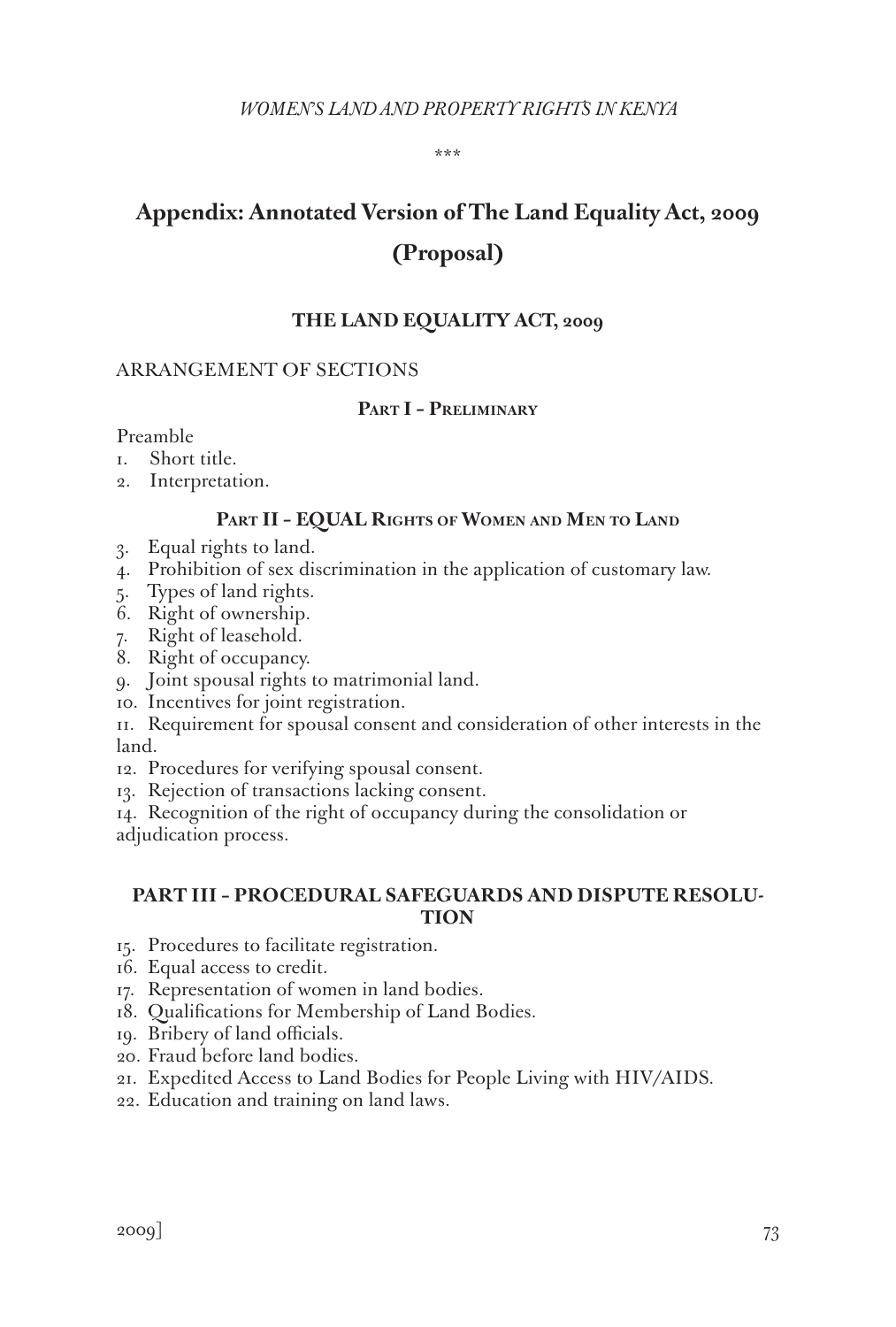# **PART IV – AMENDMENTS**

23. Amendments to existing laws.

# **SCHEDULES**

First Schedule – Amendment to the Land Disputes Tribunals Act. Second Schedule – Amendment to the Land Disputes Tribunals (Forms and Procedure) Rules. Third Schedule – Amendments to the Registered Land Act. Fourth Schedule – Amendments to the Land Consolidation Act. Fifth Schedule – Amendments to the Trust Land Act. Sixth Schedule – Amendments to the Trust Land Rules. Secenth Schedule – Amendment to the Advocates (Remuneration) (Amendment) Order, 2006.

# **Preamble**

AN ACT of Parliament to make provision for the equal rights to land and property of women and men; to give effect to the principles of the Convention on the Elimination of All Forms of Discrimination Against Women (CEDAW), the International Covenant on Civil and Political Rights (ICCPR), the International Covenant on Economic, Social and Cultural Rights (ICESCR), and the African Charter on Human and People's Rights (African Charter) and for connected purposes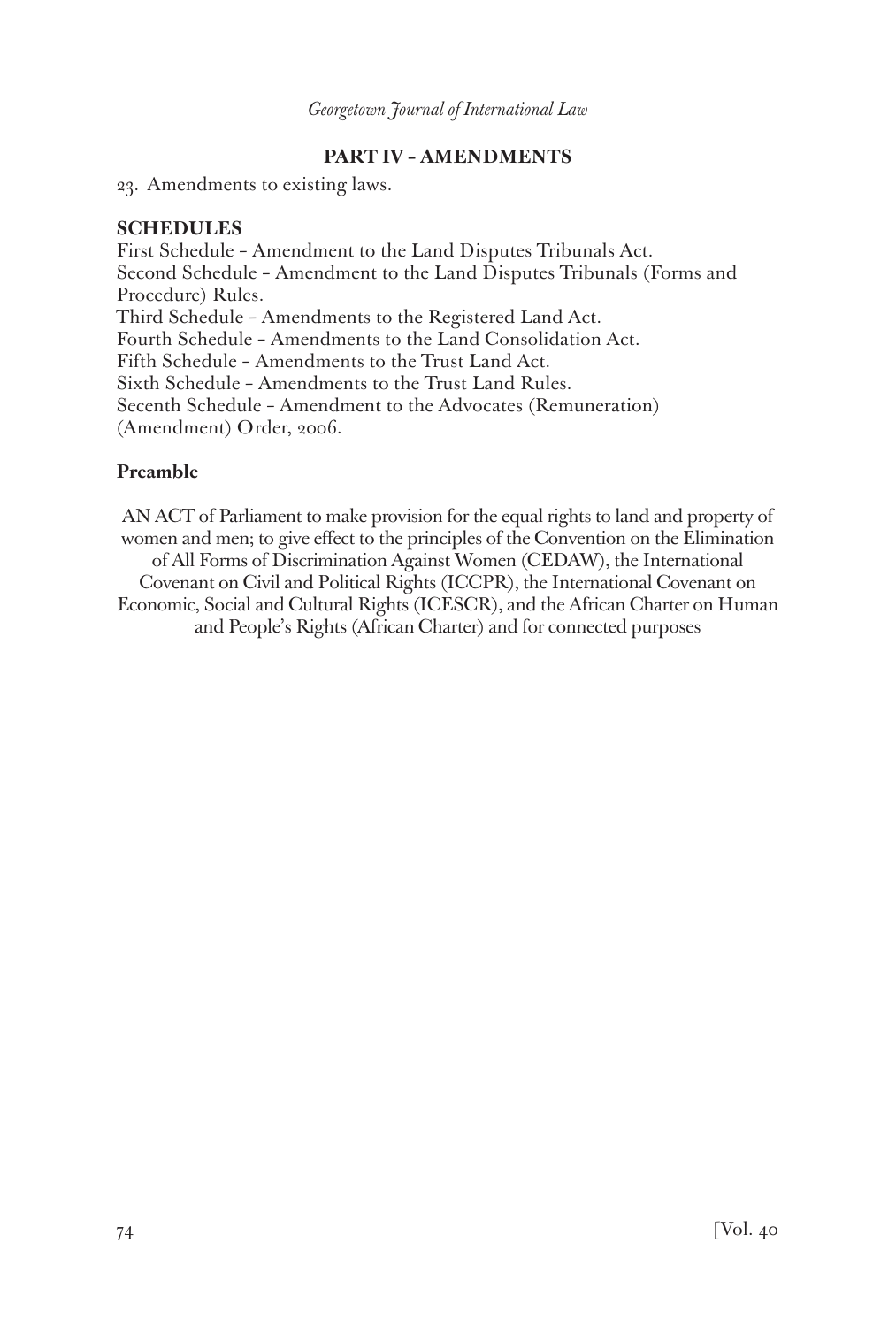Kenya's Parliament must enact provisions to ensure that women and men have equal rights to land and property to fulfill its obligations under international law, particularly under CEDAW, the ICESCR, and the African Charter, all of which Kenya has ratified without relevant reservations. *See* Convention on the Elimination of All Forms of Discrimination Against Women, art. 15, GA res. 34/180, 34 UN GAOR Supp. (No. 46) at 193, UN Doc. A/34/46, 1249 U.N.T.S. 13, *entered into force* Sept. 3, 1981, *ratified by* Kenya Mar. 9, 1984, *available at* http://www2.ohchr.org/english/law/cedaw.htm [hereinafter CEDAW], *ratification status available at* http://www.un.org/womenwatch/daw/cedaw/states. htm; International Covenant on Civil and Political Rights, art. 16, G.A. res. 2200A (XXI), 21 U.N. GAOR Supp. (No. 16) at 52, U.N. Doc. A/6316 (1966), 999 U.N.T.S. 171, *entered into force* Mar. 23, 1976, *ratified by* Kenya May 1, 1972, *available at* http://www2.ohchr.org/english/law/ccpr.htm [hereinafter ICCPR], *ratification status available at* http://www2.ohchr.org/english/bodies/ratification/4. htm; International Covenant on Economic, Social and Cultural Rights, art. 3, 11, GA res. 2200A (XXI), 21 UN GAOR Supp. (No. 16) at 49, UN Doc. A/6316 (1966), 993 U.N.T.S. 3, *entered into force* Jan. 3, 1976, *ratified by* Kenya May 1, 1972, *available at* http://www2.ohchr.org/english/law/cescr.htm [hereinafter ICESCR], *ratification status available at* http://www2.ohchr.org/english/bodies/ratification/3.htm#ratifications; African Charter on Human and Peoples' Rights, art. 14, OAU Doc. CAB/LEG/67/3 rev. 5 (1981), 1520 U.N.T.S. 217, *entered into force* Oct. 21, 1986, *ratified by* Kenya Jan. 23, 1992, *available at* http:// www.achpr.org/english/\_info/charter\_en.html [hereinafter African Charter], *ratification status available at* http://www.achpr.org/english/ratifications/ratification\_african%20charter.pdf.

The government recognizes the need for domestication of such treaties: the Draft National Land Policy notes that "international conventions on women's rights relevant to women's land rights ratified by the Government of Kenya have not been translated into policies and laws." Ministry of Lands, Draft National Land Policy § 3.6.10.3, para. 224 (2007). This preambulatory language mirrors the language of the Children Act domesticating international and regional conventions: "AN ACT of Parliament to make provision for… protection of children;…to give effect to the principles of the Convention on the Rights of the Child and the African Charter on the Rights and Welfare of the Child and for connected purposes." The Children Act, No. 8 (2001).

## WHEREAS

1. Kenyan women lack equal land and property rights because of discriminatory customs and stereotypes purporting that women cannot own or control land.

In the customary law of many communities, women do not have the right to own and control land. Instead, women are treated as property owned by their husbands. Interview with County Clerk, Laikipia County Council, in Nanyuki, Kenya (Mar. 31, 2008). These customary laws are enshrined in the land laws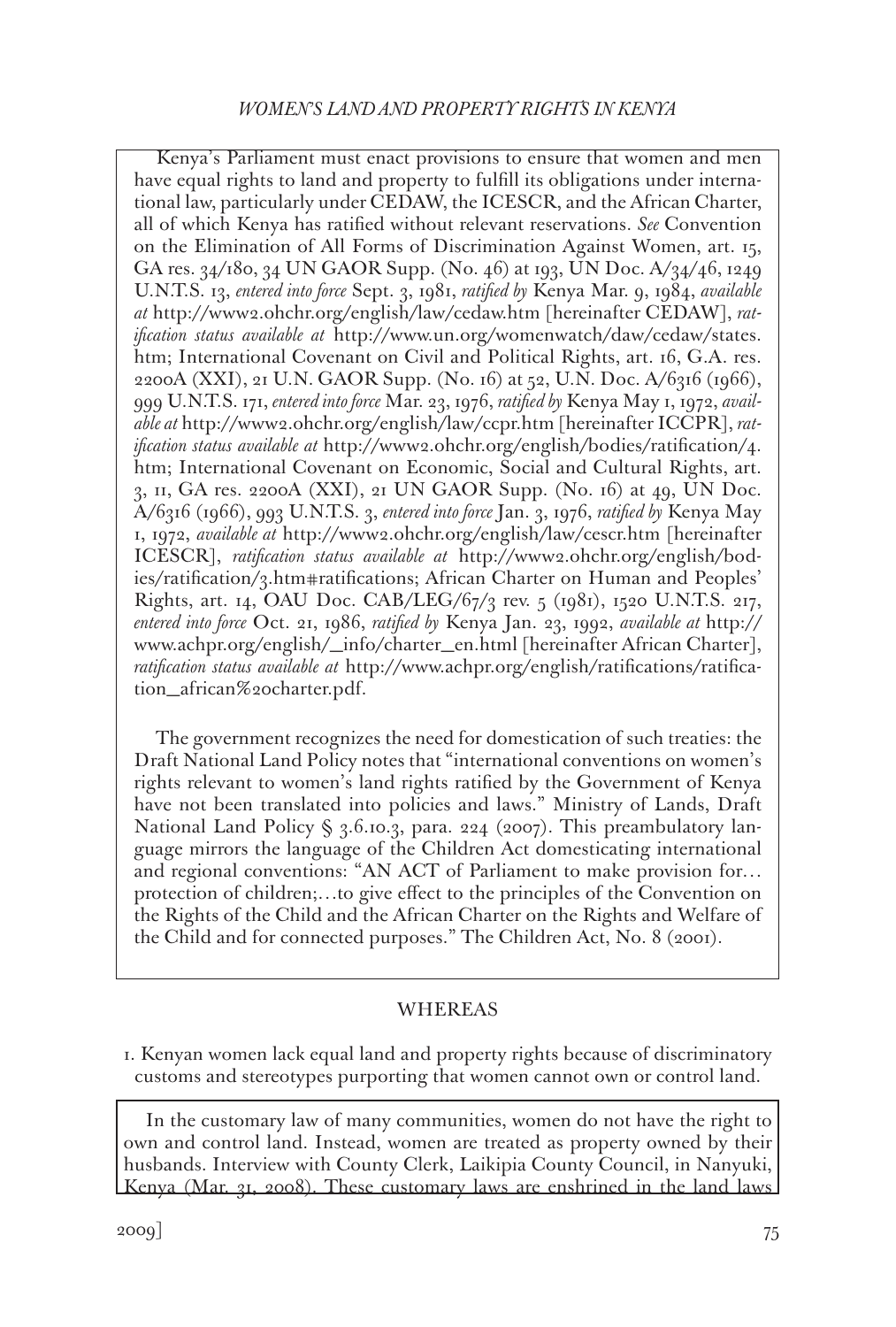of Kenya for adjudication of land rights, thereby perpetuating discrimination against women.

2. Despite the fact that woman contribute 80% (eighty percent) of the agricultural labour in the country, they own only 6% (six percent) of the land;

The National Land Policy recognizes that "few women have land registered in their names. MINISTRY OF LANDS, DRAFT NATIONAL LAND POLICY § 3.6.10.3, para. 224 (2007). Women hold only 1% of registered land titles in their names and only 5-6% hold titles in joint names. KENYA LAND ALLIANCE POLICY BRIEF: WOMEN, LAND AND PROPERTY RIGHTS AND THE LAND REFORMS IN KENYA 1 (2006), http://www.kenyalandalliance.or.ke/ women%20policy%20brief.pdf [hereinafter KLA, POLICY BRIEF].

3. The land laws of Kenya fail to protect women's rights to land and property at all stages of their lives;

Women lack security of land tenure throughout their lives: as daughters they have no legally protected right of occupancy on family land, as wives they have no legally protected right to refuse consent to land transactions, and as widows they have no legally protected absolute rights to inheritance. The Land Control Act fails to require spousal consent for transactions of agricultural land, rendering wives defenceless against unauthorized sale of their land. Furthermore, the only law applied to division of property in divorce is a 127-year-old British law that does not specify women's rights to matrimonial property.

4. Women's economic dependence on men for their livelihoods and their housing renders them more susceptible to domestic violence and dispossession;

Because of women's unequal access and control over resources such as farmland, they must rely on men for security of tenure. Often women stay in violent marriages because they do not own their own property, so they have nowhere to go and nothing to take with them if they leave. Interview with Gitobu Imanyara, Member of Parliament, in Nairobi, Kenya (Apr. 3, 2008). Many cases of domestic violence are tied to property, and women who do not surrender their salaries to their husbands are beaten. Interview with Judy Mbugua, head of PACWA and Team Leader for Kenya, Association of Evangelicals in Africa, in Nairobi, Kenya (Apr. 4, 2008).

5. The deadly progression of the HIV/AIDS pandemic and its toll on individuals, families, and society make it ever more urgent for the Parliament to protect women's rights to property.

According to the Draft National Land Policy, the HIV pandemic "underscores an urgent need to reform cultural and legal practices that discriminate against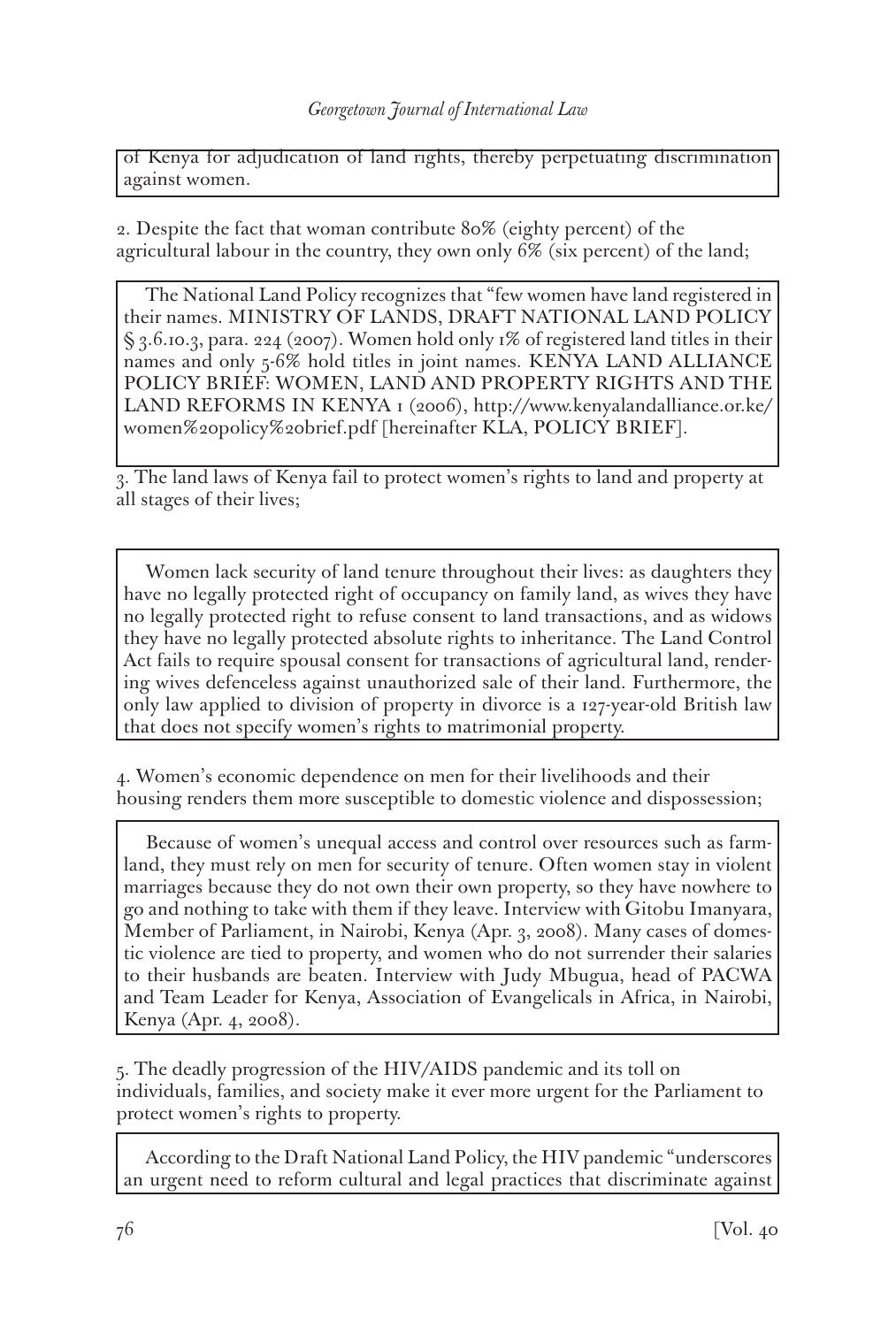women and children with respect to access and ownership of land." MINISTRY OF LANDS, DRAFT NATIONAL LAND POLICY  $\frac{6}{3}$ , 3.6.10.1, para. 217 (2007). Women are at high risk of exposure to HIV when they are dispossessed by husbands' sale of their land and end up in slums where they are forced to resort to survival sex to support themselves. Interview with Ruben Mwenda Murugo, Land Policy Coordinator, Ministry of Lands, in Nairobi, Kenya (Apr. 2, 2008); UNAIDS, WOMEN AND AIDS: AN EXTRACT FROM THE AIDS EPIDEMIC UPDATE 94 (2004). In addition, women's access to HIV medications may be threatened when they are displaced from their residences. A steady supply of nutrition is essential for people living with HIV/AIDS, so dispossession from their homes and farms further threatens women's health.

6. In the current period of reconciliation from the post-election violence, land reforms are urgently needed to address the long-standing resentments regarding land allocation in Kenya, and it is imperative that half of the population's rights are recognized and protected as part of this process;

The majority of internally displaced persons are women and children, and their property rights will be crucial to resettlement efforts. See Women's Memorandum to the Mediation Team, Kenyan Women's Consultation Group on the Current Crisis in Kenya, Jan. 29, 2008, *available at* http://allafrica.com/stories/200801310664.html. In addition, women who have lost husbands and sons to the violence are at risk of losing land that was never registered in their names.

7. Kenya has an obligation under the Constitution to uphold the fundamental rights and freedoms of all persons in Kenya without distinction based on sex;

This provision is based on the unqualified guarantee of fundamental rights and freedoms regardless of sex in section 70 of the Constitution and the prohibition of discrimination on the basis of sex in Section 82. Section 70's protection of fundamental rights extends to the right to "life, liberty, security of the person, and the protection of the law" in addition to protection for the privacy of the home and other property and "protection from deprivation of property without compensation." Furthermore, Section 82 prohibits discrimination on the basis of sex. According to these provisions, Kenyan women are entitled to the same protections of the law as men.

8. Kenya has an obligation under international treaties that it has ratified, including the ICESCR, ICCPR, the African Charter, and CEDAW, to guarantee the equality of women and to adopt legislation to eliminate discrimination against women;

Article 26 of the ICCPR and article 3 of the African Charter ensure that every individual shall be "equal before the law" and that every individual shall be entitled to "equal protection of the law." Kenya also has an obligation to "ensure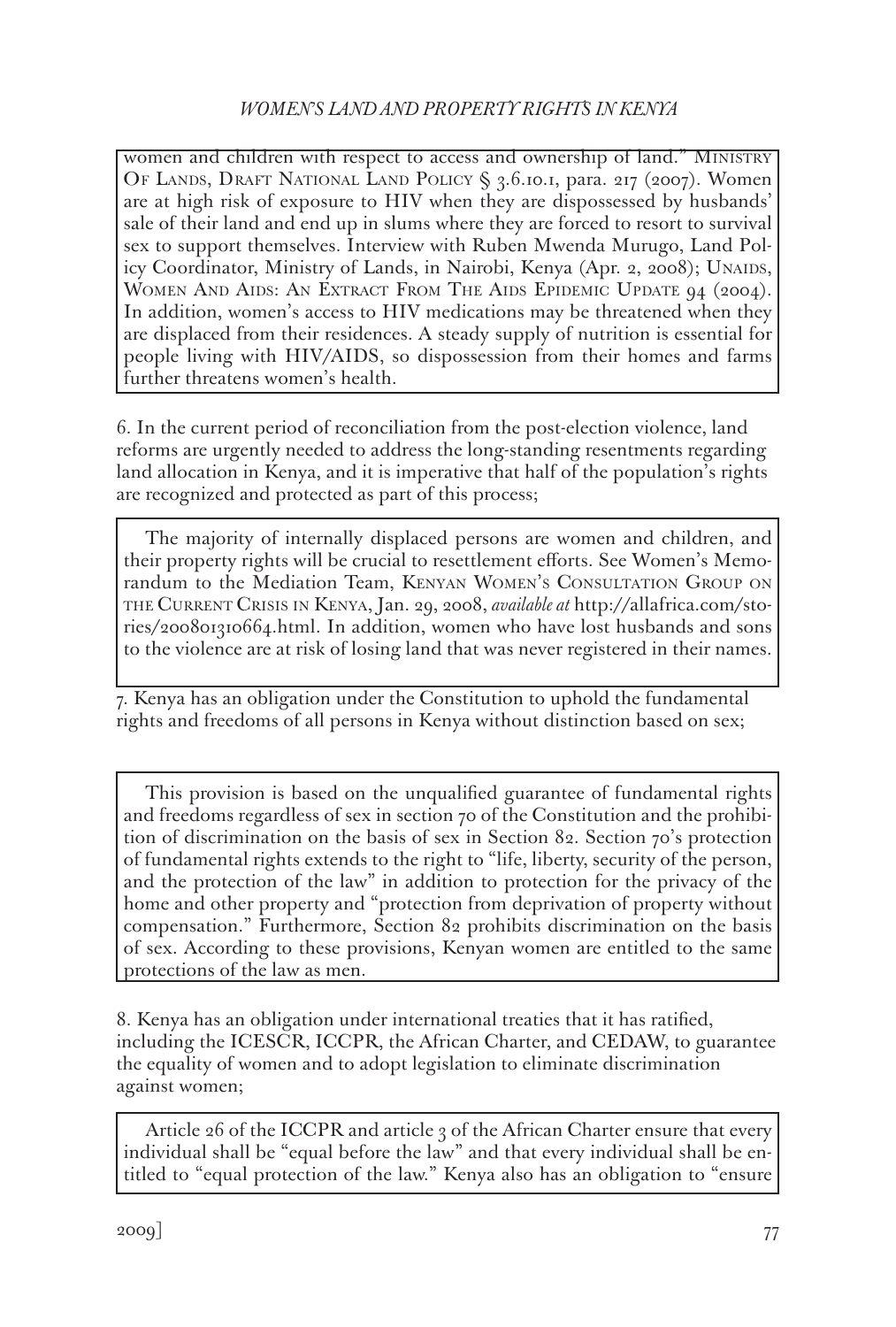the elimination of every discrimination against women" under article  $18(3)$  of the African Charter. By ratifying CEDAW, Kenya has condemned "discrimination against women in all its forms" and agreed to pursue "by all appropriate means and without delay a policy of eliminating discrimination against women," including by adopting "all appropriate measures, including legislation, to modify or abolish existing laws, regulations, customs and practices which constitute discrimination against women" (article 2).

9. Kenya has an obligation under international law to ensure women's rights to property and to adequate housing;

Kenya has a duty under article 14 of the African Charter to protect the right to property ("the right to property shall be guaranteed"). Kenya is also committed to ensure the right to adequate housing under article  $I(I)$  of the ICESCR ("the right of everyone to an adequate standard of living … including adequate food, clothing and housing"), and article  $14(2)(h)$  of CEDAW (the right "to enjoy adequate living conditions, particularly in relation to housing").

10. Kenya must reform land body processes that currently deny women's rights to due process and equality guaranteed by the ICCPR and the African Charter;

Kenya must change the land adjudication procedures that disadvantage women to provide them with the right to an effective remedy under article  $2(3)$  of the ICCPR ("any person whose rights or freedoms…are violated shall have an effective remedy"), the right to appeal violations of their rights under article  $7$ of the African Charter, and the right to equality before the courts and tribunals under article  $14(1)$  of the ICCPR ("All persons shall be equal before the courts and tribunals").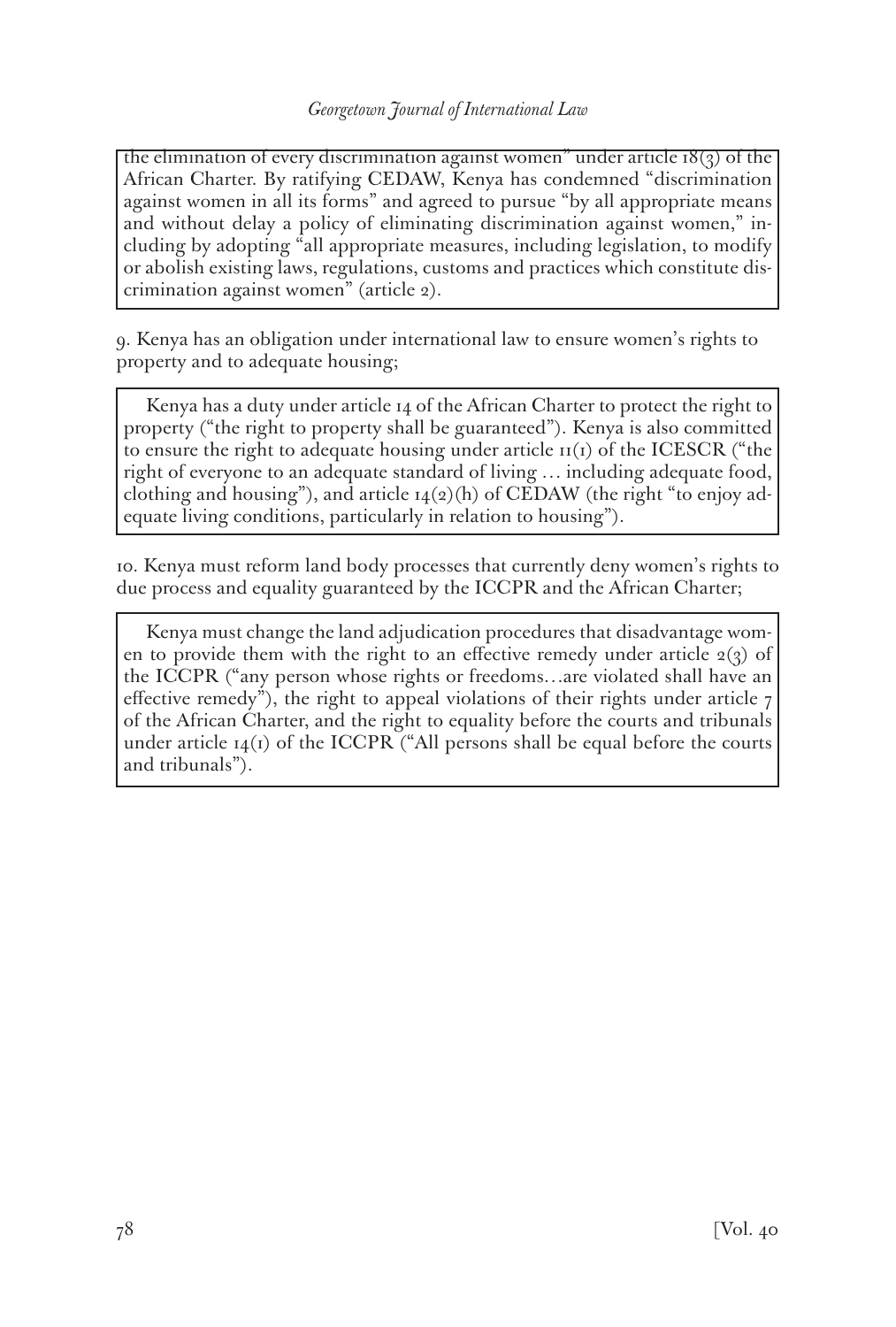# NOW THEREFORE BE IT ENACTED by the Parliament of Kenya as follows:

# **Part I – Preliminary**

| А.              |                                                                                                                                                                                                                                   |  |  |
|-----------------|-----------------------------------------------------------------------------------------------------------------------------------------------------------------------------------------------------------------------------------|--|--|
| Short title.    | I. This Act may be cited as the Land Equality Act.                                                                                                                                                                                |  |  |
| <b>B.</b>       |                                                                                                                                                                                                                                   |  |  |
| Interpretation. | 2. In this Act, unless context otherwise requires-                                                                                                                                                                                |  |  |
|                 | "adjudication" means the process under the Land<br>Adjudication Act, Cap. 284, by which a recording officer<br>and adjudication committee determine customary rights to<br>land and the recording officer registers those rights; |  |  |
|                 | "agriculture" has the same meaning as under section $2(I)$<br>of the Agriculture Act, with the additional inclusion of<br>subsistence farming;                                                                                    |  |  |
|                 | "consolidation" means the process under the Land<br>Consolidation Act, Cap. 283, by which an Adjudication<br>Committee or<br>of determining customary rights to land and registering<br>those rights;                             |  |  |
|                 | "discriminatory" has the same meaning as under section<br>$82(3)$ of the Constitution;                                                                                                                                            |  |  |
|                 | "joint proprietor" has the same meaning as under section<br>102(1) of the Registered Land Act, Cap. 300;                                                                                                                          |  |  |
|                 | "proprietor" means a proprietor under the Registration of<br>Titles Act, Cap. 281, or the Registered Land Act, Cap. 300;                                                                                                          |  |  |
|                 | "Registrar" means a registrar under the Registration of<br>Titles Act, Cap. 281, or the Registered Land Act, Cap. 300;                                                                                                            |  |  |

These definitions conform to the definitions under Kenya's various land acts. Under the adjudication process of the Land Adjudication Act, (2004) Cap. 284, a recording officer and the adjudication committee determine the claims to the land under customary law. §§ 19, 20. The recording officer designates any person who "has, under recognized customary law, exercised rights in or over land which should be recognized as ownership" as the owner of that land. Id.  $\S$  23(2) (a). The land is then registered accordingly. Id. § 28.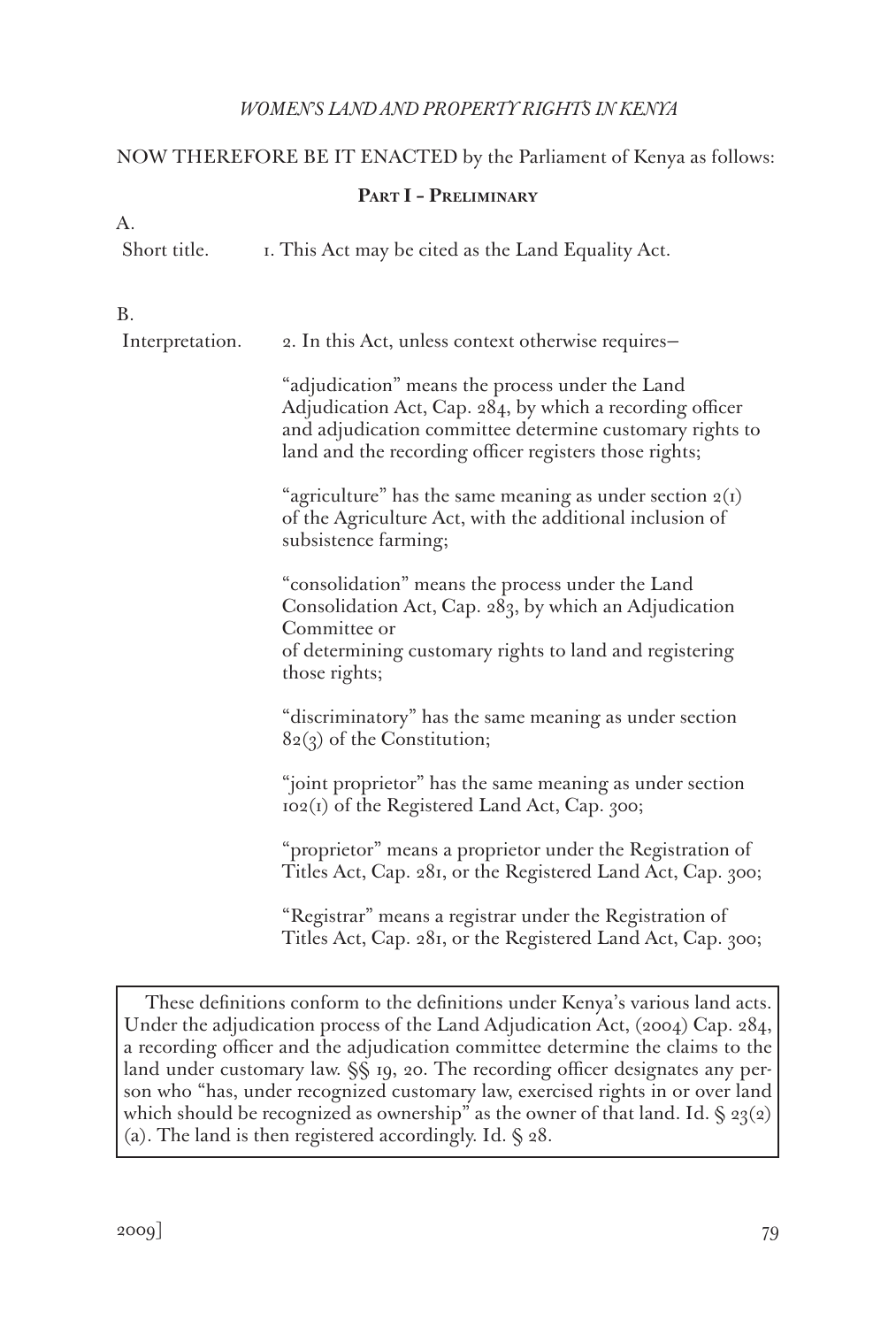Under the consolidation process of the Land Consolidation Act, (2004) Cap. 283, an Adjudication Committee consisting of "persons resident in" the area is appointed and adjudicates and determines "in accordance with African customary law the claim of any individual person to any right or interest in any land" within the area.  $\S \S$   $q(t)$ ,  $r(t)$ . If the Committee cannot reach a decision, it refers the matter to an Arbitration Board. Id.  $\zeta_{II}(2)$ . The findings of the Committee or Arbitration Board are reflected in a Record of Existing Rights. *Id.* § 15. The Committee then allocates land based on the customary law rights reflected in the Record of Existing Rights. *Id.* § 21(2).

Section  $102(i)$  of the Registered Land Act defines the rights of a joint proprietor to include the requirement that all joint proprietors consent to the disposition of property and the right of survivorship. The Registered Land Act, (2006) Cap. 300  $\Im$  102(1) ("Where the land, lease, or charge is owned jointly, no proprietor is entitled to any separate share in the land, and consequently—(a) dispositions may be made only by all the joint proprietors; and (b) on the death of a joint proprietor, his interest shall vest in the surviving proprietor or the surviving proprietors jointly.") Section 2 of the Registration of Titles Act, (2004) Cap. 281, defines "proprietor" as "the person or corporation registered under this Act as the owner of land or as a lessee from the Government." Section  $3(a)$  of the Registered Land Act defines "proprietor" as "in relation to land or a lease, the person named in the register as the proprietor thereof." Section 2 of the Registration of Titles Act defines "registrar" as "the principal registrar of titles or a registrar of titles appointed under this Act and the words 'the Registrar' mean with reference to any particular piece of land…, the registrar of the registration district in which such land is situated."

"Lending institution" means the Agricultural Finance Corporation and any bank or financial institution, as defined under the Banking Act, Cap. 488;

"Private lending institution" means any bank or financial institution, as defined under the Banking Act, Cap. 488, but does not include the Agricultural Finance Corporation;

The Banking Act defines "bank" as "a company which carries on, or proposes to carry on, banking business in Kenya and includes the Cooperative Bank of Kenya Limited but does not include the Central Bank" and "financial institution" as "a company, other than a bank, which carries on, or proposes to carry on, financial business and any other company which the Minister may, by notice in the Gazette, declare to be a financial institution for the purposes of this Act."  $(2004)$  Cap.  $488 \text{ }\frac{\text{}}{2}$  (1).

"Dependant" means anyone who lives on the land with the holder of rights to that land and who relies on the holder of rights for support and may include, but is not limited to, children (including adult children), cohabitating partners of less than two years, parents, and other relatives.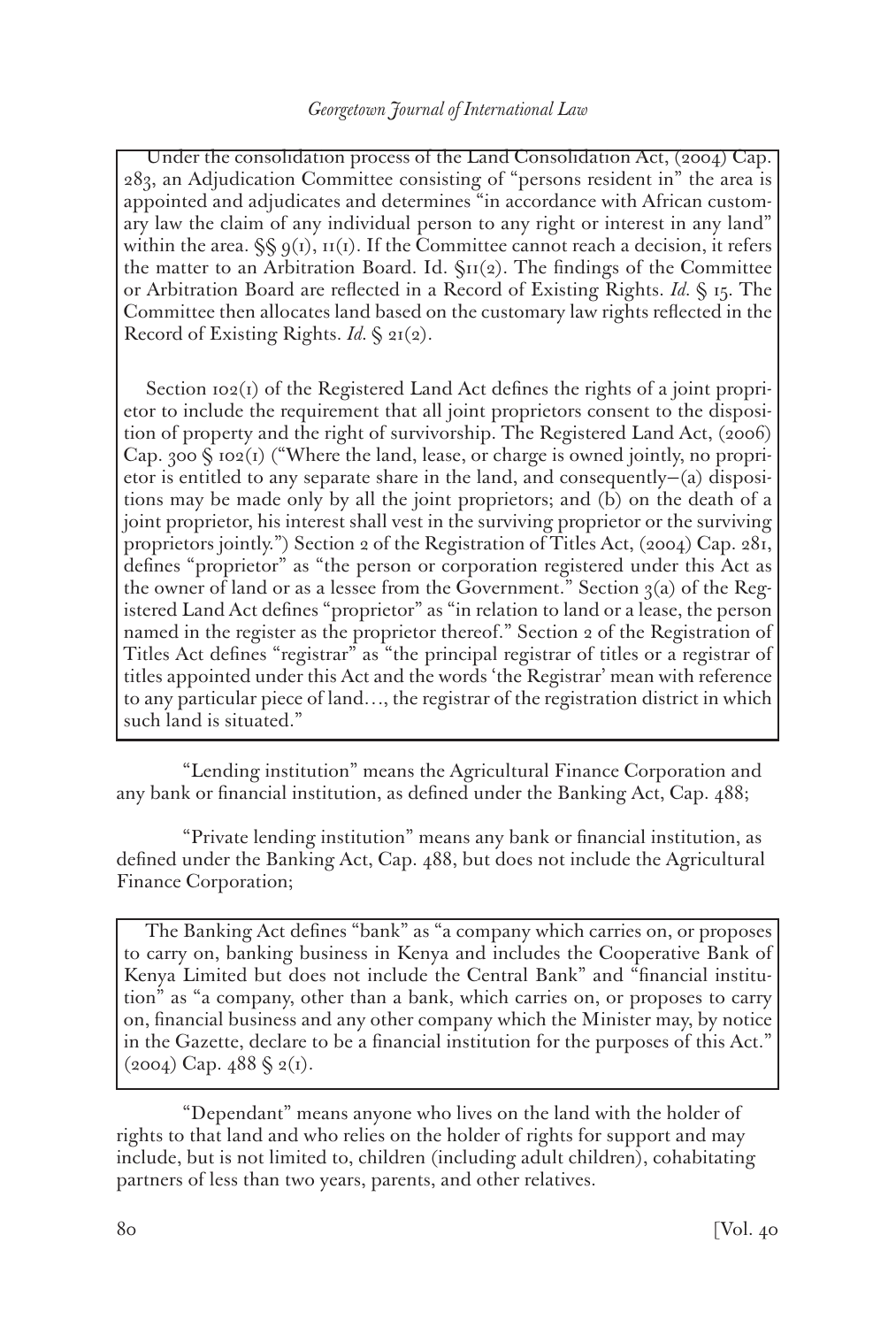"matrimonial land" means

(a) land on which the matrimonial home or homes are located;

(b) land owned by either spouse which provides the basic income for the sustenance of the family; and

(c) any other land acquired during the subsistence of a marriage, which the spouses expressly or impliedly agree to be matrimonial property.

"spouse" means a person to whom a person is married or is presumed to be married under a system of law recognized in Kenya and includes a person with whom a person having capacity to marry has lived openly for at least two years in such circumstances as to have acquired the reputation of being husband and wife.

The definition of matrimonial land borrows the language of the subsections relevant to land from section  $7<sub>(1)</sub>$  of the Matrimonial Property Bill, 2007 (version as of April 2008), which defines "matrimonial property" to include: "(a) the matrimonial home or homes; (b) household goods and effects in the matrimonial home or homes; (c) immovable property, owned by either spouse which provides the basic income for the sustenance of the family; (d) any other property acquired during the subsistence of a marriage, which the spouses expressly or impliedly agree to be matrimonial property." The first part of the definition of "spouses" is taken from section 2 of the Matrimonial Property Bill, which defines "spouse" as "a person to whom a person is married or is presumed to be married under a system of law recognized in Kenya." The definition of "spouses" includes cohabitants of at least two years, who are presumed to be married under section 7 of the Marriage Bill, 2007 (version as of April 2008). "Dependant" is meant to include any other person who may have an interest in the land but will not enjoy the requirement of joint ownership provided below

## **Part II – Equal Rights of Women and Men to Land**

Equal rights to land.  $\alpha$  3. Regardless of marital status, the right of every woman to acquire, hold, use, and deal with land shall to the same extent and subject to the same restrictions be treated as a right of any man.

This provision will guarantee women equal rights to land. It is based on Tanzania's Land Act, 1999, as amended in 2004, which specifically sets out women's equal right to property: "the right of every adult woman to acquire, hold, use, and deal with land shall to the same extent and subject to the same restrictions be treated as a right of any man." Land Act,  $(2002)$  Cap. 113 § 3(2). (Tanz.). Gender equity is one of the principles of the Draft National Land Policy. Ministry of Lands, DRAFT National Land Policy  $\S$  1.5.1, para.  $7(c)$  (2007). International instruments binding on Kenya require Kenya to end discrimination and ensure the equal rights of women to property. For example, article 14 of the African Charter on Human and Peoples' Rights guarantees the right to property, and article 2 requires the enjoyment of that treaty right regardless of sex. Article 15 of CEDAW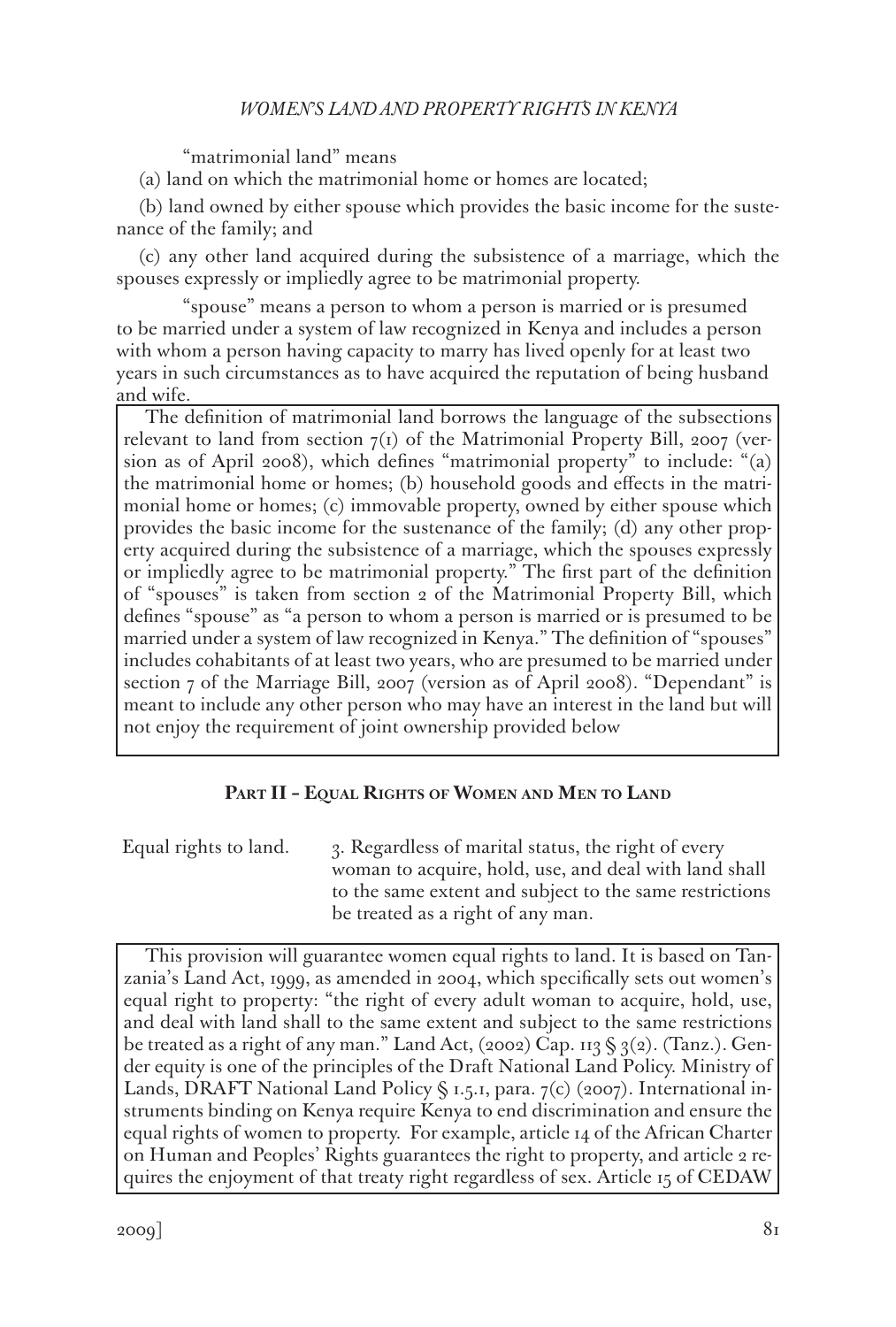requires Kenya to "give women equal rights…to administer property." Similarly, the "right of recognition everywhere as a person before the law" under article 16 of the ICCPR implies the equal capacity of women to own property. Human Rights Committee, General Comment No. 28, Equality of rights between men and women (68th Sess., 2000), para. 19, U.N. Doc. CCPR/C/21/Rev.1/Add.10 (2000), *available at* http://www2.ohchr.org/english/bodies/hrc/comments.htm [hereinafter HRC, General Comment No. 28]. Article 3 of the International Covenant on Economic, Social and Cultural Rights, which provides for the equal right of men and women to enjoy rights under the Covenant, in conjunction with Article 11, which provides for the right to an adequate standard of living and adequate housing, "requires that women have a right to own, use or otherwise control…land and property on an equal basis with men." Committee on Economic, Social and Cultural Rights, General Comment 16, The equal right of men and women to the enjoyment of all economic, social and cultural rights (34th Sess., 2005), para. 28, U.N. Doc. E/C.12/2005/4 (2005), *available at* http:// www2.ohchr.org/english/bodies/cescr/comments.htm.

This section prohibits discrimination based on marital status, consistent with CEDAW and with Kenya's Matrimonial Property Bill, 2007. Article  $16(i)(h)$  of CEDAW requires Kenya to ensure equal "rights for both spouses in respect of the ownership, acquisition, management, administration, enjoyment and disposition of property." Article  $23(4)$  of the ICCPR similarly requires Kenya to "take appropriate steps to ensure equality of rights and responsibilities of spouses as to marriage, during marriage and at its dissolution." Section  $3(a)$  of the Matrimonial Property Bill guarantees the equal right of married women and married men "to acquire, hold and dispose of property."

Prohibition of discrimination in application of customary law

4. (1) No institution or official that deals with land, including local chiefs and elders, may:

 (a) discriminate on the basis of sex or marital status in applying customary law to land allocation or determination of land rights; or

 (b) apply any customary law that discriminates against women with respect to land rights, including rights of ownership, occupancy, use, access, control, and consent to transactions.

 (2) Any application of customary law which denies women equal rights of ownership, occupancy, use, access, control, and consent to transactions shall be null and void.

 (3) Adoption of affirmative measures to increase the representation of women in institutions that deal with land shall not be considered discrimination in contravention of subsections (1) or (2).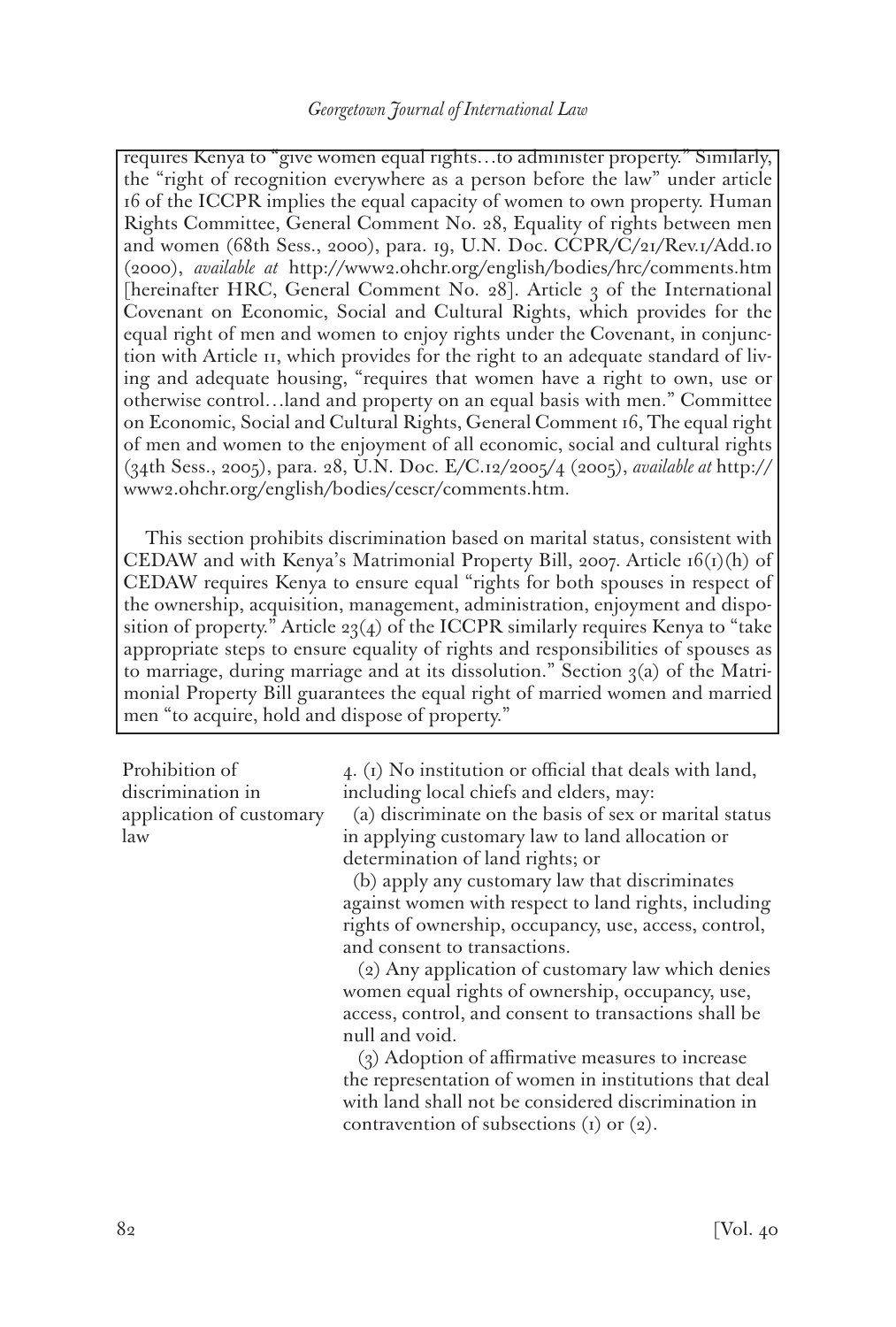This provision limits the application of customary law to correct the harmful effects of customary law provisions that deny women's rights to land. The prohibition of discrimination is designed to implement the principle of sex equality recognized in the Constitution's definition of discrimination in section  $82(3)$ . While the Constitution prohibits sex discrimination in section  $82<sub>(1)</sub>$ , it permits application of discriminatory customary law in section  $82(4)(c)$ . However, this constitutional provision does not mandate sex discrimination; the Parliament is free to prohibit sex discrimination as to land rights. Enacting this prohibition would fulfill the Draft National Land Policy's commitment to "[r]epeal existing laws and outlaw…customs and practices constituting discrimination against women in relation to land." MINISTRY OF LANDS, DRAFT NATIONAL LAND POLICY, *supra*, § 3.6.10.3, para.225(b).

Discriminatory provisions of customary law often prevent women from owning or accessing land. Under customary law, men traditionally control land and property. See Interview with Frederick Oundo, Programme Officer, CLARION, in Nairobi, Kenya (Apr. 3, 2008); Interview with County Clerk, Laikipia County Council, supra. The Government of Kenya has recognized the sex inequality in property rights in its report to the CEDAW Committee: "Under the customary law of most ethnic groups in Kenya, a woman cannot inherit land, and must live on the land as a guest of male relatives or of their husbands." Republic of Kenya, Combined Fifth and Sixth Periodic Reports of States Parties to the Committee on the Elimination of Discrimination Against Women (39th Sess., 2007), U.N. Doc. CEDAW/C/KEN/6 (Oct. 16, 2006), para. 10, *available at* http://www. un.org/womenwatch/daw/cedaw/39sess.htm (under Kenya) [hereinafter Kenya's Report to CEDAW Committee]. Furthermore, interpretation of customary law "quite often favours men over women." Republic of Kenya, Second Periodic Report of States Parties to the Human Rights Committee (83rd Sess., 2005), U.N. Doc. CCPR/C/KEN/2004/2 (Sept. 27, 2004),, para. 31, *available at* http:// documents.un.org. (After clicking "welcome," then click "simple search," and insert the U.N. Doc. No. at "symbol.")

Customary law governs land rights pursuant to many Kenyan statutes, thereby entrenching discriminatory practices into the civil law. Section  $\text{II}_5(\text{2})$  of the Constitution of Kenya provides that customary law governs the "rights, interests or other benefits in respect of" trust land. The Trust Land Act reiterates that "[i] n respect of the occupation, use, control, inheritance, succession and disposal of any Trust land, every tribe, group, family and individual shall have all the rights which they enjoy or may enjoy by virtue of existing African customary law." The Trust Land Act, (2004) Cap. 288 § 69. (Kenya.) Under the Land Consolidation Act, customary law informs the rights and interests recognized in the Record of Existing Rights and thus are the basis for compensation and land allocation. The Land Consolidation Act, (2004) Cap. 283  $\$  S \pi(r), \pi(2), \pi(2), \pi(2), \pi(1). Under the Land Disputes Tribunal Act, all civil cases involving "(a) the division of, or the determination of boundaries to land, including land held in common; (b) a claim to occupy or work land; or (c) trespass to land" shall be adjudicated "in accordance with recognized customary law." The Land Disputes Tribunal Act,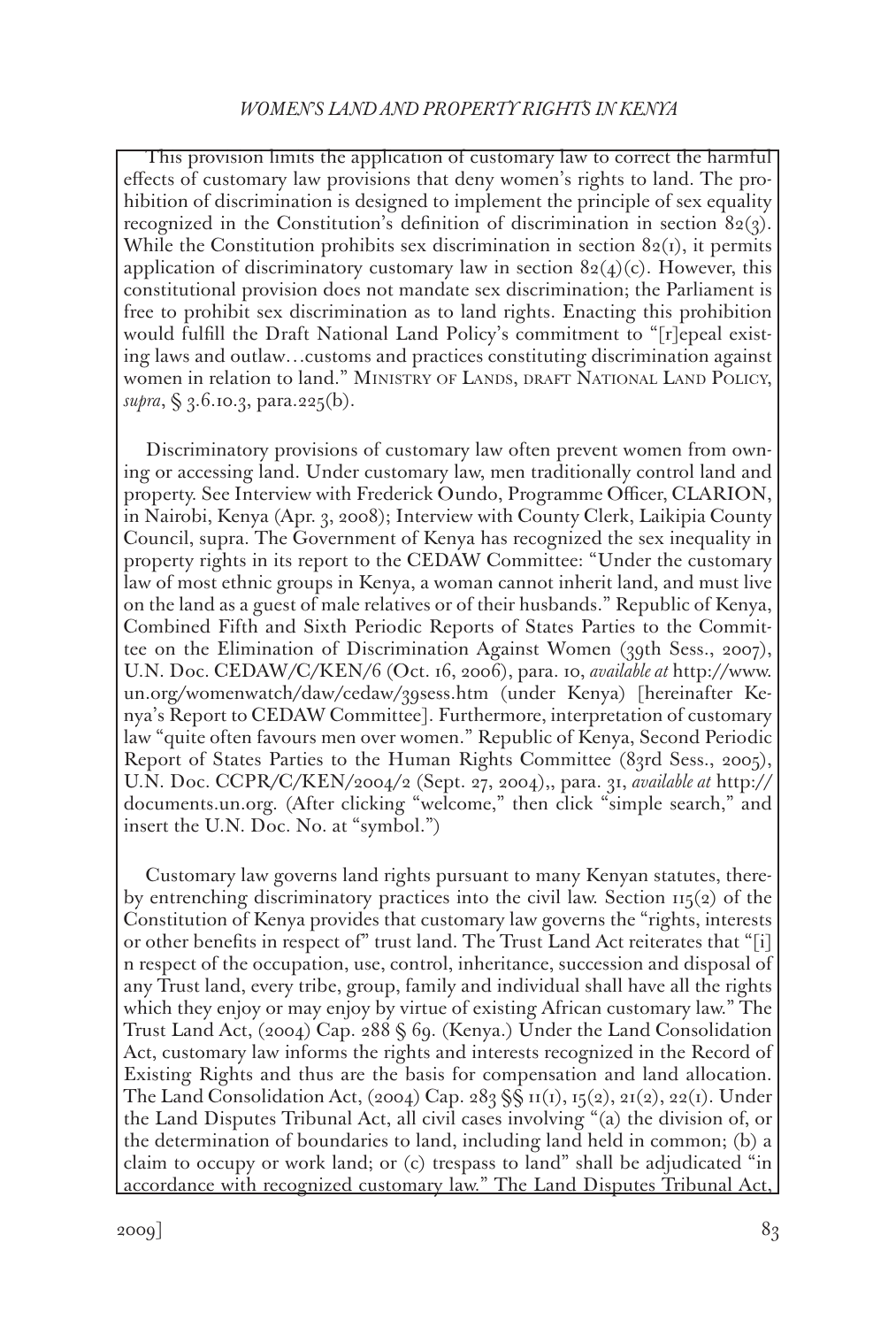$(2004)$  Cap.  $287 \text{ }\frac{6}{5} \text{ }\frac{3}{1}, \frac{3}{7}$ . As a result of these provisions, institutions that adjudicate land rights are currently free to apply customary laws that discriminate against women.

Kenya has an obligation under international law to eliminate sex discrimination and ensure the equality of women. According to CEDAW, which Kenya has signed and ratified without reservations, the state has a duty under article  $2(b)$  to adopt "appropriate legislative and other measures … prohibiting all discrimination against women" and a duty under article  $2(f)$  to "take all appropriate measures, including legislation, to modify or abolish existing laws, regulations, customs and practices which constitute discrimination against women." CEDAW, supra, art.  $2(b)$  and  $2(f)$ . States parties also have a duty to "embody the principle" of the equality of men and women in their national constitutions or other appropriate legislation if not yet incorporated therein and to ensure, through law and other appropriate means, the practical realization of this principle." CEDAW, supra, art. 2(a). The ICCPR declares that the law "shall prohibit any discrimination and guarantee to all persons equal and effective protection against discrimination on any ground such as … sex …or other status." ICCPR, supra, art. 26. The African Charter also imposes a duty to prohibit discrimination: "The State shall ensure the elimination of every discrimination against women and also ensure the protection of the rights of the woman and the child as stipulated in international declarations and conventions." African Charter, supra, art.  $18(3)$ .

Kenya also has an affirmative obligation under international law to eliminate customs that discriminate against women. According to article 5 of CEDAW, which Kenya has signed and ratified without reservations, states parties shall take all appropriate measures to eliminate "prejudices and customary and all other practices which are based on the idea of the inferiority or the superiority of either of the sexes or on stereotyped roles for men and women." CEDAW, supra, art. 5. Customary laws related to property represent a clear example of such practices, since they restrict women's rights to own and control property based on stereotypes that men are heads of households and women cannot be trusted with property. KLA, Policy Brief, supra, at 1. The CEDAW Committee has warned that such customs and stereotypes perpetuate discrimination against women and has therefore urged the government of Kenya to "put in place without delay a comprehensive strategy, including legislation, to modify or eliminate cultural practices and stereotypes that discriminate against women. . . ." CEDAW, Response to Fifth and Sixth Combined Report of the Government of Kenya, supra, para. 22. The government recognized this principle in passing the Children's Act of 2001, which prohibits "customs or traditional practices that are likely to negatively affect the child's life, health, social welfare, dignity or physical or psychological development." The Children's Act, (2001) Cap. 8 § 14. The harmful effect of customs on the girl child applies equally to adult women, who are often treated as if they were children under customary law by denying them land rights equivalent to men. By prohibiting such discrimination, Kenya could resolve the conflict between international law and customary law and ensure that all members of society are protected against harmful customs.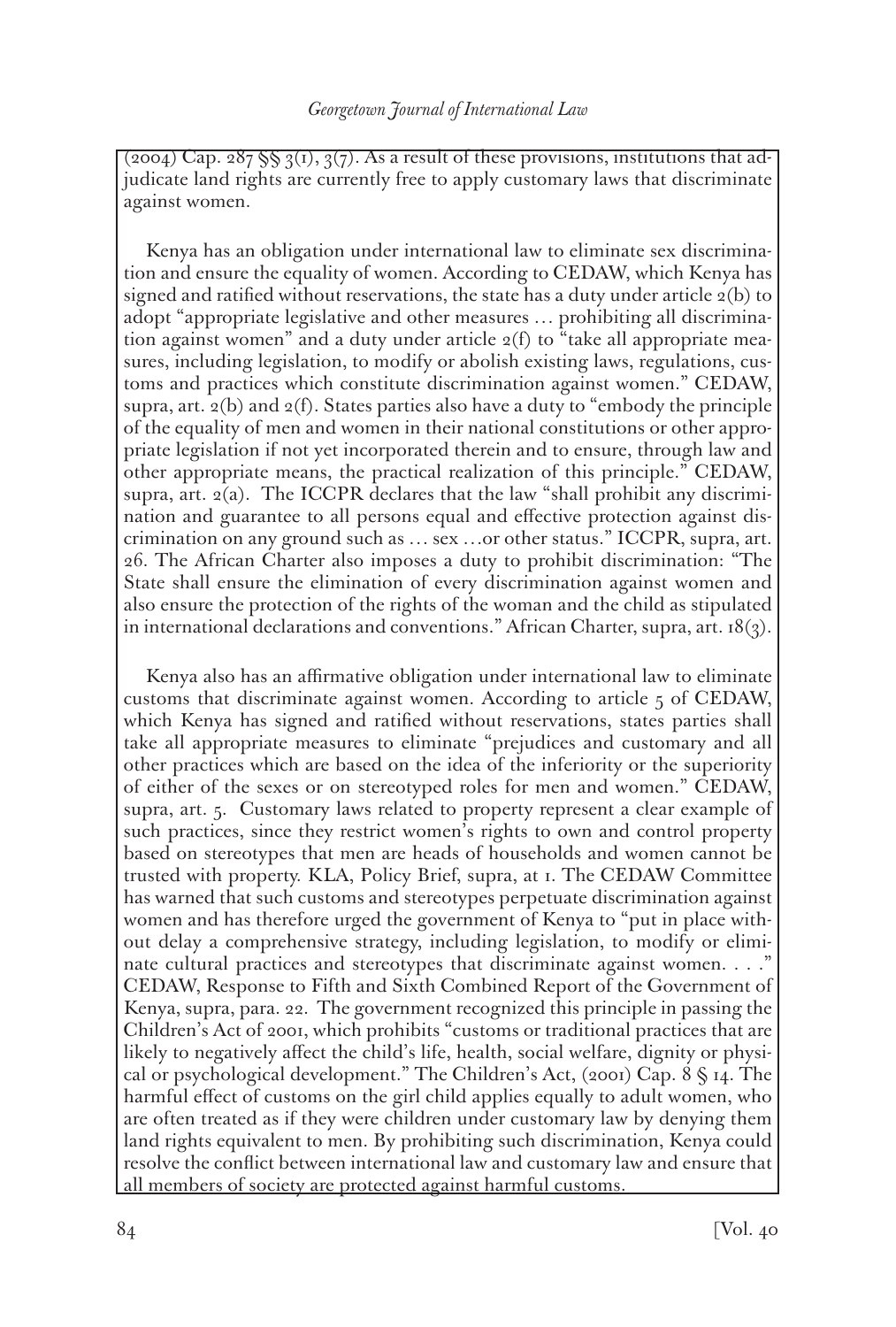This provision reflects a regional trend by drawing from examples such as Uganda's Land Act, which states that "[a]ny decision taken in respect of land held under customary tenure…shall be in accordance with the customs, traditions and practices of the community concerned, except that a decision which denies women…access to ownership, occupation or use of any land…shall be null and void." The Land Act, (1998) Cap. 227 § 27. (Uganda). Likewise, the Village Land Act of Tanzania declares that customary law shall be void "to the extent to which it denies women, children or persons with disability lawful access to ownership, occupation or use of any such land." The Village Land Act, (1999) Cap. 114 § 20. (Tanzania).

The prohibition of sex discrimination also reflects the will of the Kenyan people. Kenyans have shown their support for such a provision during public consultations carried out by the Kenya Law Reform Commission in 2007. In presentations on the proposed Gender Equality Bill, 91% of respondents said that women had been discriminated against and 96.6% of respondents agreed on the need for an anti-discrimination law. Kenya Law Reform Commission and Mohammed Muigai Advocates, The Proceedings Report of the Provincial Public Consultative Meetings on the Review and Analysis of the Marriage Bill 1993, the Married Women Property Bill, the Gender Equality Bill 2002 and the Family Protection (Domestic Violence) Bill 2002 Held Between 27th February 2007 and 10th April 2007 (June 2007) (on file with author). The overwhelming popular support for sex equality further demonstrates that custom is not a legitimate excuse for discrimination against women.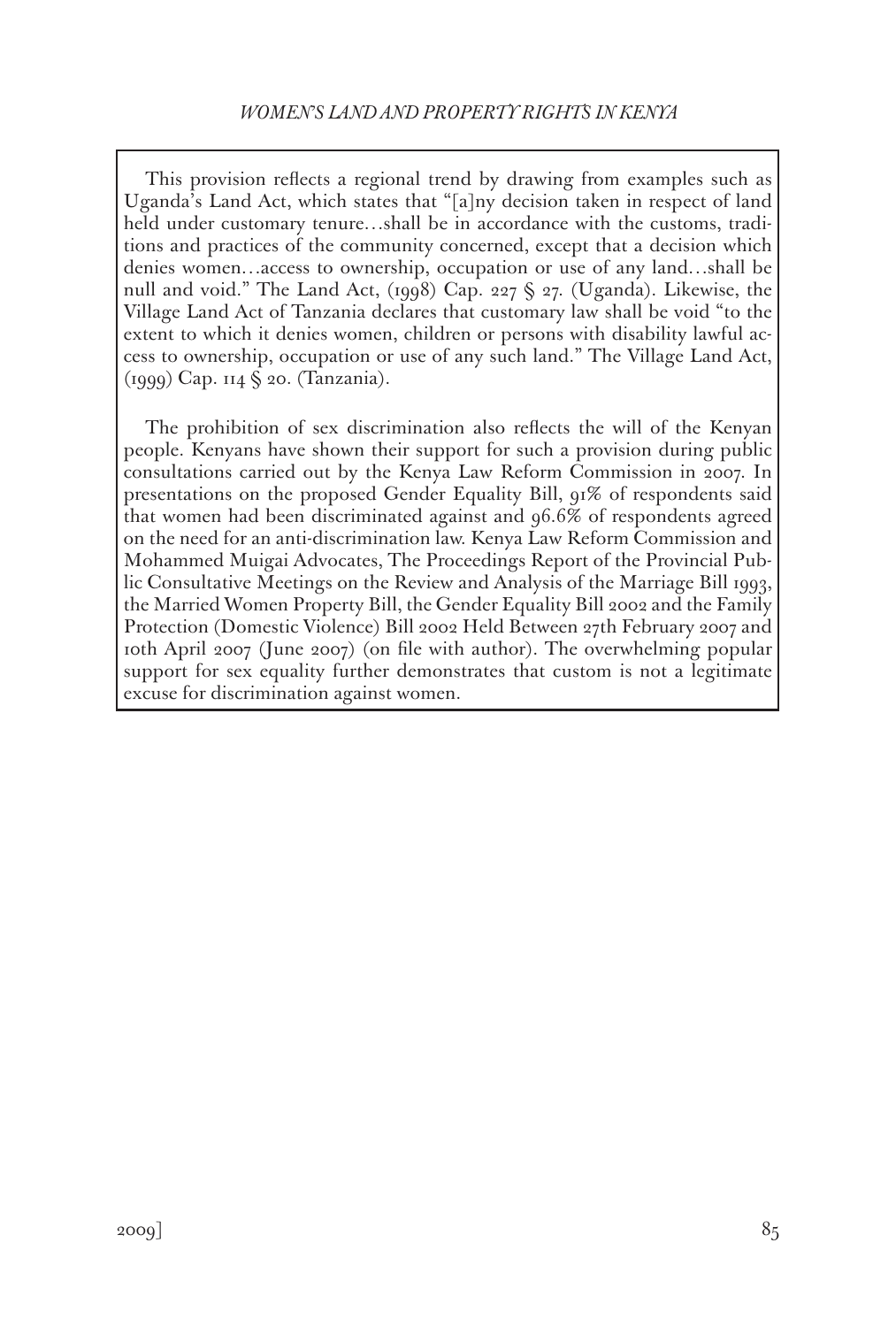Types of land rights  $5. (1)$  The three types of categories of land are:

(a) government land, which means land for the time being vested in the Government by virtue of sections 204 and 205 of the Constitution (as contained in Schedule 2 to the Kenya Independence Order in Council, 1963), and sections 21, 22, 25 and 26 of the Constitution of Kenya (Amendment) Act, 1964 and any land that may be designed as public land under the National Land Policy;

(b) Trust land, which means land that is vested in the county councils on behalf of a community under Chapter IX of the Constitution and any land that may be designated as community land under the National Land Policy; and

(c) registered land, which is land that is owned or held under freehold tenure under the Registered Land Act, the Registration of Titles, the Land Titles Act, or similar acts and any land that may be designated as private land under the National Land Policy.

(2) Depending upon the category of land, the rights that may be exercised are divided into—

(a) a right of ownership;

(b) a right of leasehold; or

(c) a right of occupancy.

Kenya has over 75 land laws, which create a confusing and anachronistic legal framework that fails to recognize women's land rights. KLA, Policy Brief, *supra*, at 1. As a result, land bodies, confused about the nature of land rights, have ignored and marginalized women's rights to land. *See* Kenya Land Alliance, The National Land Policy in Kenya: Critical Gender Issues and Policy Statements 5 (2004), http://www.kenyalandalliance.or.ke/Issues%20Paper%20gender%20. pdf [hereinafter KLA, National Land Policy]. This provision, in conjunction with the provisions that follow, clarifies the types of land rights and divides them into rights of ownership, rights of leasehold, and rights of occupancy. The structure of this section is borrowed from sections 19 and 21 of the Namibia Communal Land Reform Act, which list the type of rights to communal land, which is similar to Kenya's trust land, which is also communally controlled. *See* Communal Land Reform Act, No. 5, § 19 (2002) (Namib.) ("The rights that may be allocated in respect of communal land under this Act are divided into - (a) customary land rights; and (b) rights of leasehold."); Communal Land Reform Act, No. 5, § 21 ("The following customary land rights may be allocated in respect of communal land - (a) a right to a farming unit; (b) a right to a residential unit;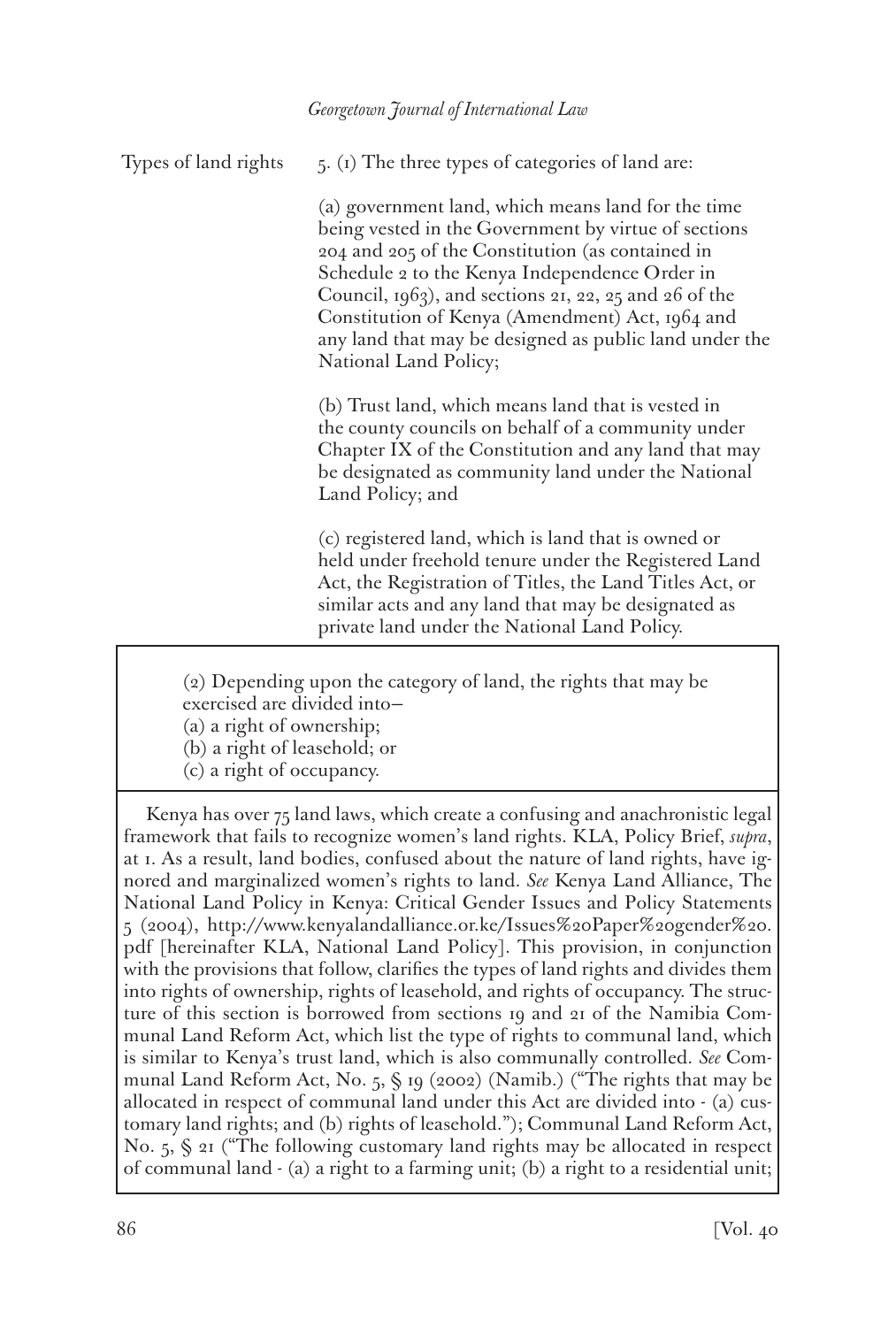(c) a right to any other form of customary tenure that may be recognised and described by the Minister by notice in the Gazette for the purposes of this Act.").

This provision identifies the three categories of land under existing Kenyan law--government land, Trust land, and registered land--but anticipates the enactment of the National Land Policy, which would rename those categories as public land, private land, and community land, respectively. *See* draft National Land Policy, *supra*, § 3.3.1, para. 56-57. The definition of government land is drawn from the definition under the Government Lands Act. (2004) Cap. 280 § 2 (defining "government land" as "land for the time being vested in the Government by virtue of sections 204 and 205 of the Constitution (as contained in Schedule 2 to the Kenya Independence Order in Council, 1963), and sections 21, 22, 25 and 26 of the Constitution of Kenya (Amendment) Act, 1964"). The Draft National Land Policy defines public land to include "all land that is not private or community land and any other land declared to be public land by an Act of Parliament." DRAFT National Land Policy, *supra*, § 3.3.1.1, para. 59. Section 114 of the Constitution enumerates various areas as Trust land, and section  $115(1)$  vests Trust land in the county councils. The Draft National Land Policy defines community land as "land lawfully held, managed and used by a specific community as shall be defined in" a Land Act that will implement the policy. DRAFT National Land Policy, *supra*, § 3.3.1.2, para. 63. Multiple statutes govern registered land, which confers the most land rights to individuals. *See id*. §§ 3.3.1.3, 3.3.3.1. The Draft National Land Policy defines private land as "land lawfully held, managed and used by an individual or other entity under statutory tenure." *Id.* §§ 3.3.1.3, para. 67.

Right of ownership.  $\begin{bmatrix} 6. \text{I} \end{bmatrix}$  A right of ownership includes, but is not limited to: the rights to own, administer, alienate, mortgage, or control the land or use the land as collateral. (2) A right of ownership is available for registered land.

This provision defines the right of ownership, which applies to registered land, which could include trust land (or community land) that has been duly registered. According to the Draft National Land Policy, the right of ownership includes "the right to use, the right to dispose of, and the right to exclude others from the land owned." DRAFT National Land Policy, *supra*, § 3.3.3, para. 70.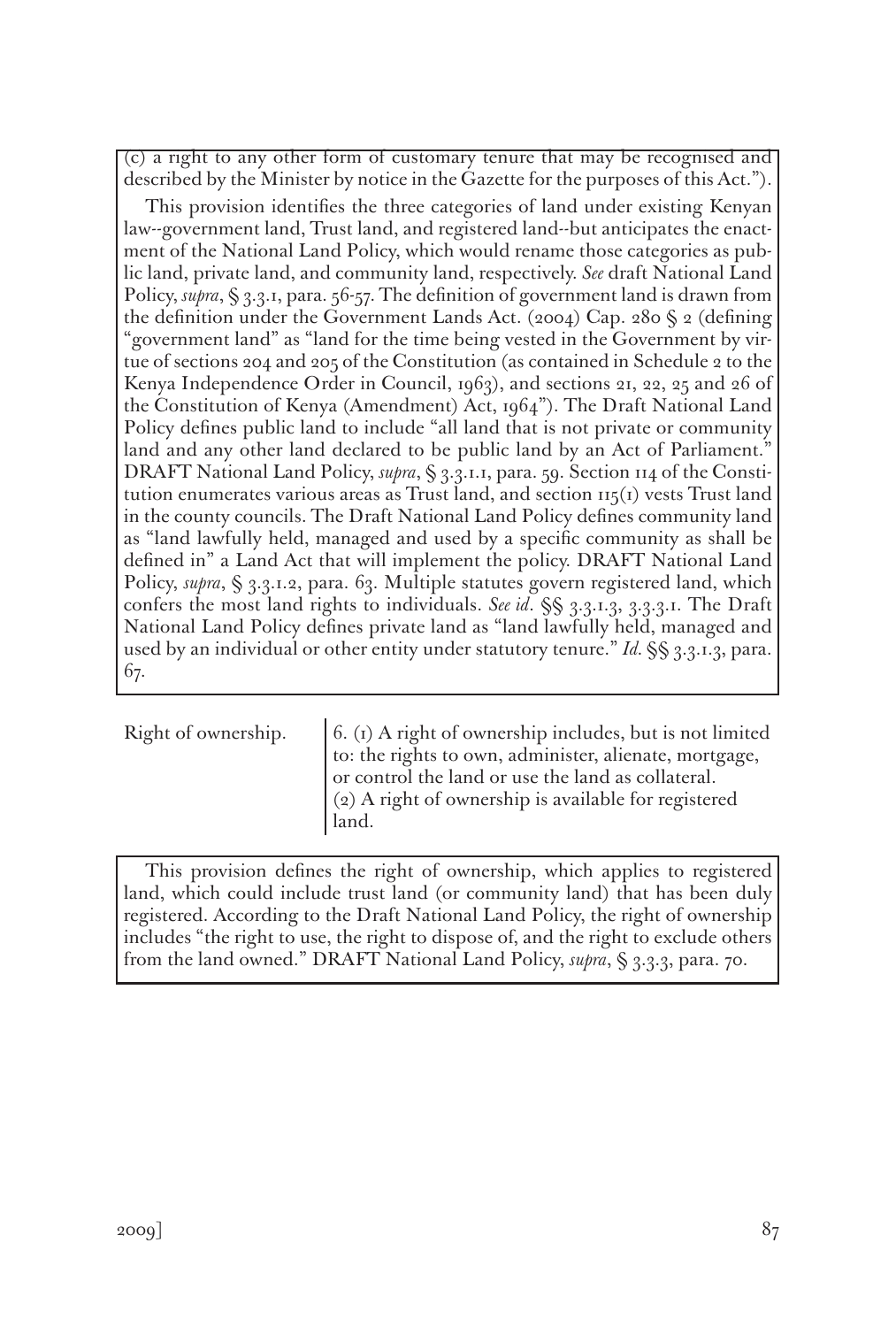Right of leasehold.  $\vert 7. (1)$  A right of leasehold is a right to use land for a defined period of time in exchange for the performance of certain obligations and includes all rights specified in the lease. (2) Rights to Trust land that have been granted under a lease, licence, or occupation permit granted under Part VI of the Trust Land Act shall be deemed to be rights of leasehold. (3) A right of leasehold is available for all categories of land

This provision defines the right of leasehold, which applies to all types of land. It is defined to include rights to trust land that have been granted by lease, licence or occupation permitted under Part VI of the Trust Land Act. The definition of the right of leasehold is borrowed from section 3.3.3.2 of the Draft National Land Policy, which defines "leasehold tenure" as "the right to use land for a defined period of time in exchange for the performance of certain obligations such as the payment of rent." DRAFT National Land Policy, *supra*, § 3.3.3.2, para. 78. Under that section, the Kenyan Government has promised to "[e]stablish mechanisms for the creation of leasehold interests out of public, community, and private land." *Id.*  $\S$  3.3.3.2, para. 79(b). Enacting this section would help fulfil that promise.

Right of occupancy.  $\left[ 8. (1)$  A right of occupancy includes the rights to: access, use, farm, and live on the land; access, use, and farm resources on the land; plant and benefit from trees, crops, plants, or seeds on the land; and benefit from and control the profits from the trees, crops, livestock, or by-products of the occupant's labour on the land. (2) A dependant of the primary holder of the right of occupancy shall enjoy a derivative right of occupancy on the land. (3) A right of occupancy is available for all

categories of land.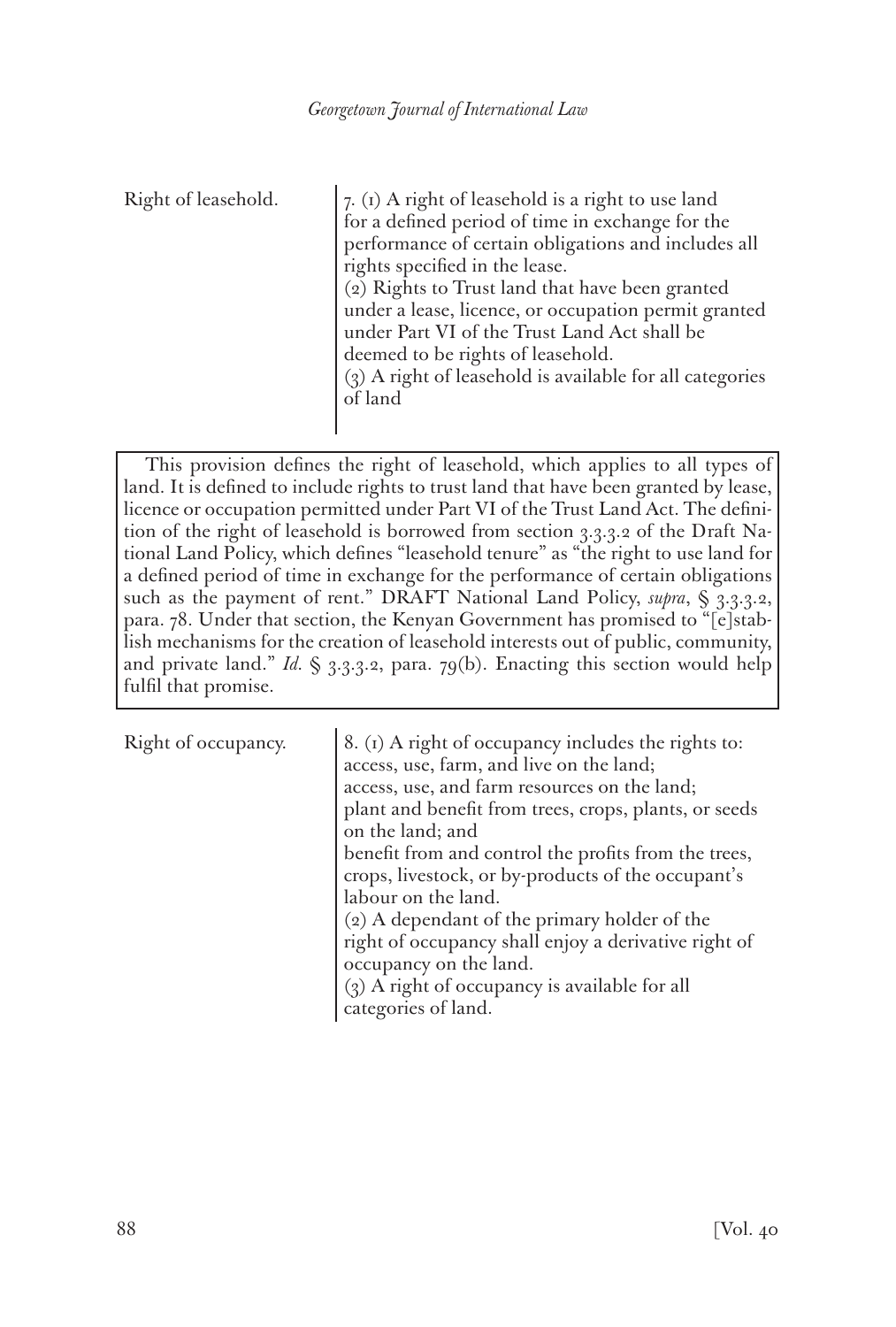The right of occupancy, a beneficial interest or right less than ownership, will guarantee that all women, including female dependants, will have rights to land; however, it eliminates discriminatory requirements of dependence on men by relying on statutory law, not customary law. Currently, Kenya's land statutes do not explicitly recognize any rights of women to land that may exist when another person like her husband or brother is the primary rights holder and do not even recognize the access and use rights women had under customary law. *See* KLA, DRAFT National Land Policy, *supra*, at 5; Human Rights Watch, Double Standards: Women's Property Rights Violations in Kenya 7 (2003), *available at* http:// hrw.org/reports/2003/kenya0303/kenya0303.pdf [hereinafter Human Rights Watch, Double Standards]. Under customary law, even though male heads of the village or family would be allocated the land, women had rights to occupy and cultivate the land. Akinyi Nzioki, The Effects of Land Tenure on Women's Access and Control of Land in Kenya, in Cultural Transformation and Human Rights in Africa 218, 228, 230 (Abdullahi A. An-Na'im ed., 2002). According to a Kenya National Commission on Human Rights report, for example, under Luo customary law, a man usually parcelled out his tract of land to his wife or wives, and each wife cultivated her tract and could amass a larger tract based on her labour. Kenya National Commission on Human Rights, From Despair to Hope: Women's Right to Own and Inherit Property  $\frac{1}{2}$  (2005).

This section is modelled after Uganda's Land (Amendment) Act, 2004, which provides that "[e]very spouse shall enjoy security of occupancy on family land" which means "a right to have access to and live on family land." The Land Act, (1998) Cap. 227  $\S$  38A(1)-(2), as amended by The Land (Amendment) Act, 2004, § 19. (Uganda.). However, this section extends protections to cohabitants and family members, as well.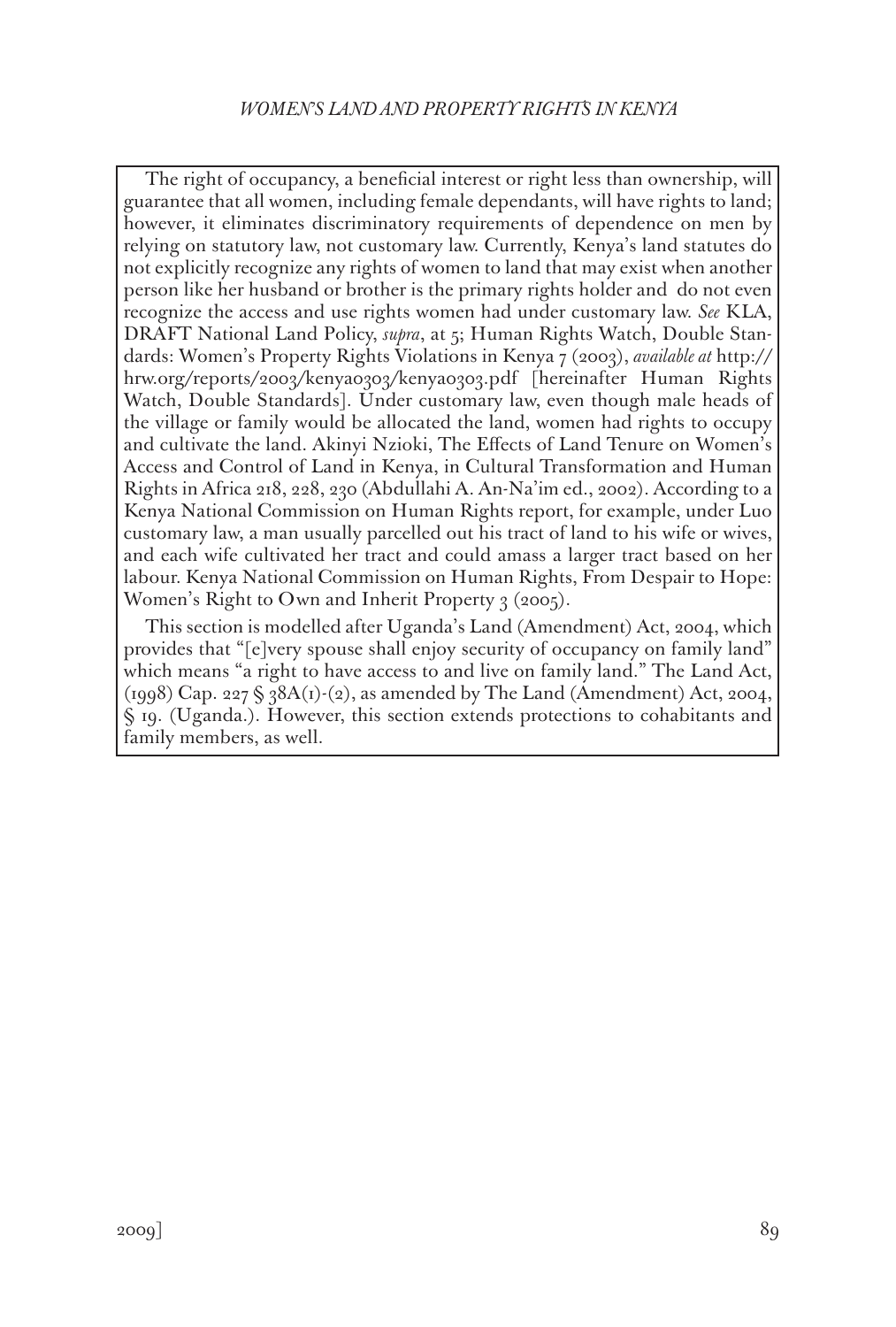Joint spousal rights to matrimonial land.

9. (1) As of the date of effectiveness of this Act, spouses must register matrimonial land as joint proprietors.

(2) A spouse may not register matrimonial land as a sole proprietor during the subsistence of the marriage.

(3) A spouse may register as sole proprietor of non-matrimonial land.

(4) If matrimonial land is not jointly registered in violation of subsections (1) and (2) of this section—

 a. the Registrar shall register the spouses as joint proprietors;

 b. the spouse who is not the registered proprietor has the same

 rights to the land as the spouse who is the registered proprietor; and

 c. any transaction in the matrimonial land made without the

consent of both spouses is void and shall be set aside.

(5) Matrimonial land registered in the name of only one spouse prior to the date of effectiveness of this Act shall be presumed to be owned by both spouses, and both spouses will be presumed to have the same rights to the land.

(6) From the date of effectiveness of this Act, a right of leasehold granted to a spouse for matrimonial land must be granted in the name of the applicant and the applicant's spouse or spouses who will live on the land with the applicant, who will hold equal rights to such leasehold.

(7) For an application for a right of leasehold after the date of effectiveness of this Act, the names of both the applicant and the applicant's spouse or spouses who will live on the land with the applicant must be included on the application form.

(8) Spouses shall hold equal rights of occupancy to matrimonial land, including to land allocated to a spouse prior to the date of effectiveness of this Act if the spouses live together on the land.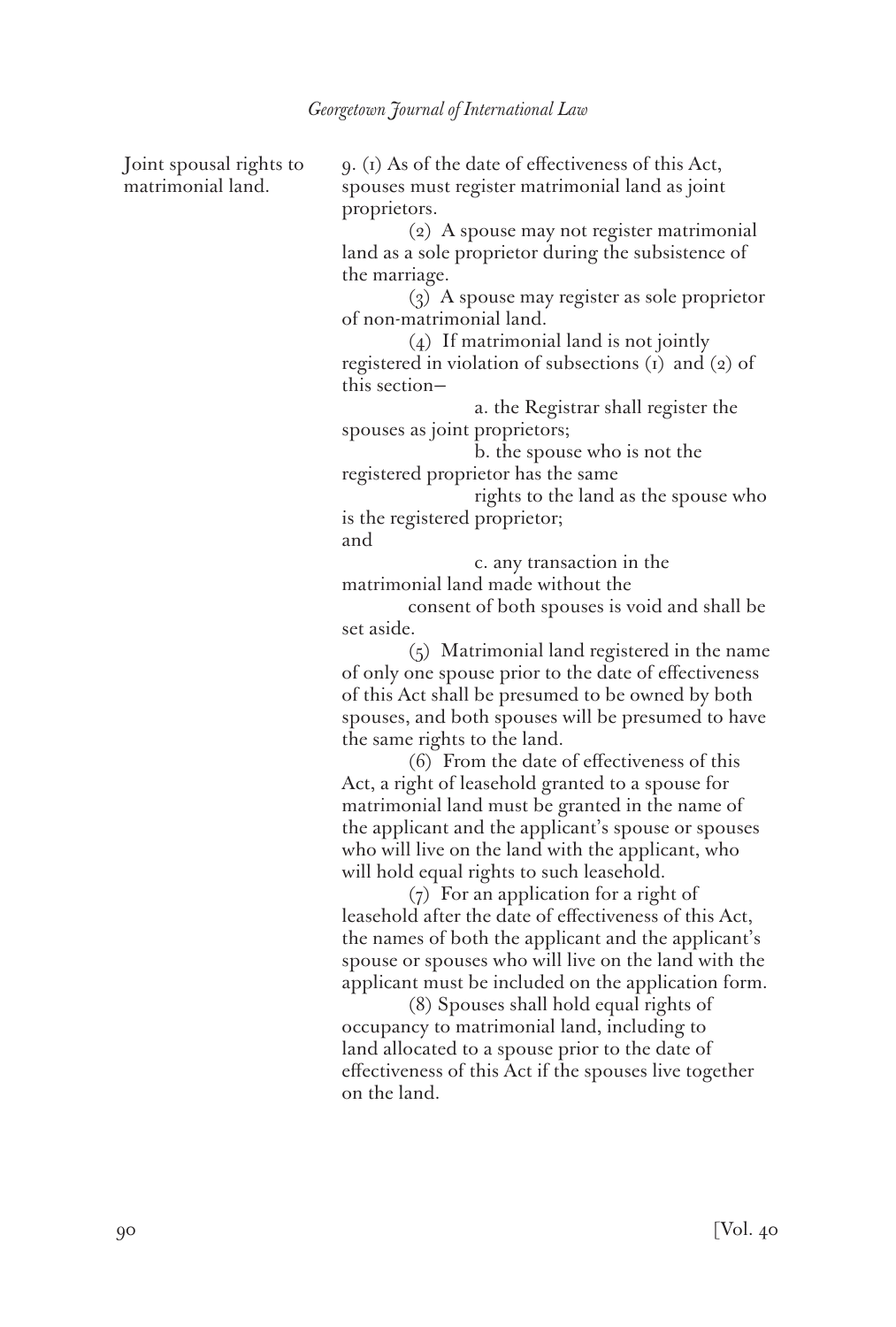Kenya must rectify the historically unequal rights of spouses to land, under which men have dominated all types of land rights. *See* Telephone Interview with Lily Murei, Monitoring and Evaluation Officer, Kenya Land Alliance (Feb. 26, 2008). Because the Registered Land Act vests absolute ownership of land in the registered proprietors, who are overwhelmingly men, women effectively have been denied rights to land. KLA, National Land Policy, *supra*, at 4.

Section 101(1) of the Registered Land Act, (2006) Cap. 300, allows for registration of land "made in favour of two or more persons." However, joint registration "is relatively rare." Telephone Interview with Evelyne Opondo, Senior Counsel, FIDA-Kenya (Jan. 30, 2008). According to Leah Kiguatha, a Kenyan Attorney, "[t]he practice is for property to be registered in the man's name, even if I contribute to the property as a wife, I can't insist that it be registered in my joint name." Interview with Leah Kiguatha, Kenyan attorney, in Wash., D.C. (Feb. 22, 2008). Only 35 percent of married interviewees asked about joint registration owned their property jointly with a spouse. International Women's Human Rights Clinic (IWHRC) & FIDA-Kenya, Fact-finding on Women's Property, Land, and Inheritance Rights in Kenya (Mar.–Apr. 2008) (on file with author).

This provision ensures that husbands and wives have equal rights to matrimonial land under all categories of land and all types of land rights by requiring that any leasehold or registration be in the names of both spouses. It is loosely based on Tanzania's Land Act, which establishes a presumption of co-occupancy of land among spouses. *See* Land Act, (2002) Cap. 113 § 161(1). (Tanz.) ("Where a spouse obtains land under a right of occupancy for the co-occupation and use of both spouses, or where there is more than one wife, all spouses, there shall be a presumption that . . . the spouses will hold the land as occupiers in common and, unless the presumption is rebutted . . . , the Registrar shall register the spouses as occupiers in common."). This section, however, provides further protection than a presumption by establishing a legal requirement of joint registration, which will make the safeguards for spouses more automatic.

Other countries across the globe with comparable circumstances have successfully established such a joint registration requirement. For example, Article 29 of Nicaragua's Law 278 (1997) requires joint titles for couples, whether married or unmarried, and a title issued in the name of the head of the household is deemed issued to both members of the couple. Lorenzo Cotula, Food and Agriculture Organization Legal Office, FAO Legislative Study No. 76, Gender and Law: Women's Rights in Agriculture 21 (2002), ftp://ftp.fao.org/docrep/ fao/005/y4311E/y4311E00.pdf. Similarly, under Memorandum Circular 18 of 1996 and Administrative Order 1 of 2001, administrative guidelines pursuant to the Comprehensive Agrarian Reform Law of the Philippines, land titles must be issued in the names of both spouses, whether or not they are legally married, for land they jointly work and cultivate. *Id*. at 59–60. Both legal reforms increased women's land ownership. *Id*. at 21, 60.

Of 29 Kenyans asked whether joint registration should be required, 28 supported such a requirement. International Women's Human Rights Clinic (IWHRC) & FIDA-Kenya, Fact-finding on Women's Property, Land, and Inheritance Rights in Kenya (Mar.–Apr. 2008). They favoured the requirement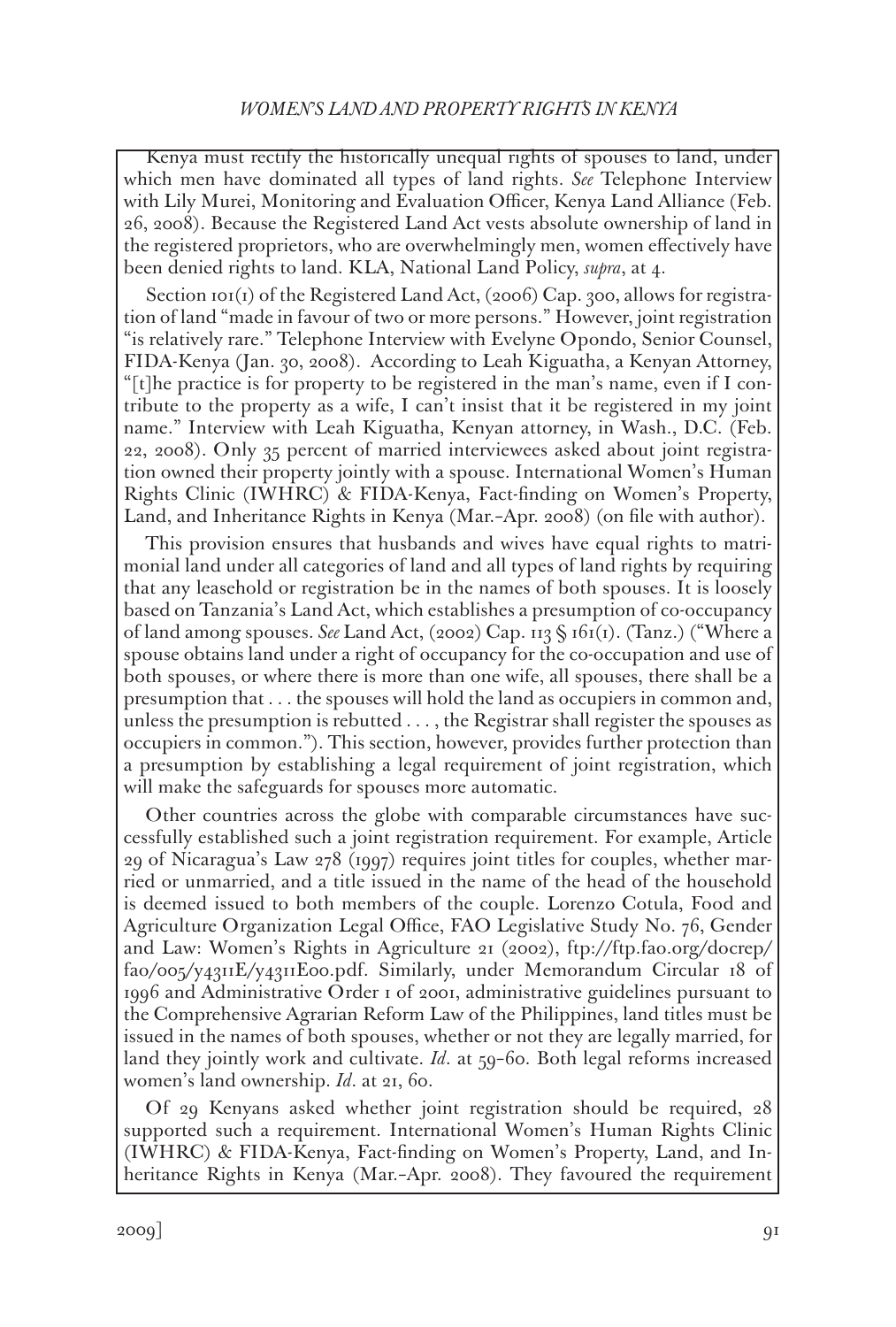because it would increase the prevalence and acceptance of joint registration, promote equal rights to land during marriage and at divorce, and prevent widow disinheritance. *See, e.g*., Interview with Joyce Wangui, divorced woman, in Nanyuki, Kenya (Mar. 30, 2008) (via interpretation); Telephone Interview with Lily Murei, *supra*; Interview with Leah Kiguatha, *supra*; Interview with Cecilia Mbaka, Assistant Commissioner, the Ministry of Gender, Sports, Culture and Social Services, in Nairobi, Kenya (Apr. 4, 2008). It would thus guarantee the rights to equality in marriage under article  $16(i)$ (h) of CEDAW and article 23(4) of the ICCPR.

Incentives for joint registration.

10. The following incentives should be granted to encourage joint registration:

(1) A registration instrument is exempt from the stamp duty under the Stamp Duty Act, Cap. 480, where at least one man and at least one woman register a parcel of land together as joint proprietors.

(2) Where at least one man and at least one woman register a parcel of land together as joint proprietors, the administrator of the Fund established in section 19 of this Act may make a grant to each proprietor as established by the Fund guidelines.

(3) The Minister of Lands or the Minister of Finance may provide additional incentives to encourage women's registration of land.

(4) Joint proprietors need not be married to receive any of the benefits mentioned in subsections  $(1)$ ,  $(2)$ , or  $(3)$  of this section or in the Seventh Schedule.

The statutory incentives in this provision would also increase the prevalence and acceptance of joint registration. This section extends incentives both to spouses and to men and women who are not married, including brothers and sisters, fathers and daughters, cohabitating couples, and other dependants to increase all women's access to land titles. Of 25 Kenyans asked, 23 supported at least some form of incentives for joint registration. IWHRC & FIDA-Kenya, *supra*. No one rejected the proposal. *Id*. Supporters included 6 national government officials, in addition to professors, lawyers, civil society members, and rural men and women. *Id*.

This section eliminates the stamp duty under the Stamp Duty Act, (2004) Cap. 480, and provides for a possible cash grant that would be funded by land corruption fines and for additional, discretionary incentives for joint registration. The Seventh Schedule of this Act relaxes the conveyancing fees for joint registration. Eliminating the stamp duty, the primary land registration fee, would encourage joint registration. Interview with Hellen Kwamboka Ombati, Advo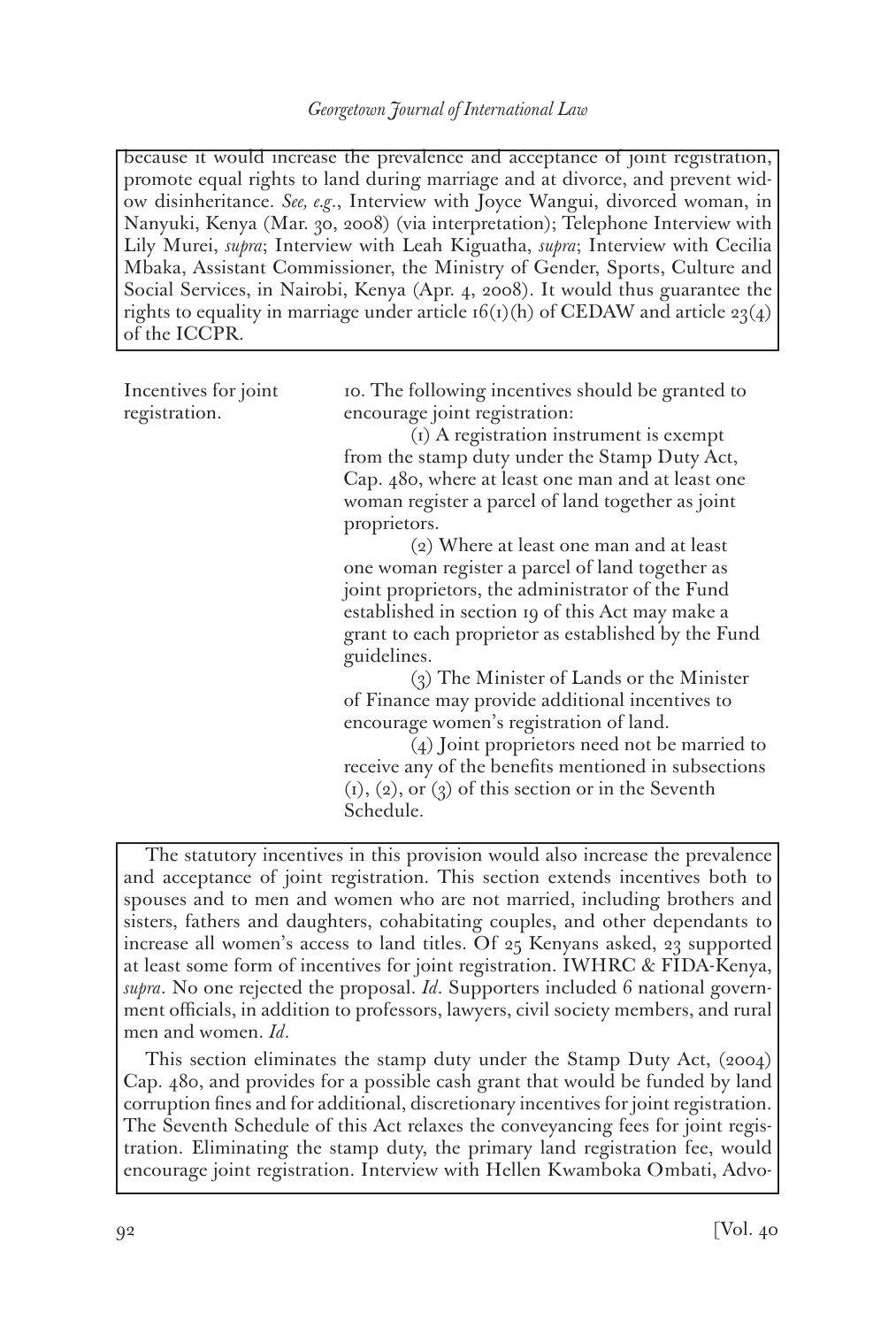cate of the High Court of Kenya and FIDA-Kenya member, in Nairobi, Kenya (Apr. 1, 2008). According to Hellen Kwamboka Ombati, the stamp duty is the primary land tax that the national government receives. *Id*. The Ireland Family Home Protection Act, 1976 similarly eliminates any "stamp duty, land registration fee, Registry of Deeds fee or court fee," albeit only for joint spousal registration. Family Home Protection Act, 1976 § 14 (Act No. 27/1976) (Ir.), *available at* http://www.bailii.org/ie/legis/num\_act/1976/zza27y1976.1.html#zza27y1976 (last visited Feb. 27, 2008). Quebec, Canada has implemented grant programs to promote equal treatment of female farmers. Canada, Third Periodic Reports of States Parties to the Committee on Economic, Social and Cultural Rights (19th Sess., 1998), para. 1055-56, U.N. Doc. E/1994/104/Add.17 (Jan. 20, 1998), *available at* http://documents.un.org. (After clicking "welcome," then click "simple search," and insert the U.N. Doc. No. at "symbol.") The Act to Promote the Development of Agricultural Operations, R.S.Q., ch. M-36 (1986) (Can.), provides grants of \$15,000 (918,170 Kenyan shillings) to farmers between 18 and 40 years old, and the Programme d'accès à la propriété pour les conjoints de 40 ans et plus (an ownership programme for spouses over 40), provides grants of up to \$5,000 (306,133 Kenyan shillings) when a woman acquires 20% of farm assets. *Id.*; *see* Currency Converter-Yahoo! Finance, http://finance.yahoo.com/currency (last visited May 12, 2008). These policies have "increased the number of women farmers who owned property from 4,951 to 11,234." Although Kenya might not afford such large cash grants, it might afford eliminating fees and taxes on land registration and smaller cash grants, especially if such grants are funded from fines paid by corrupt land officials or people who commit fraud before land boards. One national government official, Cecilia Mbaka, asserted that the benefits of such incentives to Kenyan society would probably outweigh the cost to Kenya's government revenues:

Of course it will not be good for Kenya's government revenues . . . , but I think in the long run, . . . the people themselves stand to benefit because I think you will not see all these cases going to court . . . . [I]t will also have its advantages that you might not be able to put a monetary value on.

Interview with Cecilia Mbaka, Assistant Commissioner, the Ministry of Gender, Sports, Culture and Social Services, in Nairobi, Kenya (Apr. 4, 2008).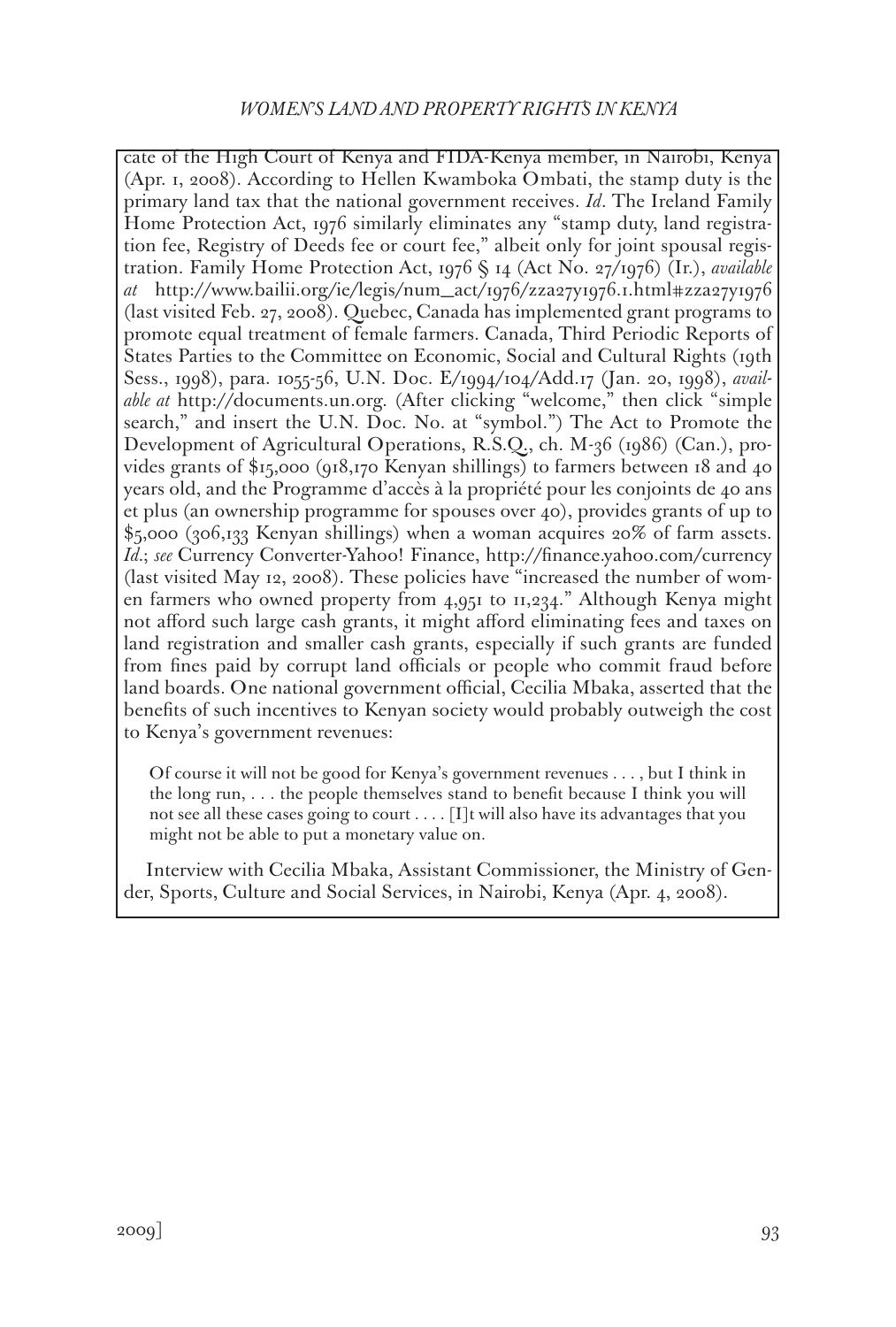Requirement for spousal consent and consideration of other interests in the land.

11. (1) In a transaction for which consent of a land body, including the land control board, is required, the land body must – (a) obtain the consent of the applicant's spouse if the transaction involves the matrimonial land; and (b) consider the interests of all persons who hold a right of occupancy on the land, including dependants living on their parents' land. (2) In polygamous marriages, the spouse or spouses whose consent is required shall be determined pursuant to the property distribution agreement entered into pursuant to section  $\lceil 20(A) \rceil$  the Marriage Act.

This provision requires that spousal consent to a transaction in land, even if, for example, the land is only in the husband's name. Thus, a wife's consent will always be required when the sale of her family's agricultural land is contemplated. The lack of a spousal consent requirement currently leaves women vulnerable to being dispossessed and rendered homeless by sale of their land.

Kenyan law fails to protect women's decision-making authority in land transactions, whether they are married or non-married women living as dependents on another person's land. While the Land Control Act requires the consent of land control boards for transactions affecting agricultural land, the act does not require the consent of both spouses if one of them objects to the sale or mortgage of their land.

In the 2006 Court of Appeal case of Kamau v. Kamau, the court held that spousal consent is not required to sell matrimonial property when the land is registered solely in the husband's name. The judge stated that "[u]ntil recently it has never been the practice and certainly not a legal requirement that before the legal proprietor of a piece of land disposes of it he or she should consult any third party be it his/her husband or wife." Kamau v. Kamau (2006) 59 K.L.R.  $(C.A.K.).$ 

Other countries have recognized the critical importance of requiring spousal consent for the sale of family land. For instance, Tanzania requires spousal consent for a mortgage of the matrimonial home. Land (Amendment) Act, (2004) §  $114(i)$ . (Tanzania). The Tanzanian Act also requires spousal consent for assignment or transfer of land. Land Act, (1999) § 161(3). (Tanzania). South Africa provides for the equal powers of spouses and requires consent for transactions in its Matrimonial Property Act. South African Matrimonial Property Act (88 of 1984) (S. Afr.). Namibia has enacted a similar provision as well. The Married Persons Equality Act, s. 5-7 (Act I of 1996) (Namib.). The Ireland Home Protection Act, 1976 voids the conveyance of an interest in the family home without the prior consent of both spouses. Ireland, Second Periodic Report of States Parties to the Human Rights Committee (69th Sess., 2000), para. 298-99, U.N. Doc. CCPR/C/IRL/98/2 (Apr. 28, 1999), *available at* http://documents.un.org. (After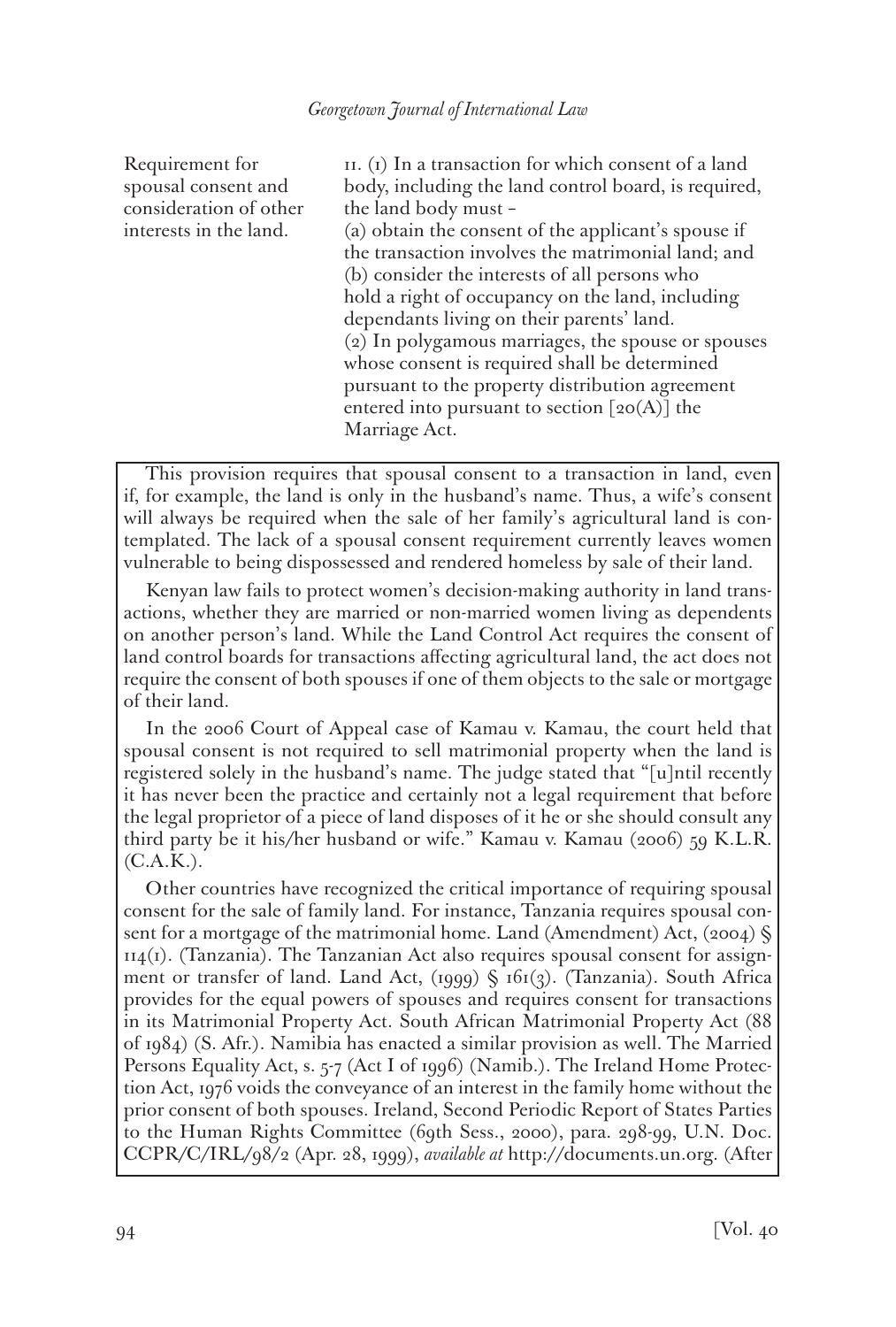| clicking "welcome," then click "simple search," and insert the U.N. Doc. No. at |  |  |  |
|---------------------------------------------------------------------------------|--|--|--|
| "symbol.")                                                                      |  |  |  |

| Procedures for<br>verifying spousal<br>consent. | 12. (1) Subject to the provisions in subsection (2), a<br>spouse whose consent is required pursuant to section<br>II of this Act must testify to his or her consent in<br>person before the land body and must show proof of<br>identity as the applicant's spouse by submitting -<br>(a) a government-issued identity card;<br>(b) a marriage certificate; or<br>(c) a letter from the chief, assistant chief, or an elder<br>from the area verifying the person's identity and the<br>validity of the marriage.<br>$(2)$ If a spouse whose consent is required pursuant to<br>section II of this Act is unable to appear before the<br>land body in person, he or she may submit a letter<br>from the chief, assistant chief, or an elder attesting to<br>(a) the validity of the marriage, if no marriage<br>certificate exists;<br>(b) identity of the spouse whose consent is required;<br>and |
|-------------------------------------------------|-----------------------------------------------------------------------------------------------------------------------------------------------------------------------------------------------------------------------------------------------------------------------------------------------------------------------------------------------------------------------------------------------------------------------------------------------------------------------------------------------------------------------------------------------------------------------------------------------------------------------------------------------------------------------------------------------------------------------------------------------------------------------------------------------------------------------------------------------------------------------------------------------------|
|                                                 | (c) the validity of the spouse's consent.                                                                                                                                                                                                                                                                                                                                                                                                                                                                                                                                                                                                                                                                                                                                                                                                                                                           |
|                                                 | This provision ensures that a wife's consent to the sale is genuine. The de-<br>cisions of land control boards have not adequately accounted for the interests<br>of women because "[m]en have reportedly bribed land control boards, fraudu-                                                                                                                                                                                                                                                                                                                                                                                                                                                                                                                                                                                                                                                       |

of women because "[m]en have reportedly bribed land control boards, fraudulently brought imposter 'wives' to the boards to consent to land transfers, and threatened their wives with violence or eviction if they withhold consent." Human Rights Watch, Double Standards, *supra*, at 33. *See also* Telephone Interview with Evelyne Opondo, Senior Counsel, FIDA-Kenya (Feb. 11, 2008); Interview with John Kinyua, Land Control Board Member at Meru, Kenya (March 30, 2008); Interview with Hellen Kwamboka Ombati, *supra* at p. 16.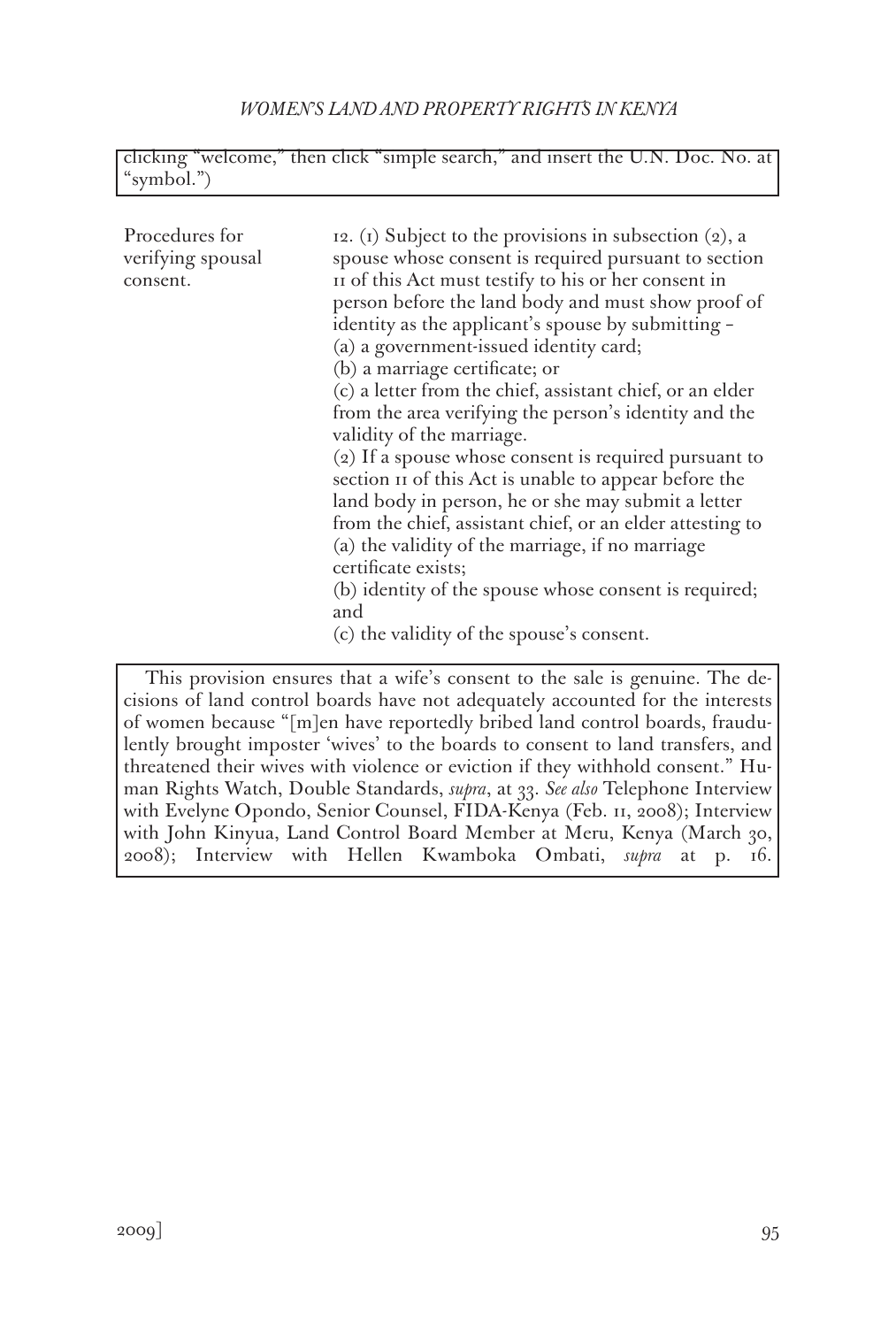| Rejection of         | 13. (1) Land Bodies, including the Land Control         |  |
|----------------------|---------------------------------------------------------|--|
| transactions lacking | Board, must refuse consent to all transactions          |  |
| consent.             | where:                                                  |  |
|                      | (a) the conditions in section II and 12 of this Act are |  |
|                      | not met;                                                |  |
|                      | (b) the Board has reason to suspect that the spouse's   |  |
|                      | consent was coerced through physical or mental          |  |
|                      | pressure; or                                            |  |
|                      | (c) the Board has reason to suspect that the            |  |
|                      | applicant committed fraud before the board by           |  |
|                      | misrepresenting the identity of his or her spouse       |  |
|                      | or presenting a fraudulent document purporting          |  |
|                      | to show his or her spouse's consent to a land           |  |
|                      | transaction.                                            |  |
|                      | (2) If the land control board discovers a violation of  |  |
|                      | this Act subsequent to approval of the transaction,     |  |
|                      | the board shall automatically set aside the             |  |
|                      | transaction pending appeal.                             |  |
|                      |                                                         |  |

This provision ensures that transactions which lack spousal consent will not receive approval from the land control board. Furthermore, if such a transaction is approved before the board learns that the provisions of this Act were violated, the transaction will be set aside to protect the interests of persons living on the land.

Recognition of the right of occupancy during the consolidation or adjudication process.

14. Adjudication Committees and Arbitration Boards constituted under the Land Consolidation Act, Cap. 283, and adjudication committees, recording officers, and adjudication officers under the Land Adjudication Act, Cap. 284, shall recognize and consider a right of occupancy under this Act as a right in respect of land during the consolidation or adjudication process.

Because Kenya's land statutes do not recognize women's rights to use, access, and occupy the land, the rights of women, including wives and female relatives, are largely ignored in land allocation under the Land Consolidation Act and the Land Adjudication Act, which provide the processes for converting communal Trust land to private registered land. *See* KLA, National Land Policy, *supra*, at 5. In the National Land Policy, the Kenya Government has acknowledged that the land adjudication and consolidation processes have "[i]gnor[ed] customary land rights not deemed to amount to ownership, such as family interests in land." See National Land Policy, *supra*, § 3.3.1.2, para. 64(b) (2007). This provision would explicitly require consideration of women's rights during those processes where women do not hold the primary rights to the land.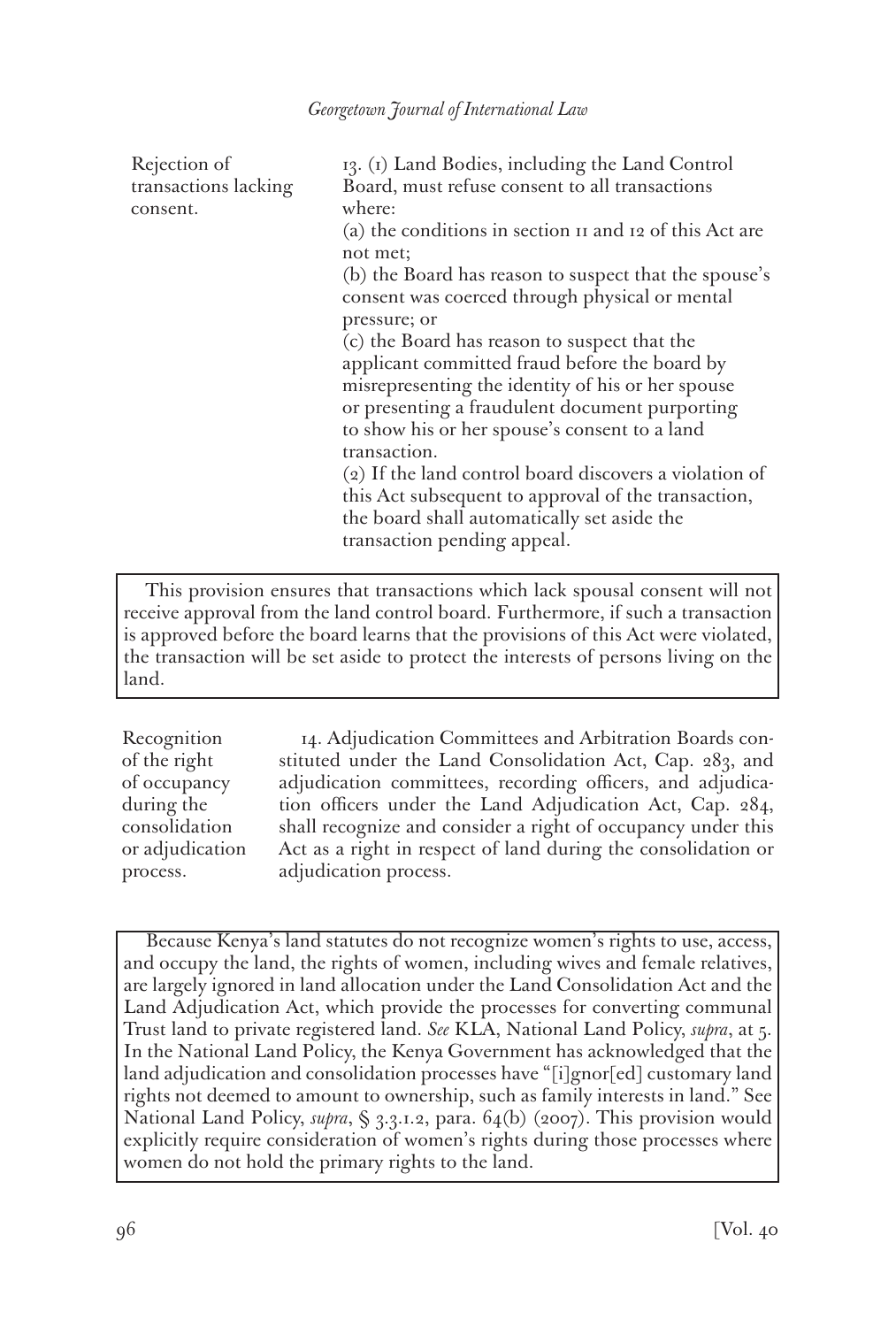## **PART III – PROCEDURAL SAFEGUARDS AND DISPUTE RESOLU-TION**

| Procedures to facilitate<br>registration. | 15. The Minister of Lands shall adopt the following<br>procedures to facilitate land registration:<br>(i) The Minister of Lands shall permit chiefs to<br>register land that has been registered in the name<br>of one spouse in the joint names of both spouses. A<br>chief shall promptly report all such registrations to<br>the Registrar.<br>(2) The Minister of Lands shall establish, staff,<br>oversee, and allocate funds and training for one<br>mobile land registration unit for each province in<br>Kenya, which will visit every village or location<br>within its respective province at least once each year<br>to encourage joint registration in rural areas.<br>$(3)$ Whenever land is registered in favour of two<br>or more persons, the Registrar shall provide<br>each proprietor with a brief document and an<br>oral statement in the proprietor's language of |
|-------------------------------------------|-----------------------------------------------------------------------------------------------------------------------------------------------------------------------------------------------------------------------------------------------------------------------------------------------------------------------------------------------------------------------------------------------------------------------------------------------------------------------------------------------------------------------------------------------------------------------------------------------------------------------------------------------------------------------------------------------------------------------------------------------------------------------------------------------------------------------------------------------------------------------------------------|
|                                           | proficiency explaining the nature of his or her<br>interests and explaining his or her rights to the<br>land.                                                                                                                                                                                                                                                                                                                                                                                                                                                                                                                                                                                                                                                                                                                                                                           |

The procedures in this section would render the registration process more accessible to women. If chiefs and mobile land registration units conduct registrations, they can reach more people than land registrars alone and thus more people can register jointly. According to Geoffrey S. Birundu, Collector of Stamp Duty, mobile registration programs are already in place. Interview with Geoffrey S. Birundu, Collector of Stamp Duty, Ministry of Lands, in Nairobi, Kenya (Apr. 1, 2008). This provision would make them a formal requirement. Additionally, a woman can make informed decisions about her land and can enforce her rights more easily if she receives an explanation of her rights as joint proprietor or proprietor in common.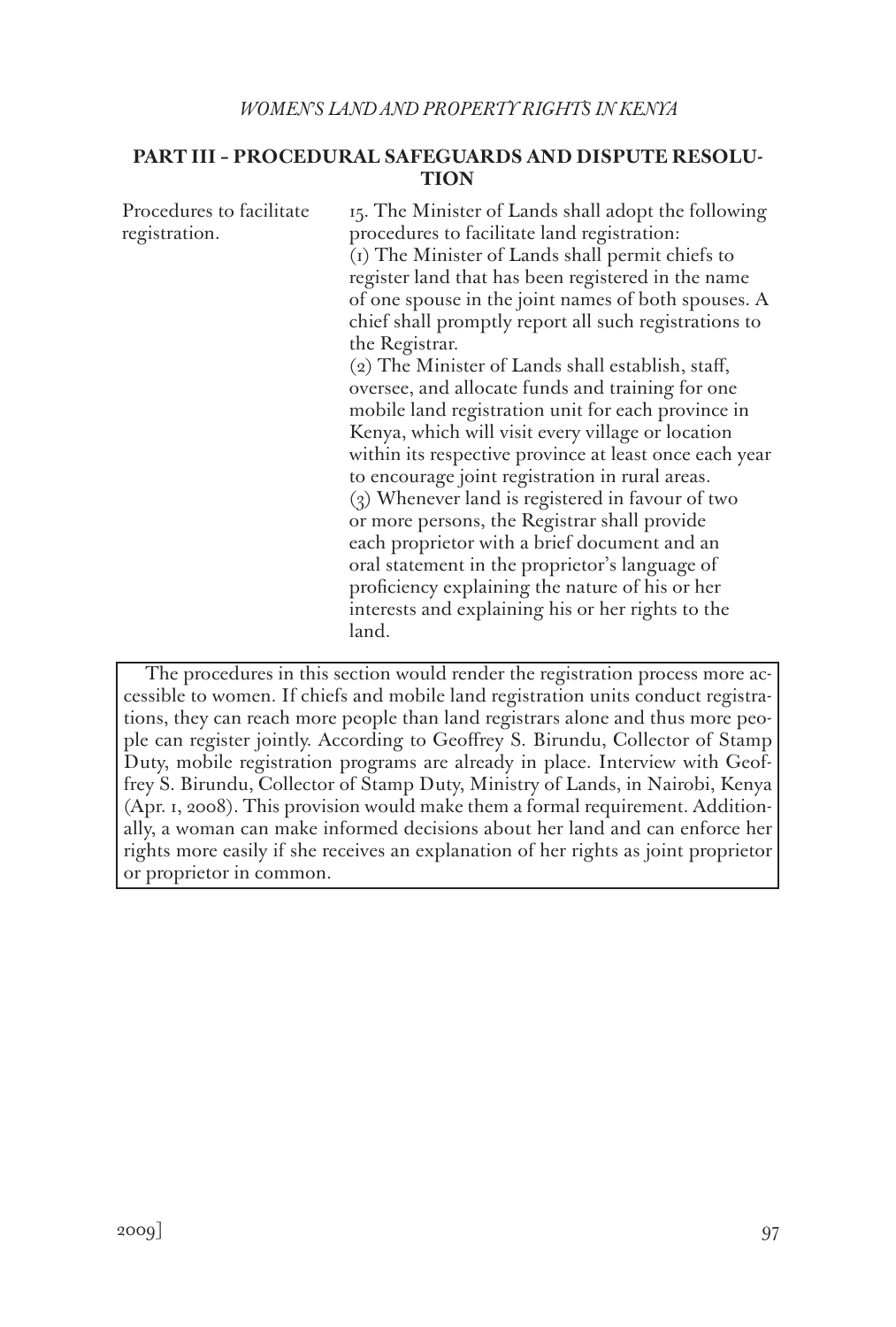Equal access to credit.  $16. (1)$  All lending institutions must offer the same terms and opportunities for credit and loans to men and women, regardless of marital status.

(2) Lending institutions may adopt remedial measures to enhance access of women to credit and loans, including, but not limited to:

(a) longer payment periods for women;

(b) alternative collateral, other than land titles,

including collateral based on —

(i) the reasonable value of crops, livestock, or estimated crop yields;

(ii) titles to vehicles;

(iii) pay slips;

(iv) leases; and

(v) other movable property of value.

3) If any lending institution unreasonably refuses collateral under subsection (2) from a woman or discriminates against a woman in violation of subsections (1), the woman may—

(a) sue the institution to compel it to lend to her based on the collateral she proposed or for damages; and

(b) report the institution to the Ministry of Finance.

(4) Upon receiving a report under subsection  $\alpha(b)$ , the Minister of Finance will issue a warning to the lending institution.

(5) A private lending institution that receives more than three warnings may lose its charter to do business in Kenya.

(6) The Minister of Finance may recommend clients or subsidies to encourage lending institutions that have not received any warnings under section 4.

Because women often do not have land titles, which are common collateral for loans, women cannot access loans, in violation of their right to equal access to credit. See Ministry of Gender, Sports, Culture, and Social Services, National Gender and Development Policy 7 (2000), *available at* http://www.culture.go.ke/ images/stories/pdf/genderpolicy.pdf [hereinafter National Gender and Development Policy]. Equal access to credit is guaranteed under article 13 of CEDAW, which requires Kenya "to ensure, on a basis of equality of men and women, the same rights, in particular: . . . (b) The right to bank loans, mortgages and other forms of financial credit," and under article  $14(2)(g)$  of CEDAW, which provides for "access to agricultural credit and loans" for women in rural areas. The major lending institutions in Kenya, including the Agricultural Finance Corporation (AFC) and Kenya's three major commercial banks, Standard Bank, Barclays Bank, and Commercial Bank usually require a land title as collateral for loans. *See* Cotula, *supra*, at 121; Nzioki, *supra*, at 218, 246. In the National Gender and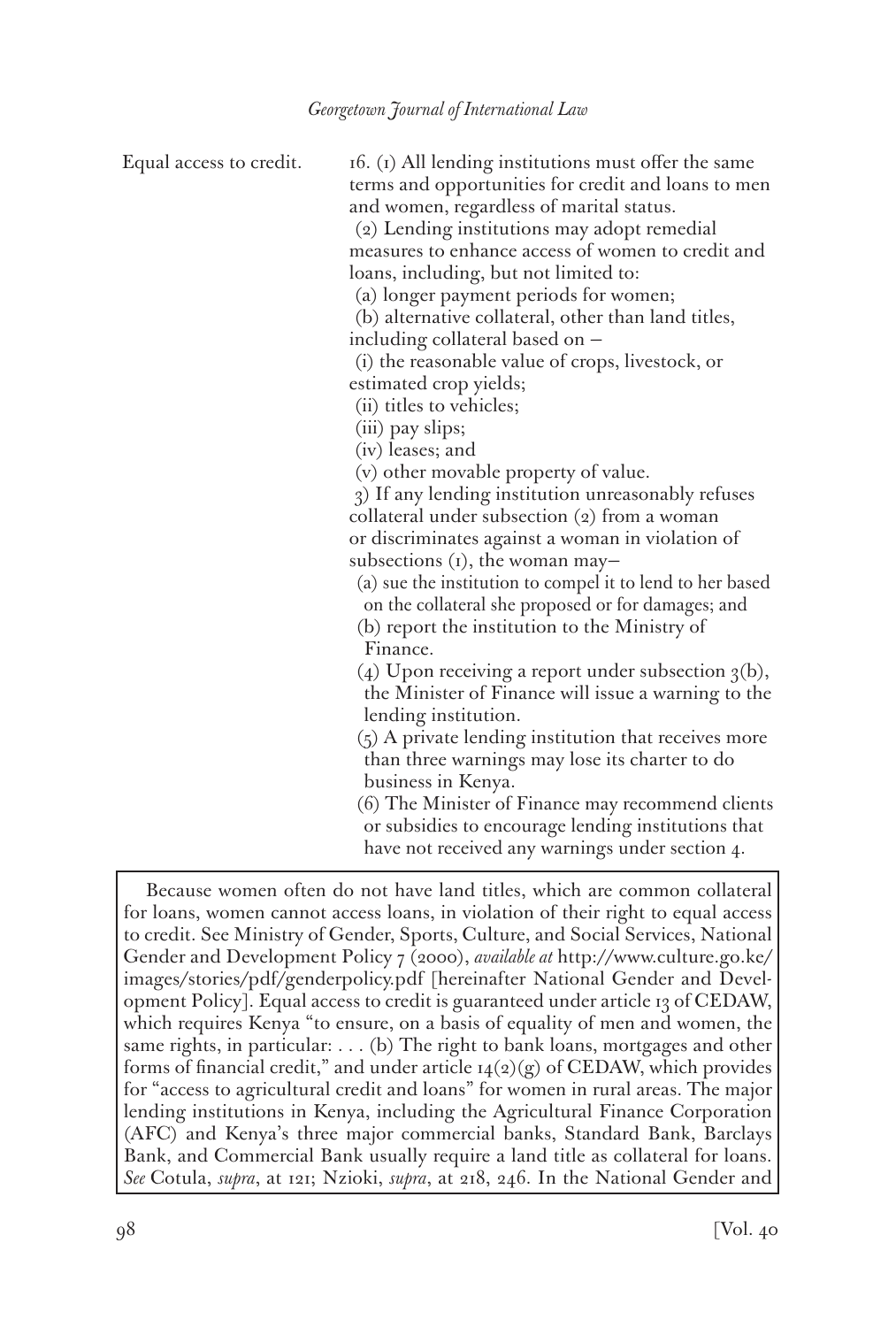Development Policy, the Government of Kenya has acknowledged that " $|i|n|$ most cases, access to credit . . . is linked to access to land ownership. Women cannot therefore qualify for any credit that is tied up with collateral requirements, which are often based on a land title deed." National Gender and Development Policy, *supra*, at 7. In reports to the CEDAW Committee, the Government of Kenya further acknowledged that "women are faced with greater challenges than men due to the fact that not many of them hold titles to land which is the major collateral to bank loans." Kenya's Report to CEDAW Committee, *supra*, para. 10.

This provision would ensure that women who do not have collateral may still obtain loans by requiring lending institutions to accept alternative collateral from women. Section 19(1) of the Agricultural Finance Corporation Act, (2004) Cap. 323, says that "[t]he Corporation may . . . upon such terms and conditions as to interest, repayment, security or otherwise and in such manner as the Board may think fit, make a loan to a farmer to enable him to engage more effectively in agriculture." This gives the AFC discretion to accept alternative collateral from women. This provision also provides an incentive for institutions that lend to women because they may attract more business and a disincentive for institutions that do not lend to women because they may lose business and possibly their charter to do business in Kenya. It also provides legal remedies for women.

Kenyan lending institutions already benefit when they provide loans to women. Banks are starting to realize that women represent a "lucrative," "untapped" market, and microfinance has increased. John Ndegwa, Kenya: All Eyes On Women, E. Afr. Standard, Mar. 31, 2008, *available at* http://allafrica.com/ stories/200803310991.html. According to the General Counsel of a bank in East Africa, loan repayment rates are higher for women than for men. Interview with General Counsel, Bank in East Africa, in Nairobi, Kenya (Apr. 2, 2008). Women have successfully accessed credit in groups called "merry-go-rounds." Interview with Dorothy McCormick, Professor, University of Nairobi, in Nairobi, Kenya (Apr. 2, 2008).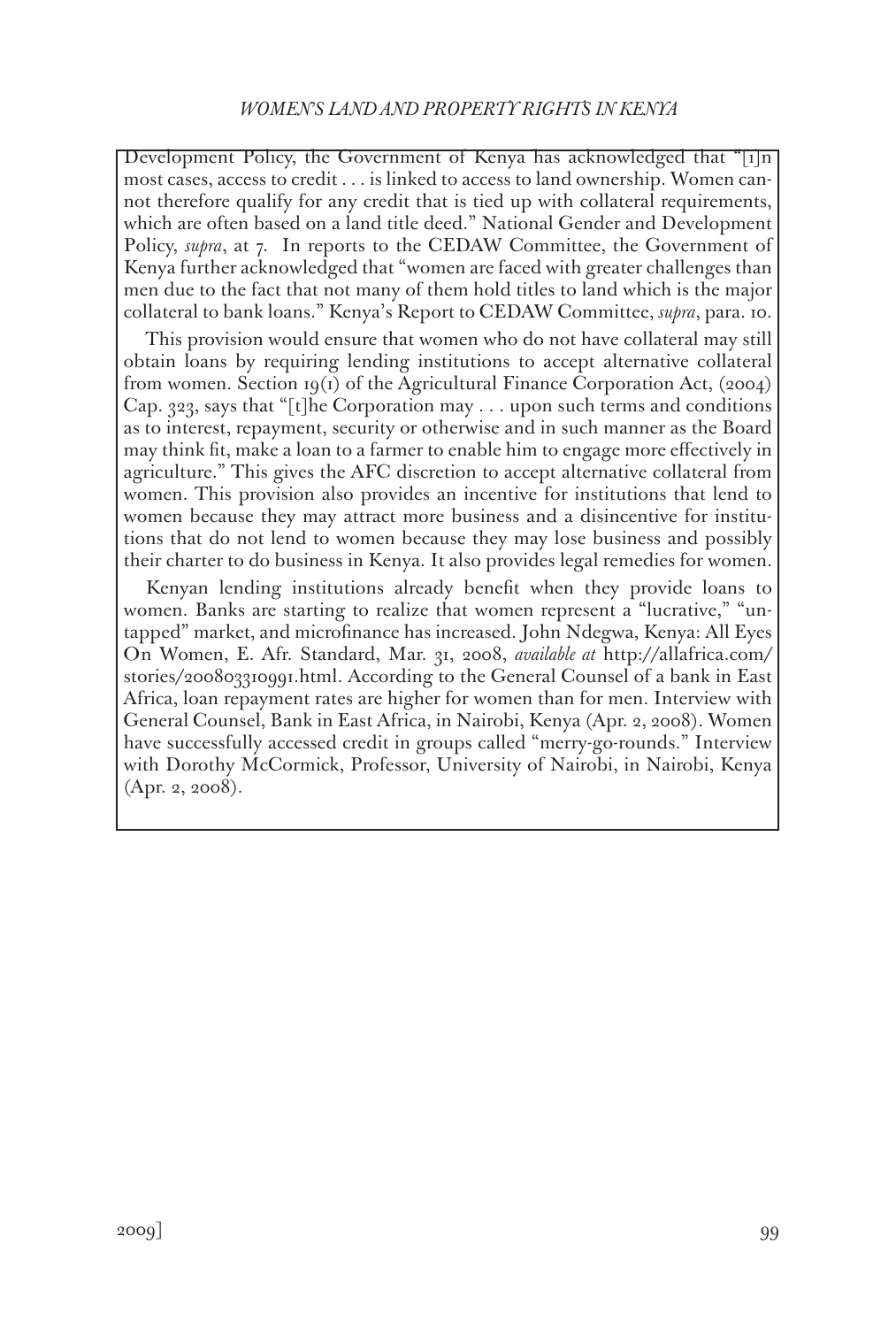in land bodies.

Representation of women 17. Women shall constitute at least one-third and endeavouring toward one half (fifty percent) of the members of all appointed or elected public institutions that determine land rights, including registering or allocating land, arbitrating or adjudicating land disputes, and controlling land transactions, including on:

 (a). County Councils that address trust land rights pursuant to section 115 of the Constitution and section 2 of the Trust Land Act;

 (b). Divisional Land Boards appointed by county councils under section 5 of the Trust Land Act;

 (c). any Committee for any adjudication section appointed by Adjudication Officers under section 9 of the Land Consolidation Act;

 (d). any Arbitration Board appointed by the Minister of Lands and selected by Adjudication Officers under section 10 of the Land Consolidation Act;

 (e). any land control board or land control appeals board appointed by the Minister of Lands under the Land Control Act;

 (f). the panel of elders for each registration district under section 5 of the Land Disputes Tribunals Act;

 (g). the African Advisory Committees appointed by Settlement Officers under the Trust Land (Lambwe Valley) Rules, the Trust Land (Sarora) Rules, the Trust Land (North Yatta, Yatta Plateau and Ithanga) Rules, and the Trust Land (Olenguruone) Rules; and

 (h). any other public institution constituted in the future for purposes of land administration or management, determination of land rights, or resolution of land disputes.

The representation of women in institutions that deal with land will ensure that women's rights are recognized in crucial decisions that affect their homes and livelihoods. The current land statutes make no provision for female representation in land bodies. In addition, stereotypes about women's role in society have led to the exclusion of women from these bodies in accordance with custom and tradition. *See* Interview with Jackson Kirigia, Assistant Chief, in Meru, Kenya (Mar. 31, 2008) (stating that there are no women elders because custom does not allow it). As a result, almost all of the land adjudicators, consolidators, arbitrators, and council members are men. Nzioki, *supra*, at 218, 237. When women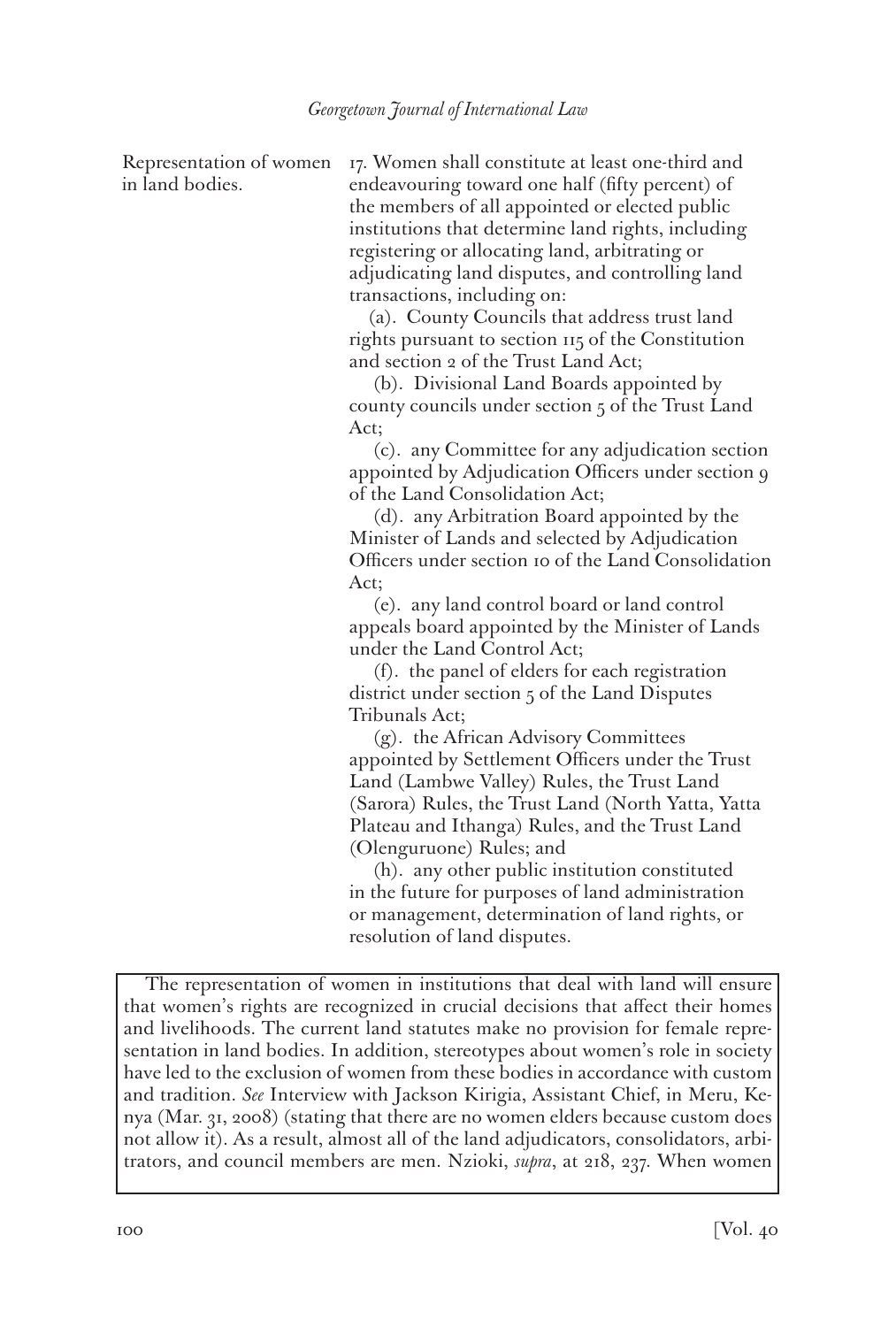are not represented in the decision-making process, they cannot effectively protect women's rights to land.

The lack of female representation in institutions that deal with land violates fundamental human rights protected in the Constitution and in international treaties that Kenya has ratified. The Constitution guarantees the right to be free from discrimination on the basis of sex in section  $82(i)$ , which declares that that "no law shall make any provision that is discriminatory either of itself or in its effect." The laws that set up adjudicatory bodies for land violate section  $82<sub>(1)</sub>$ because they are discriminatory in effect. Since elders are traditionally male, appointing them as the decision-makers in land disputes discriminates against women and thereby violates section  $82(1)$ .

Kenya must provide for representation of women in decision-making bodies to fulfil its international legal obligations to protect women's right to equality and their right to participate in political life. Kenya has a duty to protect the right of women to participate in political life pursuant to ICCPR article 25 (the right to "take part in the conduct of public affairs" without distinction as to sex) and CEDAW article  $\tau$  (the statute must "ensure to women, on equal terms with men, the right . . . [t]o participate in the formulation of government policy and the implementation thereof and to hold public office and perform all public functions at all levels of government"). The CEDAW Committee raised this issue with the Kenyan government in 2006, expressing its concern about "the under-representation of women in political and public life, in particular . . . in appointed decision-making bodies, in particular at decision-making levels." Committee on the Elimination of Discrimination Against Women, Concluding Comments: Kenya, at para. 27, U.N. Doc. CEDAW/C/KEN/CO/6 (2007), *available at* http://www.un.org/womenwatch/daw/cedaw/39sess.htm (under Kenya). By failing to provide seats for women in institutions that concern land, the government is effectively excluding women from a fundamental area of social and political life which is extremely important in Kenya. Where women play such an integral role in cultivation of agricultural land, this failure to provide for equal representation is a serious detriment to the country: "Women's full participation is essential not only for their empowerment but also for the advancement of society as a whole." Committee on the Elimination of Discrimination Against Women, General Recommendation No. 23, Women in political and public life (16th Sess., 1997), para. 17, U.N. Doc.  $A/52/38/$ Rev.1 at 61 (1997), *available at* http://www.un.org/womenwatch/daw/cedaw/recommendations/recomm.htm#recom23 [hereinafter CEDAW General Rec. 23].

International law supports the use of affirmative measures to include women in government institutions. In accordance with ICCPR article 25, the Human Rights Committee has declared that states must take "effective and positive measures to promote and ensure women's participation in the conduct of public affairs and in public office, including appropriate affirmative action." HRC, General Comment No. 28, *supra*, para. 29. In addition, CEDAW article 4 provides for temporary special measures "aimed at accelerating de facto equality between men and women," which applies to achieving women's equal participation in politics. CEDAW General Rec. 23, *supra*, para. 15.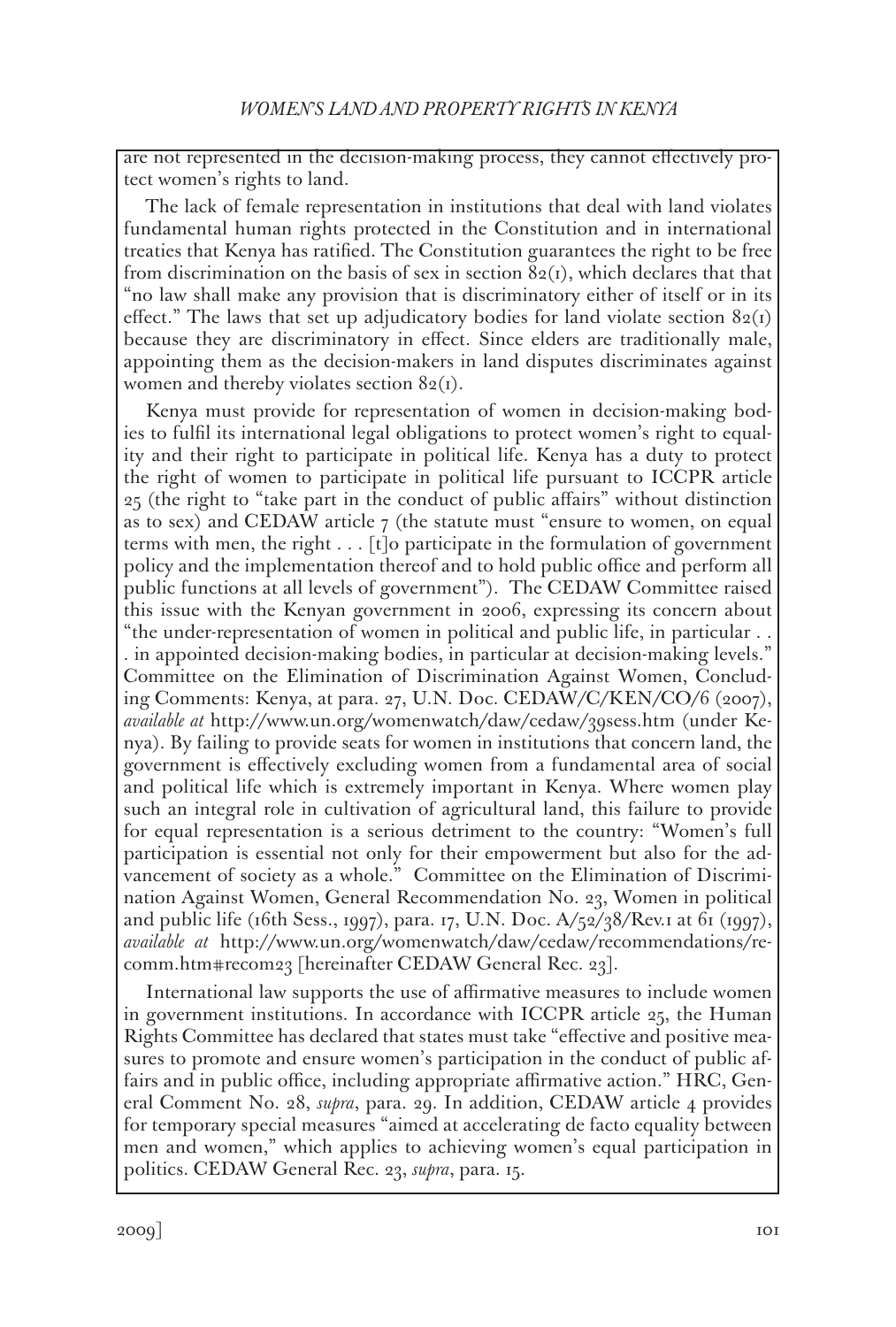The Kenyan government has made laudable efforts to promote the representation of women, but further action is needed to realize these aspirations in enforceable legal provisions. Kenya's National Land Policy reflects the need for increased female representation in the specific context of land, declaring that "[w]omen are not sufficiently represented in institutions that deal with land." National Land Policy *supra*, § 3.6.10.3, para. 223. To solve this problem, the policy provides that the Government shall "[e]nsure proportionate representation of women in institutions dealing with land at all levels." National Land Policy *supra*, § 3.6.10.3, para. 225(h).

Both the Kenyan government and the population support the inclusion of women in decision-making bodies. During public consultations carried out by the Kenya Law Reform Commission in 2007, there was unanimous agreement on the need for broader legislation on affirmative action and 85% of respondents supported equal representation of women. Kenya Law Reform Commission and Mohammed Muigai Advocates, The Proceedings Report of the Provincial Public Consultative Meetings on the Review and Analysis of the Marriage Bill 1993, the Married Women Property Bill, the Gender Equality Bill 2002 and the Family Protection (Domestic Violence) Bill 2002 Held Between 27th February 2007 and 10th April 2007 (June 2007) (on file with author). In interviews conducted in March and April 2008, 92% of the 26 respondents supported a requirement of women's representation on land bodies. IWHRC & FIDA-Kenya, *supra*.

Several of Kenya's neighbours and other sub-Saharan African countries have recognized the importance of ensuring female representation in institutions that deal with land. Uganda requires that "[a]t least one-third of the" at least five members of a district land board "shall be women." The Land Act, (1998) Cap.  $227 \text{ }\frac{1}{2}$  (57(3) (Uganda). Tanzania has also enacted provisions requiring representation of women on land adjudication bodies. Village land councils consisting of between five and seven members must include at least two women. The Village Land Act, (1999) Cap. 114  $\Im$  60(2) (Tanzania). In addition, village adjudication committees consisting of between six and nine members must include at least three women, which guarantees between 30 and 50% female representation on the committees. Village Land Act, (1999) Cap. 114  $\frac{6}{53}(2)$  (Tanzania). Similarly, Namibia has enacted a requirement for four women to be appointed to communal land boards. Communal Land Reform Act,  $(2002)$ ,  $\oint (4)(1)(d)$  (Namibia).

Qualifications for membership of land bodies.

18. In appointing members to public institutions that determine land rights, regard shall be had to the person's skill or practical experience in agriculture, land management, or governance.

This provision is designed to ensure that members of land bodies are qualified to make decisions regarding land rights and that women with relevant experience are included. Because so many Kenyan women engage in agriculture, they would be well-qualified to serve on boards that make decisions about land allocation and management. Women have a unique perspective in land disputes: they are most likely the ones who take care of the home and the crops. *See* Inter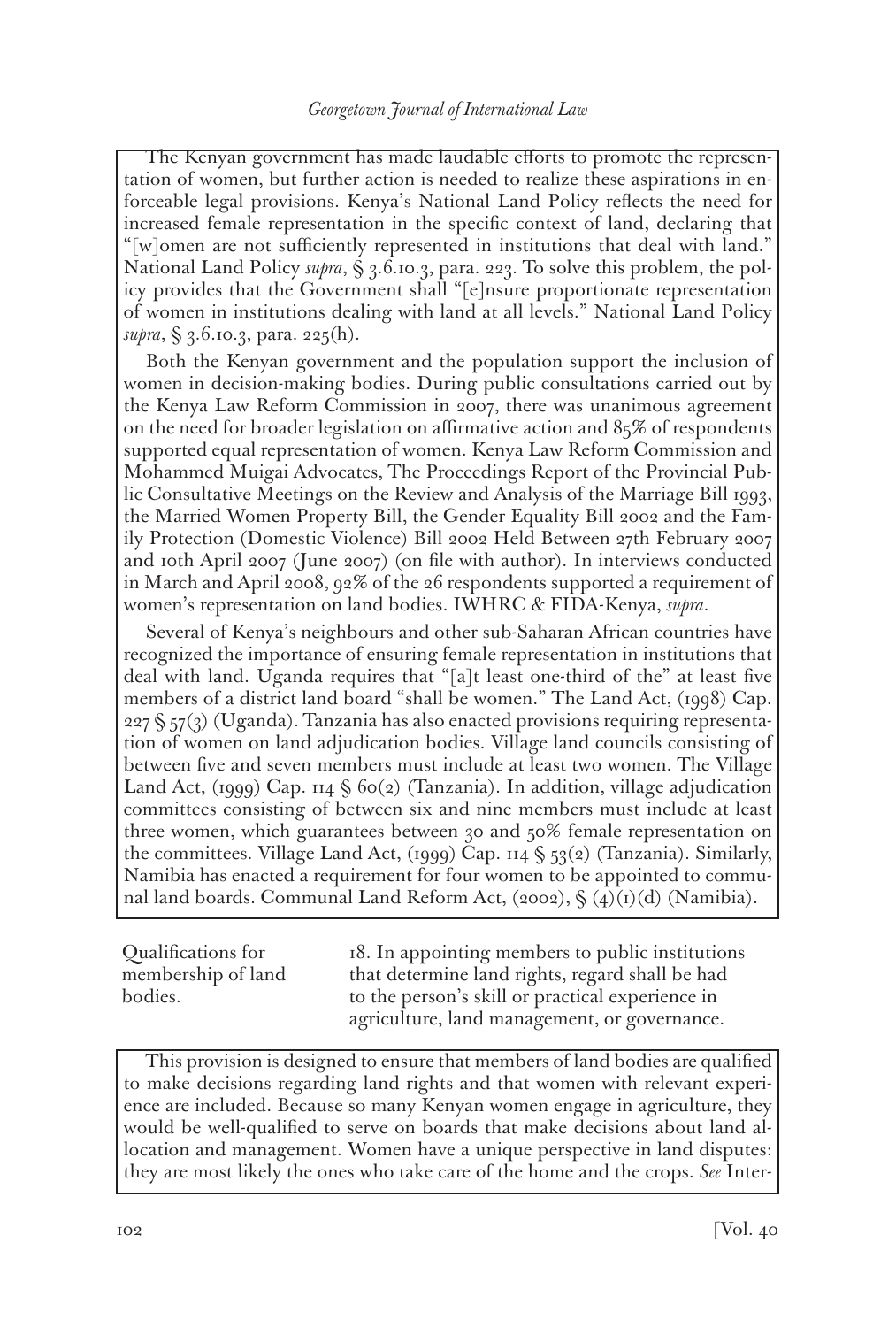view with Paul Ndungu, Chairperson of the Ndungu Commission on Land, in Nairobi, Kenya (Apr. 3, 2008). According to government estimates from 2000, women headed 38% of agricultural operations in Kenya. National Gender and Development Policy, *supra*, at 7. Furthermore, women constitute over 80% of the agricultural labour force and provide approximately 60% of farm-derived income. Human Rights Watch, Double Standards, *supra*, at 10. Under the current system, important decisions affecting women's participation in agriculture and food production are made without their participation. National Gender and Development Policy, *supra*, at 7. Once they are included in the process, they can utilize their expertise to contribute to local development and thereby benefit the society at large.

Namibia provides a model for this provision in its specification of qualifications for land board membership. The Communal Land Reform Act specifies that the communal land board shall elect four women, two of whom are "engaged in farming operations" and two of whom are women "who have expertise relevant to the functions of a board." Communal Land Reform Act, (2002),  $\S$  $(4)(r)(d)$ . (Namibia). Tanzania also sets forth general qualifications for members of land bodies to ensure that they possess skills or practical experience in land management. Land Act,  $(1999)$  Cap.  $113 \S 11(2)$ . (Tanzania).

Bribery of land officials. 19. (1) A person who, being a member of an institution that deals with land, solicits or receives any payment from any person to whom any service is rendered, including under the Registered Lands Act, the Trust Land Act and its subsidiary legislation, the Land Consolidation Act, the Land Control Act, or the Land Disputes Tribunal Act, which the member is not authorised to collect or receive; or being a party to a matter under the statutes listed in subsection  $(i)(a)$ , offers or tenders any payment to a member of a land body in an attempt to influence the outcome;

> commits an offence and is liable to a fine of not less than [5,000] shillings, giving regard to proportionality to the value of the property at issue, or imprisonment of not less than 30 days and not exceeding six months, or both such fine and imprisonment.

> (2) Offences specified in subsection (1) shall be tried by a Special Magistrate appointed pursuant to section 3 of the Anti-Corruption and Economic Crimes Act of 2003.

> (3) The fines collected pursuant to subsection (1) shall be deposited in a national fund for the promotion of joint registration of land pursuant to section 10 of this Act.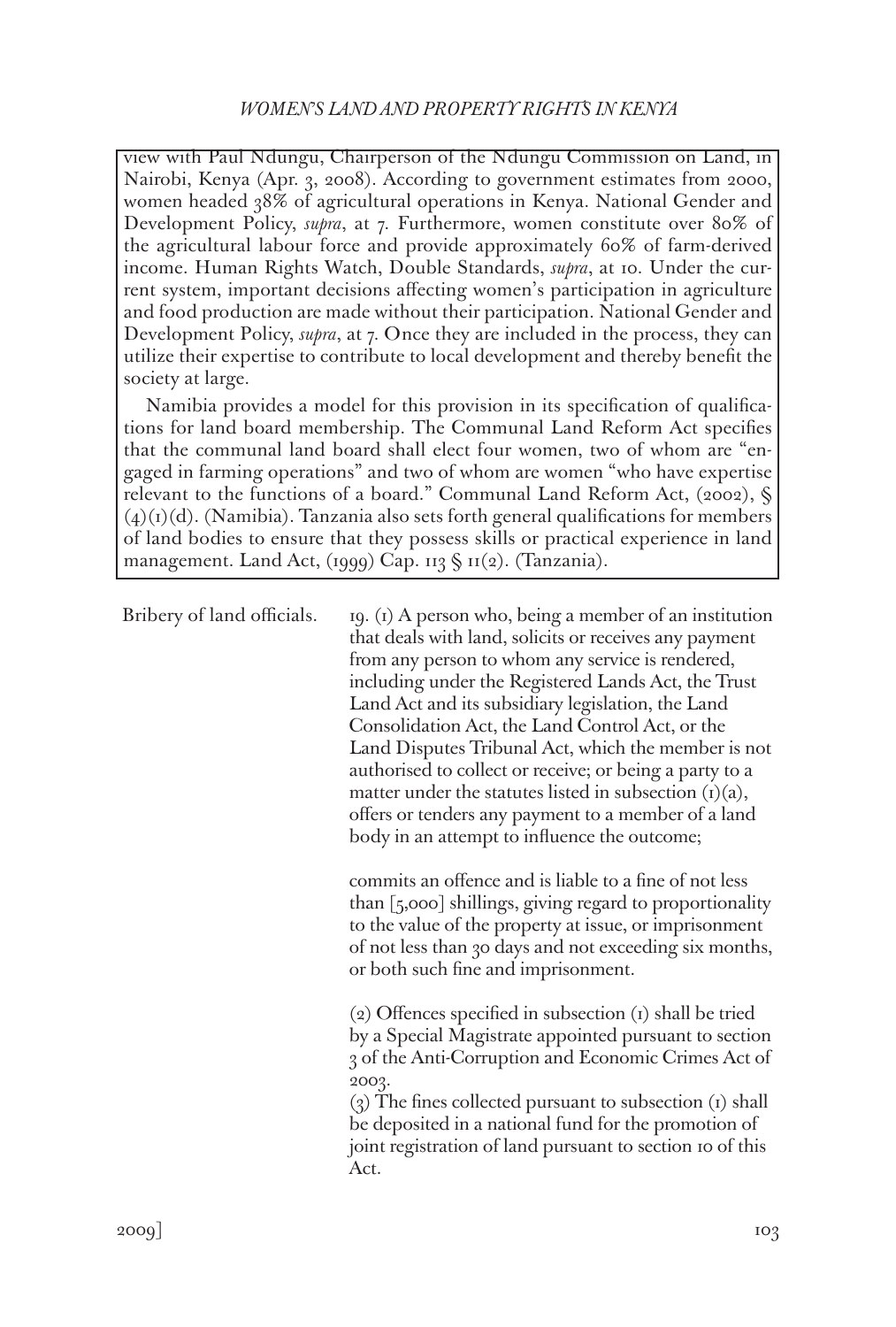The prohibition of bribery and fraud in land matters is designed to address the problem of corruption while simultaneously creating incentives for joint registration of land. The criminal penalties would also help resolve the problem in Kenya of husbands who bribe land boards to induce them to consent to transactions without their wives' consent. Telephone Interview with Evelyne Opondo, Senior Counsel, FIDA-Kenya (Feb. 11, 2008); Interview with John Kinyua, *supra*; Interview with Hellen Kwamboka Ombati, *supra*. By converting the collected fines into tax credits for joint registration of property, the provision promotes women's property rights by encouraging joint registration of land that is usually registered solely in men's names.

This provision draws from the Anti-Corruption and Economic Crimes Act of 2003, which provides for the prevention, investigation and punishment of corruption in Kenya. The Anti-Corruption and Economic Crimes Act of 2003, (2003) Cap. 3 of 2003 § 3(1). (Kenya). Although this Act makes great strides in the fight against corruption, the current laws have been insufficient to address the problem. *See* Interview with Gitobu Imanyara, *supra*.

This provision is also modelled after section 92 of the Uganda Land Act, which states that any person who, "being a member of the land tribunal, a board, a committee, solicits or receives any payment from a person to whom any service is rendered under this Act being payment which the member is not authorised to collect or receive under this Act, commits an offence." The Land Act, (1998) Cap. 227 § 92(1)(d). (Uganda).

Fraud before land bodies.. 20. A person who, being a party to a matter before an institution that deals with land, (1) misrepresents the identity of his or her spouse; or (2) presents a fraudulent document purporting to show his or her spouse's consent to a land transaction

shall be guilty of an offence and liable to a fine proportional to the value of the property at issue, or to imprisonment of not less than 30 days and not exceeding six months, or to both such fine and imprisonment.

This provision is modelled after the Land Control Act s punishment for false statements in section 21. The Land Control Act, (2004) Cap. 302 § 21. To ensure that such punishments extend beyond land control boards, this provision applies to all institutions that deal with land.

This provision helps ensure that a spouse's consent to the sale is genuine. The decisions of land control boards have not adequately accounted for the interests of women because "[m]en have reportedly bribed land control boards, fraudulently brought imposter 'wives' to the boards to consent to land transfers, and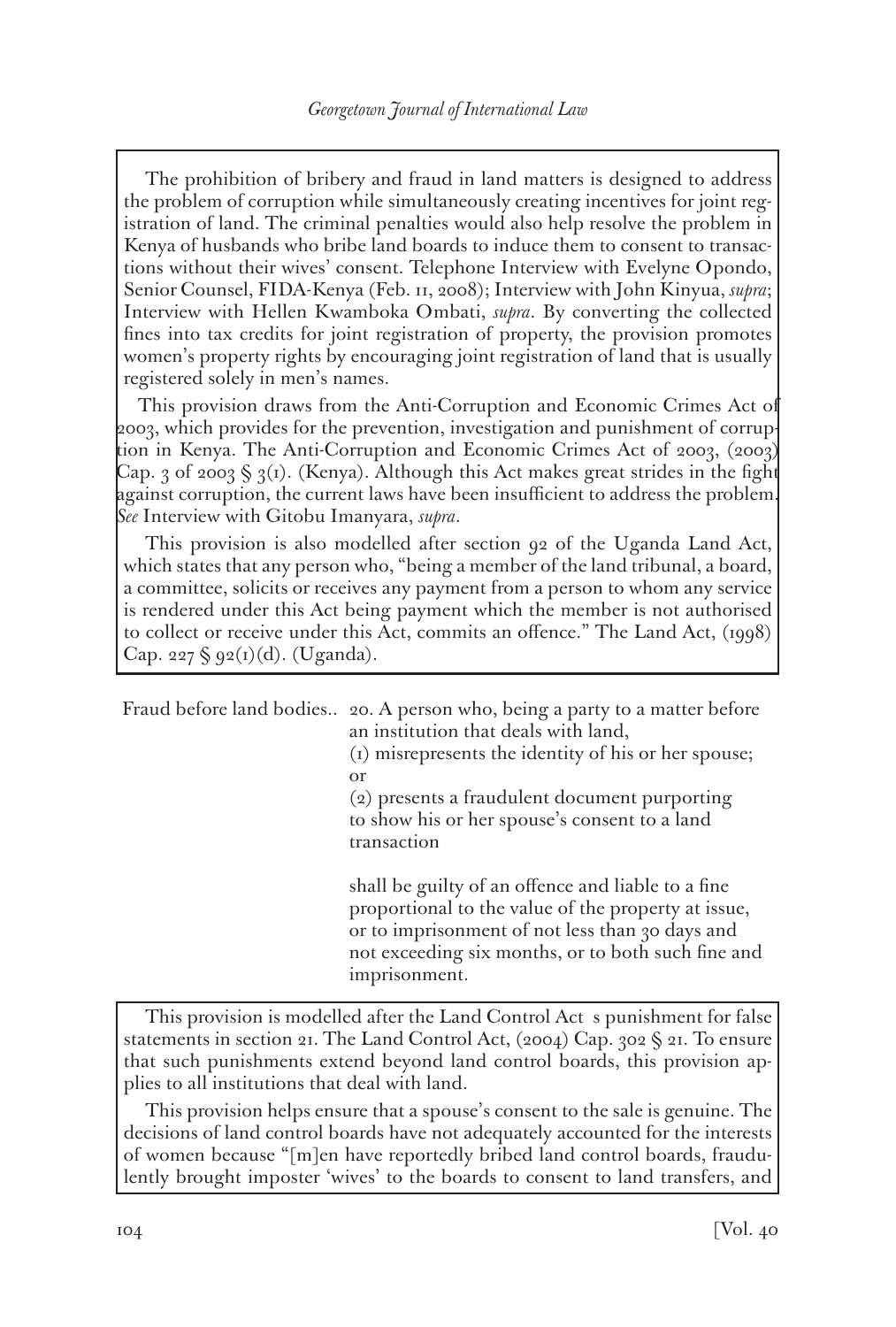threatened their wives with violence or eviction if they withhold consent." Human Rights Watch, Double Standards, *supra*, at 33. *See* also Telephone Interview with Evelyne Opondo, Senior Counsel, FIDA-Kenya (Feb. 11, 2008); Interview with John Kinyua, *supra*; Interview with Hellen Kwamboka Ombati, *supra*.

Expedited access to land bodies for people living with HIV/AIDS.

21. (1) People living with HIV/AIDS shall qualify for an automatic certificate of urgency entitling the holder to expedited access to all decision-making bodies that determine or adjudicate land rights. (2) Upon application for such a certificate, the land body must automatically certify the case as urgent, provided that the applicant presents supporting documentation of HIV-positive status, such as, but not limited to, a medical card issued by a hospital or the Ministry of Health showing that the applicant is taking anti-retroviral medication. (3) All information related to the applicant's HIV status must remain strictly confidential and shall not be disclosed to any person other than the applicant, with additional protections provided by the privacy guidelines prescribed under section 20 of the HIV & AIDS Prevention and Control Act..

This provision will ensure that all Kenyans living with HIV/AIDS will be able to access land tribunals expeditiously to determine their rights and interests to land. This provision is especially important for people on anti-retroviral medications that must be accompanied by good nutrition. By guaranteeing that HIV patients can access these tribunals, this provision will help maintain their rights to farmland as their source of nutrition.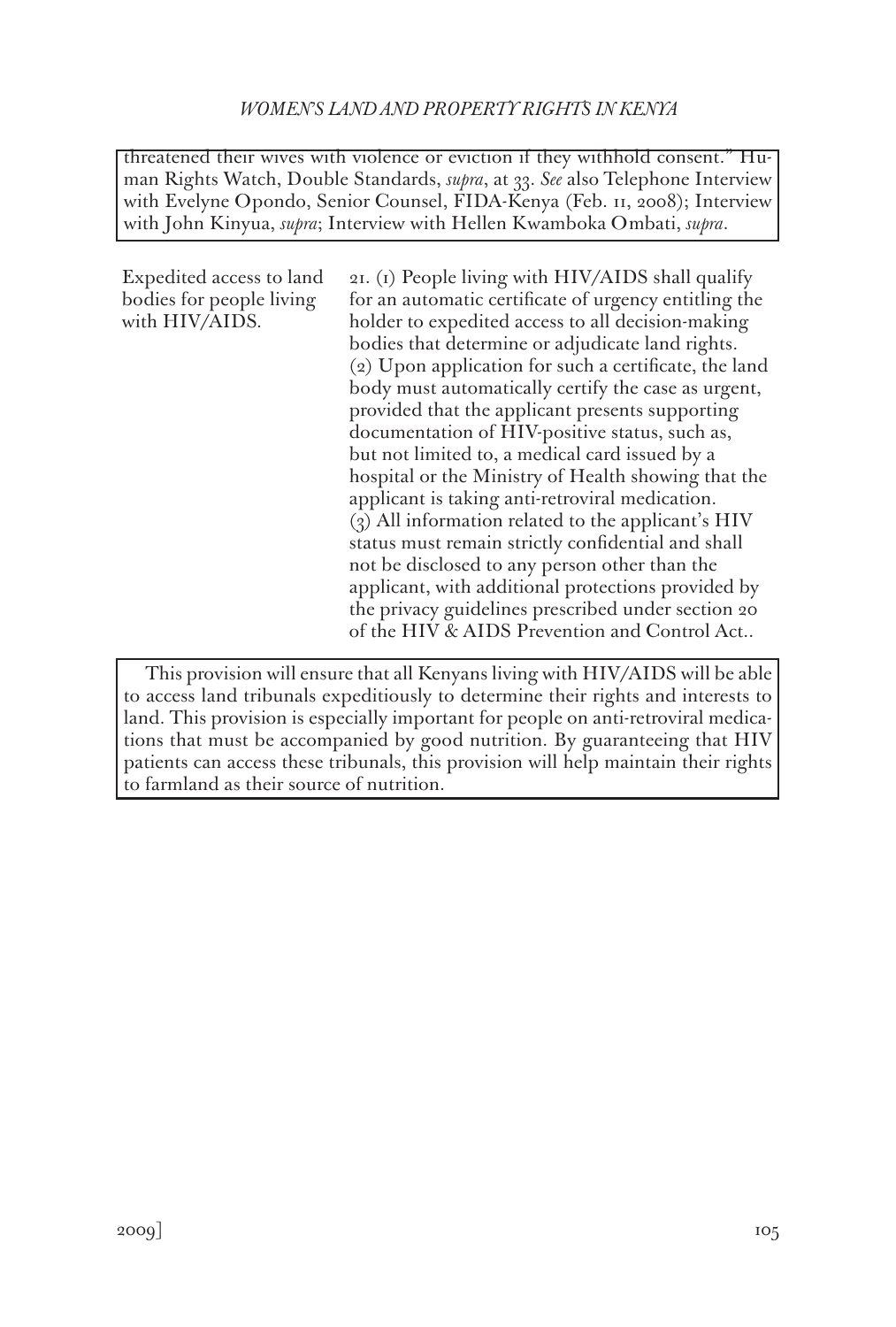Education and training. 22. (1) Relevant government agencies, including the Institute of Administration shall provide training on the provisions of this Act for all officials and members of institutions that deal with land, including chiefs and elders, to educate them on the purpose and content of the foregoing provisions regarding women's equal rights to land and property. (2) The Institute of Administration shall incorporate training on women's equal rights to land and property into its curriculum for civil service officers and all land body members. (3) Local officials who receive training pursuant to this section shall thereafter hold trainings for the public to educate men and women on the purpose and content of the foregoing provisions regarding women's equal rights to land and property. (4) Parliament shall allocate the necessary funds to provide for training pursuant to this Act. (5) Curriculum for the training shall be developed by or with extensive input from civil society actors, in particular organizations that specialize in women's rights and land rights.

This provision will ensure that the protections for women's property rights contained in this bill will be promulgated and implemented throughout the country. Currently, almost 90% of the poor in rural areas are not aware of formal laws. Interview with Beatrice Wamalwa, Development Assistance Assistant, USAID, in Nairobi, Kenya (Apr. 2, 2008). The current lack of awareness of women's rights in rural areas often hampers women's ability to challenge instances of discrimination against them such as dispossession and fraud. The inaccessibility of the land statutes leads to a reliance on custom instead. Interview with Jackson Kirigia, *supra*. Where customary law denies women equal rights to land, this represents a serious violation of their rights, albeit a preventable one: local leaders can be trained to implement the land statutes instead of falling back on custom.

The Institute of Administration is well-positioned to undertake such a training initiative based on its programs targeting civil service officers. Telephone Interview with Evelyne Opondo, Senior Counsel, FIDA-Kenya (May 7, 2008). Beneficiaries of the training programs should include chiefs and elders in addition to members of bodies that deal with land such as county councils, land control boards, and land disputes tribunals. Once local leaders are aware of the land laws, they can hold trainings for the general public to educate them on the rights and obligations contained in the statutes. By providing for training of officials that deal with land rights and adjudication of disputes, chiefs and elders will be more knowledgeable about the legal protections afforded to women and will be less likely to make decisions that discriminate on the basis of sex.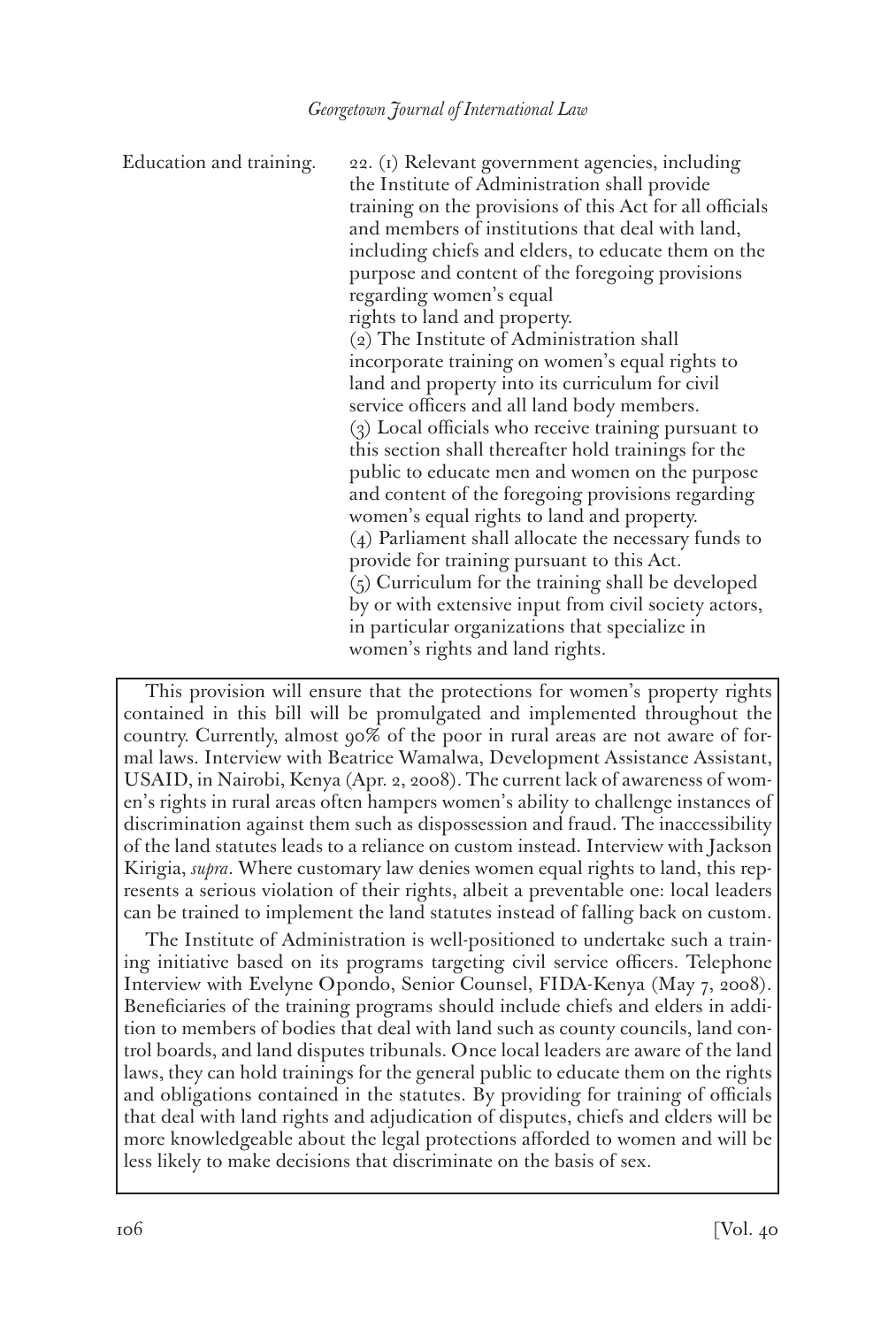Amendments.. 23. The Acts of Parliament listed in the Schedules are amended accordingly.

# **FIRST SCHEDULE – Amendment to the Land Disputes Tribunals Act.**

| Law                                   | Amendment                                                                                                                      | Marked-Up<br>Version of the<br>Provision                                                                                                                                                                                                                                                                                                                                                                                            | <b>How the Provision</b><br><b>Reads As Amended</b>                                                                                                                                                                                                                                                                                                                                                        |
|---------------------------------------|--------------------------------------------------------------------------------------------------------------------------------|-------------------------------------------------------------------------------------------------------------------------------------------------------------------------------------------------------------------------------------------------------------------------------------------------------------------------------------------------------------------------------------------------------------------------------------|------------------------------------------------------------------------------------------------------------------------------------------------------------------------------------------------------------------------------------------------------------------------------------------------------------------------------------------------------------------------------------------------------------|
| Land Disputes<br>Tribunals Act        | Section $8(q)$<br>of the Land<br>Disputes<br>Tribunals Act<br>is amended by<br>striking "(other<br>than customary<br>$law)$ ". | (9) Either party<br>to the appeal<br>may appeal from<br>the decision<br>of the Appeals<br>Committee to the<br>High Court on a<br>point of law within<br>sixty days from the<br>date of the decision<br>complained of:<br>Provided that no<br>appeal shall be<br>admitted to hearing<br>by the High Court<br>unless a Judge<br>of that Court has<br>certified that an<br>issue of law (other-<br>than customary<br>law) is involved. | $(q)$ Either party<br>to the appeal may<br>appeal from the<br>decision of the<br><b>Appeals Committee</b><br>to the High Court<br>on a point of law<br>within sixty days<br>from the date of the<br>decision complained<br>of:<br>Provided that no<br>appeal shall be<br>admitted to hearing<br>by the High Court<br>unless a Judge<br>of that Court has<br>certified that an issue<br>of law is involved. |
| Land Disputes<br><b>Tribunals Act</b> | Section $8(p)$<br>of the Land<br>Disputes<br><b>Tribunals Act</b><br>is amended by<br>replacing "fact"<br>with "law".          | (10) A question of<br>customary law shall<br>for all purposes<br>under this Act be<br>deemed to be a<br>question of fact<br>law.                                                                                                                                                                                                                                                                                                    | (10) A question of<br>customary law shall<br>for all purposes<br>under this Act be<br>deemed to be a<br>question of law.                                                                                                                                                                                                                                                                                   |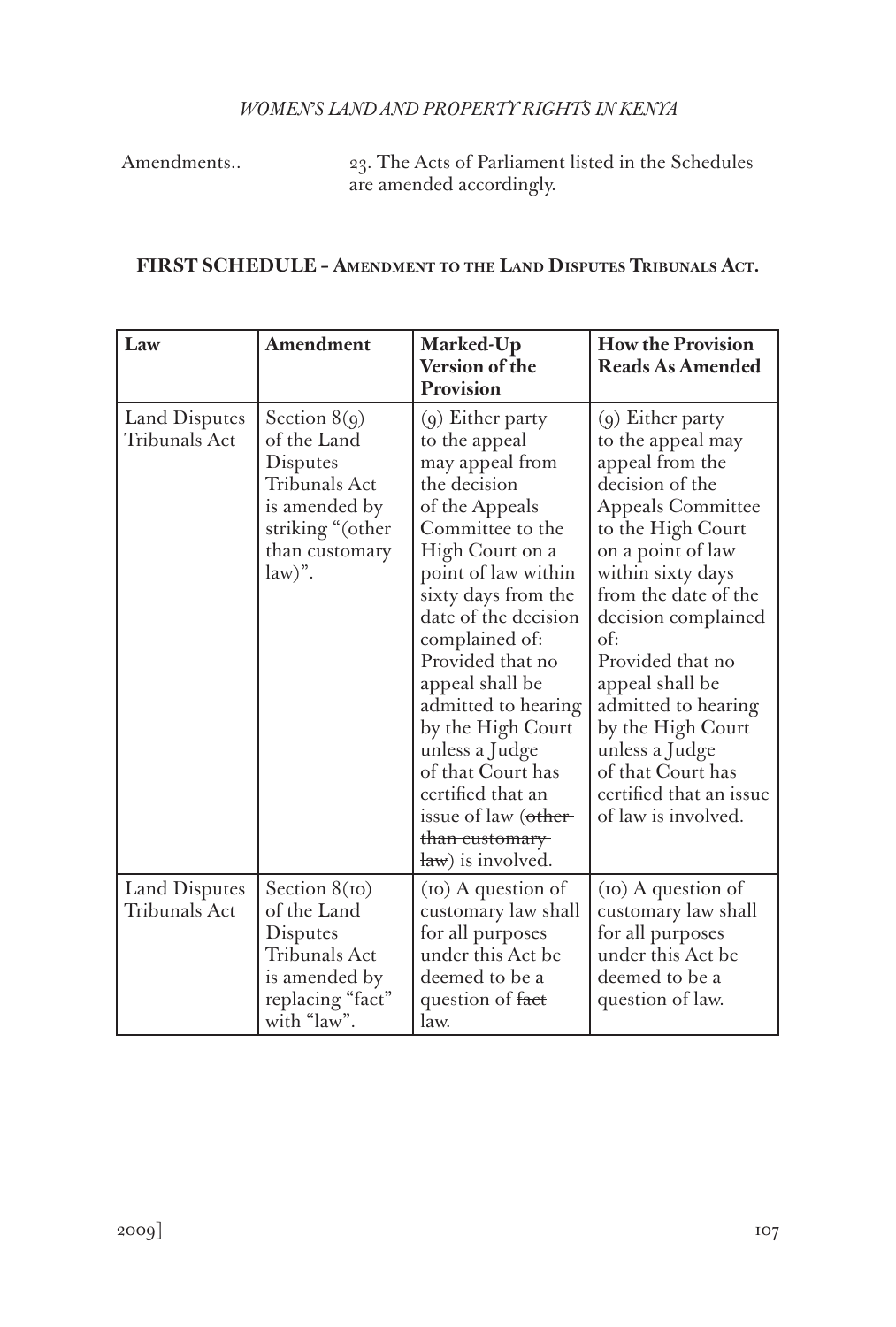The Land Disputes Tribunals Act forecloses appeal to the Kenyan High Court on points of customary law, which is contrary to Kenyan law and to due process rights under international law. Sections 8(8) and 8(9) of the Land Disputes Tribunal Act, (2004) Cap. 287, currently state that "[t]he decision of the Appeals Committee shall be final on any issue of fact and no appeal shall lie therefrom to any court," except on a point of law to the High Court, but a "question of customary law shall . . . be deemed to be a question of fact."  $\S$  8(10). Under this statute, a woman can only appeal a customary law decision to the Appeals Committee and not to the High Court. Thus, this statute insulates the decision of elders from review.

The Land Disputes Tribunals Act should reflect that customary law is treated as law in the Kenyan legal system. Section  $3(2)$  of the Judicature Act states that customary law is a source of law for the Kenyan courts: "[t]he High Court, the Court of Appeal and all subordinate courts shall be guided by African customary law . . . . " The Judicature Act, (2004) Cap.  $8 \leq \frac{2}{2}$ . (Kenya). Kenyan courts are competent to hear customary law cases and often do. *See*, e.g., Otieno v. Ougo, (1987) K.L.R. 371 (H.C.K.), aff'd by (1987) K.L.R. 407 (C.A.K.) (holding that Luo customary law dictated that the head of the household determines where a family member is buried). Magistrates' courts also can and do adjudicate cases involving customary law. *See* Magistrates' Courts Act, (2004) Cap. 10 § 2, 17. (Kenya).

Additionally, Kenya and other countries have already acknowledged the importance of addressing land disputes in the courts. Magistrate courts "have jurisdiction to settle disputes and make declarations" under the Land (Group Representatives) Act. (2004) Cap. 287  $\S$  10(2). In the Draft National Land Policy, the Kenyan Government committed to "[e]stablish an independent, accountable and democratic system backed by law to adjudicate land disputes at all levels." Ministry of Lands, DRAFT National Land Policy § 3.5.9, para. 170(a) (2007). The Government also plans to establish "a land division of the High Court" to deal with land disputes. Ministry of Lands, DRAFT National Land Policy § 4.3.5, para. 259 (2007). Thus, after the draft Land Policy is adopted, the High Court will have jurisdiction over land disputes. Ghana reformed its "stool lands" disputes settlement process to send such cases to the courts: "the High Court shall have original jurisdiction to hear and determine any dispute arising from, in respect of or related to a stool land boundary." Stool Lands Boundaries Settlement (Repeal) Act § 1, No. 587 (2000) (Ghana).

The restrictions on appeal in the Land Disputes Tribunals Act violate the right to equality before the courts and tribunals under article  $14<sub>(1)</sub>$  of the ICCPR and the right to appeal under article 7 of the African Charter. Women do not face equal treatment in the Land Disputes Tribunals because their decisions are based on customary law, which grant men more land rights than women, and those decisions are insulated from judicial review. Because women usually are granted fewer rights to land than men and cannot appeal discriminatory decisions, they are denied the right to an effective remedy, guaranteed in article  $2(3)$ (a) of the ICCPR, and the right to appeal, guaranteed in article  $7$  of the African Charter, for violations of their rights to equality and to land.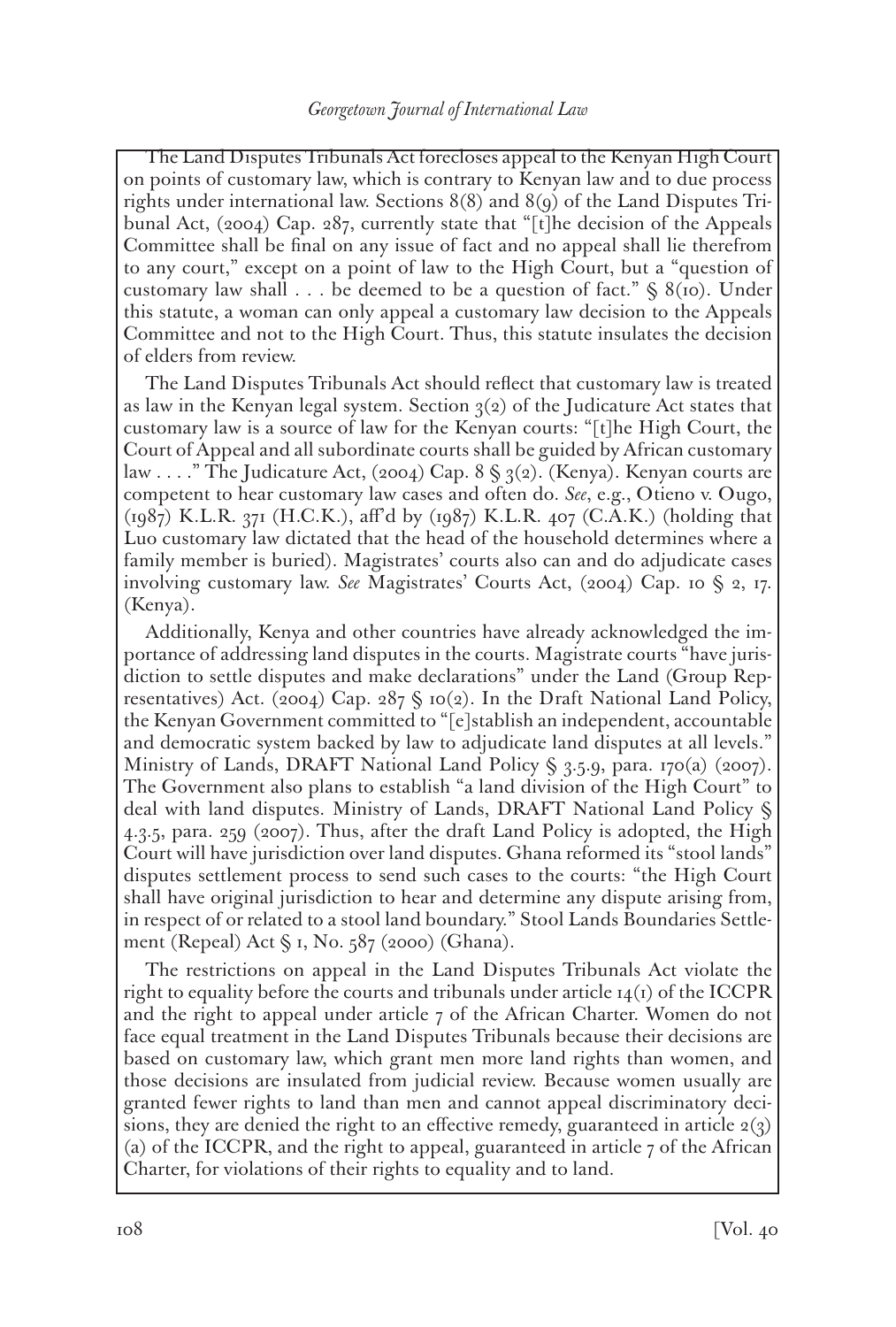# *WOMEN'S LAND AND PROPERTY RIGHTS IN KENYA*

| Law                                                                | Amendment                                                                                                                                                                                                                                                                                                                                                                                               | Marked-Up<br>Version of the<br>Provision                                                                                                                                                                                                   | How the<br><b>Provision Reads</b><br><b>As Amended</b>                                                                                                                                             |
|--------------------------------------------------------------------|---------------------------------------------------------------------------------------------------------------------------------------------------------------------------------------------------------------------------------------------------------------------------------------------------------------------------------------------------------------------------------------------------------|--------------------------------------------------------------------------------------------------------------------------------------------------------------------------------------------------------------------------------------------|----------------------------------------------------------------------------------------------------------------------------------------------------------------------------------------------------|
| Land Disputes<br>Tribunals (Forms<br>and Procedure)<br>Rules, 1993 | The Land<br>Disputes<br>Tribunals (Forms<br>and Procedure)<br>Rules, 1993 is<br>amended by<br>replacing section<br>19 with the<br>following new<br>$section-$<br>"(19) A party to<br>or other person<br>interested in<br>a proceeding<br>before a Land<br>Disputes Tribunal<br>or a Land<br>Disputes Appeals<br>Committee shall<br>be entitled to<br>appear by or be<br>represented by an<br>advocate." | $(19)$ No party to<br>or other person-<br>interested therein<br>shall be entitled<br>to appear by or<br>to be represented<br>by an advocate in<br>any proceedings<br>unless a Tribunal<br>or an Appeals<br>Committee directs<br>otherwise. | $(19)$ A party to<br>or other person<br>interested in<br>a proceeding<br>before a Land<br>Disputes Tribunal<br>or a Land<br>Disputes Appeals<br>Committee may<br>be represented by<br>an advocate. |

## **SECOND SCHEDULE – Amendment to the Land Disputes Tribunals (Forms and Procedure) Rules.**

The Land Disputes Tribunals (Forms and Procedure) Rules exacerbate the discriminatory effect of the Land Disputes Tribunal Act because the Rules prohibit advocate representation for all persons party to or interested in Land Disputes Tribunal or Land Disputes Appeals Committee proceedings. *See* Land Disputes Tribunals (Forms and Procedure) Rules, 1993, (2004) Cap. 287 § 19. (Kenya). Women cannot present effective claims without advocate representation because they are unfamiliar with land laws and because the tribunals, which consist of elders and apply customary law, are predisposed to rule against women. *See* KLA, National Land Policy, *supra*, at 10-11; Telephone Interview with Lily Murei, *supra*. Because the Land Disputes Tribunals (Forms and Procedure) Rules deprive women of the advocates they need to present effective claims before tribunals which put women at a particular disadvantage, the Rules deny women the right to equality before the courts and tribunals under article  $14(I)$ of the ICCPR and the right to an effective remedy under article  $2(3)(a)$  of the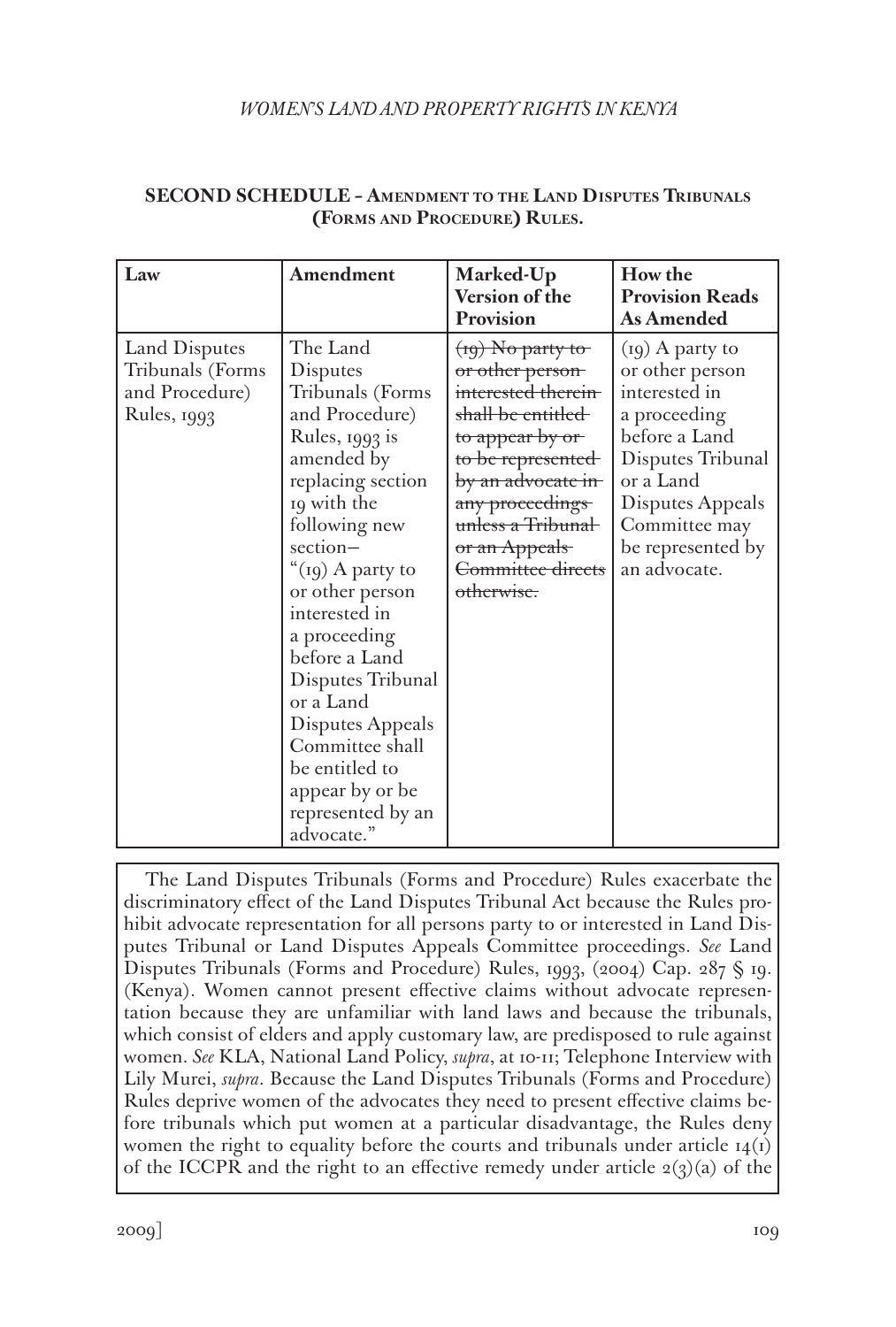ICCPR. In Airey v. Ireland, the European Court of Human Rights held that a woman was denied the rights to a hearing and to an effective remedy under the European Convention for the Protection of Human Rights and Fundamental Freedoms when she could not afford legal representation before a court to obtain a judicial separation. *See* 2 Eur. H.R. Rep. 305 para. 11, 19-28 (1979). Similarly, the Land Disputes Tribunals Act, which forecloses all legal representation before the Land Disputes Tribunals and Appeals Committees, denies women the rights to a hearing and to an effective legal remedy in land disputes.

The prohibition on advocate representation under the Land Disputes Tribunals (Forms and Procedure) Rules differs from provisions in other Kenyan statutes regarding other tribunals. For example, an appellant is entitled to an advocate before the Agricultural Appeals Tribunal. *See* The Agricultural Appeals Tribunal Rules, (2004) Cap. 318  $\S$  3(1). (Kenya). An appellant is also entitled to an advocate before the Income Tax Tribunal. *See* The Income Tax (Tribunal) Rules, (2004) Cap. 470  $\Diamond$  2. (Kenya). According to a staff member of the Law Society of Kenya, it is standard for national tribunals to permit advocate representation: "Every national tribunal I know of permits representation." Interview with staff member, the Law Society of Kenya, in Nairobi, Kenya (Apr. 4, 2008). Thus, adopting this amendment would render the Land Disputes Tribunals (Forms and Procedure) Rules consistent with other tribunal rules under Kenyan law.

| Law                    | Amendment                                                                                            | Marked-Up<br>Version of the<br>Provision                                                                                                                                                                                                                                 | <b>How the Provision</b><br>Reads As Amended                                                                                                                                                                                                          |
|------------------------|------------------------------------------------------------------------------------------------------|--------------------------------------------------------------------------------------------------------------------------------------------------------------------------------------------------------------------------------------------------------------------------|-------------------------------------------------------------------------------------------------------------------------------------------------------------------------------------------------------------------------------------------------------|
| Registered<br>Land Act | Section $27(a)$ of<br>the Registered<br>Land Act is<br>amended by<br>deleting the word<br>absolute." | 27. Subject to this<br>$Act-$<br>(a) the registrati<br>on of a person<br>as the proprietor<br>of land shall vest<br>in that person<br>the absolute<br>ownership of that<br>land together<br>with all rights<br>and privileges<br>belonging or<br>appurtenant<br>thereto; | 27. Subject to this<br>$Act-$<br>(a) the registration<br>of a person as the<br>proprietor of land<br>shall vest in that<br>person the ownership<br>of that land together<br>with all rights and<br>privileges belonging<br>or appurtenant<br>thereto; |

| THIRD SCHEDULE - AMENDMENTS TO THE REGISTERED LAND ACT. |  |  |  |
|---------------------------------------------------------|--|--|--|
|---------------------------------------------------------|--|--|--|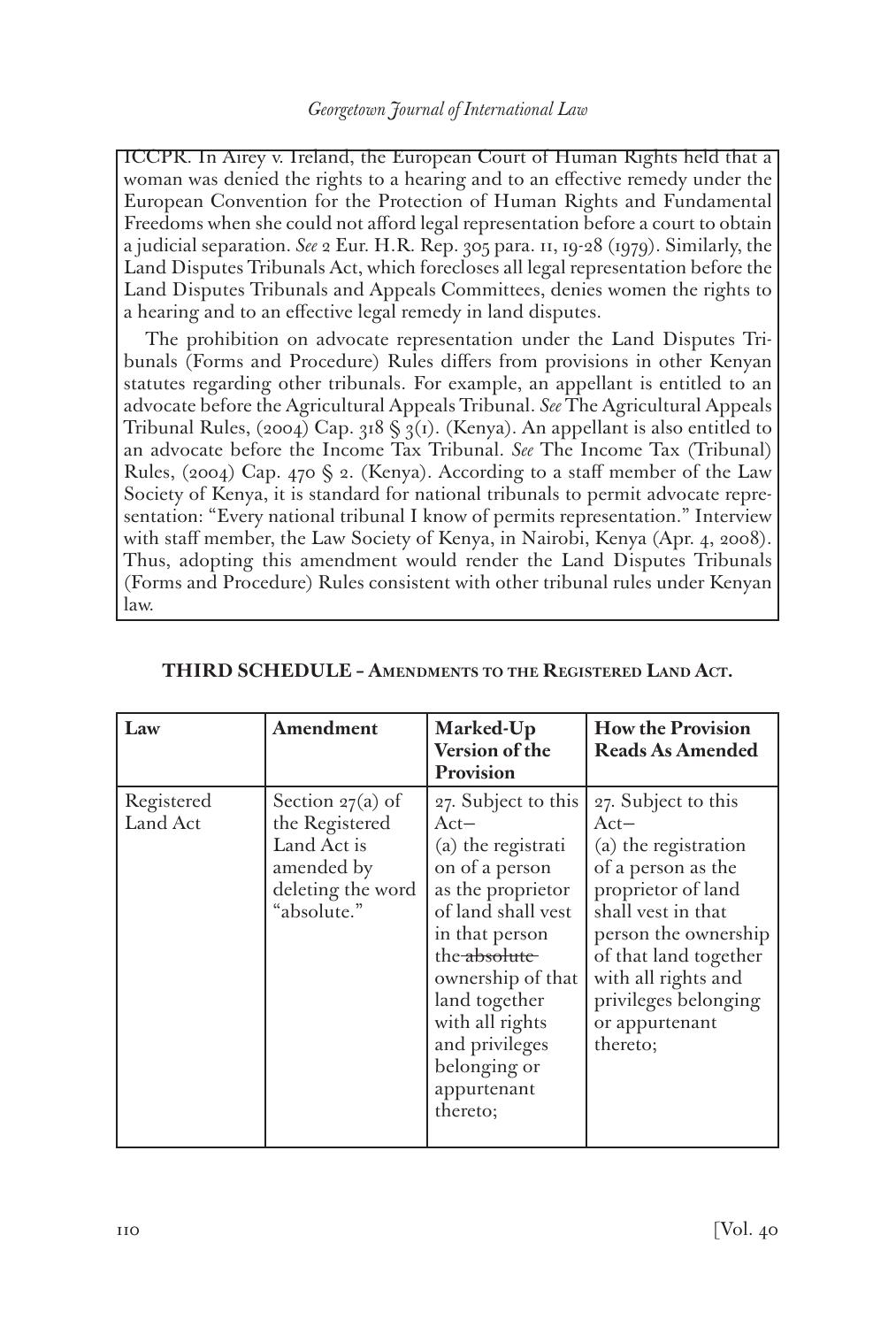This provision gives effect to the Kenyan Government's commitment to repeal "the principle of absolute sanctity of first registration under the Registered Land Act" under section 3.3.3.1 of the National Land Policy. Ministry of Lands, National Land Policy § 3.3.3.1, para.  $77(a)(ii)$  (2007). Under the Registered Land Act, the first person to register title to a portion of land has absolute title, free from any other interest or claim. *See* The Registered Land Act, (2006) Cap. 300 §§ 27, 28. (Kenya). Although women may register titles, men were the first ones to register titles after the Act was passed, and now women are unable to register land titles. Kenya Land Alliance, The Case for Women's Land Rights in the Proposed New Constitution 9 (2006), http://www.kenyalandalliance.or.ke/ Women%20land%20rights%20bk.pdf [hereinafter KLA, Proposed New Constitution]; Telephone Interview with Lily Murei, *supra* ("[I]n the majority of communities the system is so patriarchal or patrilineal that . . . the men are the ones that have the land in their names, the titles are in their names."). Currently, women only hold 1 percent of registered land titles in their own names and only about 5-6 percent of land titles jointly. Kenya Land Alliance, Policy Brief: Women, Land and Property Rights and the Land Reforms in Kenya 1 (2006), http:// www.kenyalandalliance.or.ke/women%20policy%20brief.pdf.

| Law       | Registered Land Act                                                                                                                                                                                                                                    |
|-----------|--------------------------------------------------------------------------------------------------------------------------------------------------------------------------------------------------------------------------------------------------------|
| Amendment | Section 30 of the Registered Land Act is amended–<br>(a) by replacing the colon after the word "law" in<br>subsection (h) with a semi-colon and<br>(b) by inserting new subsection: "(i) rights of occupancy as<br>defined in the Land Equality Act:". |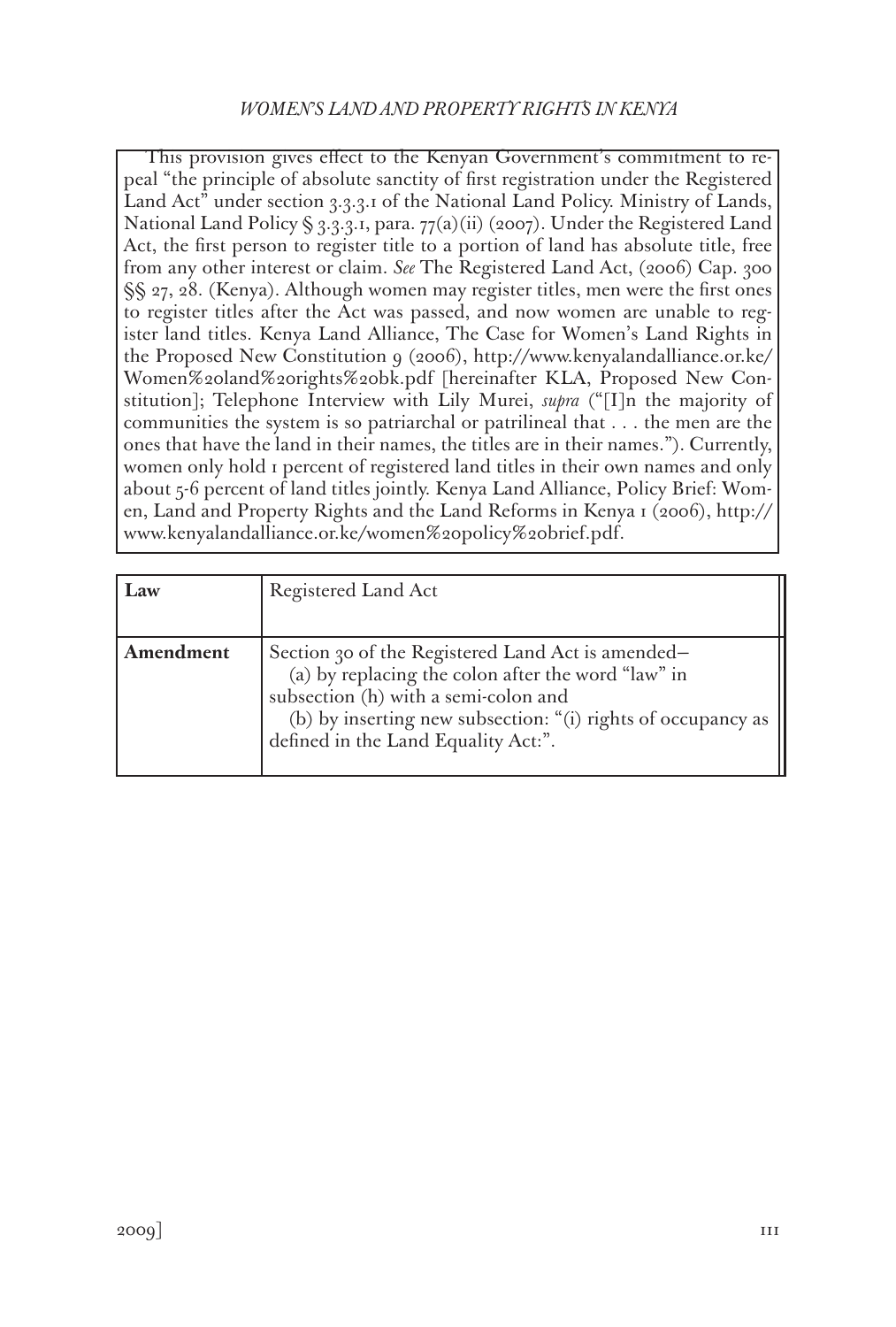| Marked-Up      | Unless the contrary is expressed in the register, all registered  |  |
|----------------|-------------------------------------------------------------------|--|
| Version of the | land shall be subject to such of the following overriding in-     |  |
| Provision      | terests as may for the time being subsist and affect the same,    |  |
|                | without their being noted on the register-                        |  |
|                | (a) rights of way, rights of water and profits subsisting at the  |  |
|                | time of first registration under this Act;                        |  |
|                | (b) natural rights of light, air, water and support;              |  |
|                | (c) rights of compulsory acquisition, resumption, entry,          |  |
|                | search and user conferred by any other written law;               |  |
|                | (d) leases or agreements for leases for a term not exceeding      |  |
|                | two years, periodic tenancies and indeterminate tenancies         |  |
|                | within the meaning of section $46$ ;                              |  |
|                | (e) charges for unpaid rates and other moneys which, without      |  |
|                |                                                                   |  |
|                | reference to registration under this Act, are expressly declared  |  |
|                | by any written law to be a charge upon land;                      |  |
|                | (f) rights acquired or in process of being acquired by virtue     |  |
|                | of any written law relating to the limitation of actions or by    |  |
|                | prescription;                                                     |  |
|                | (g) the rights of a person in possession or actual occupation     |  |
|                | of land to which he is entitled in right only of such possession  |  |
|                | or occupation, save where inquiry is made of such person and      |  |
|                | the rights are not disclosed;                                     |  |
|                | (h) electric supply lines, telephone and telegraph lines or       |  |
|                | poles, pipelines, aqueducts, canals, weirs and dams erected,      |  |
|                | constructed or laid in pursuance or by virtue of any power        |  |
|                | conferred by any written law;                                     |  |
|                | (i) rights of occupancy as defined in the Land Equality Act:      |  |
|                | Provided that the Registrar may direct registration of any of     |  |
|                | the liabilities, rights and interest hereinbefore defined in such |  |
|                | manner as he thinks fit.                                          |  |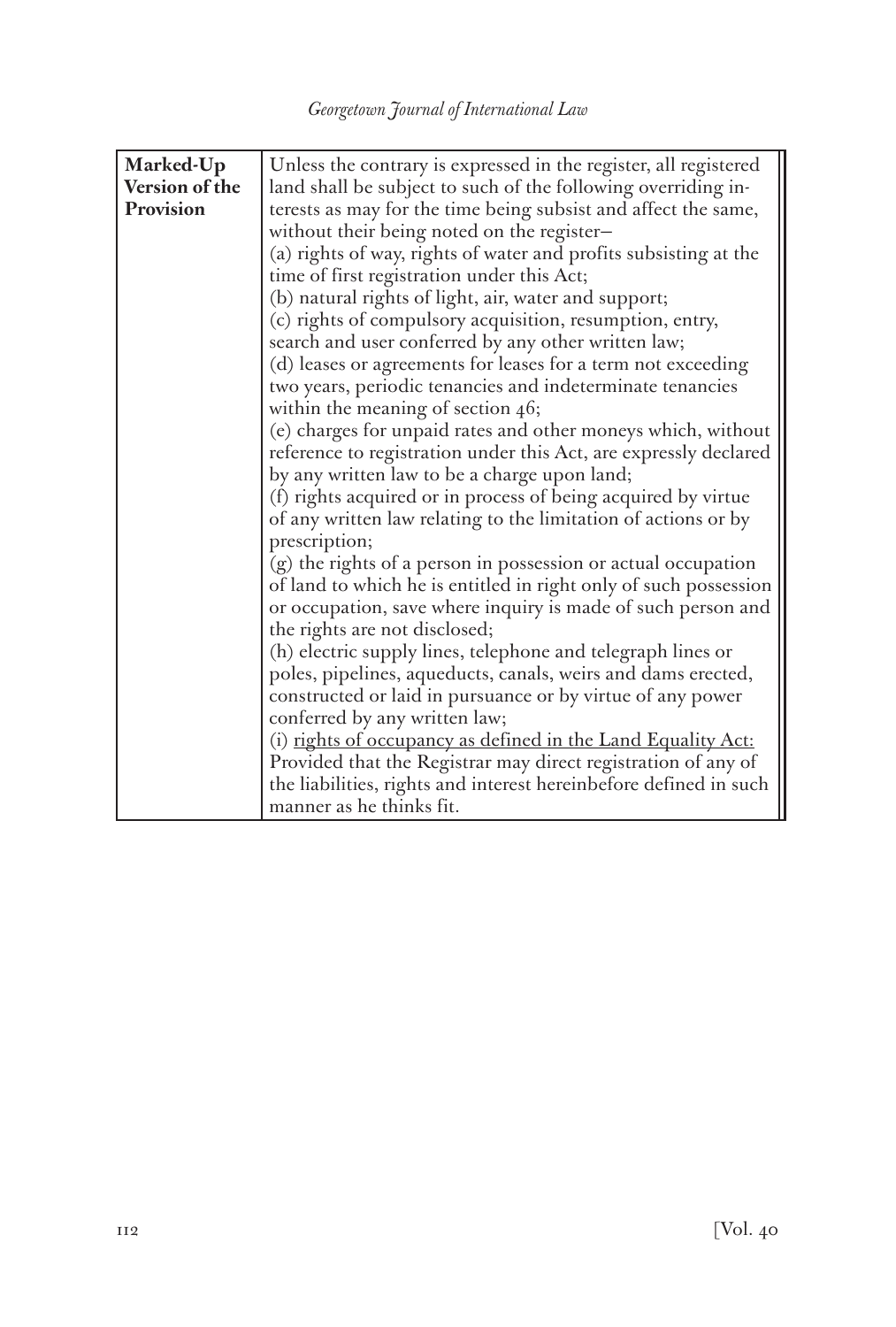| How the         | 30. Unless the contrary is expressed in the register, all                                                                                                                                                                           |
|-----------------|-------------------------------------------------------------------------------------------------------------------------------------------------------------------------------------------------------------------------------------|
| Provision       | registered land shall be subject to such of the following                                                                                                                                                                           |
| <b>Reads As</b> | overriding interests as may for the time being subsist and                                                                                                                                                                          |
| Amended         | affect the same, without their being noted on the register-                                                                                                                                                                         |
|                 | (a) rights of way, rights of water and profits subsisting at the                                                                                                                                                                    |
|                 | time of first registration under this Act;                                                                                                                                                                                          |
|                 | (b) natural rights of light, air, water and support;                                                                                                                                                                                |
|                 | (c) rights of compulsory acquisition, resumption, entry,                                                                                                                                                                            |
|                 | search and user conferred by any other written law;                                                                                                                                                                                 |
|                 | (d) leases or agreements for leases for a term not exceeding                                                                                                                                                                        |
|                 | two years, periodic tenancies and indeterminate tenancies                                                                                                                                                                           |
|                 | within the meaning of section 46;                                                                                                                                                                                                   |
|                 | (e) charges for unpaid rates and other moneys which, without                                                                                                                                                                        |
|                 | reference to registration under this Act, are expressly declared                                                                                                                                                                    |
|                 | by any written law to be a charge upon land;                                                                                                                                                                                        |
|                 | (f) rights acquired or in process of being acquired by virtue                                                                                                                                                                       |
|                 | of any written law relating to the limitation of actions or by                                                                                                                                                                      |
|                 | prescription;                                                                                                                                                                                                                       |
|                 | (g) the rights of a person in possession or actual occupation                                                                                                                                                                       |
|                 | of land to which he is entitled in right only of such possession                                                                                                                                                                    |
|                 | or occupation, save where inquiry is made of such person and                                                                                                                                                                        |
|                 | the rights are not disclosed;                                                                                                                                                                                                       |
|                 | (h) electric supply lines, telephone and telegraph lines or                                                                                                                                                                         |
|                 | poles, pipelines, aqueducts, canals, weirs and dams erected,                                                                                                                                                                        |
|                 | constructed or laid in pursuance or by virtue of any power                                                                                                                                                                          |
|                 |                                                                                                                                                                                                                                     |
|                 |                                                                                                                                                                                                                                     |
|                 |                                                                                                                                                                                                                                     |
|                 |                                                                                                                                                                                                                                     |
|                 | manner as he thinks fit.                                                                                                                                                                                                            |
|                 | conferred by any written law;<br>(i) rights of occupancy as defined in the Land Equality Act:<br>Provided that the Registrar may direct registration of any of<br>the liabilities, rights and interest hereinbefore defined in such |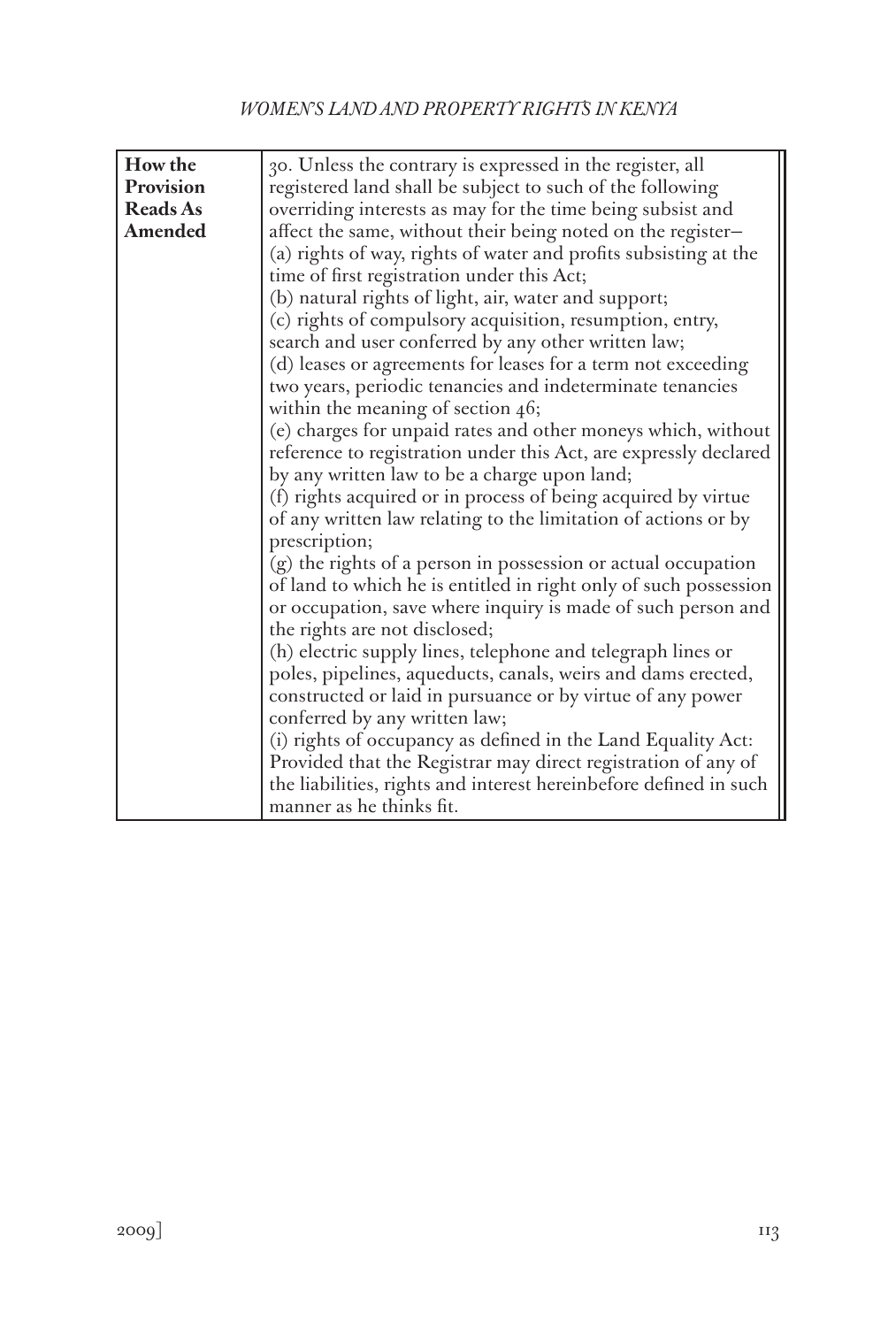| Law                    | Amendment                                                                                                                        | Marked-Up<br>Version of the<br>Provision                                                                                                                                                                                                                                                                                                                    | <b>How the Provision</b><br><b>Reads As Amended</b>                                                                                                                                                                                                                                                                                                     |
|------------------------|----------------------------------------------------------------------------------------------------------------------------------|-------------------------------------------------------------------------------------------------------------------------------------------------------------------------------------------------------------------------------------------------------------------------------------------------------------------------------------------------------------|---------------------------------------------------------------------------------------------------------------------------------------------------------------------------------------------------------------------------------------------------------------------------------------------------------------------------------------------------------|
| Registered Land<br>Act | Section $\text{IOI}(3)$<br>(a) of the<br>Registered<br>Land Act is<br>amended by<br>replacing the<br>word "one" with<br>" $two"$ | $(3)$ Subject to<br>subsection (2), the<br>Minister may for<br>any registration<br>section with the<br>consent of the<br>county council (if<br>any) concerned<br>prescribe either-<br>(a) the maximum<br>number (whether<br>one two or a greater<br>number) of persons<br>who are allowed<br>to be registered in<br>the same register as<br>proprietors; or | $(3)$ Subject to<br>subsection $(2)$ , the<br>Minister may for any<br>registration section<br>with the consent of<br>the county council<br>(if any) concerned<br>prescribe either-<br>(a) the maximum<br>number (whether<br>two or a greater<br>number) of persons<br>who are allowed<br>to be registered in<br>the same register as<br>proprietors; or |

*Georgetown Journal of International Law*

This section amends the Registered Land Act to implement the rights recognized in this bill. Subsection (1) ensures that women's rights of occupancy will be recognized as overriding interests to a proprietor's rights, even if such rights are not recorded on the register. The Registered Land Act currently allows the Minister of Lands to limit joint registration by "(a) the maximum number (whether one or a greater number) of persons who are allowed to be registered in the same register as proprietors." (2006) Cap. 300  $\sin(3)(a)$ . Thus, a limit of one proprietor may be imposed, and spouses may not be able to register property jointly. This amendment would raise the maximum to two, so at least a husband and wife may jointly register.

| Law                    | Amendment                                                                                                                                                                                                         | <b>Marked-Up Version</b><br>of the Provision                                                                                                                                                                      | How the<br><b>Provision Reads</b><br>As Amended                                                                                             |
|------------------------|-------------------------------------------------------------------------------------------------------------------------------------------------------------------------------------------------------------------|-------------------------------------------------------------------------------------------------------------------------------------------------------------------------------------------------------------------|---------------------------------------------------------------------------------------------------------------------------------------------|
| Registered<br>Land Act | The Registered Land<br>Act is amended by<br>replacing subsection<br>$32(i)(i)$ with new<br>subsection $(i)(i)$ : "the<br>registrar shall issue<br>a separate title deed<br>or certificate to each<br>proprietor." | $(i)$ only one title<br>deed or certificate<br>shall be issued<br>in respect the<br>registrar shall issue<br>a separate title deed<br>or certificate to each<br>proprietor of each<br>parcel of land or<br>lease; | (i) the registrar<br>shall issue<br>a separate<br>title deed or<br>certificate to<br>each proprietor<br>of each parcel of<br>land or lease; |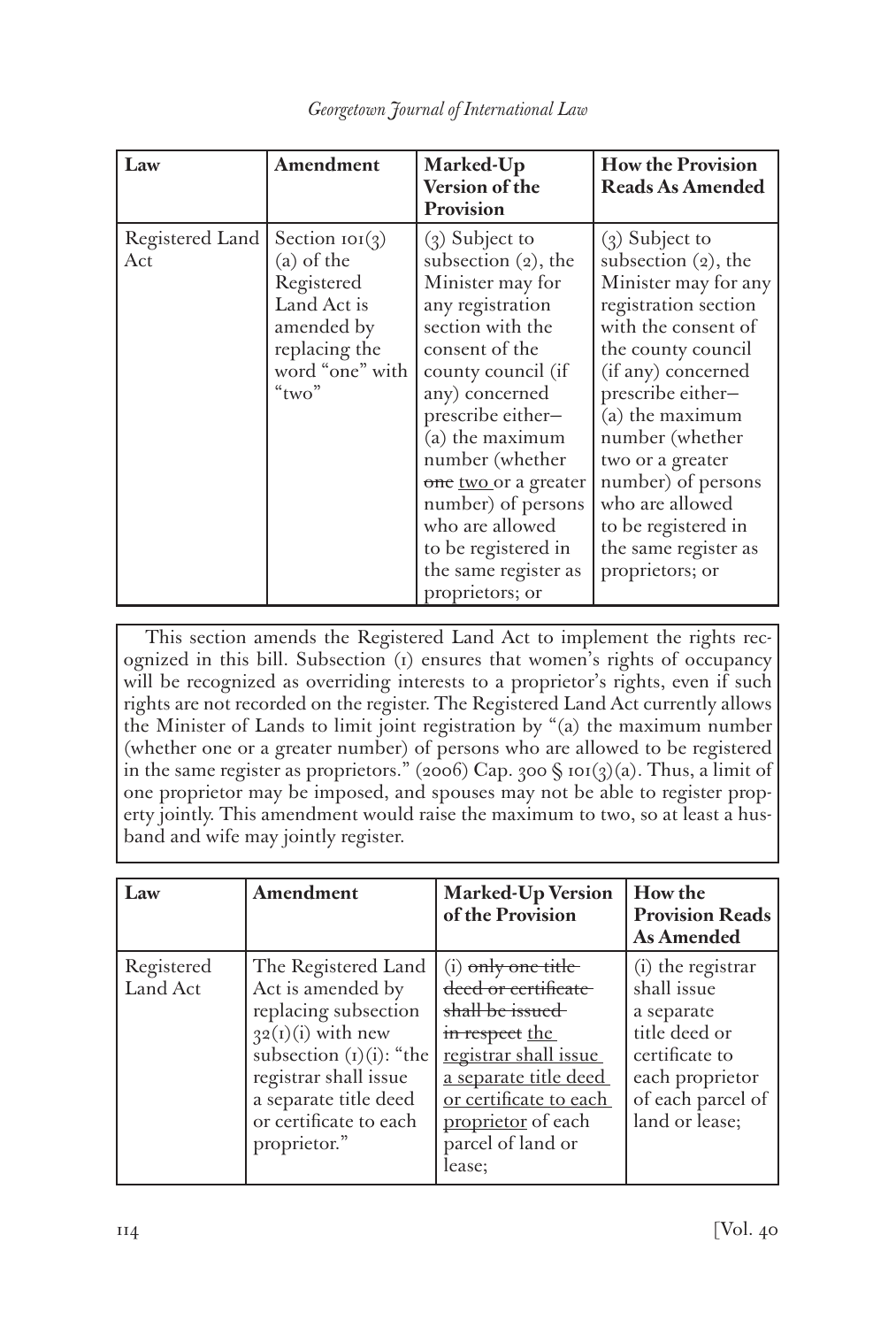Section  $32(i)(i)$  of the Registered Lands Act, which currently provides that "only one title deed or certificate shall be issued in respect of each parcel of land or lease," allows one proprietor to claim title to land that is jointly registered. This amendment would instead allow the issuance of a title deed or certificate to all proprietors and would reinforce the notion that both spouses have equal rights to the land. Kenya's Registration of Titles Act allows the registrar or the Registrar-General to issue multiple title certificates "[w]hen two or more persons are entitled as tenants in common," although the registrar or Registrar-General may charge a prescribed fee or refuse the separate title certificate. Registration of Titles Act, (2004) Cap. 281  $\S$  22(4)(a)-(c) (Kenya). Tanzania's Land Act simply provides that each person holding rights to the land "shall be entitled to receive a copy of the certificate of title" and that the Registrar shall issue a copy if such a person applies for one. Land Act, (2002) Cap  $\text{II3} \text{ }\$\text{ }160(\text{I})\text{-}(2)$  (Tanz.). Ghana's Land Title Registration Law also states that "[a] separate land certificate may be issued to each proprietor in common of any land or interest in land and such certificate shall show the undivided share of the proprietor," although "only one certificate shall be issued" if the persons register as joint proprietors. Land Title Registration Law, 1986  $\frac{1}{2}$  51(4)-(5) (Ghana). This amendment would also operationalize the Draft National Land Policy's commitment to "[p]ut in place appropriate legislation to ensure effective protection of women"s rights to land." Ministry of Lands, National Land Policy § 3.6.10.3, para. 225(a) (2007).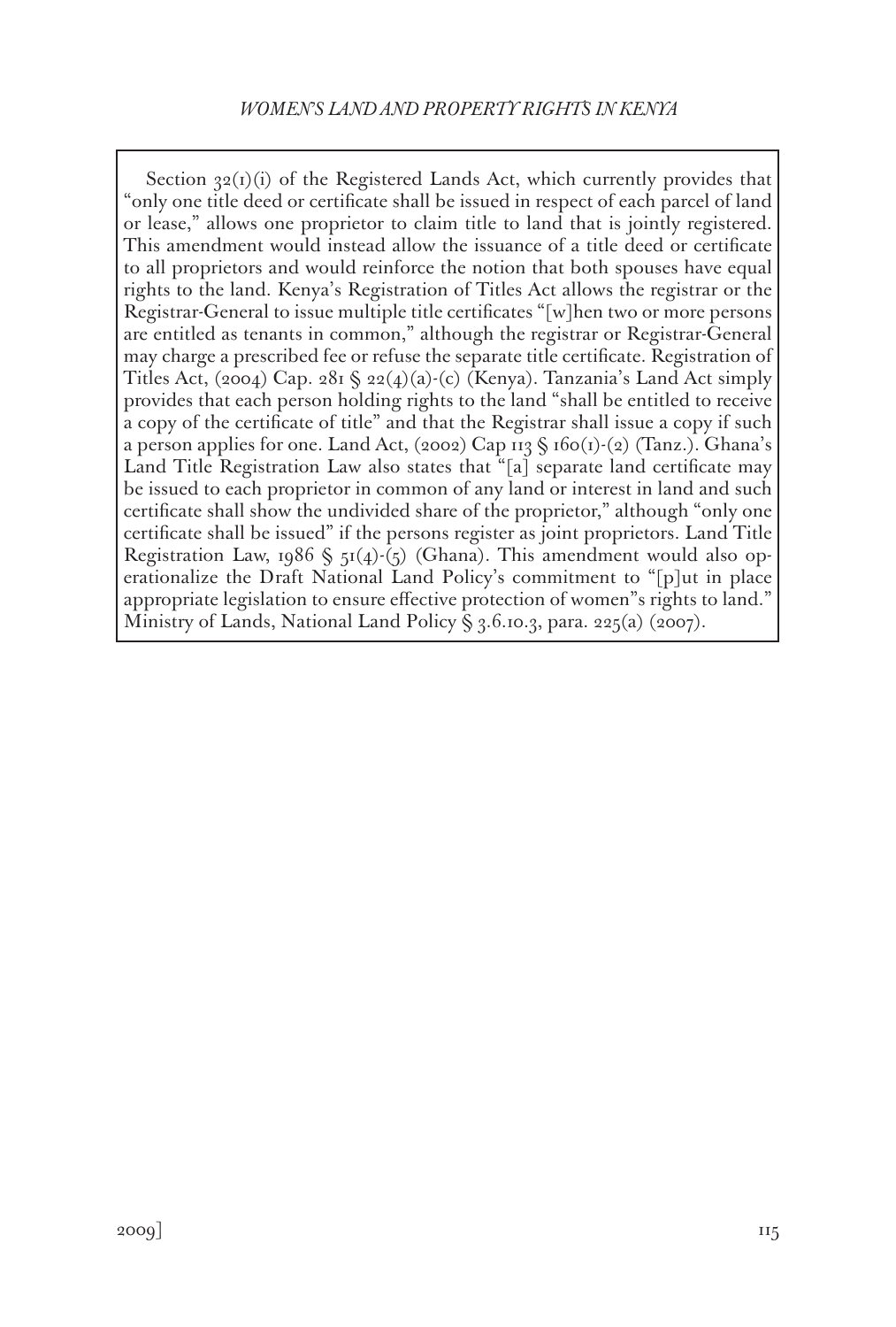| Law                          | Amendment                                                                                                                                                                                                                        | <b>Marked-Up Version</b><br>of the Provision                                                                                                                                                                                                                                                                                                                                                                                                                                                                                                                                                                                                                                                                                                                | <b>How the Provision</b><br>Reads As Amended                                                                                                                                                                                                                                                                                                                                                                                                                                                                                                                                                                                                                                                                                                         |
|------------------------------|----------------------------------------------------------------------------------------------------------------------------------------------------------------------------------------------------------------------------------|-------------------------------------------------------------------------------------------------------------------------------------------------------------------------------------------------------------------------------------------------------------------------------------------------------------------------------------------------------------------------------------------------------------------------------------------------------------------------------------------------------------------------------------------------------------------------------------------------------------------------------------------------------------------------------------------------------------------------------------------------------------|------------------------------------------------------------------------------------------------------------------------------------------------------------------------------------------------------------------------------------------------------------------------------------------------------------------------------------------------------------------------------------------------------------------------------------------------------------------------------------------------------------------------------------------------------------------------------------------------------------------------------------------------------------------------------------------------------------------------------------------------------|
| Land<br>Consolidation<br>Act | Section $5(1)$<br>of the Land<br>Consolidation<br>Act is amended<br>as follows -<br>(a) by adding<br>"orally"<br>(b) by inserting<br>a comma after<br>"barazas"<br>(c) by adding<br>"county council<br>meetings, and<br>markets" | $5(1)$ Whenever, in<br>accordance with the<br>provisions of this<br>Part, any notice is<br>required to be given,<br>the Adjudication<br>Officer shall publish<br>the same in writing<br>at the office of the<br>Civil Secretary<br>of the Region<br>within which the<br>area is situated<br>and at the office<br>of the Regional<br>Government<br>Agent for the area<br>and elsewhere as<br>he may direct in<br>such manner as<br>he shall think fit,<br>and the Regional<br>Government Agent<br>shall also cause<br>the purport of<br>such notice to be<br>promulgated orally<br>at barazas, county<br>council meetings,<br><u>and markets</u><br>throughout the area<br>and on such other<br>occasions or in such<br>other manner as he<br>may determine. | $5(1)$ Whenever, in<br>accordance with the<br>provisions of this<br>Part, any notice is<br>required to be given,<br>the Adjudication<br>Officer shall publish<br>the same in writing<br>at the office of the<br>Civil Secretary<br>of the Region<br>within which the<br>area is situated<br>and at the office<br>of the Regional<br>Government<br>Agent for the area<br>and elsewhere as<br>he may direct in<br>such manner as<br>he shall think fit,<br>and the Regional<br>Government Agent<br>shall also cause<br>the purport of<br>such notice to be<br>promulgated orally<br>at barazas, county<br>council meetings,<br>and markets<br>throughout the area<br>and on such other<br>occasions or in such<br>other manner as he<br>may determine. |

# **FOURTH SCHEDULE – Amendment to the Land Consolidation Act.**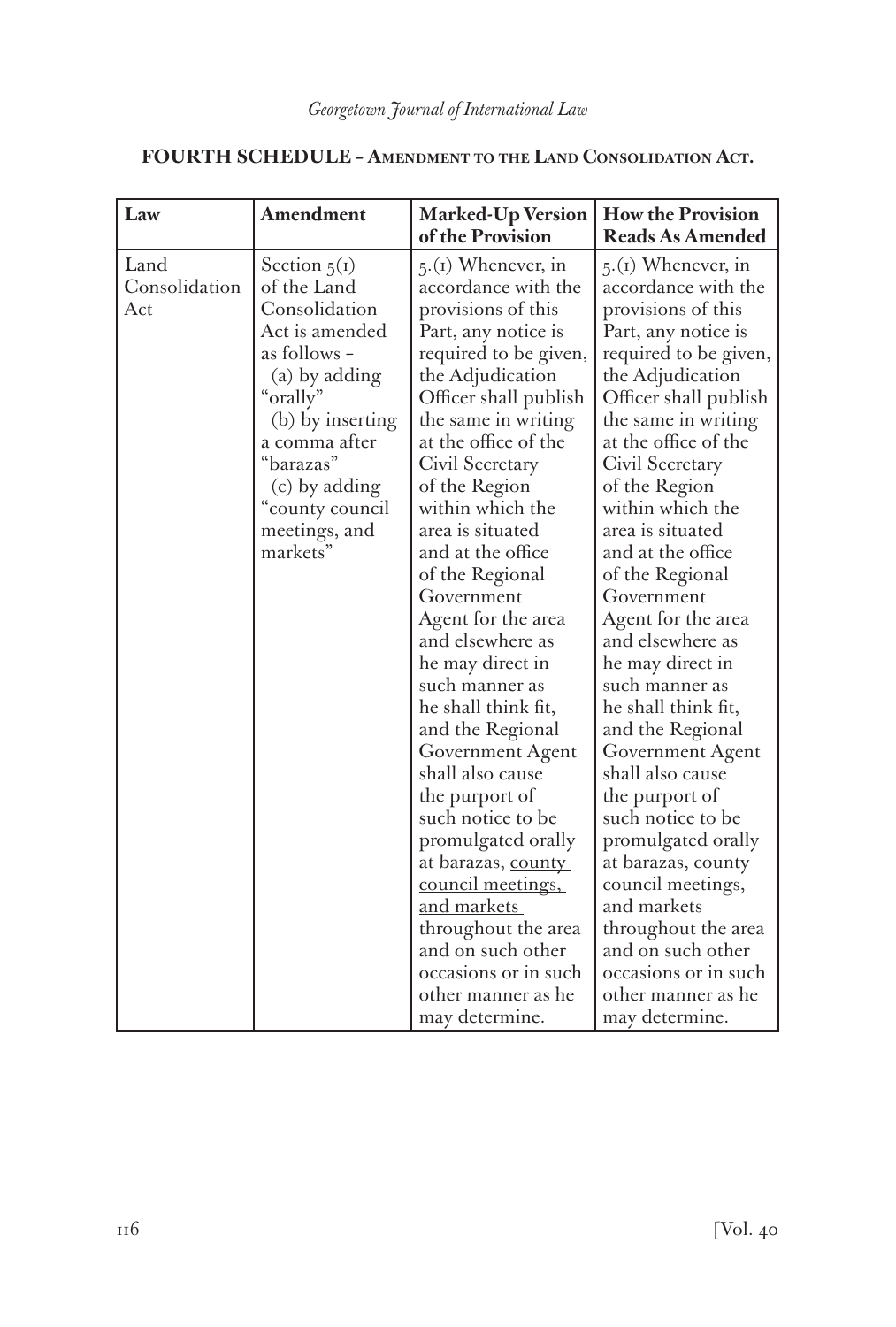| WOMEN'S LAND AND PROPERTY RIGHTS IN KENYA |  |  |
|-------------------------------------------|--|--|
|-------------------------------------------|--|--|

| Land          | Section 12     | $(i2)$ Every             | $(i2)$ Every          |
|---------------|----------------|--------------------------|-----------------------|
| Consolidation | of the Land    | Committee or             | Committee or          |
| Act           | Consolidation  | <b>Arbitration Board</b> | Arbitration Board     |
|               | Act is amended | shall give seven         | shall give ninety     |
|               | by replacing   | ninety clear days        | clear days warning    |
|               | "seven" with   | warning of its           | of its intention      |
|               | "ninety"       | intention to carry       | to carry out an       |
|               |                | out an adjudication      | adjudication          |
|               |                | or arbitration,          | or arbitration,       |
|               |                | specifying the           | specifying the        |
|               |                | parcel or parcels        | parcel or parcels     |
|               |                | of land upon             | of land upon          |
|               |                | which it proposes        | which it proposes     |
|               |                | to adjudicate or         | to adjudicate or      |
|               |                | arbitrate and stating    | arbitrate and stating |
|               |                | the time and place       | the time and place    |
|               |                | at which it intends      | at which it intends   |
|               |                | to adjudicate or         | to adjudicate or      |
|               |                | arbitrate.               | arbitrate.            |

This provision will ensure transparency and accountability in the land consolidation process by notifying the public of pending land consolidations in a timely and accessible manner. The Land Consolidation Act currently requires only seven days notice before adjudication or arbitration of rights to trust land, which disadvantages women who may not have adequate time to make a claim to the land. Furthermore, the Act does not specifically require oral notice of pending adjudications. This is especially important for rural women who may not have access to the Gazette and may not be proficient in English or KiSwahili. By requiring that such notice is given at public meetings known as barazas in addition to county council meetings and markets, this provision aims to provide notice to a wider audience.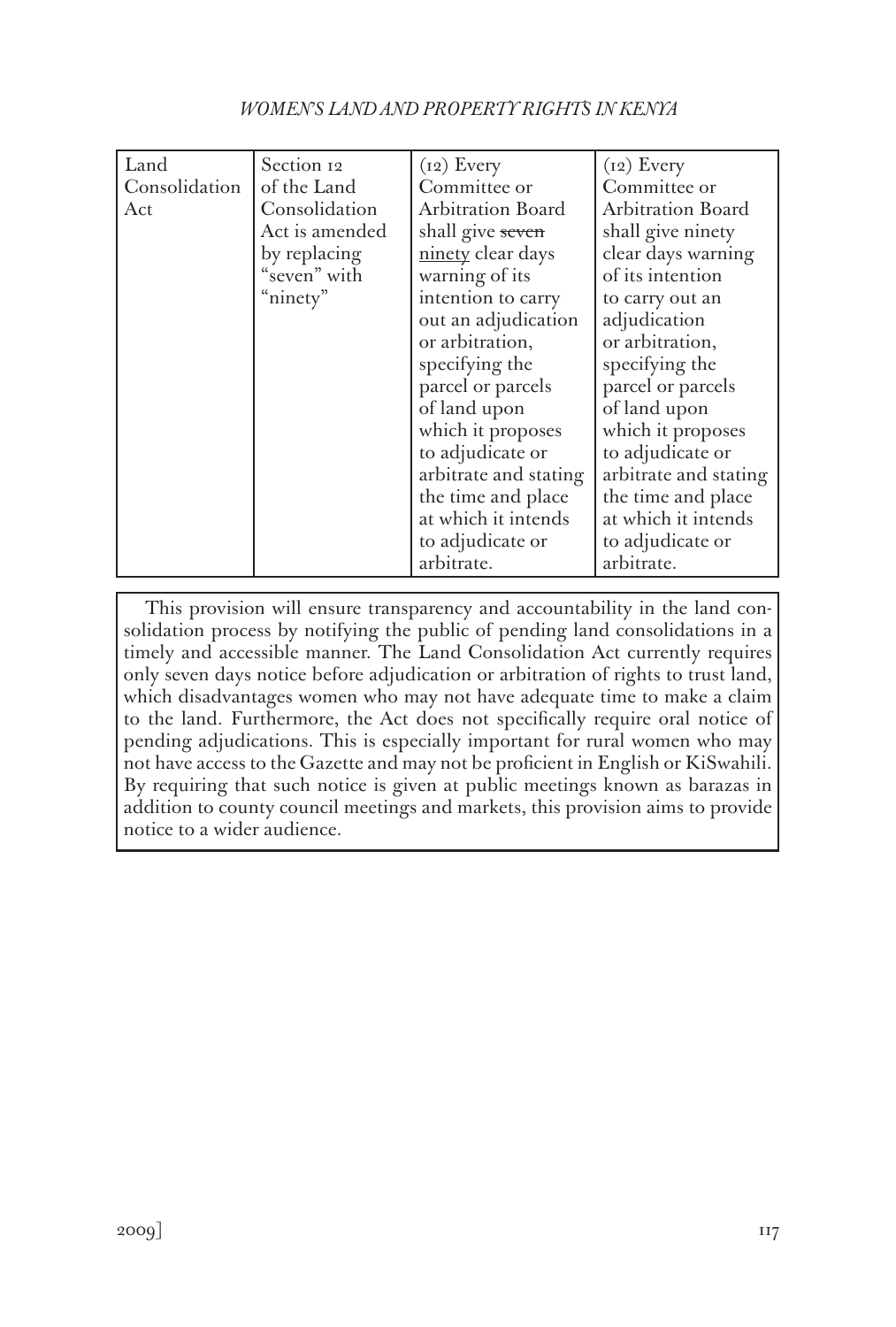| Provision                                                                                                                                                                                                                                                                                                                                                                                                                                                                                                                                                                                                                                                                                                                                                                                                                                                        | Version of the<br>Reads As Amended                                                                                                                                                                                                                                                                                                                                                                                                                                                                                                          |
|------------------------------------------------------------------------------------------------------------------------------------------------------------------------------------------------------------------------------------------------------------------------------------------------------------------------------------------------------------------------------------------------------------------------------------------------------------------------------------------------------------------------------------------------------------------------------------------------------------------------------------------------------------------------------------------------------------------------------------------------------------------------------------------------------------------------------------------------------------------|---------------------------------------------------------------------------------------------------------------------------------------------------------------------------------------------------------------------------------------------------------------------------------------------------------------------------------------------------------------------------------------------------------------------------------------------------------------------------------------------------------------------------------------------|
| Trust Land Act<br>Section $57(i)$ of<br>$57(1)$ Any order,<br>the Trust Land<br>notice or other<br>Act is amended as<br>document required<br>follows -<br>by this Act, or<br>any rule made<br>(a) by striking<br>"may" and<br>thereunder, to be<br>inserting "must"<br>published may<br>must be published<br>(b) by adding<br>"Announcements<br>by affixing a copy<br>shall be made<br>in the District<br>Commissioner's<br>orally at county<br>office and in some<br>council meetings<br>and at barazas,<br>other public or<br>and markets<br>conspicuous place<br>or situation in the<br>throughout the<br>area."<br>area concerned,<br>and, where it is<br>deemed necessary,<br>by publishing it<br>in the Gazette.<br>Announcements<br>shall be made<br><u>orally at county</u><br>council meetings<br>and at barazas and<br>markets throughout<br>the area. | $57(1)$ Any order,<br>notice or other<br>document required<br>by this Act, or<br>any rule made<br>thereunder, to be<br>published must<br>be published by<br>affixing a copy<br>in the District<br>Commissioner's<br>office and in some<br>other public or<br>conspicuous place<br>or situation in the<br>area concerned,<br>and, where it is<br>deemed necessary,<br>by publishing it<br>in the Gazette.<br>Announcements<br>shall be made<br>orally at county<br>council meetings<br>and at barazas and<br>markets throughout<br>the area. |

# **FIFTH SCHEDULE – Amendments to the Trust Land Act.**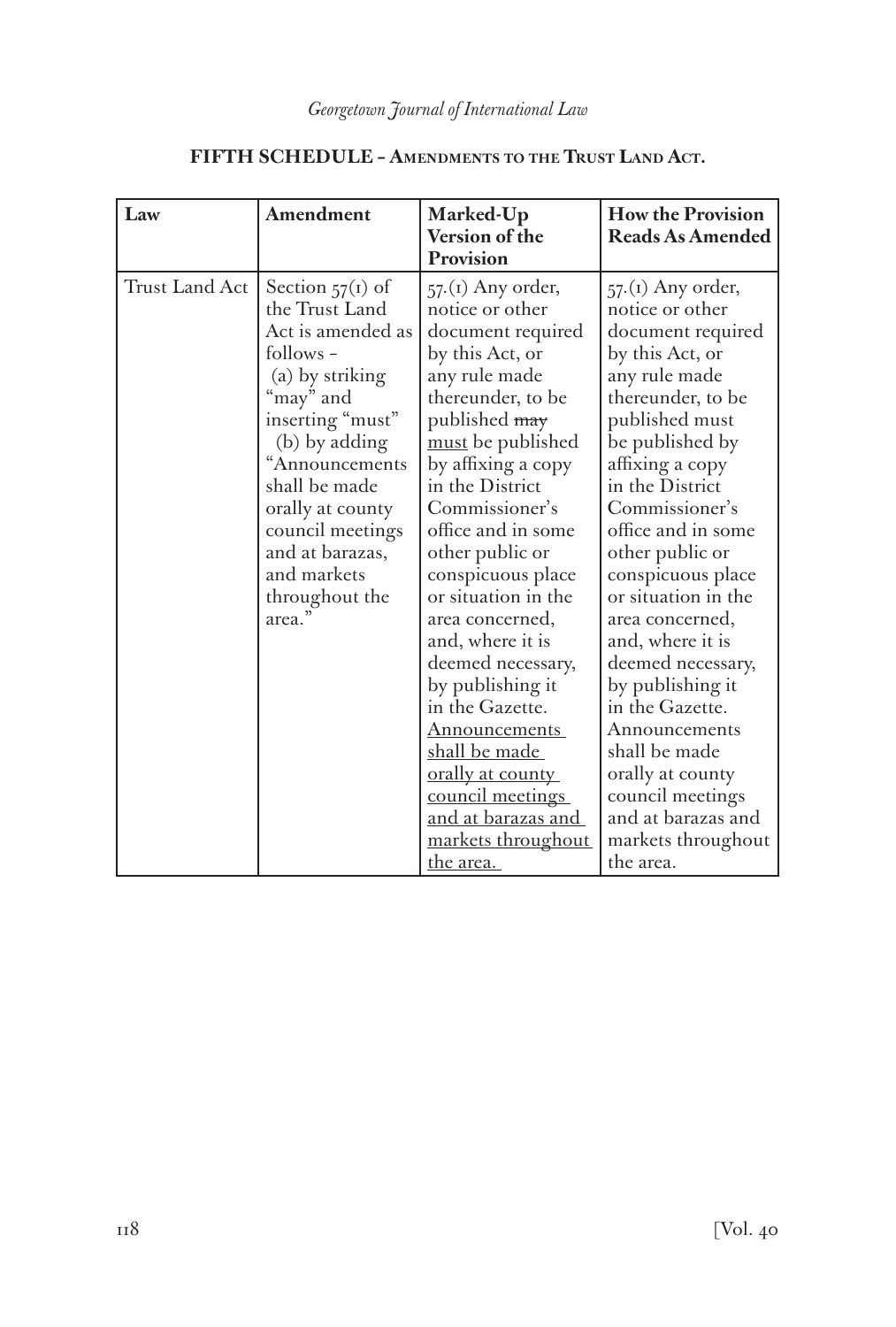# *WOMEN'S LAND AND PROPERTY RIGHTS IN KENYA*

| Trust Land Act | Section $57(2)$ of<br>the Trust Land<br>Act is amended<br>$by -$<br>(a) deleting<br>"Such<br>publication or<br>affixing shall be<br>deemed good<br>and sufficient<br>publication<br>and notice to<br>all persons<br>concerned"<br>(b) adding<br>"Every such<br>notice shall be<br>published, and | $57(2)$ Such<br>publication or<br>affixing shall be<br>deemed good<br>and sufficient<br>publication and<br>notice to all persons<br><del>concerned.</del><br>Every such notice<br><u>shall be published,</u><br><u>and the purport of</u><br>such notice shall<br>be promulgated<br>in such language<br><u>or languages as </u><br><u>the county council</u><br>shall deem to be<br><u>most likely to be</u> | $57(2)$ Every such<br>notice shall be<br>published, and<br>the purport of<br>such notice shall<br>be promulgated<br>in such language<br>or languages as<br>the county council<br>shall deem to be<br>most likely to be<br>understood by all<br>persons affected<br>thereby. |
|----------------|--------------------------------------------------------------------------------------------------------------------------------------------------------------------------------------------------------------------------------------------------------------------------------------------------|--------------------------------------------------------------------------------------------------------------------------------------------------------------------------------------------------------------------------------------------------------------------------------------------------------------------------------------------------------------------------------------------------------------|-----------------------------------------------------------------------------------------------------------------------------------------------------------------------------------------------------------------------------------------------------------------------------|
|                |                                                                                                                                                                                                                                                                                                  |                                                                                                                                                                                                                                                                                                                                                                                                              |                                                                                                                                                                                                                                                                             |
|                |                                                                                                                                                                                                                                                                                                  |                                                                                                                                                                                                                                                                                                                                                                                                              |                                                                                                                                                                                                                                                                             |
|                |                                                                                                                                                                                                                                                                                                  |                                                                                                                                                                                                                                                                                                                                                                                                              |                                                                                                                                                                                                                                                                             |
|                |                                                                                                                                                                                                                                                                                                  |                                                                                                                                                                                                                                                                                                                                                                                                              |                                                                                                                                                                                                                                                                             |
|                |                                                                                                                                                                                                                                                                                                  |                                                                                                                                                                                                                                                                                                                                                                                                              |                                                                                                                                                                                                                                                                             |
|                |                                                                                                                                                                                                                                                                                                  |                                                                                                                                                                                                                                                                                                                                                                                                              |                                                                                                                                                                                                                                                                             |
|                |                                                                                                                                                                                                                                                                                                  |                                                                                                                                                                                                                                                                                                                                                                                                              |                                                                                                                                                                                                                                                                             |
|                |                                                                                                                                                                                                                                                                                                  |                                                                                                                                                                                                                                                                                                                                                                                                              |                                                                                                                                                                                                                                                                             |
|                |                                                                                                                                                                                                                                                                                                  |                                                                                                                                                                                                                                                                                                                                                                                                              |                                                                                                                                                                                                                                                                             |
|                | the purport of                                                                                                                                                                                                                                                                                   | understood by all                                                                                                                                                                                                                                                                                                                                                                                            |                                                                                                                                                                                                                                                                             |
|                | such notice shall                                                                                                                                                                                                                                                                                | persons affected                                                                                                                                                                                                                                                                                                                                                                                             |                                                                                                                                                                                                                                                                             |
|                | be promulgated                                                                                                                                                                                                                                                                                   | thereby.                                                                                                                                                                                                                                                                                                                                                                                                     |                                                                                                                                                                                                                                                                             |
|                | in such language<br>or languages                                                                                                                                                                                                                                                                 |                                                                                                                                                                                                                                                                                                                                                                                                              |                                                                                                                                                                                                                                                                             |
|                | as the county                                                                                                                                                                                                                                                                                    |                                                                                                                                                                                                                                                                                                                                                                                                              |                                                                                                                                                                                                                                                                             |
|                | council shall                                                                                                                                                                                                                                                                                    |                                                                                                                                                                                                                                                                                                                                                                                                              |                                                                                                                                                                                                                                                                             |
|                | deem to be                                                                                                                                                                                                                                                                                       |                                                                                                                                                                                                                                                                                                                                                                                                              |                                                                                                                                                                                                                                                                             |
|                | most likely to be                                                                                                                                                                                                                                                                                |                                                                                                                                                                                                                                                                                                                                                                                                              |                                                                                                                                                                                                                                                                             |
|                | understood by all                                                                                                                                                                                                                                                                                |                                                                                                                                                                                                                                                                                                                                                                                                              |                                                                                                                                                                                                                                                                             |
|                | persons affected                                                                                                                                                                                                                                                                                 |                                                                                                                                                                                                                                                                                                                                                                                                              |                                                                                                                                                                                                                                                                             |
|                | thereby."                                                                                                                                                                                                                                                                                        |                                                                                                                                                                                                                                                                                                                                                                                                              |                                                                                                                                                                                                                                                                             |

This provision will ensure that all persons with interests in trust land are duly notified of decisions regarding the land. As currently written, the Trust Land Act does not require notice to be provided in local languages of the community concerned. Chairman of the Meru County Council explained that notices are normally written in English and there is no requirement for it to be translated into local languages. Interview with Charles Murithi Marangi, Chairman, Meru County Council, in Meru, Kenya (Mar. 31, 2008). By requiring that such notice is given at public meetings known as barazas in addition to county council meetings and markets, this provision aims to provide notice to a wider audience.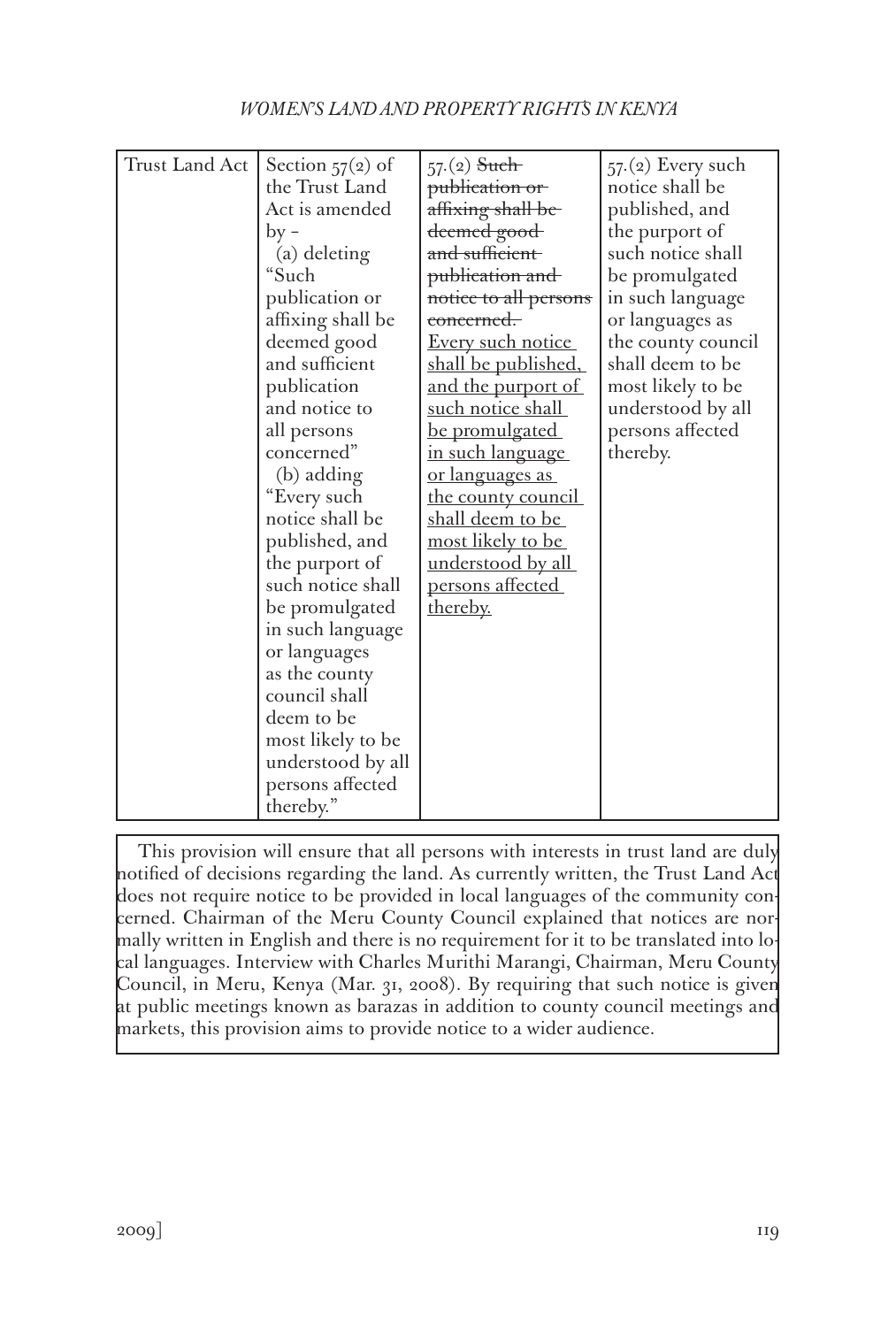| Trust Land | Section 8 of the       | (i) Where land is set                                                  | (i) Where land is set                        |
|------------|------------------------|------------------------------------------------------------------------|----------------------------------------------|
| Act        | <b>Trust Land Act</b>  | apart under section                                                    | apart under section                          |
|            | is amended-            | 7 of this Act, full                                                    | 7 of this Act, full                          |
|            | by inserting a         | compensation shall be                                                  | compensation shall                           |
|            | new subsection:        | promptly paid by the                                                   | be promptly paid by                          |
|            | " $(2)$ For the        | Government to any                                                      | the Government to                            |
|            | purposes of            | resident of the area of                                                | any resident of the                          |
|            | this section, "in      | land set apart who-                                                    | area of land set apart                       |
|            | some other way         | under African                                                          | $who-$                                       |
|            | prejudicially          | customary law for the                                                  | under African                                |
|            | affected by the        | time being in force                                                    | customary law for the                        |
|            | setting apart"         | and applicable to the                                                  | time being in force                          |
|            | includes, but is       | land has any right                                                     | and applicable to the                        |
|            | not limited to,        | to occupy any part                                                     | land has any right                           |
|            | persons who            | thereof; or                                                            | to occupy any part                           |
|            | have a right of        | is, otherwise than in                                                  | thereof; or                                  |
|            | occupancy to the       | common with all other                                                  | is, otherwise than                           |
|            | land, as defined       | residents of the land,                                                 | in common with all                           |
|            | in the Land            | in some other way                                                      | other residents of the                       |
|            | Equality Act.";<br>and | prejudicially affected                                                 | land, in some other                          |
|            | by renumbering         | by the setting apart.<br>(2) For the purposes                          | way prejudicially<br>affected by the setting |
|            | the current            | of this section, "in                                                   |                                              |
|            | subsection $(2)$ as    | <u>some other way</u>                                                  | apart.<br>(2) For the purposes               |
|            | subsection $(3)$ .     | prejudicially affected                                                 | of this section, "in                         |
|            |                        | <u>by the setting apart"</u>                                           | some other way                               |
|            |                        | <u>includes, but is not</u>                                            | prejudicially affected                       |
|            |                        | <u>limited to, persons</u>                                             | by the setting apart"                        |
|            |                        | <u>who have a right of</u>                                             | includes, but is not                         |
|            |                        | <u>occupancy to the land,</u>                                          | limited to, persons                          |
|            |                        | as defined in the Land                                                 | who have a right of                          |
|            |                        | <b>Equality Act.</b>                                                   | occupancy to the                             |
|            |                        | $\left( \underline{3} \right)$ $\left( \underline{4} \right)$ A notice | land, as defined in the                      |
|            |                        | of setting apart                                                       | Land Equality Act.                           |
|            |                        | published under                                                        | $(3)$ A notice of setting                    |
|            |                        | section 7 of this Act                                                  | apart published                              |
|            |                        | shall also be published                                                | under section 7 of                           |
|            |                        | by displaying a                                                        | this Act shall also                          |
|            |                        | copy at the District                                                   | be published by                              |
|            |                        | Commissioner's office                                                  | displaying a copy                            |
|            |                        | and at some other                                                      | at the District                              |
|            |                        | public or conspicuous                                                  | Commissioner's office                        |
|            |                        | place in the area                                                      | and at some other                            |
|            |                        | concerned.                                                             | public or conspicuous                        |
|            |                        |                                                                        | place in the area                            |
|            |                        |                                                                        | concerned.                                   |
|            |                        |                                                                        |                                              |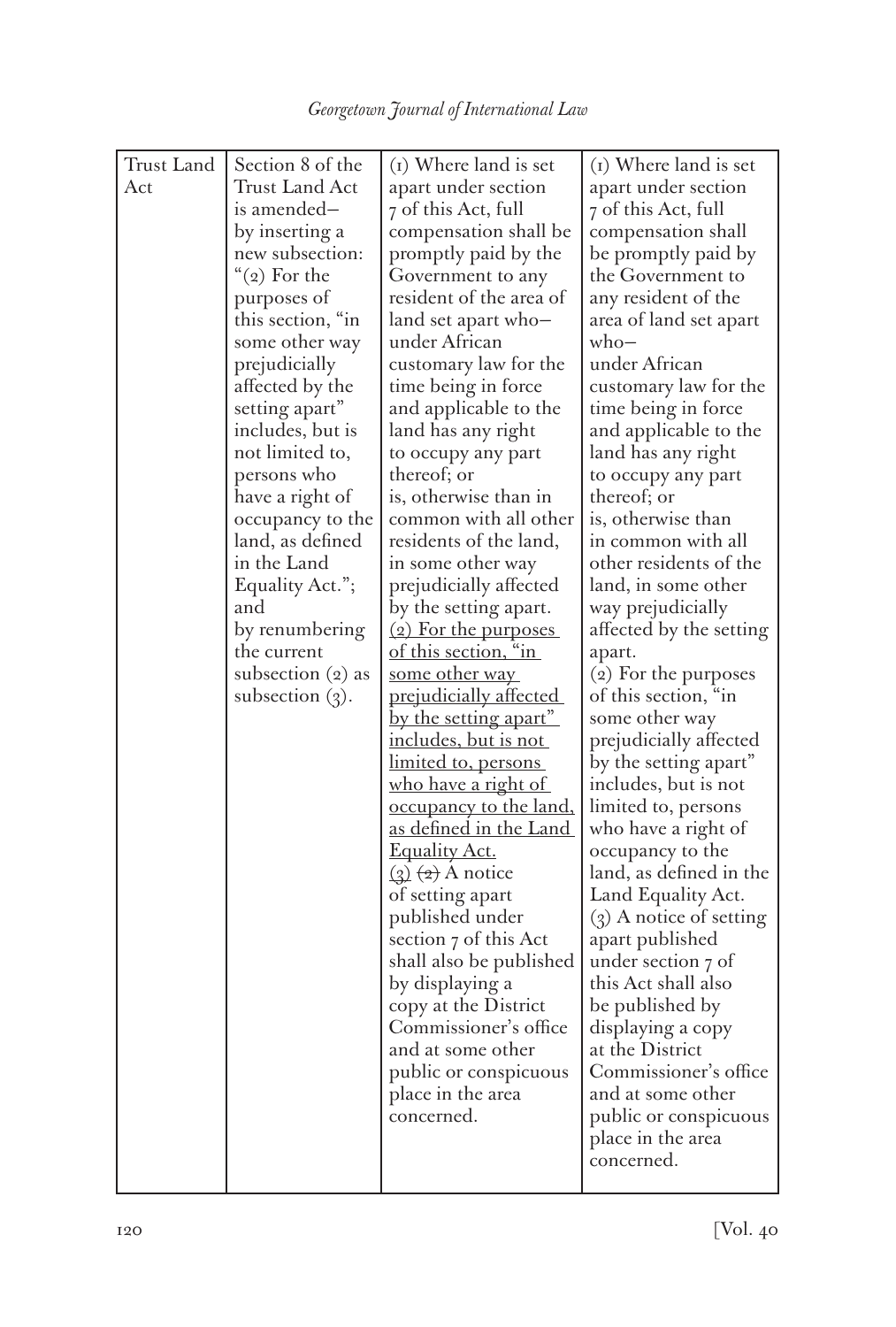## *WOMEN'S LAND AND PROPERTY RIGHTS IN KENYA*

Because the rights of women to land are not adequately recognized in the Trust Land Act, women are generally not compensated when Trust land is set aside. This provision would explicitly require compensation to women who live on Trust land but do not hold the primary rights to the land.

#### **SIXTH SCHEDULE – Amendments to the Trust Land Rules.**

| Law                                             | Trust Land (Meru Concessional Area) Rules, Trust Land<br>(North Yatta, Yatta Plateau and Ithanga) Rules,<br>Trust Land (Isiolo) Rules, and Trust Land (Olenguruone)<br>Rules                                                                                                                                                                                                                                                                                                                                                                               |
|-------------------------------------------------|------------------------------------------------------------------------------------------------------------------------------------------------------------------------------------------------------------------------------------------------------------------------------------------------------------------------------------------------------------------------------------------------------------------------------------------------------------------------------------------------------------------------------------------------------------|
| Amendment                                       | The definition of "dependant" in section 2 of the Trust<br>Land (Meru Concessional Area) Rules, section 2 of the<br>Trust Land (North Yatta, Yatta Plateau and Ithanga)<br>Rules, section 2 of the Trust Land (Isiolo) Rules, and<br>section 2 of the Trust Land (Olenguruone) Rules are<br>amended as follows-<br>(a) by inserting "or her spouse," before the word<br>"father";<br>(b) by deleting "such of";<br>(c) by inserting "or her" before the word "children"; and<br>(d) by deleting "as are unmarried and under the age of<br>eighteen years". |
| Marked-Up<br>Version of the<br>Provision        | "dependant" means, in relation to a licensee, his or her<br>spouse, father and mother and such of his or her children<br>as are unmarried and under the age of eighteen years;                                                                                                                                                                                                                                                                                                                                                                             |
| How the<br><b>Provision Reads</b><br>As Amended | "dependant" means, in relation to a licensee, his or her<br>spouse, father and mother and his or her children;                                                                                                                                                                                                                                                                                                                                                                                                                                             |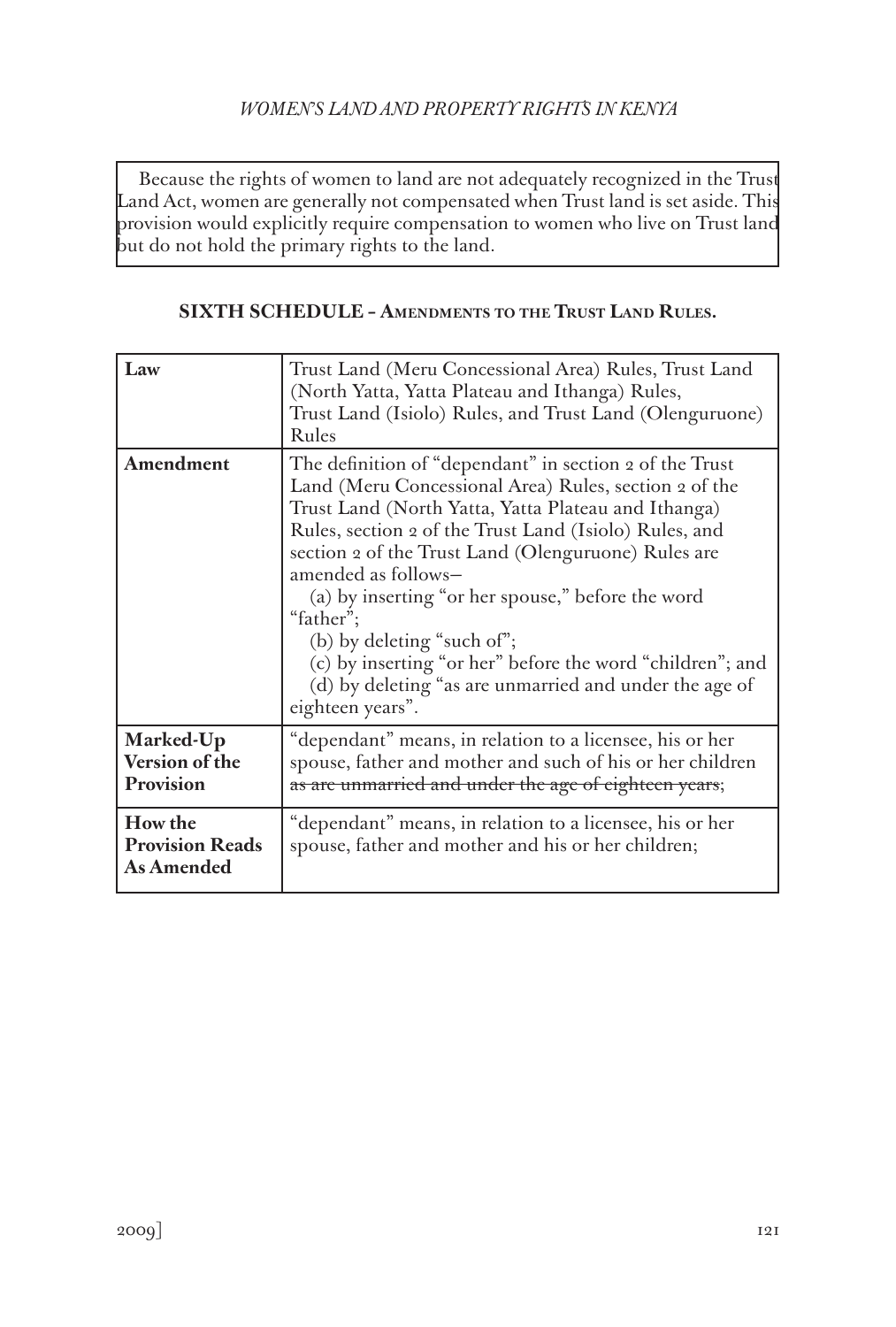| Law                                             | Trust Land (Irrigation Area) Rules                                                                                                                                                                                                                                                                                                                                                                                        |
|-------------------------------------------------|---------------------------------------------------------------------------------------------------------------------------------------------------------------------------------------------------------------------------------------------------------------------------------------------------------------------------------------------------------------------------------------------------------------------------|
| Amendment                                       | The definition of "authorized dependant" in section 2<br>of the Trust Land (Irrigation Area) Rules is amended as<br>$follows-$<br>(a) by inserting "or her" before the word "father";<br>(b) by replacing the word "wives" with "spouse $(s)$ ";<br>(c) by deleting "such of";<br>(d) by inserting "or her" before the word "children"; and<br>(e) by deleting "as are unmarried and under the age of<br>eighteen years". |
| Marked-Up<br>Version of the<br>Provision        | "authorized dependant" means, in relation to a licensee,<br>his or her father and mother, wives spouse(s) and such of<br>his or her children as are unmarried and under the age of<br>eighteen years;                                                                                                                                                                                                                     |
| How the<br><b>Provision Reads</b><br>As Amended | "authorized dependant" means, in relation to a licensee,<br>his or her father and mother, spouse(s) and his or her<br>children;                                                                                                                                                                                                                                                                                           |

| Law                                             | Trust Land (Shimba Hills) Rules                                                                                                                                                                                                                                                                                                       |
|-------------------------------------------------|---------------------------------------------------------------------------------------------------------------------------------------------------------------------------------------------------------------------------------------------------------------------------------------------------------------------------------------|
| Amendment                                       | The definition of "dependant" in section 2 of the Trust<br>Land (Shimba Hills) Rules is amended as follows-<br>(a) by replacing "wife" with "or her spouse";<br>(b) by deleting "such of";<br>(c) by inserting "or her" before the word "children"; and<br>(d) by deleting "as are unmarried and under the age of<br>eighteen years". |
| Marked-Up<br>Version of the<br>Provision        | "dependant" means, in relation to a licensee, his <u>or her</u><br>spouse wife and father and mother and such of his or her<br>children as are unmarried and under the age of eighteen-<br>vears;                                                                                                                                     |
| How the<br><b>Provision Reads</b><br>As Amended | "dependant" means, in relation to a licensee, his or her<br>spouse and father and mother and his or her children;                                                                                                                                                                                                                     |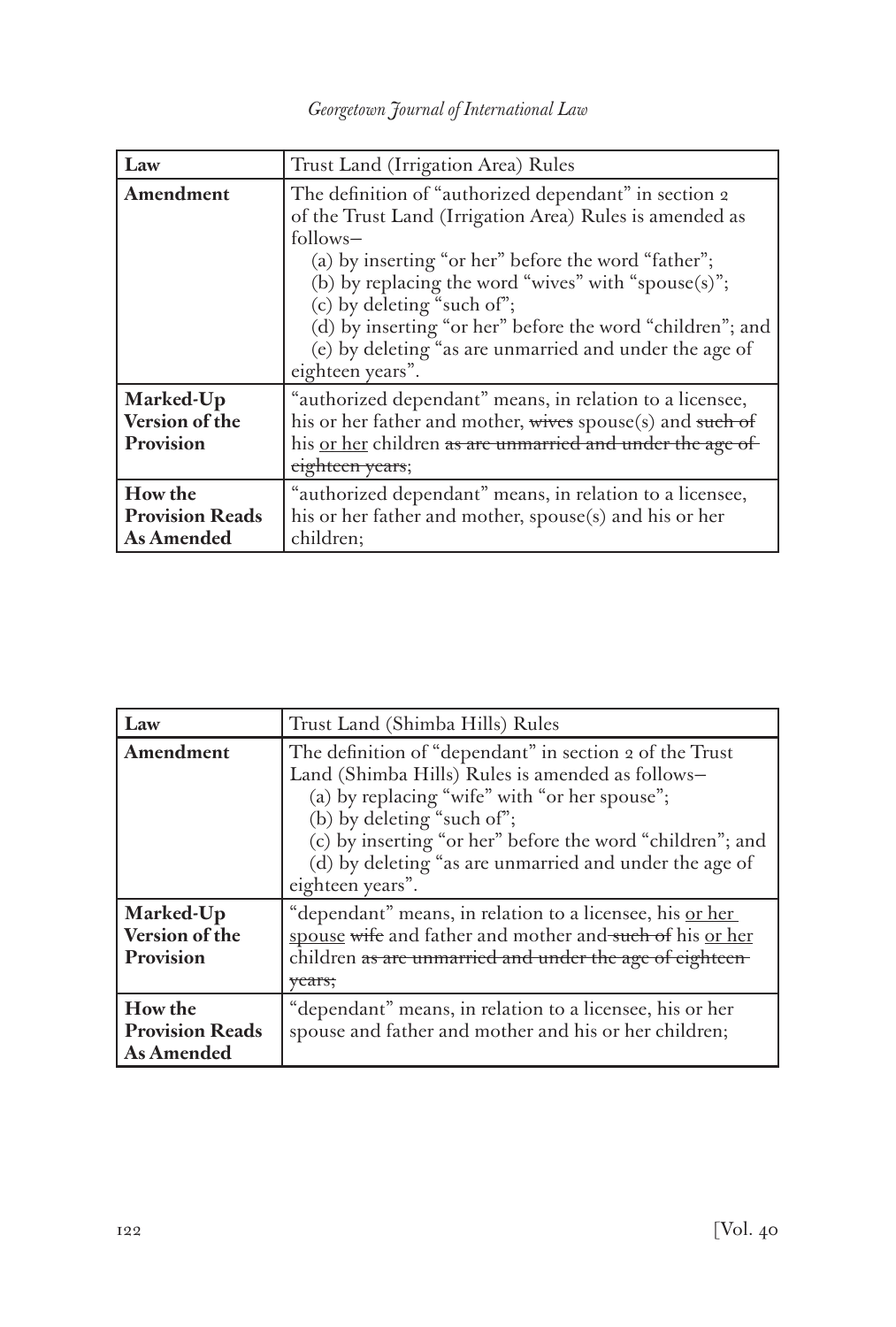| Law                                                    | Trust Land (Meru Concessional Area) Rules, Trust Land<br>(Irrigation Area) Rules, Trust Land (North Yatta, Yatta<br>Plateau and Ithanga) Rules,<br>Trust Land (Isiolo) Rules,<br>Trust Land (Olenguruone) Rules, and Trust Land (Shimba<br>Hills) Rules                                                                                                                                                                                                                                                                                                                                |
|--------------------------------------------------------|----------------------------------------------------------------------------------------------------------------------------------------------------------------------------------------------------------------------------------------------------------------------------------------------------------------------------------------------------------------------------------------------------------------------------------------------------------------------------------------------------------------------------------------------------------------------------------------|
| Amendment                                              | The Second Schedule to the Trust Land (Meru<br>Concessional Area) Rules, the First Schedule to the Trust<br>Land (Irrigation Area) Rules, the First Schedule to the<br>Trust Land (North Yatta, Yatta Plateau and Ithanga)<br>Rules, the First Schedule to the Trust Land (Isiolo) Rules,<br>the First Schedule to the Trust Land (Olenguruone) Rules,<br>the First Schedule to the Trust Land (Shimba Hills) Rules,<br>and the Second Schedule to the Trust Land (Shimba Hills)<br>Rules are amended as follows-<br>by replacing "son" with "child";<br>by replacing "is" with "are". |
| Marked-Up<br>Version of the<br>Provision               | <b>LICENCE</b><br>Under the Trust Land (Meru Concessional Area) Rules<br>, <u>son</u> child of<br>the Northern Province, is are hereby authorized to occupy<br>that part of the Meru Land Unit commonly known as the<br>Meru Concessional Area as described in the Trust Land<br>(Meru Concessional Area) Rules, and to keep thereon not<br>more than the following number of stock                                                                                                                                                                                                    |
| How the<br><b>Provision Reads</b><br><b>As Amended</b> | <b>LICENCE</b><br>Under the Trust Land (Meru Concessional Area) Rules<br>Northern Province, are hereby authorized to occupy that<br>part of the Meru Land Unit commonly known as the Meru<br>Concessional Area as described in the Trust Land (Meru<br>Concessional Area) Rules, and to keep thereon not more<br>than the following number of stock                                                                                                                                                                                                                                    |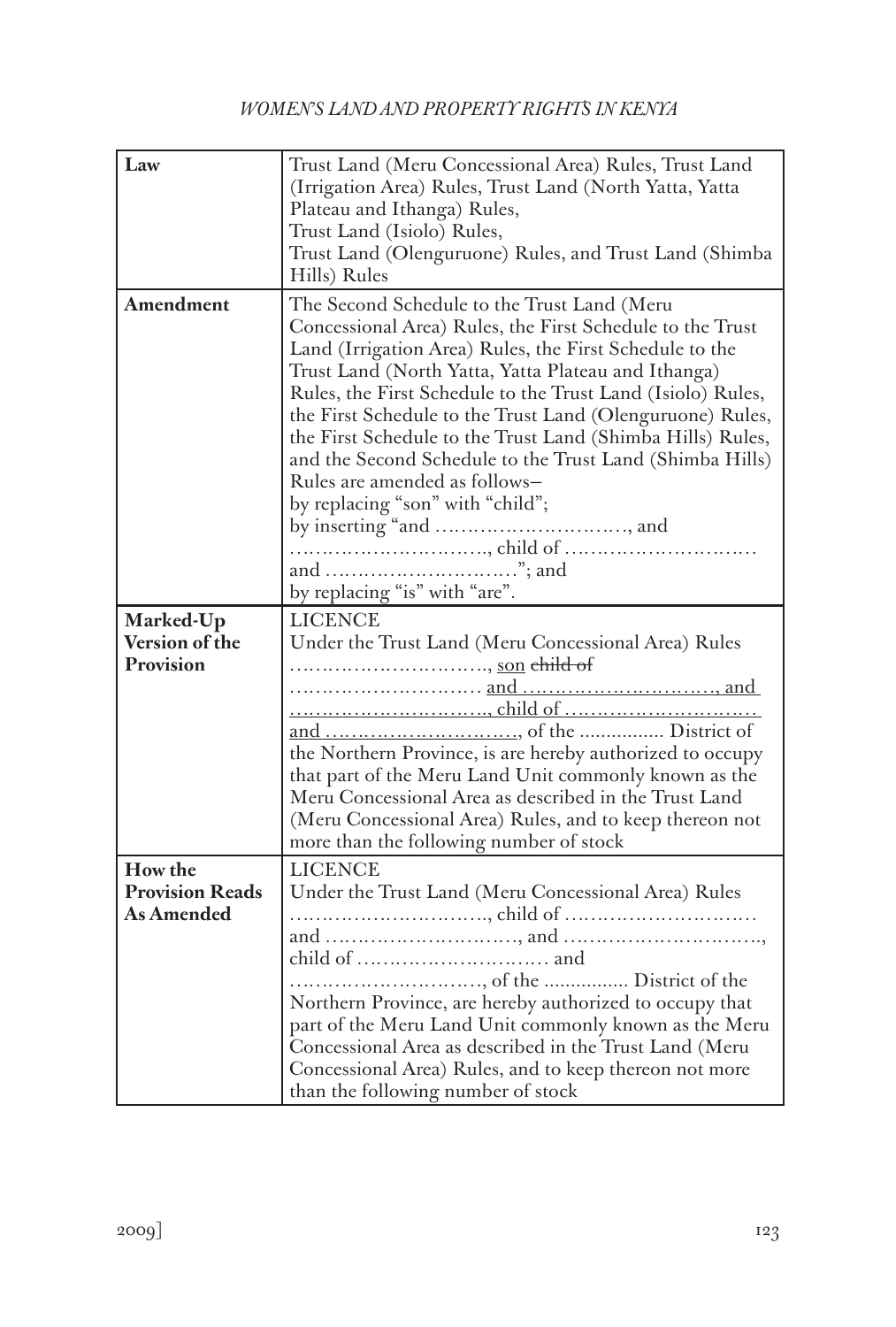Through their use of words like "his" and "son," these Rules discriminate against women on their face. They allow men to apply for licences but do not allow women to apply for licences. There is no provision of the Trust Land Rules, the Trust Land Act, or any general definitional statute that renders their terms gender-neutral. Such facial discrimination violates the freedom from discrimination guaranteed in several international instruments, including article 26 of the ICCPR, articles 2,  $14(2)$ ,  $15(1)$  of CEDAW, and articles  $3(1)$  and  $18(3)$  of the African Charter on Human and Peoples' Rights. The amendments replace the facially discriminatory words "son" with "child" and "his" with "his or her;" provide spaces for both parents of the applicants; allow for spouses to apply for licences; recognize the rights of adult children as dependants; and bring these Rules into conformity with international law.

### **SEVENTH SCHEDULE – Amendment to the Advocates (Remuneration) (Amendment) Order, 2006.**

| Law       | Advocates (Remuneration)<br>(Amendment) Order, 2006                                                                                                                                                                                                                                                                                                                                                                                                                                                                                 |                                                            |
|-----------|-------------------------------------------------------------------------------------------------------------------------------------------------------------------------------------------------------------------------------------------------------------------------------------------------------------------------------------------------------------------------------------------------------------------------------------------------------------------------------------------------------------------------------------|------------------------------------------------------------|
| Amendment | Schedule I of the Advocates<br>Act is amended by striking the<br>period and inserting at the end<br>of section 2:<br>except where at least one man"<br>and at least one woman<br>purchase and<br>register land as joint<br>proprietors.<br>For investigating title to a<br>freehold or leasehold property<br>and preparing and completing<br>conveyance (including<br>perusal and completion of<br>contract)<br>if any, where at least one man<br>and at<br>least one woman purchase and<br>register land as<br>joint proprietors." | One-half of the scale fee<br>set out under <i>I</i> above. |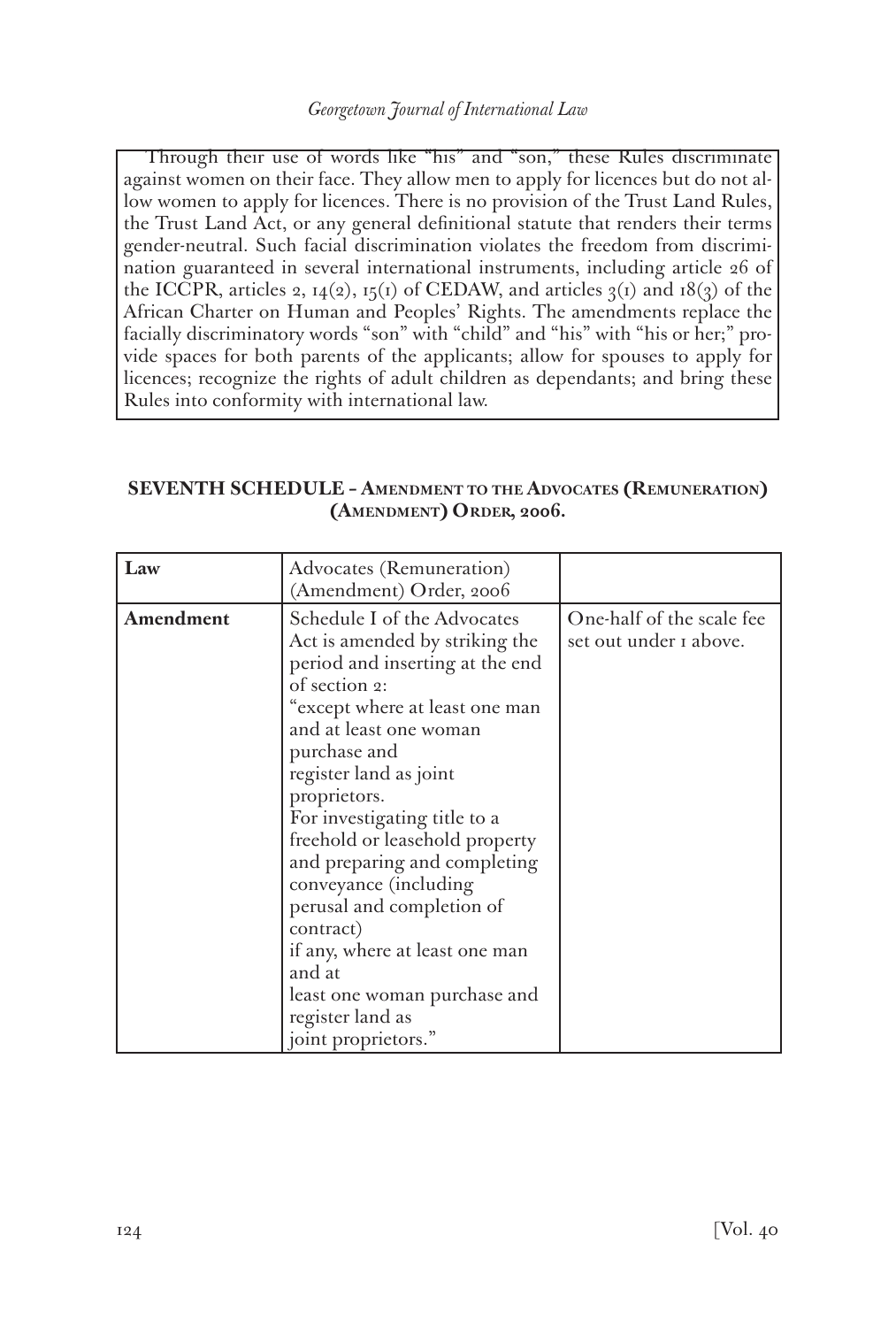| Marked-Up              | 2. PURCHASER'S                       |                           |
|------------------------|--------------------------------------|---------------------------|
| Version of the         | <b>ADVOCATE</b>                      |                           |
| Provision              |                                      |                           |
|                        | For investigating title to a         | The scale fee set out     |
|                        | freehold or leasehold property       | under I above             |
|                        | and preparing and completing         |                           |
|                        | conveyance (including perusal        |                           |
|                        | and completion of contract, if       |                           |
|                        |                                      |                           |
|                        | any) except where at least one       |                           |
|                        | man and at least one woman           |                           |
|                        | purchase and register land as        |                           |
|                        | joint proprietors.                   |                           |
|                        | For investigating title to a         | One-half of the scale fee |
|                        | freehold or leasehold property       | set out under I above.    |
|                        | and preparing and completing         |                           |
|                        | <u>conveyance (including perusal</u> |                           |
|                        | and completion of contract) if       |                           |
|                        | any, where at least one man and      |                           |
|                        | <u>at least one woman purchase</u>   |                           |
|                        | and register land as joint           |                           |
|                        | proprietors.                         |                           |
|                        |                                      |                           |
| How the                | 2. PURCHASER'S                       |                           |
| <b>Provision Reads</b> | <b>ADVOCATE</b>                      |                           |
| As Amended             |                                      |                           |
|                        | For investigating title to a         | The scale fee set out     |
|                        | freehold or leasehold property       | under 1 above             |
|                        | and preparing and completing         |                           |
|                        | conveyance (including perusal        |                           |
|                        | and completion of contract) if       |                           |
|                        | any, except where at least one       |                           |
|                        | man and at least one woman           |                           |
|                        | purchase and register land as        |                           |
|                        | joint proprietors.                   |                           |
|                        | For investigating title to           |                           |
|                        | a freehold or perusal and            | One-half of the scale fee |
|                        |                                      | set out under I above.    |
|                        | completion of contract) if any,      |                           |
|                        | where at least one man and           |                           |
|                        | at least one woman purchase          |                           |
|                        | and register land as joint           |                           |
|                        | proprietors."                        |                           |